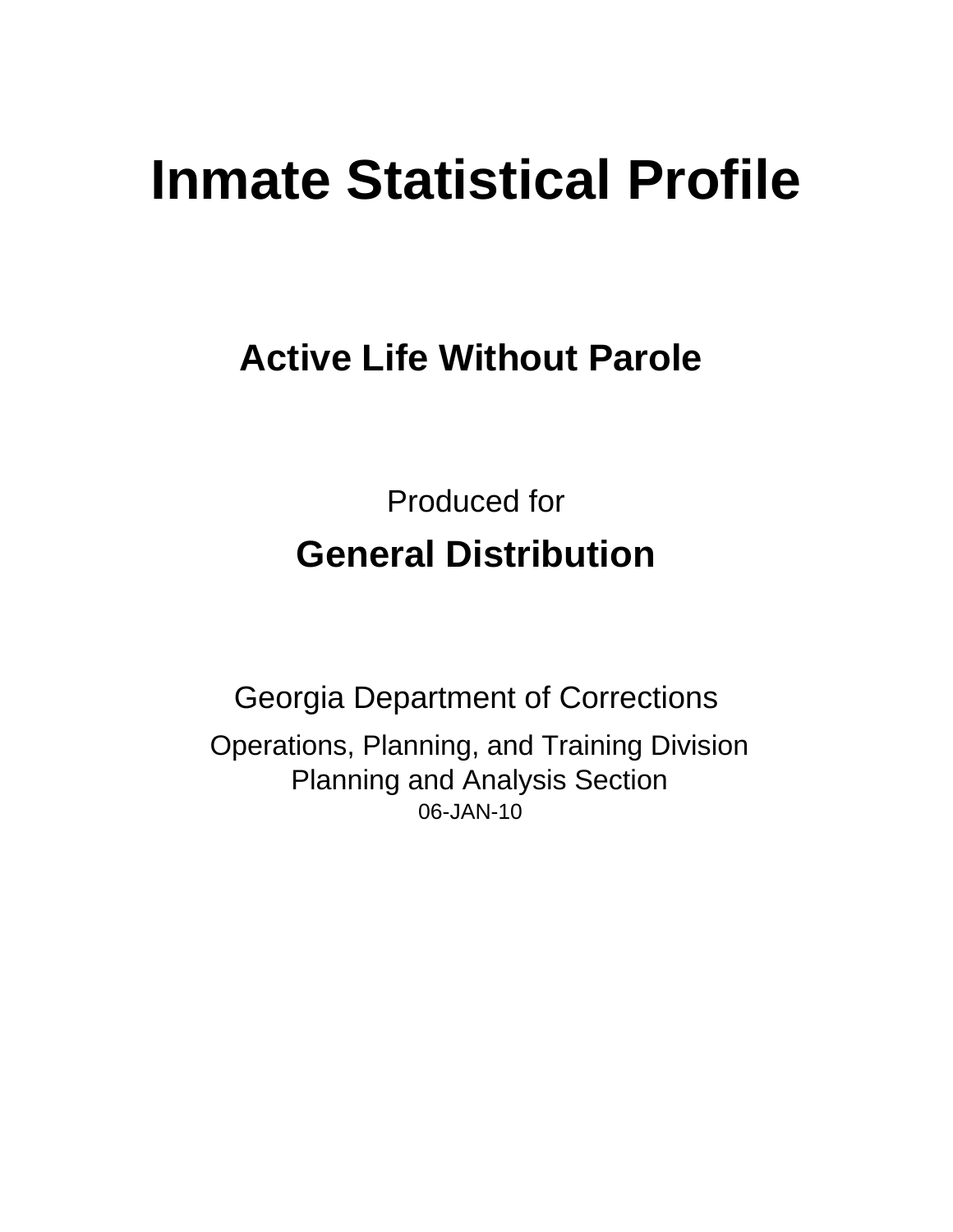## Inmate Statistical Profile 06-JAN-10

Contents

**Active Life Without Parole** 

Produced for **General Distribution** 

## **Table of Contents**

|    | <b>Demographic information</b>                                       |
|----|----------------------------------------------------------------------|
|    | 5 Current age, broken out in ten year age groups                     |
|    | 6 Race group                                                         |
|    | 7 Hispanic Origin                                                    |
|    | 8 Marital status, self-reported at entry to prison                   |
|    | 9 Number of children, self-reported at entry to prison               |
|    | 10 Religious affiliation, self-reported at entry to prison           |
|    | 11 Home county - self-reported at entry to prison                    |
|    | 14 Socioeconomic class, self-reported at entry to prison             |
|    | 15 Environment to age 16, self-reported at entry to prison           |
|    | 16 Guardian status to age 16, self-reported at entry to prison       |
|    | 17 Employment status before prison, self-reported at entry to prison |
|    | 18 Age at admission                                                  |
|    | 20 Height, measured at entry to prison                               |
|    | 21 Weight, measured at entry to prison                               |
|    | 22 Military service                                                  |
|    | <b>Correctional information</b>                                      |
|    | 23 Type of admission to prison                                       |
|    | 24 Current / last security status                                    |
|    | 25 Current / last institution type                                   |
|    | 26 Institution type - transitional centers                           |
| 27 | Institution type - mental hospitals                                  |
|    | 28 Institution type - county prisons                                 |
|    | 29 Institution type - state prisons                                  |
|    | 30 Institution type - private prisons                                |
|    | 31 Institution type - prison annexes                                 |
|    | 32 Institution type - pre-release centers                            |
|    | 33 Institution type - inmate boot camp                               |
|    | 34 Number of disciplinary reports                                    |
|    | 35 Number of transfers                                               |
|    | 36 Number of escapes                                                 |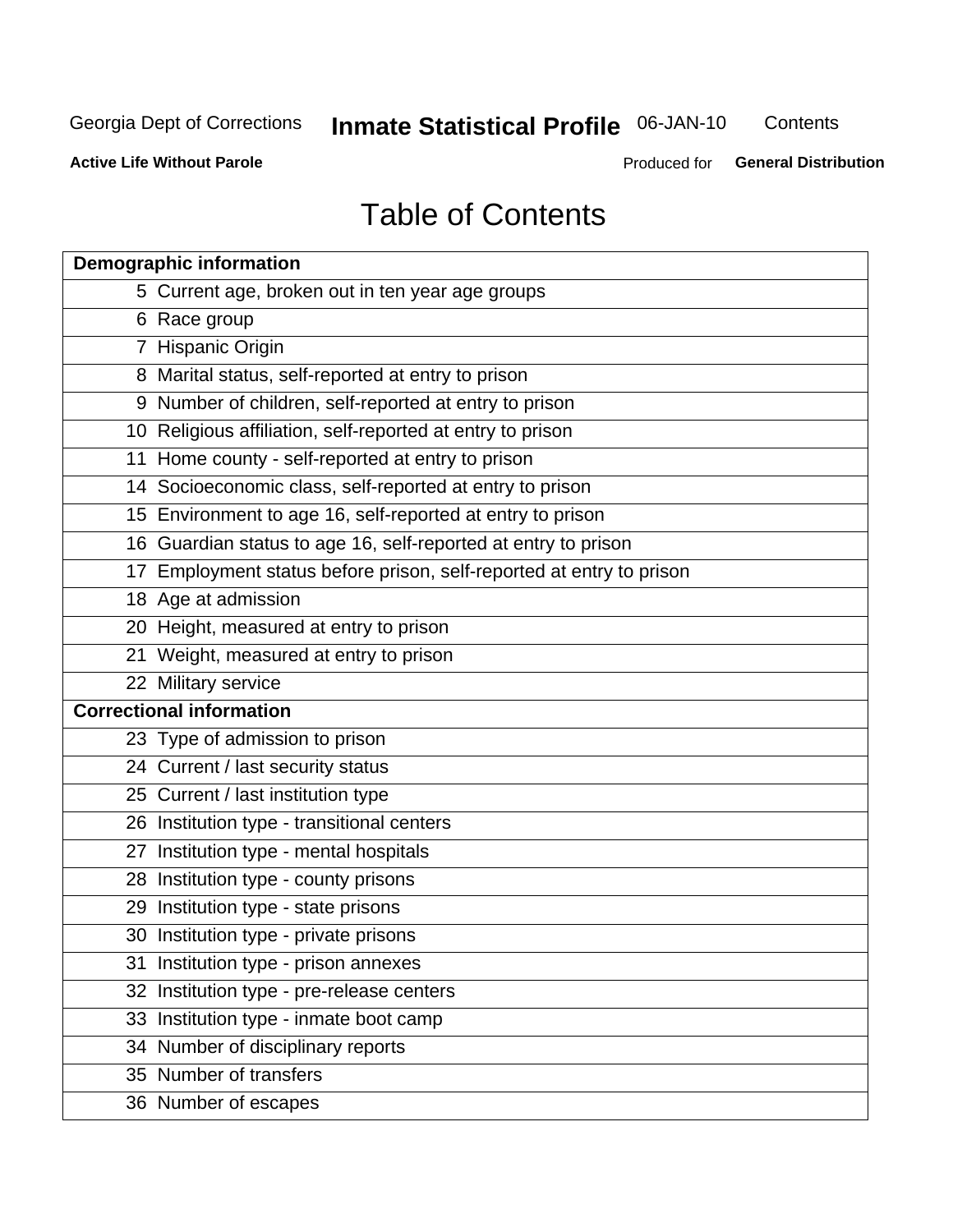## Inmate Statistical Profile 06-JAN-10

Contents

**Active Life Without Parole** 

Produced for **General Distribution** 

## **Table of Contents**

| <b>Correctional information</b>                                  |  |  |  |  |  |  |  |
|------------------------------------------------------------------|--|--|--|--|--|--|--|
| 37 Time served in current (or last) institution                  |  |  |  |  |  |  |  |
| Educational, psychological and physical information              |  |  |  |  |  |  |  |
| 38 Highest grade level attained                                  |  |  |  |  |  |  |  |
| 39 Culture fair IQ scores                                        |  |  |  |  |  |  |  |
| 40 Wide Range Achievement Test (WRAT) reading score              |  |  |  |  |  |  |  |
| 41 Wide Range Achievement Test (WRAT) math score                 |  |  |  |  |  |  |  |
| 42 Wide Range Achievement Test (WRAT) spelling score             |  |  |  |  |  |  |  |
| 43 Scope of substance abuse - summary                            |  |  |  |  |  |  |  |
| 44 Scope of substance abuse - detail                             |  |  |  |  |  |  |  |
| 45 Current / last mental health treatment level                  |  |  |  |  |  |  |  |
| 46 PULHESDWIT medical scale - 'P' overall condition ('P'hysical) |  |  |  |  |  |  |  |
| 47 PULHESDWIT medical scale - 'U' upper body                     |  |  |  |  |  |  |  |
| 48 PULHESDWIT medical scale - 'L' lower body                     |  |  |  |  |  |  |  |
| 49 PULHESDWIT medical scale - 'H' hearing                        |  |  |  |  |  |  |  |
| 50 PULHESDWIT medical scale - 'E' vision                         |  |  |  |  |  |  |  |
| 51 PULHESDWIT medical scale -'S' psychiatric                     |  |  |  |  |  |  |  |
| 52 PULHESDWIT medical scale - 'D' dental                         |  |  |  |  |  |  |  |
| 53 PULHESDWIT medical scale - 'W' work ability                   |  |  |  |  |  |  |  |
| 54 PULHESDWIT medical scale - 'I' impairment                     |  |  |  |  |  |  |  |
| 55 PULHESDWIT medical scale - 'T' transportability               |  |  |  |  |  |  |  |
| 56 Criminality in family, self-reported                          |  |  |  |  |  |  |  |
| 57 Alcoholism in family, self-reported                           |  |  |  |  |  |  |  |
| 58 Drug abuse in family, self-reported                           |  |  |  |  |  |  |  |
| 59 Subjected to frequent beatings, self-reported                 |  |  |  |  |  |  |  |
| 60 Father absent during inmate's childhood                       |  |  |  |  |  |  |  |
| Mother absent during inmate's childhood<br>61                    |  |  |  |  |  |  |  |
| 62 Inmate diagnosed as manipulative                              |  |  |  |  |  |  |  |
| 63 Inmate diagnosed as assaultive                                |  |  |  |  |  |  |  |
| <b>Crimes and criminal history information</b>                   |  |  |  |  |  |  |  |
| 64 Number of prior Georgia incarcerations                        |  |  |  |  |  |  |  |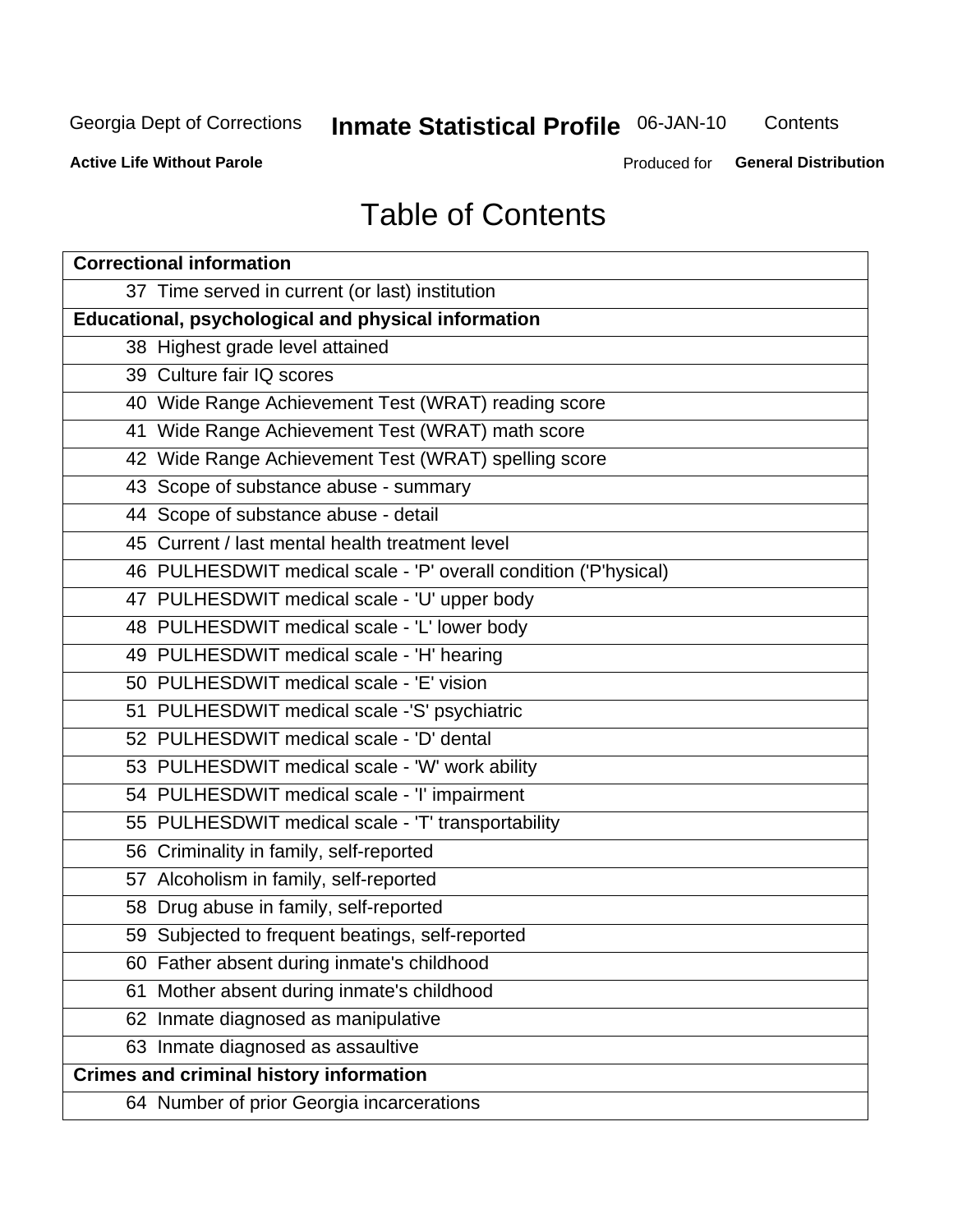## Inmate Statistical Profile 06-JAN-10

Contents

**Active Life Without Parole** 

Produced for **General Distribution** 

## **Table of Contents**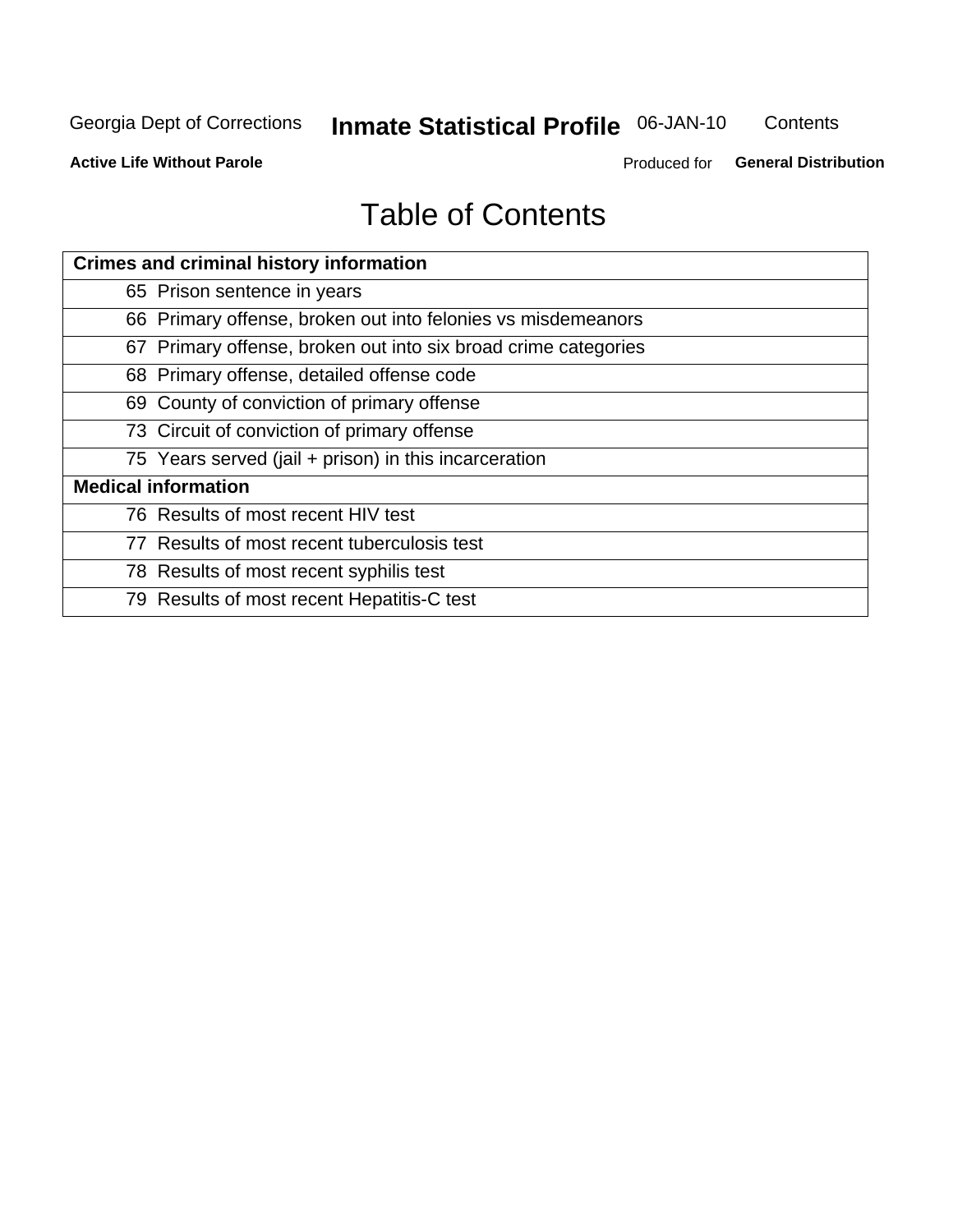#### Inmate Statistical Profile 06-JAN-10 Page 5

#### **Active Life Without Parole**

#### Produced for General Distribution

### Current age, broken out in ten-year age groups

COL % - percent each COUNT is of its particular column

|                          |              | <b>Male</b> |         |              | <b>Female</b> |          | <b>Total</b>     |            |
|--------------------------|--------------|-------------|---------|--------------|---------------|----------|------------------|------------|
| <b>Current Age</b>       | <b>Count</b> | Col %       | Row %   | <b>Count</b> | Col %         | Row %    | <b>Total</b>     | Col %      |
| <b>Twenties (20-29)</b>  | 40           | 7.29%       | 93.02%  | 3            | 27.27%        | 6.98%    | 43               | 7.68%      |
| Thirties (30-39)         | 190          | 34.61%      | 98.96%  | 2            | 18.18%        | 1.04%    |                  | 192 34.29% |
| <b>Forties (40-49)</b>   | 183          | $33.33\%$   | 97.86%  | 4            | 36.36%        | 2.14%    | 187 <sup>1</sup> | 33.39%     |
| <b>Fifties (50-59)</b>   | 100          | 18.21%      | 98.04%  | 2            | 18.18%        | 1.96%    | 102 <sub>1</sub> | 18.21%     |
| <b>Sixties (60-69)</b>   | 25           | 4.55%       | 100.00% |              |               |          | 25               | 4.46%      |
| Seventy + (70 and above) | 11           | $2.00\%$    | 100.00% |              |               |          | 11               | 1.96%      |
| <b>Total Reported</b>    | 549          | 100%        | 98.04%  | 11           | 100%          | $1.96\%$ | 560              | 100%       |

| edired      |                   |     |
|-------------|-------------------|-----|
| $rac{1}{2}$ | <b>EAO</b><br>u-o | 560 |

| <b>Mean</b><br>(average) | 42.95 | 39.18 | 42.88 |
|--------------------------|-------|-------|-------|
| Median (middle)          |       |       |       |
| Mode<br>(most frequent)  |       | ZJ    |       |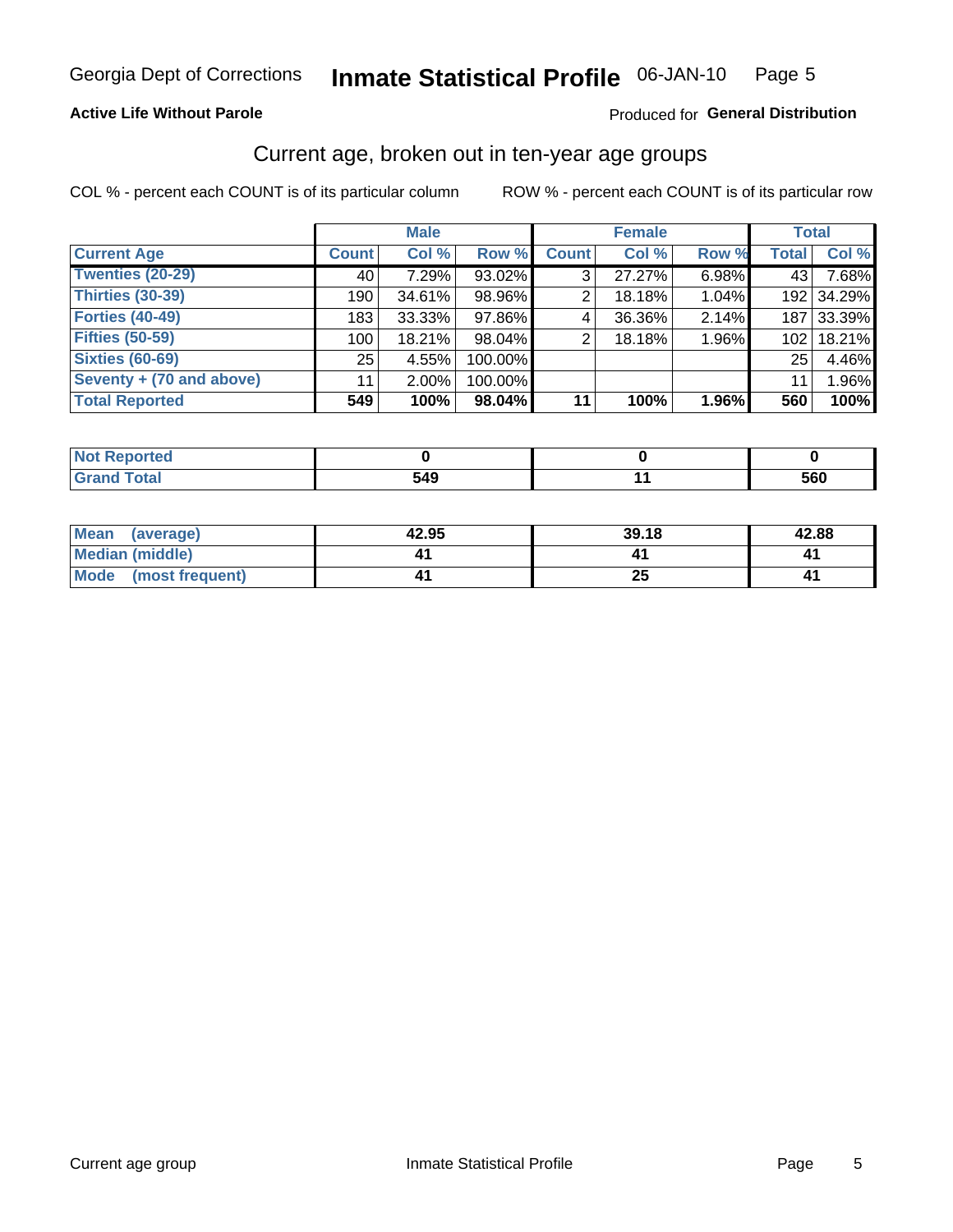#### Inmate Statistical Profile 06-JAN-10 Page 6

**Active Life Without Parole** 

Produced for General Distribution

### Race group

COL % - percent each COUNT is of its particular column

|                       |              | <b>Male</b> |                    |    | <b>Female</b> |       |       | <b>Total</b> |
|-----------------------|--------------|-------------|--------------------|----|---------------|-------|-------|--------------|
| <b>Race Group</b>     | <b>Count</b> | Col %       | <b>Row % Count</b> |    | Col %         | Row % | Total | Col %        |
| <b>White</b>          | 134          | 24.86%      | 95.71%             |    | 54.55%        | 4.29% | 140   | 25.45%       |
| <b>Black</b>          | 405          | 75.14%      | 98.78%             |    | 45.45%        | 1.22% | 410   | 74.55%       |
| <b>Total Reported</b> | 539          | 100%        | 98%                | 11 | 100%          | 2%    | 550   | 100%         |

| <b>Not Reported</b> | 10  | ιv  |
|---------------------|-----|-----|
| <b>Total</b>        | 549 | 560 |

| M | ------- | White | ------- |
|---|---------|-------|---------|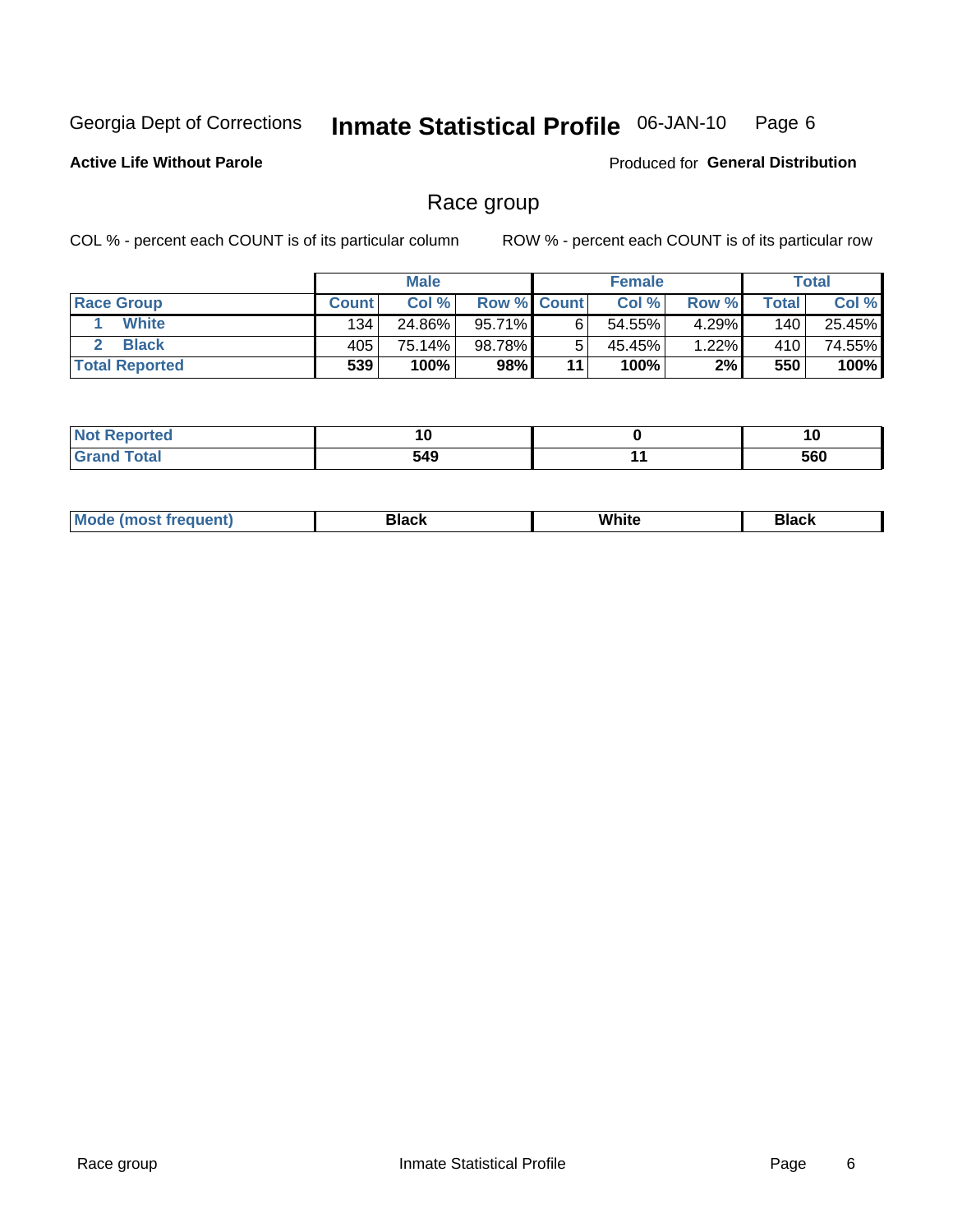#### Inmate Statistical Profile 06-JAN-10 Page 7

**Active Life Without Parole** 

Produced for General Distribution

### **Hispanic Origin**

COL % - percent each COUNT is of its particular column

ROW % - percent each COUNT is of its particular row

|                        |                 | <b>Male</b> |             |    | <b>Female</b> |          |                  | <b>Total</b> |
|------------------------|-----------------|-------------|-------------|----|---------------|----------|------------------|--------------|
| <b>Hispanic Origin</b> | <b>Count</b>    | Col %       | Row % Count |    | Col %         | Row %    | Total            | Col %        |
| <b>Non Hispanic</b>    | 539             | 98.18%      | 98.00%      | 11 | 100.00%       | $2.00\%$ | 550 <sub>1</sub> | 98.21%       |
| <b>Hispanic</b>        | 10 <sub>1</sub> | 1.82%       | 100.00%     |    |               |          | 10               | 1.79%        |
| <b>Total Reported</b>  | 549             | 100%        | $98.04\%$   | 11 | 100%          | 1.96%    | 560              | 100%         |

An inmate is counted as Hispanic if

(a) he self-reported as Hispanic during the diagnostic process, or

(b) his primary language is Spanish, or

(c) he claimed birth or citizenship in Spain or a Latin American country, or

(d) he had a common Spanish surname such as Lopez or Garcia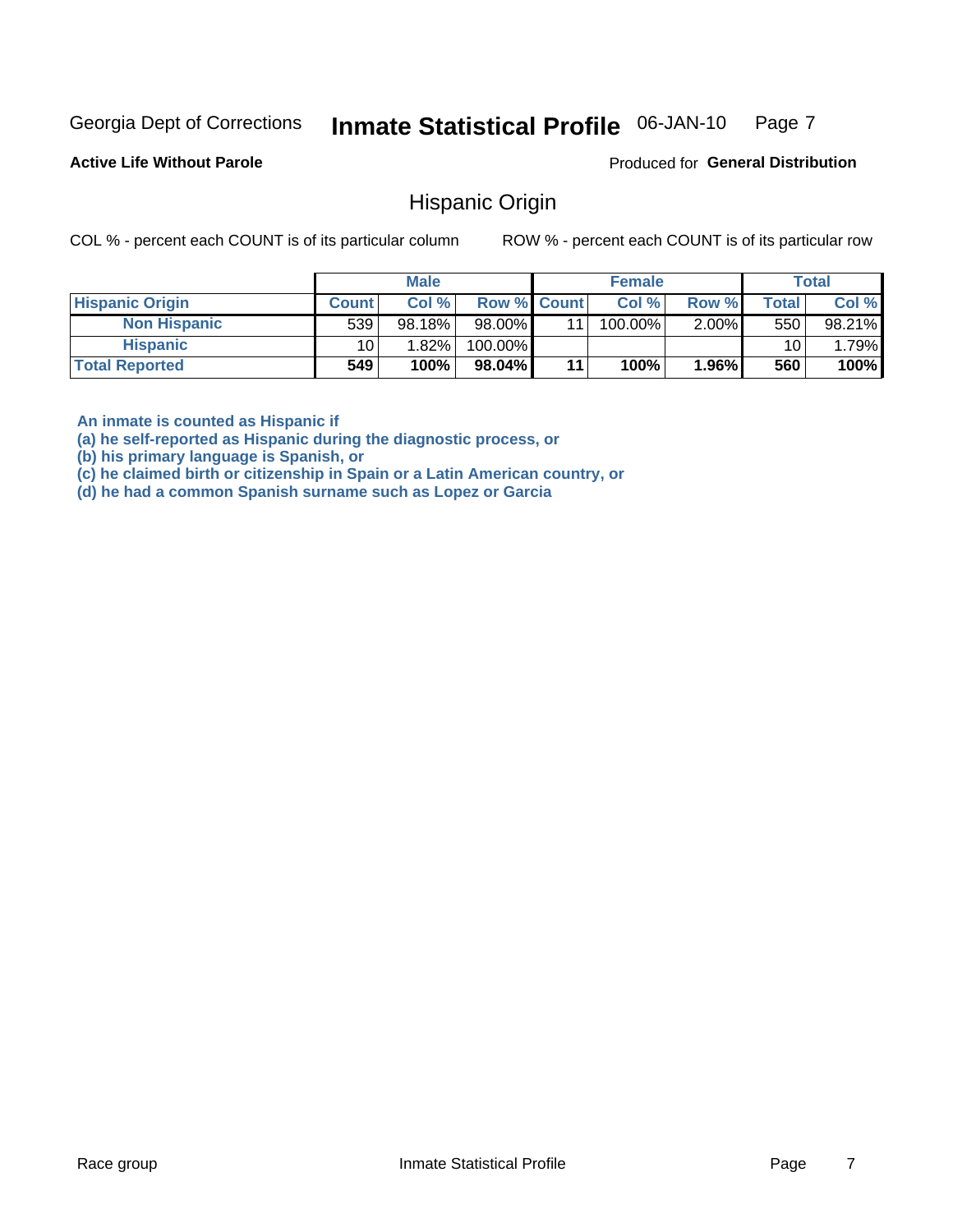#### Inmate Statistical Profile 06-JAN-10 Page 8

**Active Life Without Parole** 

#### Produced for General Distribution

### Marital status, self-reported at entry to prison

COL % - percent each COUNT is of its particular column

|                            | <b>Male</b>  |        |         | <b>Female</b> |        |        | <b>Total</b> |        |
|----------------------------|--------------|--------|---------|---------------|--------|--------|--------------|--------|
| <b>Marital Status</b>      | <b>Count</b> | Col %  | Row %   | <b>Count</b>  | Col %  | Row %  | <b>Total</b> | Col %  |
| <b>Unknown</b><br>$\bf{0}$ |              | .18%   | 50.00%  |               | 9.09%  | 50.00% | 2            | .36%   |
| <b>Divorced</b><br>D       | 39           | 7.10%  | 97.50%  |               | 9.09%  | 2.50%  | 40           | 7.14%  |
| <b>Married</b><br>М        | 93           | 16.94% | 96.88%  | 3             | 27.27% | 3.13%  | 96           | 17.14% |
| <b>Separated</b><br>S      | 10           | 1.82%  | 100.00% |               |        |        | 10           | 1.79%  |
| <b>Unmarried</b><br>U      | 392          | 71.40% | 98.74%  | 5             | 45.45% | 1.26%  | 397          | 70.89% |
| <b>Widow</b><br>W          | 14           | 2.55%  | 93.33%  |               | 9.09%  | 6.67%  | 15           | 2.68%  |
| <b>Total Reported</b>      | 549          | 100%   | 98.04%  | 11            | 100%   | 1.96%  | 560          | 100%   |

| prted<br>NOT |              |            |
|--------------|--------------|------------|
|              | r 10<br>-949 | cen<br>วงบ |

|  | M | . | Unmarried | າmarried<br>_____ |
|--|---|---|-----------|-------------------|
|--|---|---|-----------|-------------------|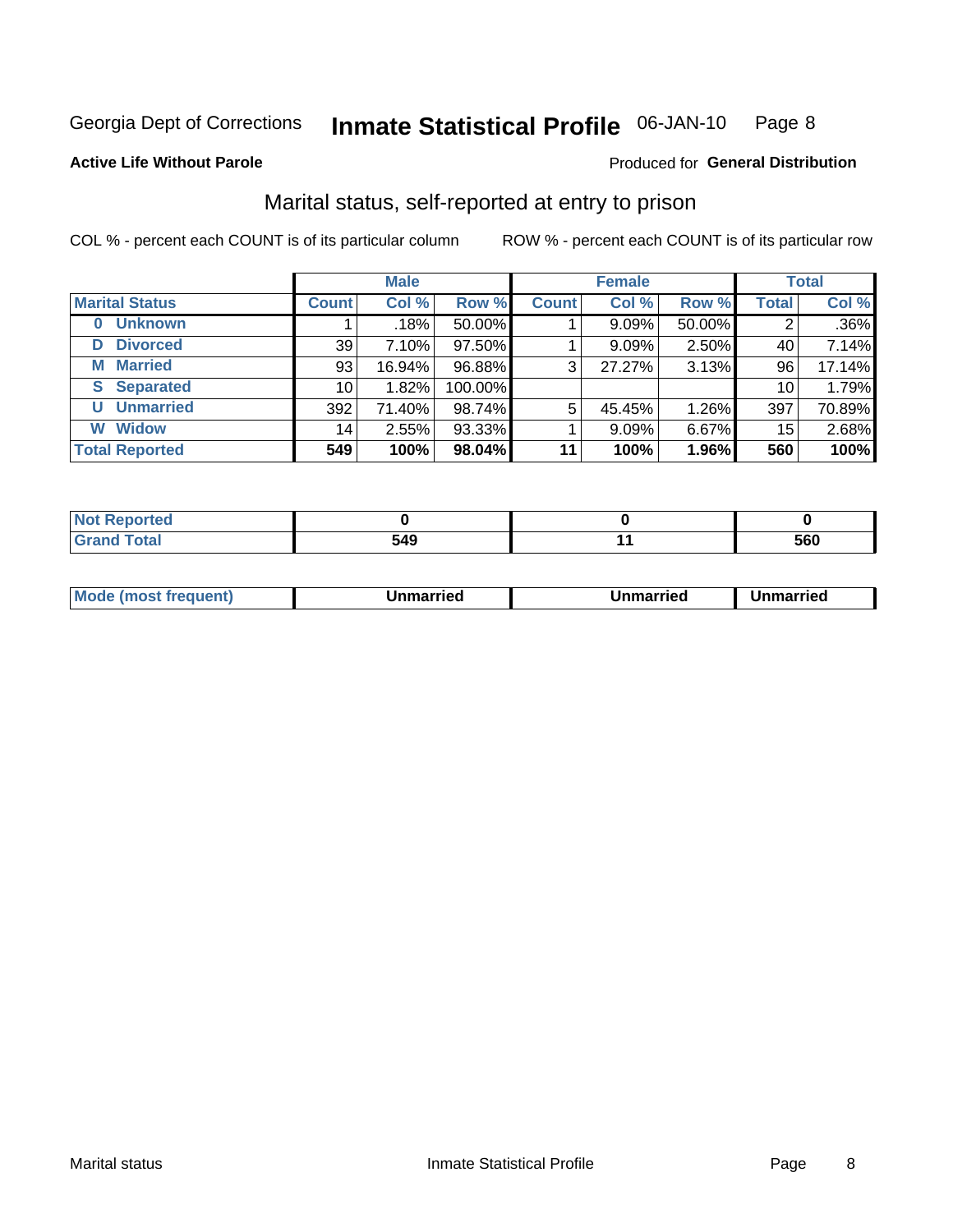#### Inmate Statistical Profile 06-JAN-10 Page 9

**Produced for General Distribution** 

#### **Active Life Without Parole**

## Number of children, self reported at entry to prison

COL % - percent each COUNT is of its particular column

|                           |              | <b>Male</b> |         |              | <b>Female</b> |       |              | <b>Total</b> |
|---------------------------|--------------|-------------|---------|--------------|---------------|-------|--------------|--------------|
| <b>Number of Children</b> | <b>Count</b> | Col %       | Row %   | <b>Count</b> | Col %         | Row % | <b>Total</b> | Col %        |
| $\bf{0}$                  | 199          | 36.38%      | 98.51%  | 3            | 27.27%        | 1.49% | 202          | 36.20%       |
|                           | 143          | 26.14%      | 97.28%  | 4            | 36.36%        | 2.72% | 147          | 26.34%       |
| $\overline{2}$            | 91           | 16.64%      | 96.81%  | 3            | 27.27%        | 3.19% | 94           | 16.85%       |
| 3                         | 51           | 9.32%       | 100.00% |              |               |       | 51           | 9.14%        |
| 4                         | 33           | 6.03%       | 97.06%  |              | 9.09%         | 2.94% | 34           | 6.09%        |
| 5                         | 16           | 2.93%       | 100.00% |              |               |       | 16           | 2.87%        |
| 6                         | 6            | 1.10%       | 100.00% |              |               |       | 6            | 1.08%        |
| 7                         |              | 0.18%       | 100.00% |              |               |       |              | 0.18%        |
| 8                         |              | 0.18%       | 100.00% |              |               |       |              | 0.18%        |
| $\boldsymbol{9}$          | 2            | 0.37%       | 100.00% |              |               |       | 2            | 0.36%        |
| 10                        |              | 0.18%       | 100.00% |              |               |       |              | 0.18%        |
| Over 10                   | 3            | 0.55%       | 100.00% |              |               |       | 3            | 0.54%        |
| <b>Total Reported</b>     | 547          | 100%        | 98.03%  | 11           | 100%          | 1.97% | 558          | 100.0%       |

| τeα<br>$\sim$<br>. |     |     |
|--------------------|-----|-----|
| υιαι<br>_____      | 549 | 560 |

| Mean<br>(average)       | .47 | דר | 1.47 |
|-------------------------|-----|----|------|
| <b>Median (middle)</b>  |     |    |      |
| Mode<br>(most frequent) |     |    |      |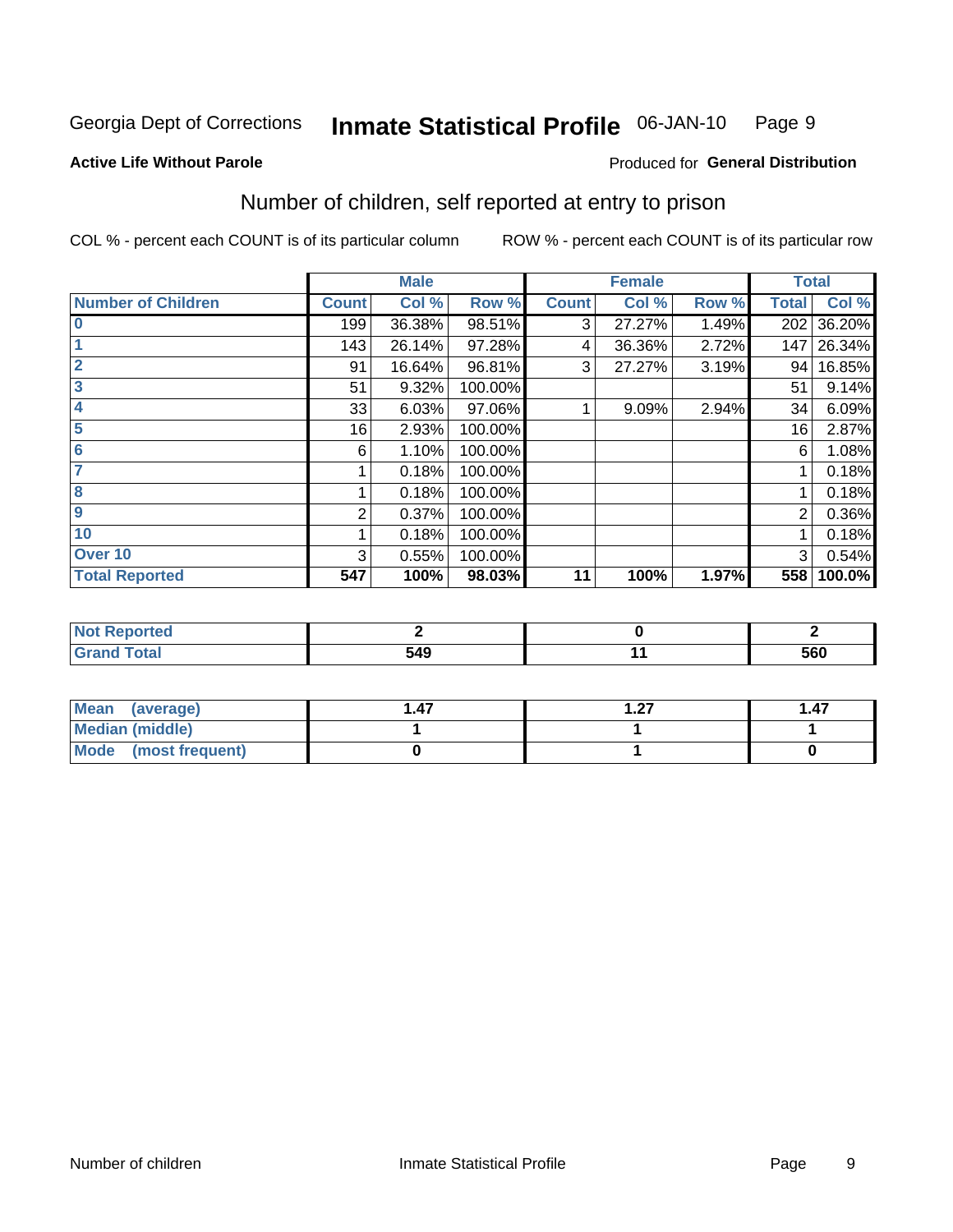#### Inmate Statistical Profile 06-JAN-10 Page 10

#### **Active Life Without Parole**

#### Produced for General Distribution

### Religious affiliation, self-reported at entry to prison

COL % - percent each COUNT is of its particular column

|              |                              |              | <b>Male</b> |         |              | <b>Female</b> |       |              | <b>Total</b> |
|--------------|------------------------------|--------------|-------------|---------|--------------|---------------|-------|--------------|--------------|
|              | <b>Religious Affiliation</b> | <b>Count</b> | Col %       | Row %   | <b>Count</b> | Col %         | Row % | <b>Total</b> | Col %        |
|              | Islam                        | 33           | 7.05%       | 97.06%  |              | 10.00%        | 2.94% | 34           | 7.11%        |
| $\mathbf{2}$ | <b>Catholic</b>              | 16           | 3.42%       | 100.00% |              |               |       | 16           | 3.35%        |
| 3            | <b>Baptist</b>               | 202          | 43.16%      | 97.12%  | 6            | 60.00%        | 2.88% | 208          | 43.51%       |
| 4            | <b>Methodist</b>             | 6            | 1.28%       | 100.00% |              |               |       | 6            | 1.26%        |
| 7            | <b>Chc Of God</b>            |              | .21%        | 100.00% |              |               |       |              | .21%         |
| 8            | <b>Holiness</b>              | 15           | 3.21%       | 93.75%  |              | 10.00%        | 6.25% | 16           | 3.35%        |
| 9            | <b>Jewish</b>                |              | .21%        | 100.00% |              |               |       |              | .21%         |
| 10           | <b>Anglican</b>              |              | .21%        | 100.00% |              |               |       |              | .21%         |
| 12           | <b>Hindu</b>                 |              | .21%        | 100.00% |              |               |       |              | .21%         |
| 16           | <b>Seven D Ad</b>            | 4            | .85%        | 100.00% |              |               |       | 4            | .84%         |
| 17           | <b>Jehovah Wt</b>            | 9            | 1.92%       | 100.00% |              |               |       | 9            | 1.88%        |
| 18           | <b>Latr Day S</b>            |              | .21%        | 100.00% |              |               |       |              | .21%         |
| 20           | <b>Other Prot</b>            | 67           | 14.32%      | 97.10%  | 2            | 20.00%        | 2.90% | 69           | 14.44%       |
| 96           | <b>None</b>                  | 111          | 23.72%      | 100.00% |              |               |       | 111          | 23.22%       |
|              | <b>Total Reported</b>        | 468          | 100%        | 97.91%  | 10           | 100%          | 2.09% | 478          | 100%         |

| rreo<br>. |     |               | - -<br> |
|-----------|-----|---------------|---------|
| _____     | 549 | $\sim$ $\sim$ | 560     |

| <b>Mode (most frequent)</b> | 3aptist | Baptist | Baptist |
|-----------------------------|---------|---------|---------|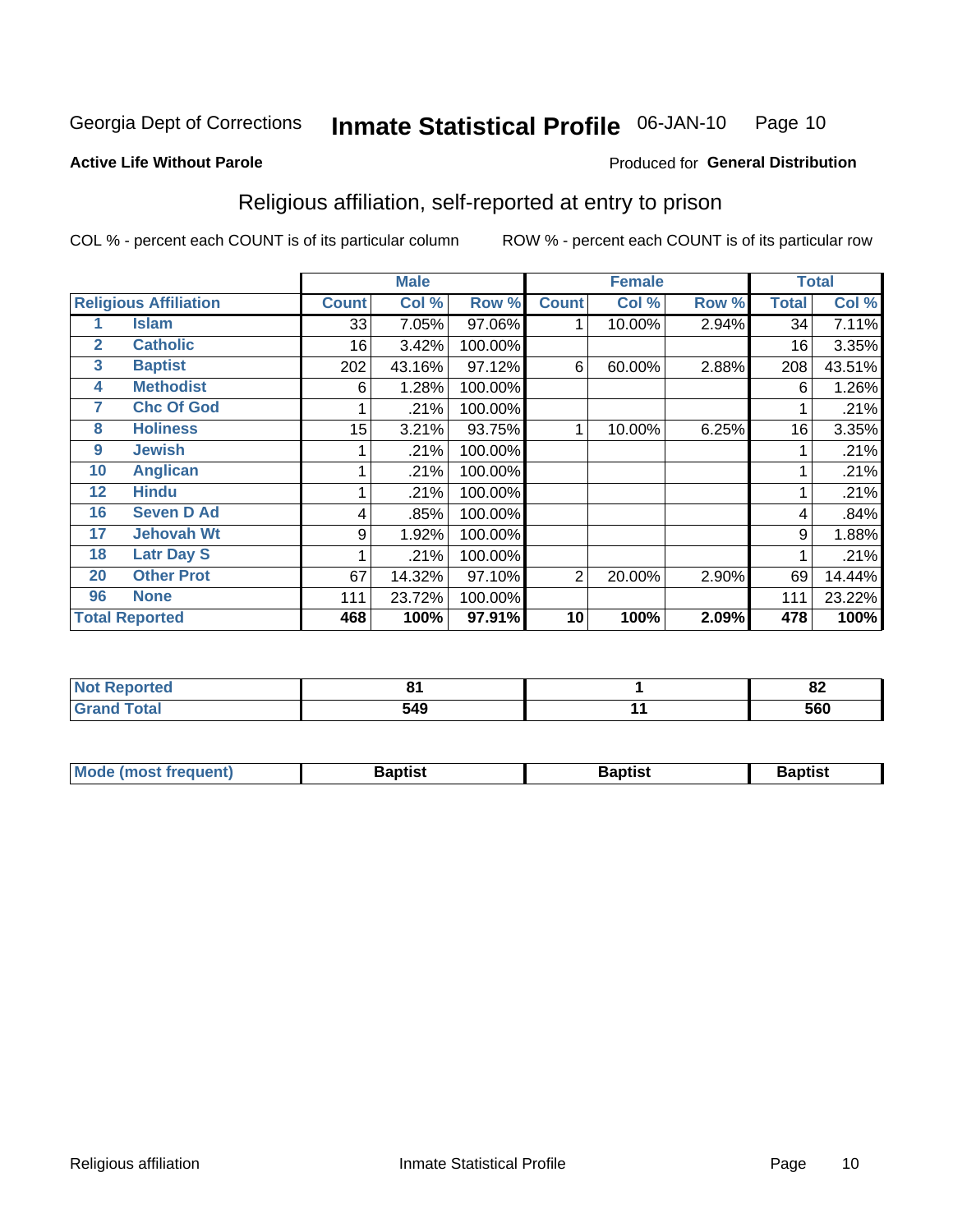#### Inmate Statistical Profile 06-JAN-10 Page 11

Produced for General Distribution

#### **Active Life Without Parole**

### Home county, self-reported at entry to prison

COL % - percent each COUNT is of its particular column

|                         |                      |                | <b>Male</b> |         |              | <b>Female</b> |        | <b>Total</b>   |       |
|-------------------------|----------------------|----------------|-------------|---------|--------------|---------------|--------|----------------|-------|
|                         | <b>Home County</b>   | <b>Count</b>   | Col %       | Row %   | <b>Count</b> | Col %         | Row %  | <b>Total</b>   | Col % |
| $\overline{1}$          | <b>Appling</b>       | $\overline{2}$ | .38%        | 100.00% |              |               |        | $\overline{2}$ | .37%  |
| $\overline{2}$          | <b>Atkinson</b>      | 1              | .19%        | 100.00% |              |               |        | 1              | .19%  |
| 5                       | <b>Baldwin</b>       | 4              | .75%        | 100.00% |              |               |        | 4              | .74%  |
| 7                       | <b>Barrow</b>        | 3              | .57%        | 100.00% |              |               |        | 3              | .56%  |
| $\overline{\mathbf{8}}$ | <b>Bartow</b>        | 5              | .94%        | 100.00% |              |               |        | 5              | .93%  |
| $\boldsymbol{9}$        | <b>Ben Hill</b>      | 4              | .75%        | 100.00% |              |               |        | 4              | .74%  |
| 10                      | <b>Berrien</b>       | 1              | .19%        | 100.00% |              |               |        | 1              | .19%  |
| 11                      | <b>Bibb</b>          | 10             | 1.89%       | 100.00% |              |               |        | 10             | 1.85% |
| $\overline{12}$         | <b>Bleckley</b>      | 3              | .57%        | 100.00% |              |               |        | 3              | .56%  |
| 14                      | <b>Brooks</b>        | 1              | .19%        | 100.00% |              |               |        | 1              | .19%  |
| 16                      | <b>Bulloch</b>       | 4              | .75%        | 80.00%  | 1            | 10.00%        | 20.00% | 5              | .93%  |
| $\overline{17}$         | <b>Burke</b>         | 4              | .75%        | 100.00% |              |               |        | 4              | .74%  |
| $\overline{18}$         | <b>Butts</b>         | 1              | .19%        | 100.00% |              |               |        | 1              | .19%  |
| 20                      | <b>Camden</b>        | 5              | .94%        | 100.00% |              |               |        | 5              | .93%  |
| $\overline{22}$         | <b>Carroll</b>       | $\overline{2}$ | .38%        | 100.00% |              |               |        | $\overline{2}$ | .37%  |
| 23                      | <b>Catoosa</b>       | 1              | .19%        | 100.00% |              |               |        | 1              | .19%  |
| 24                      | <b>Charlton</b>      | 1              | .19%        | 100.00% |              |               |        | 1              | .19%  |
| 25                      | <b>Chatham</b>       | 28             | 5.28%       | 100.00% |              |               |        | 28             | 5.19% |
| 26                      | <b>Chattahoochee</b> | 1              | .19%        | 100.00% |              |               |        | 1              | .19%  |
| 28                      | <b>Cherokee</b>      | 2              | .38%        | 100.00% |              |               |        | $\overline{2}$ | .37%  |
| 29                      | <b>Clarke</b>        | 13             | 2.45%       | 100.00% |              |               |        | 13             | 2.41% |
| 31                      | <b>Clayton</b>       | 13             | 2.45%       | 100.00% |              |               |        | 13             | 2.41% |
| 33                      | <b>Cobb</b>          | 17             | 3.21%       | 100.00% |              |               |        | 17             | 3.15% |
| 34                      | <b>Coffee</b>        | 3              | .57%        | 100.00% |              |               |        | 3              | .56%  |
| 35                      | <b>Colquitt</b>      | $\overline{2}$ | .38%        | 100.00% |              |               |        | $\overline{2}$ | .37%  |
| 36                      | <b>Columbia</b>      | 3              | .57%        | 100.00% |              |               |        | 3              | .56%  |
| 37                      | <b>Cook</b>          | 4              | .75%        | 100.00% |              |               |        | 4              | .74%  |
| 38                      | <b>Coweta</b>        | 3              | .57%        | 100.00% |              |               |        | 3              | .56%  |
| 40                      | <b>Crisp</b>         | $\overline{2}$ | .38%        | 100.00% |              |               |        | $\overline{2}$ | .37%  |
| 43                      | <b>Decatur</b>       | 1              | .19%        | 100.00% |              |               |        | 1              | .19%  |
| 44                      | <b>Dekalb</b>        | 38             | 7.17%       | 100.00% |              |               |        | 38             | 7.04% |
| 46                      | <b>Dooly</b>         | 1              | .19%        | 100.00% |              |               |        | 1              | .19%  |
| 47                      | <b>Dougherty</b>     | 19             | 3.58%       | 100.00% |              |               |        | 19             | 3.52% |
| 48                      | <b>Douglas</b>       | 6              | 1.13%       | 85.71%  | $\mathbf{1}$ | 10.00%        | 14.29% | 7              | 1.30% |
| 49                      | <b>Early</b>         | 1              | .19%        | 100.00% |              |               |        | 1              | .19%  |
| 51                      | <b>Effingham</b>     | 1              | .19%        | 100.00% |              |               |        | 1              | .19%  |
| 52                      | <b>Elbert</b>        | 3              | .57%        | 100.00% |              |               |        | 3              | .56%  |
| 53                      | <b>Emanuel</b>       | $\mathbf 1$    | .19%        | 100.00% |              |               |        | 1              | .19%  |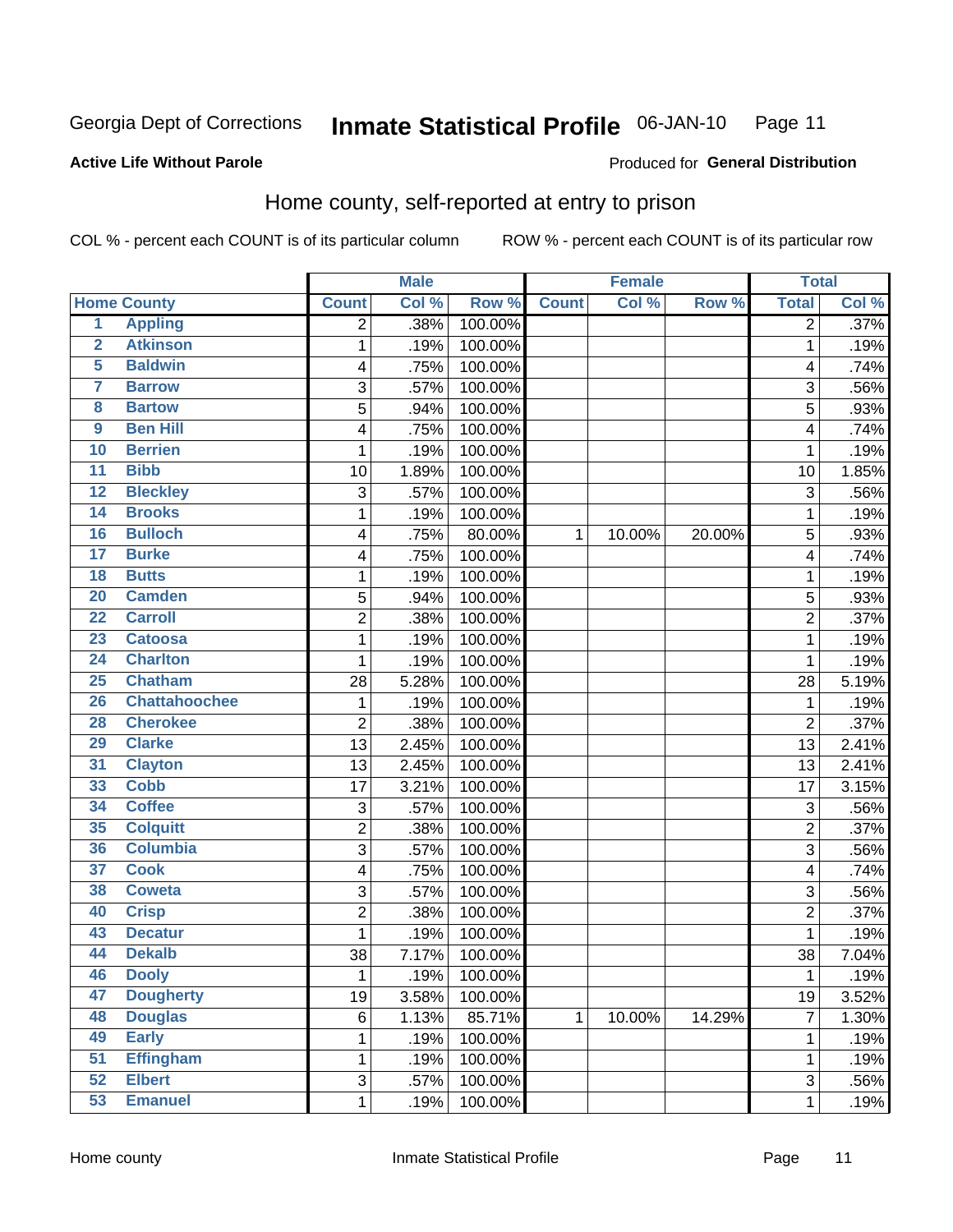#### Inmate Statistical Profile 06-JAN-10 Page 12

#### **Active Life Without Parole**

#### **Produced for General Distribution**

### Home county, self-reported at entry to prison

COL % - percent each COUNT is of its particular column

|                 |                    |                | <b>Male</b> |         |              | <b>Female</b> |        | <b>Total</b>   |         |
|-----------------|--------------------|----------------|-------------|---------|--------------|---------------|--------|----------------|---------|
|                 | <b>Home County</b> | <b>Count</b>   | Col %       | Row %   | <b>Count</b> | Col %         | Row %  | <b>Total</b>   | Col %   |
| 56              | <b>Fayette</b>     | $\overline{3}$ | .57%        | 100.00% |              |               |        | $\overline{3}$ | $.56\%$ |
| 57              | <b>Floyd</b>       | 6              | 1.13%       | 100.00% |              |               |        | $6\phantom{1}$ | 1.11%   |
| 58              | <b>Forsyth</b>     | $\mathbf 1$    | .19%        | 100.00% |              |               |        | 1              | .19%    |
| 59              | <b>Franklin</b>    | $\overline{2}$ | .38%        | 100.00% |              |               |        | $\overline{2}$ | .37%    |
| 60              | <b>Fulton</b>      | 66             | 12.45%      | 98.51%  | 1            | 10.00%        | 1.49%  | 67             | 12.41%  |
| 61              | <b>Gilmer</b>      | 1              | .19%        | 100.00% |              |               |        | 1              | .19%    |
| 63              | <b>Glynn</b>       | 11             | 2.08%       | 100.00% |              |               |        | 11             | 2.04%   |
| 66              | <b>Greene</b>      | 1              | .19%        | 100.00% |              |               |        | 1              | .19%    |
| 67              | <b>Gwinnett</b>    | 9              | 1.70%       | 100.00% |              |               |        | 9              | 1.67%   |
| 68              | <b>Habersham</b>   | $\mathbf 1$    | .19%        | 100.00% |              |               |        | 1              | .19%    |
| 69              | <b>Hall</b>        | 8              | 1.51%       | 88.89%  | 1            | 10.00%        | 11.11% | 9              | 1.67%   |
| 70              | <b>Hancock</b>     | 2              | .38%        | 100.00% |              |               |        | 2              | .37%    |
| $\overline{71}$ | <b>Haralson</b>    | $\overline{2}$ | .38%        | 100.00% |              |               |        | $\overline{2}$ | .37%    |
| $\overline{72}$ | <b>Harris</b>      | $\mathbf 1$    | .19%        | 100.00% |              |               |        | 1              | .19%    |
| 73              | <b>Hart</b>        | $\overline{2}$ | .38%        | 100.00% |              |               |        | $\overline{2}$ | .37%    |
| 75              | <b>Henry</b>       | 3              | .57%        | 100.00% |              |               |        | 3              | .56%    |
| 76              | <b>Houston</b>     | $\overline{7}$ | 1.32%       | 100.00% |              |               |        | 7              | 1.30%   |
| 78              | <b>Jackson</b>     | 5              | .94%        | 100.00% |              |               |        | 5              | .93%    |
| 80              | <b>Jeff Davis</b>  | $\mathbf 1$    | .19%        | 100.00% |              |               |        | 1              | .19%    |
| 81              | <b>Jefferson</b>   | $\mathbf 1$    | .19%        | 100.00% |              |               |        | 1              | .19%    |
| 82              | <b>Jenkins</b>     | $\overline{2}$ | .38%        | 100.00% |              |               |        | $\overline{2}$ | .37%    |
| 87              | <b>Laurens</b>     | 4              | .75%        | 100.00% |              |               |        | 4              | .74%    |
| 88              | Lee                | 1              | .19%        | 100.00% |              |               |        | 1              | .19%    |
| 89              | <b>Liberty</b>     | 6              | 1.13%       | 100.00% |              |               |        | 6              | 1.11%   |
| 90              | <b>Lincoln</b>     | $\mathbf 1$    | .19%        | 100.00% |              |               |        | 1              | .19%    |
| 91              | Long               | $\mathbf 1$    | .19%        | 50.00%  | 1            | 10.00%        | 50.00% | $\overline{2}$ | .37%    |
| 92              | <b>Lowndes</b>     | 4              | .75%        | 100.00% |              |               |        | 4              | .74%    |
| 96              | <b>Marion</b>      | 1              | .19%        | 100.00% |              |               |        | 1              | .19%    |
| 97              | <b>Mcduffie</b>    | $\overline{c}$ | .38%        | 100.00% |              |               |        | 2              | .37%    |
| 98              | <b>Mcintosh</b>    | $\overline{c}$ | .38%        | 100.00% |              |               |        | $\overline{2}$ | .37%    |
| 100             | <b>Miller</b>      | $\mathbf 1$    | .19%        | 100.00% |              |               |        | 1              | .19%    |
| <b>101</b>      | <b>Mitchell</b>    | 1              | .19%        | 100.00% |              |               |        | 1              | .19%    |
| 102             | <b>Monroe</b>      | $\mathbf 1$    | .19%        | 100.00% |              |               |        | 1              | .19%    |
| 104             | <b>Morgan</b>      | 1              | .19%        | 100.00% |              |               |        | 1              | .19%    |
| 106             | <b>Muscogee</b>    | 14             | 2.64%       | 100.00% |              |               |        | 14             | 2.59%   |
| 107             | <b>Newton</b>      | $\overline{c}$ | .38%        | 66.67%  | 1            | 10.00%        | 33.33% | $\sqrt{3}$     | .56%    |
| 109             | <b>Oglethorpe</b>  | $\overline{c}$ | .38%        | 100.00% |              |               |        | 2              | .37%    |
| 110             | <b>Paulding</b>    | $\overline{2}$ | .38%        | 66.67%  | $\mathbf 1$  | 10.00%        | 33.33% | $\overline{3}$ | .56%    |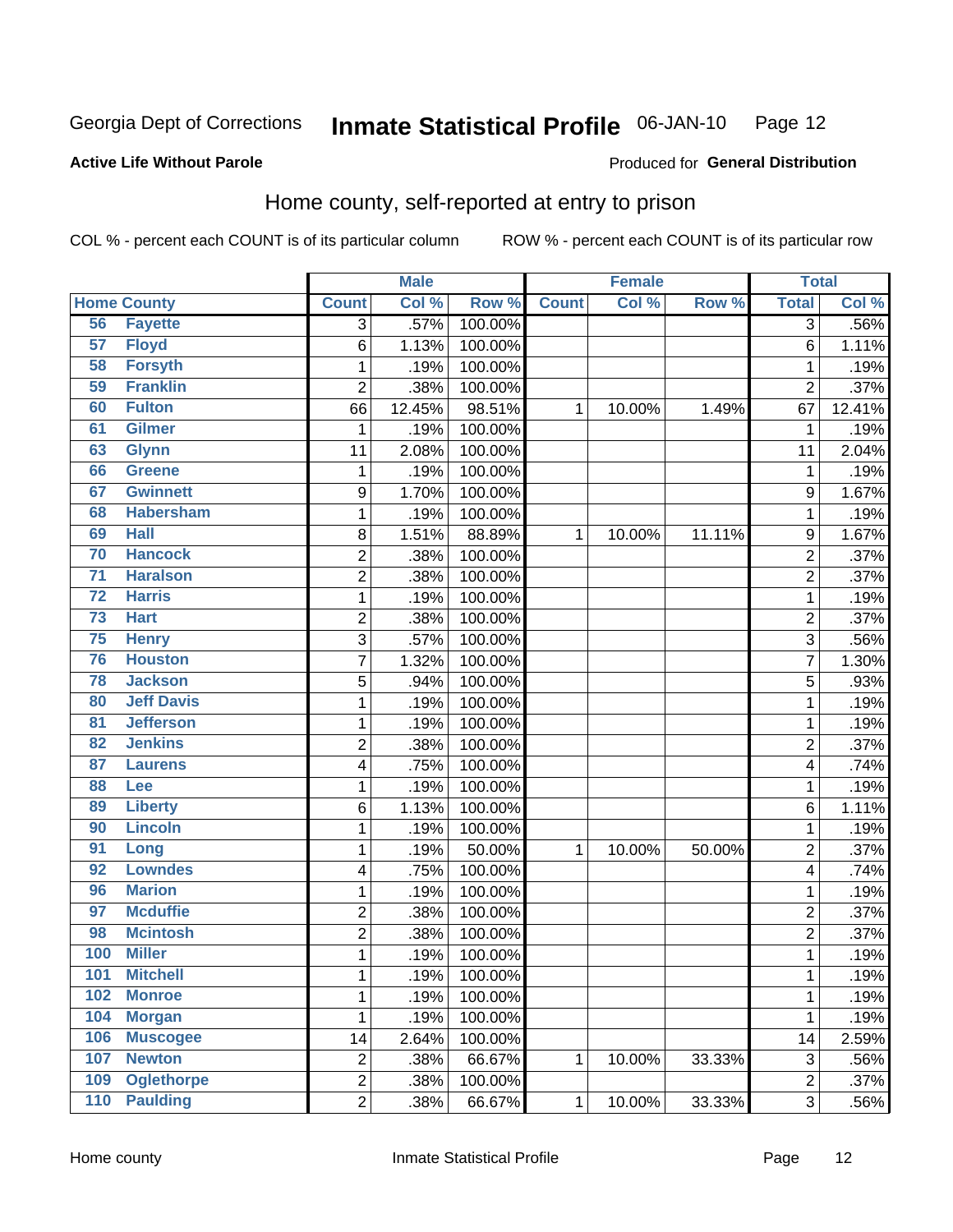#### Inmate Statistical Profile 06-JAN-10 Page 13

#### **Active Life Without Parole**

#### Produced for General Distribution

### Home county, self-reported at entry to prison

COL % - percent each COUNT is of its particular column

|                  |                      |                | <b>Male</b> |         |              | <b>Female</b> |        | <b>Total</b>   |       |
|------------------|----------------------|----------------|-------------|---------|--------------|---------------|--------|----------------|-------|
|                  | <b>Home County</b>   | <b>Count</b>   | Col %       | Row %   | <b>Count</b> | Col %         | Row %  | <b>Total</b>   | Col % |
| 113              | <b>Pierce</b>        | 2              | .38%        | 100.00% |              |               |        | 2              | .37%  |
| 114              | <b>Pike</b>          | 3              | .57%        | 75.00%  | 1            | 10.00%        | 25.00% | 4              | .74%  |
| 115              | <b>Polk</b>          | $\overline{2}$ | .38%        | 100.00% |              |               |        | $\overline{2}$ | .37%  |
| 117              | <b>Putnam</b>        | $\overline{2}$ | .38%        | 100.00% |              |               |        | $\overline{2}$ | .37%  |
| 119              | <b>Rabun</b>         | 1              | .19%        | 100.00% |              |               |        | 1              | .19%  |
| 120              | <b>Randolph</b>      | $\overline{2}$ | .38%        | 100.00% |              |               |        | $\overline{2}$ | .37%  |
| 121              | <b>Richmond</b>      | 21             | 3.96%       | 95.45%  | 1            | 10.00%        | 4.55%  | 22             | 4.07% |
| 122              | <b>Rockdale</b>      | $\overline{2}$ | .38%        | 100.00% |              |               |        | $\overline{2}$ | .37%  |
| 125              | <b>Seminole</b>      | 1              | .19%        | 100.00% |              |               |        | 1              | .19%  |
| 126              | <b>Spalding</b>      | $\overline{7}$ | 1.32%       | 100.00% |              |               |        | 7              | 1.30% |
| 127              | <b>Stephens</b>      | $\overline{c}$ | .38%        | 100.00% |              |               |        | $\overline{2}$ | .37%  |
| 129              | <b>Sumter</b>        | 1              | .19%        | 100.00% |              |               |        | 1              | .19%  |
| $\overline{132}$ | <b>Tattnall</b>      | $\mathbf 1$    | .19%        | 100.00% |              |               |        | 1              | .19%  |
| 134              | <b>Telfair</b>       | 1              | .19%        | 100.00% |              |               |        | 1              | .19%  |
| 136              | <b>Thomas</b>        | 3              | .57%        | 100.00% |              |               |        | 3              | .56%  |
| 137              | <b>Tift</b>          | 4              | .75%        | 100.00% |              |               |        | 4              | .74%  |
| 138              | <b>Toombs</b>        | $\overline{7}$ | 1.32%       | 100.00% |              |               |        | 7              | 1.30% |
| 142              | <b>Turner</b>        | 1              | .19%        | 100.00% |              |               |        | 1              | .19%  |
| 144              | <b>Union</b>         | 1              | .19%        | 100.00% |              |               |        | 1              | .19%  |
| 145              | <b>Upson</b>         | $\overline{2}$ | .38%        | 100.00% |              |               |        | $\overline{2}$ | .37%  |
| 146              | <b>Walker</b>        | $\overline{2}$ | .38%        | 66.67%  | 1            | 10.00%        | 33.33% | 3              | .56%  |
| 147              | <b>Walton</b>        | 3              | .57%        | 100.00% |              |               |        | 3              | .56%  |
| 148              | <b>Ware</b>          | 6              | 1.13%       | 100.00% |              |               |        | 6              | 1.11% |
| 150              | <b>Washington</b>    | 3              | .57%        | 100.00% |              |               |        | 3              | .56%  |
| 151              | <b>Wayne</b>         | 3              | .57%        | 100.00% |              |               |        | 3              | .56%  |
| 155              | <b>Whitfield</b>     | 3              | .57%        | 100.00% |              |               |        | 3              | .56%  |
| 158              | <b>Wilkinson</b>     | 1              | .19%        | 100.00% |              |               |        | 1              | .19%  |
| 160              | <b>Unknown</b>       | 48             | 9.06%       | 100.00% |              |               |        | 48             | 8.89% |
|                  | <b>Total Rported</b> | 530            | 100%        | 98.15%  | 10           | 100%          | 1.85%  | 540            | 100%  |

| n.<br>porteg |     | nr.<br>ZU  |
|--------------|-----|------------|
| $\sim$       | 549 | ---<br>560 |

| Mode<br>W.<br>i Isar<br>∙ulton<br>- -<br>IW<br>____ |
|-----------------------------------------------------|
|-----------------------------------------------------|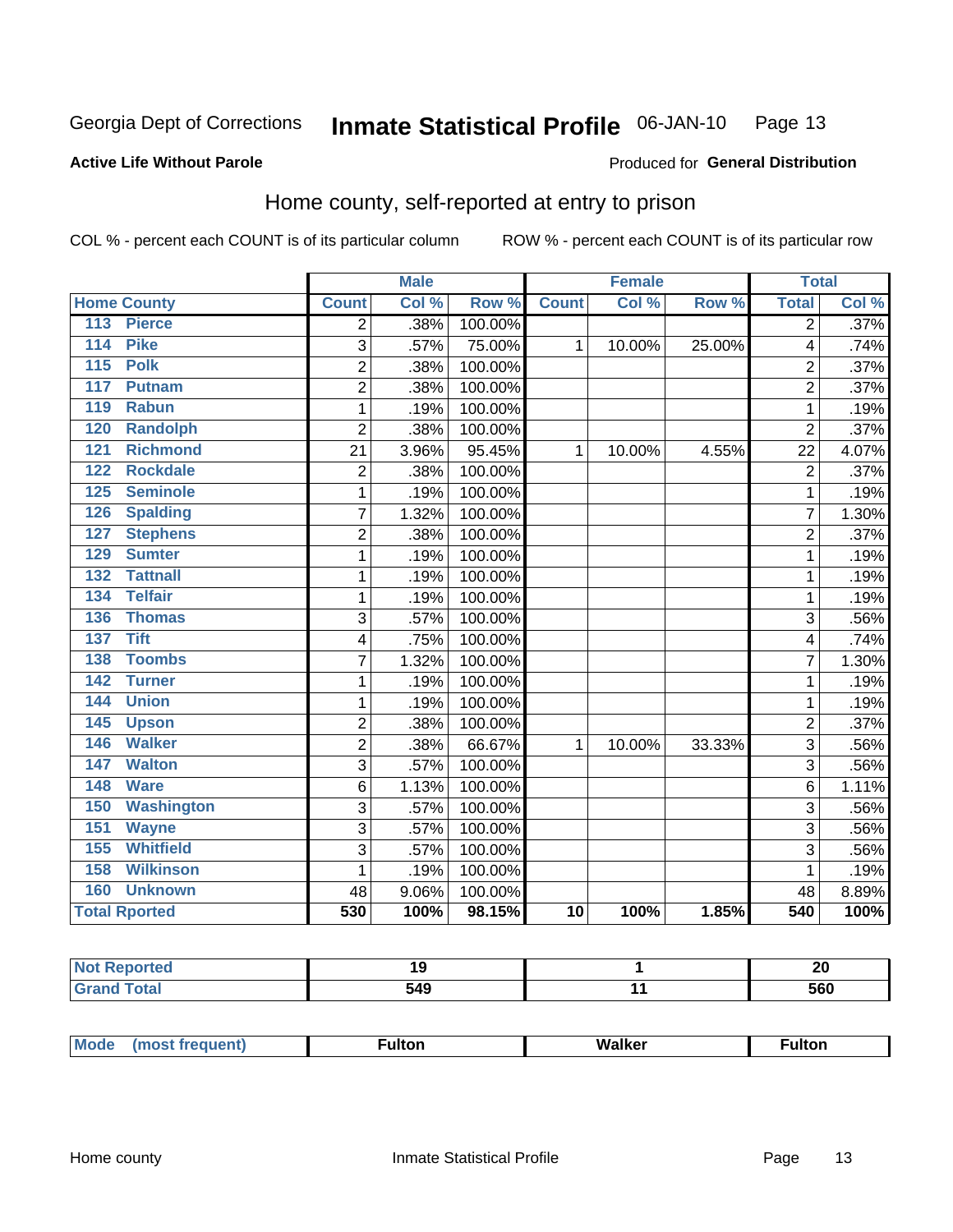#### Inmate Statistical Profile 06-JAN-10 Page 14

#### **Active Life Without Parole**

#### **Produced for General Distribution**

### Socioeconomic class, self-reported at entry to prison

COL % - percent each COUNT is of its particular column

|                       |        | <b>Male</b> |           |              | <b>Female</b> |       |              | <b>Total</b> |
|-----------------------|--------|-------------|-----------|--------------|---------------|-------|--------------|--------------|
| Socioeconomic Class   | Count⊺ | Col %       | Row %     | <b>Count</b> | Col %         | Row % | <b>Total</b> | Col %        |
| <b>Welfare</b>        | 30     | 5.89%       | 100.00%   |              |               |       | 30           | 5.80%        |
| <b>Occ Employ</b>     | 22     | 4.32%       | 100.00%   |              |               |       | 22           | 4.26%        |
| <b>Minimum Std</b>    | 265    | 52.06%      | $99.62\%$ |              | 12.50%        | .38%  | 266          | 51.45%       |
| <b>Middle</b><br>4    | 192    | 37.72%      | 96.48%    |              | 87.50%        | 3.52% | 199          | 38.49%       |
| <b>Total Reported</b> | 509    | 100%        | 98.45%    |              | 100%          | 1.55% | 517          | 100%         |

|       | 40  |                     |
|-------|-----|---------------------|
| _____ | 549 | r <u>n</u> n<br>υσς |

|  | Mo | Minin<br>Std<br>$- - - -$ | <b>Middle</b> | Min<br>Std<br>. |
|--|----|---------------------------|---------------|-----------------|
|--|----|---------------------------|---------------|-----------------|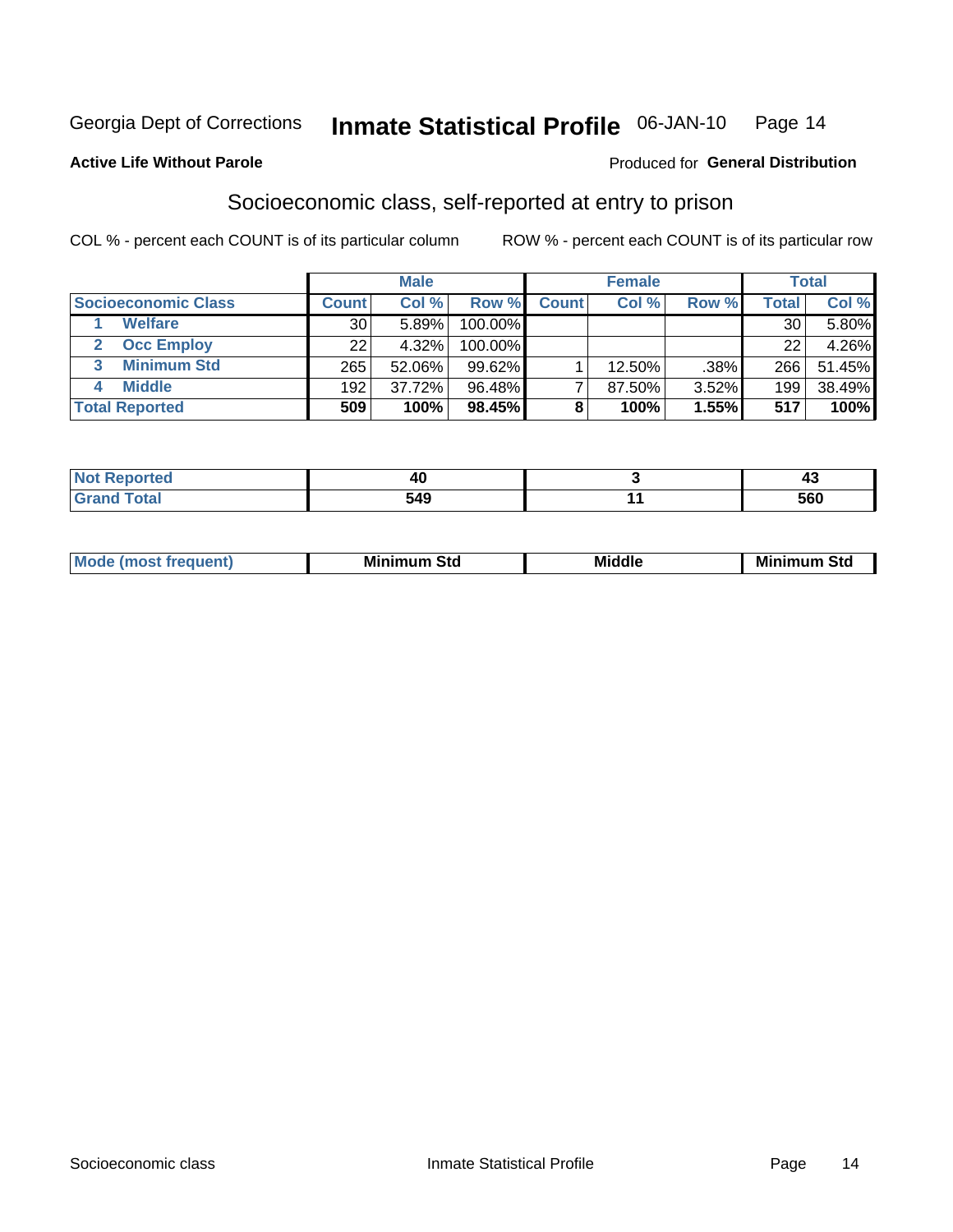#### Inmate Statistical Profile 06-JAN-10 Page 15

#### **Active Life Without Parole**

#### Produced for General Distribution

### Environment to age 16, self-reported at entry to prison

COL % - percent each COUNT is of its particular column

|                                    |                 | <b>Male</b> |         |              | <b>Female</b> |        |                 | <b>Total</b> |
|------------------------------------|-----------------|-------------|---------|--------------|---------------|--------|-----------------|--------------|
| <b>Environment to age 16</b>       | <b>Count</b>    | Col %       | Row %   | <b>Count</b> | Col %         | Row %  | Total           | Col %        |
| <b>Rural/Farm</b>                  | 10              | $.92\%$     | 100.00% |              |               |        | 10 <sub>1</sub> | 1.89%        |
| <b>Rural/Nfarm</b><br>$\mathbf{2}$ | 23 <sub>1</sub> | 4.42%       | 85.19%  |              | 44.44%        | 14.81% | 27              | 5.10%        |
| 3 S.M.S.A                          | 215             | 41.35%      | 99.54%  |              | 11.11%        | .46%   | 216             | 40.83%       |
| <b>Urban</b><br>4                  | 107             | 20.58%      | 98.17%  | ⌒            | 22.22%        | 1.83%  | 109             | 20.60%       |
| 5 Small Town                       | 165             | 31.73%      | 98.80%  | ⌒            | 22.22%        | 1.20%  | 167             | 31.57%       |
| <b>Total Reported</b>              | 520             | 100%        | 98.3%   | 9            | 100%          | 1.7%   | 529             | 100%         |

| <b>Not Reported</b> |     |            |
|---------------------|-----|------------|
| <b>Total</b>        | 549 | ccn<br>วงบ |

| Mo | M | .<br>.<br>.<br>arm | M<br>_____ |
|----|---|--------------------|------------|
|    |   |                    |            |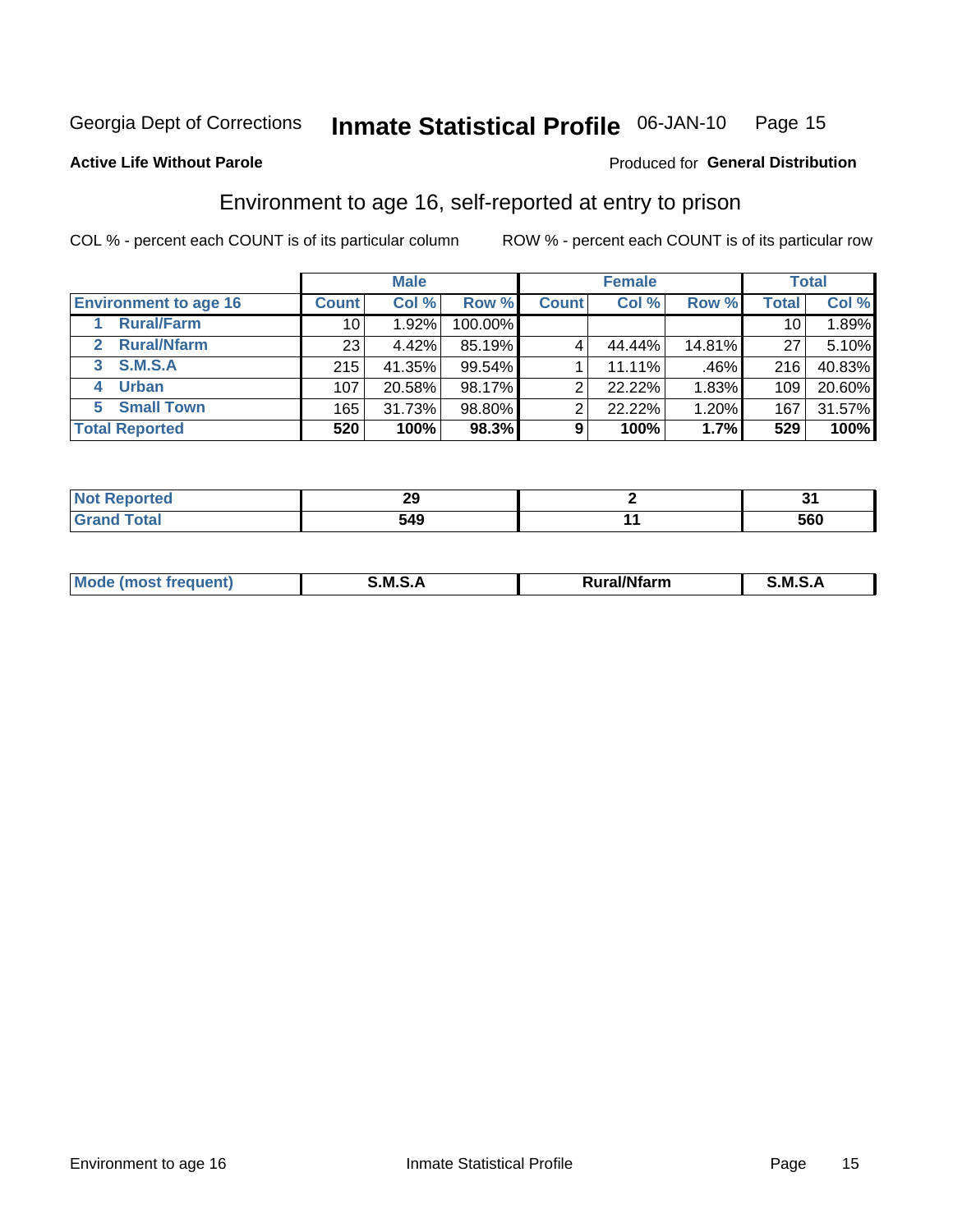#### Inmate Statistical Profile 06-JAN-10 Page 16

#### **Active Life Without Parole**

#### Produced for General Distribution

### Guardian status to age 16, self-reported at entry to prison

COL % - percent each COUNT is of its particular column

|                                  |              | <b>Male</b> |         |              | <b>Female</b> |       |                 | <b>Total</b> |
|----------------------------------|--------------|-------------|---------|--------------|---------------|-------|-----------------|--------------|
| <b>Guardian Status To Age 16</b> | <b>Count</b> | Col %       | Row %   | <b>Count</b> | Col %         | Row % | <b>Total</b>    | Col %        |
| 2 Father Only                    | 9            | 2.13%       | 100.00% |              |               |       | 9               | 2.10%        |
| <b>3 Both Parents</b>            | 177          | 41.94%      | 97.25%  | 5            | 71.43%        | 2.75% | 182             | 42.42%       |
| <b>4 Mother Only</b>             | 168          | 39.81%      | 99.41%  |              | 14.29%        | .59%  | 169             | 39.39%       |
| <b>6 Oth Female</b>              | 15           | 3.55%       | 100.00% |              |               |       | 15 <sub>1</sub> | 3.50%        |
| <b>7 Oth Male</b>                | 4            | .95%        | 100.00% |              |               |       | 4               | .93%         |
| 8 Step-Parents                   | 12           | 2.84%       | 100.00% |              |               |       | 12              | 2.80%        |
| 9 Foster Home                    | 9            | 2.13%       | 100.00% |              |               |       | 9               | 2.10%        |
| <b>10 Grand Parents</b>          | 28           | 6.64%       | 96.55%  |              | 14.29%        | 3.45% | 29              | 6.76%        |
| <b>Total Reported</b>            | 422          | 100%        | 98.37%  |              | 100%          | 1.63% | 429             | 100%         |

| rted  | .   | וטו |
|-------|-----|-----|
| Total | 549 | 560 |

| <b>Mode (most frequent)</b> | <b>Both Parents</b> | <b>Both Parents</b> | <b>Both Parents</b> |
|-----------------------------|---------------------|---------------------|---------------------|
|                             |                     |                     |                     |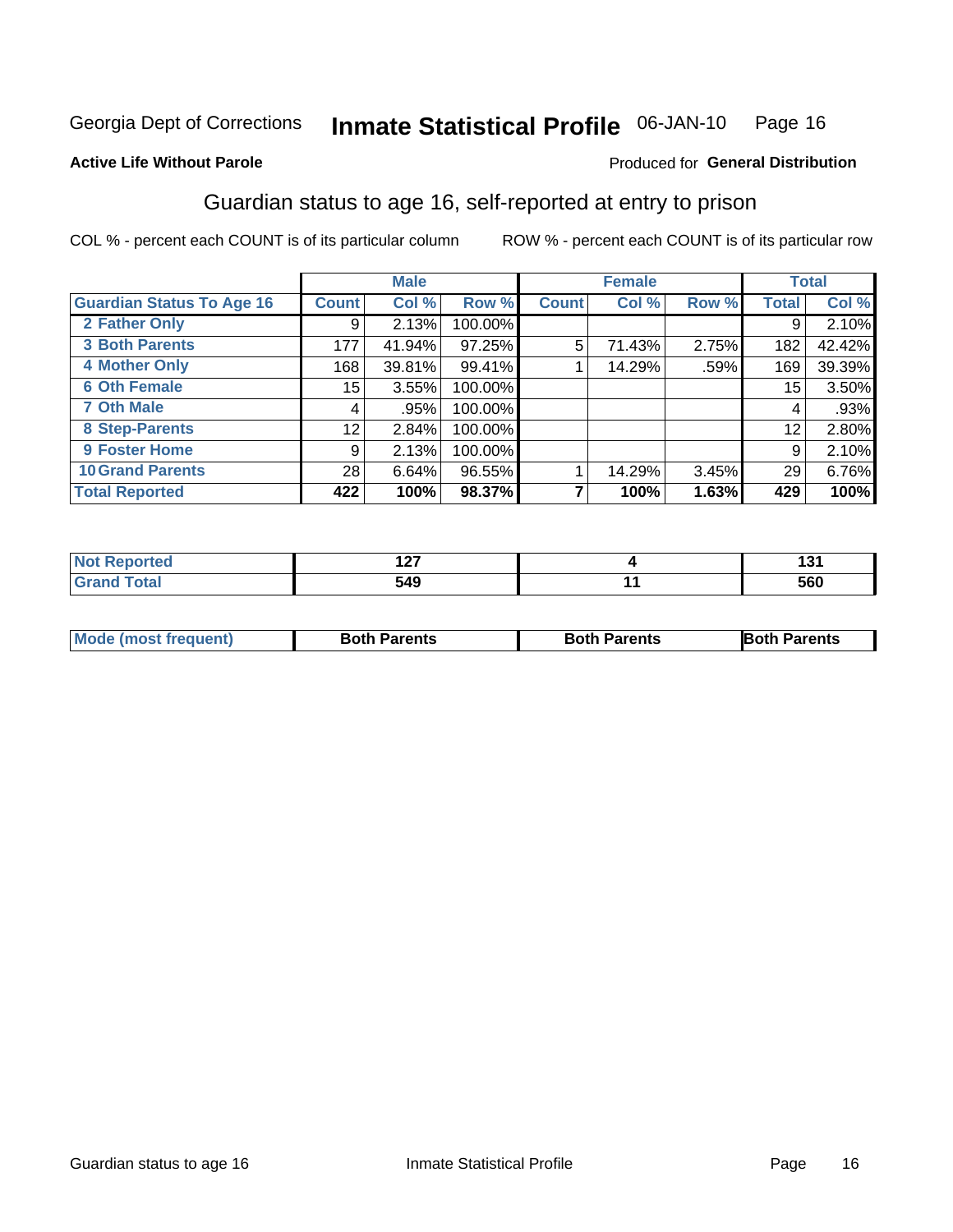#### Inmate Statistical Profile 06-JAN-10 Page 17

#### **Active Life Without Parole**

#### Produced for General Distribution

### Employment status before prison, self-reported at entry to prison

COL % - percent each COUNT is of its particular column

|                                  |         | <b>Male</b> |         |              | <b>Female</b> |       |       | <b>Total</b> |
|----------------------------------|---------|-------------|---------|--------------|---------------|-------|-------|--------------|
| <b>Employment Status</b>         | Count l | Col %       | Row %   | <b>Count</b> | Col %         | Row % | Total | Col %        |
| <b>Full Time</b>                 | 262     | 55.39%      | 98.13%  | 5            | 71.43%        | 1.87% | 267   | 55.63%       |
| <b>Part Time</b><br>$\mathbf{2}$ | 30      | 6.34%       | 100.00% |              |               |       | 30    | 6.25%        |
| Unempl $<$ 6m<br>$\mathbf{3}$    | 48      | 10.15%      | 97.96%  |              | 14.29%        | 2.04% | 49    | 10.21%       |
| Unempl $> 6m$<br>4               | 79      | 16.70%      | 98.75%  |              | 14.29%        | 1.25% | 80    | 16.67%       |
| <b>Never Workd</b><br>5          | 32      | 6.77%       | 100.00% |              |               |       | 32    | 6.67%        |
| <b>Student</b><br>6              | ⌒       | .42%        | 100.00% |              |               |       | 2     | .42%         |
| <b>Incapable</b>                 | 20      | 4.23%       | 100.00% |              |               |       | 20    | 4.17%        |
| <b>Total Reported</b>            | 473     | 100%        | 98.54%  |              | 100%          | 1.46% | 480   | 100%         |

| тес.                   | 549<br>- -   |    | 560    |
|------------------------|--------------|----|--------|
| $f \wedge f \wedge f'$ | റാറ<br>1,UZZ | 16 | 040, ا |

| M. | --<br>Null<br><u></u> | . .<br>NUIL | ------ |
|----|-----------------------|-------------|--------|
|    |                       |             |        |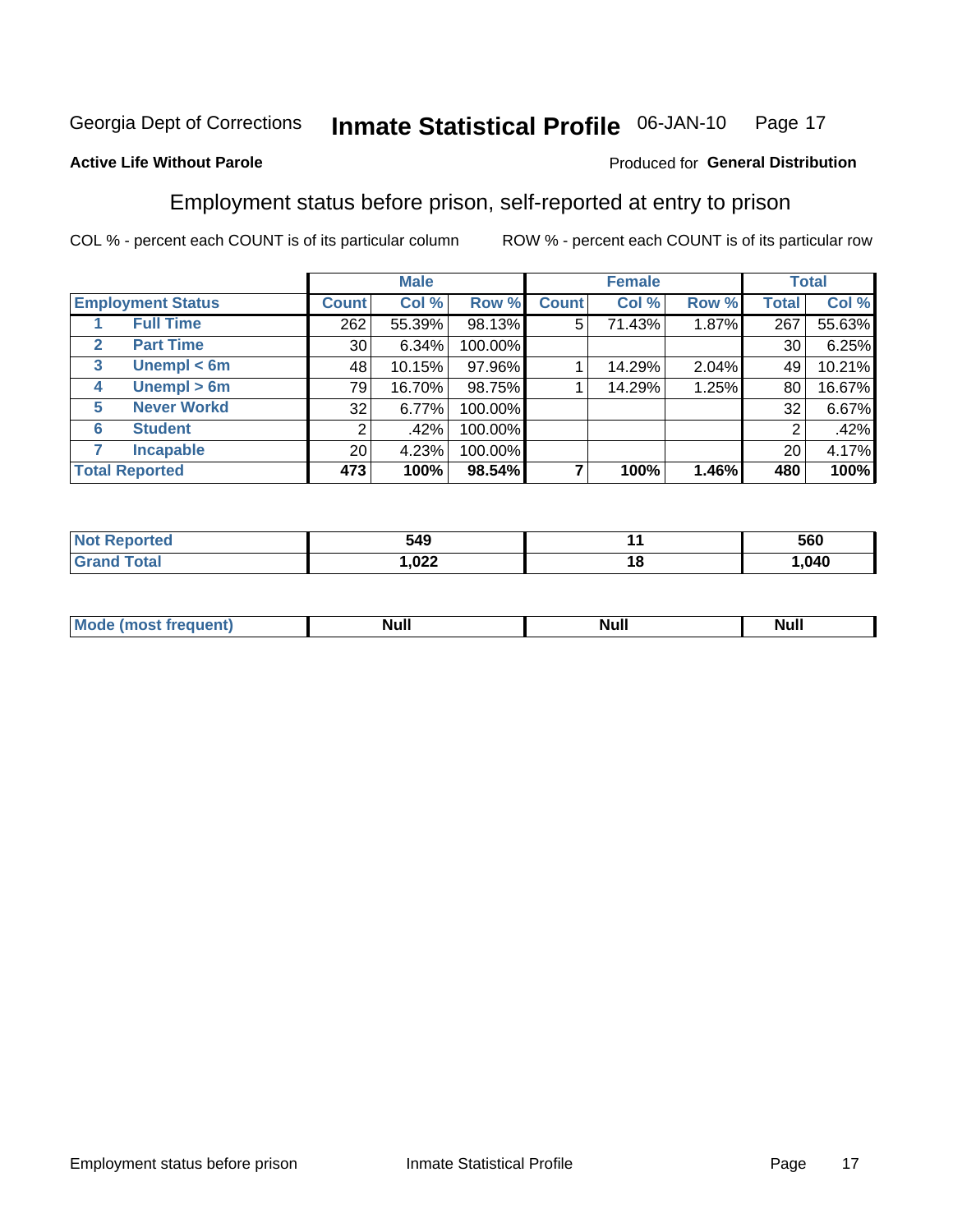#### Inmate Statistical Profile 06-JAN-10 Page 18

#### **Active Life Without Parole**

Produced for General Distribution

### Age at admission

COL % - percent each COUNT is of its particular column

|                         |                  | <b>Male</b> |         |                | <b>Female</b> |        |                | <b>Total</b> |
|-------------------------|------------------|-------------|---------|----------------|---------------|--------|----------------|--------------|
| <b>Age At Admission</b> | <b>Count</b>     | Col %       | Row %   | <b>Count</b>   | Col %         | Row %  | <b>Total</b>   | Col %        |
| 15                      | 1                | 0.18%       | 100.00% |                |               |        | 1              | 0.18%        |
| 16                      | 1                | 0.18%       | 100.00% |                |               |        | $\mathbf{1}$   | 0.18%        |
| $\overline{17}$         | $\overline{c}$   | 0.36%       | 100.00% |                |               |        | $\overline{2}$ | 0.36%        |
| 18                      | 3                | 0.55%       | 100.00% |                |               |        | 3              | 0.54%        |
| 19                      | 11               | 2.00%       | 100.00% |                |               |        | 11             | 1.96%        |
| $\overline{20}$         | 6                | 1.09%       | 85.71%  | 1              | 9.09%         | 14.29% | $\overline{7}$ | 1.25%        |
| 21                      | 17               | 3.10%       | 100.00% |                |               |        | 17             | 3.04%        |
| $\overline{22}$         | 25               | 4.55%       | 100.00% |                |               |        | 25             | 4.46%        |
| $\overline{23}$         | 17               | 3.10%       | 94.44%  | 1              | 9.09%         | 5.56%  | 18             | 3.21%        |
| 24                      | 17               | 3.10%       | 100.00% |                |               |        | 17             | 3.04%        |
| $\overline{25}$         | 17               | 3.10%       | 89.47%  | $\overline{2}$ | 18.18%        | 10.53% | 19             | 3.39%        |
| 26                      | 20               | 3.64%       | 100.00% |                |               |        | 20             | 3.57%        |
| $\overline{27}$         | 18               | 3.28%       | 100.00% |                |               |        | 18             | 3.21%        |
| 28                      | 21               | 3.83%       | 100.00% |                |               |        | 21             | 3.75%        |
| 29                      | 22               | 4.01%       | 100.00% |                |               |        | 22             | 3.93%        |
| 30                      | 15               | 2.73%       | 100.00% |                |               |        | 15             | 2.68%        |
| 31                      | 20               | 3.64%       | 100.00% |                |               |        | 20             | 3.57%        |
| 32                      | 22               | 4.01%       | 91.67%  | $\overline{2}$ | 18.18%        | 8.33%  | 24             | 4.29%        |
| 33                      | 17               | 3.10%       | 100.00% |                |               |        | 17             | 3.04%        |
| 34                      | 11               | 2.00%       | 100.00% |                |               |        | 11             | 1.96%        |
| 35                      | 18               | 3.28%       | 94.74%  | $\mathbf{1}$   | 9.09%         | 5.26%  | 19             | 3.39%        |
| 36                      | 28               | 5.10%       | 100.00% |                |               |        | 28             | 5.00%        |
| 37                      | 21               | 3.83%       | 100.00% |                |               |        | 21             | 3.75%        |
| 38                      | 16               | 2.91%       | 100.00% |                |               |        | 16             | 2.86%        |
| 39                      | 14               | 2.55%       | 100.00% |                |               |        | 14             | 2.50%        |
| 40                      | 11               | 2.00%       | 100.00% |                |               |        | 11             | 1.96%        |
| 41                      | 20               | 3.64%       | 100.00% |                |               |        | 20             | 3.57%        |
| 42                      | 17               | 3.10%       | 100.00% |                |               |        | 17             | 3.04%        |
| 43                      | 13               | 2.37%       | 100.00% |                |               |        | 13             | 2.32%        |
| 44                      | $\boldsymbol{9}$ | 1.64%       | 90.00%  | 1              | 9.09%         | 10.00% | 10             | 1.79%        |
| 45                      | 15               | 2.73%       | 100.00% |                |               |        | 15             | 2.68%        |
| 46                      | 13               | 2.37%       | 86.67%  | $\overline{2}$ | 18.18%        | 13.33% | 15             | 2.68%        |
| 47                      | 10               | 1.82%       | 100.00% |                |               |        | 10             | 1.79%        |
| 48                      | 10               | 1.82%       | 90.91%  | $\mathbf{1}$   | 9.09%         | 9.09%  | 11             | 1.96%        |
| 49                      | 10               | 1.82%       | 100.00% |                |               |        | 10             | 1.79%        |
| 50                      | 4                | 0.73%       | 100.00% |                |               |        | 4              | 0.71%        |
| $\overline{51}$         | 4                | 0.73%       | 100.00% |                |               |        | 4              | 0.71%        |
| 52                      | 6                | 1.09%       | 100.00% |                |               |        | 6              | 1.07%        |
| 54                      | 2                | 0.36%       | 100.00% |                |               |        | 2              | 0.36%        |
| 55                      | $\mathbf{1}$     | 0.18%       | 100.00% |                |               |        | $\mathbf{1}$   | 0.18%        |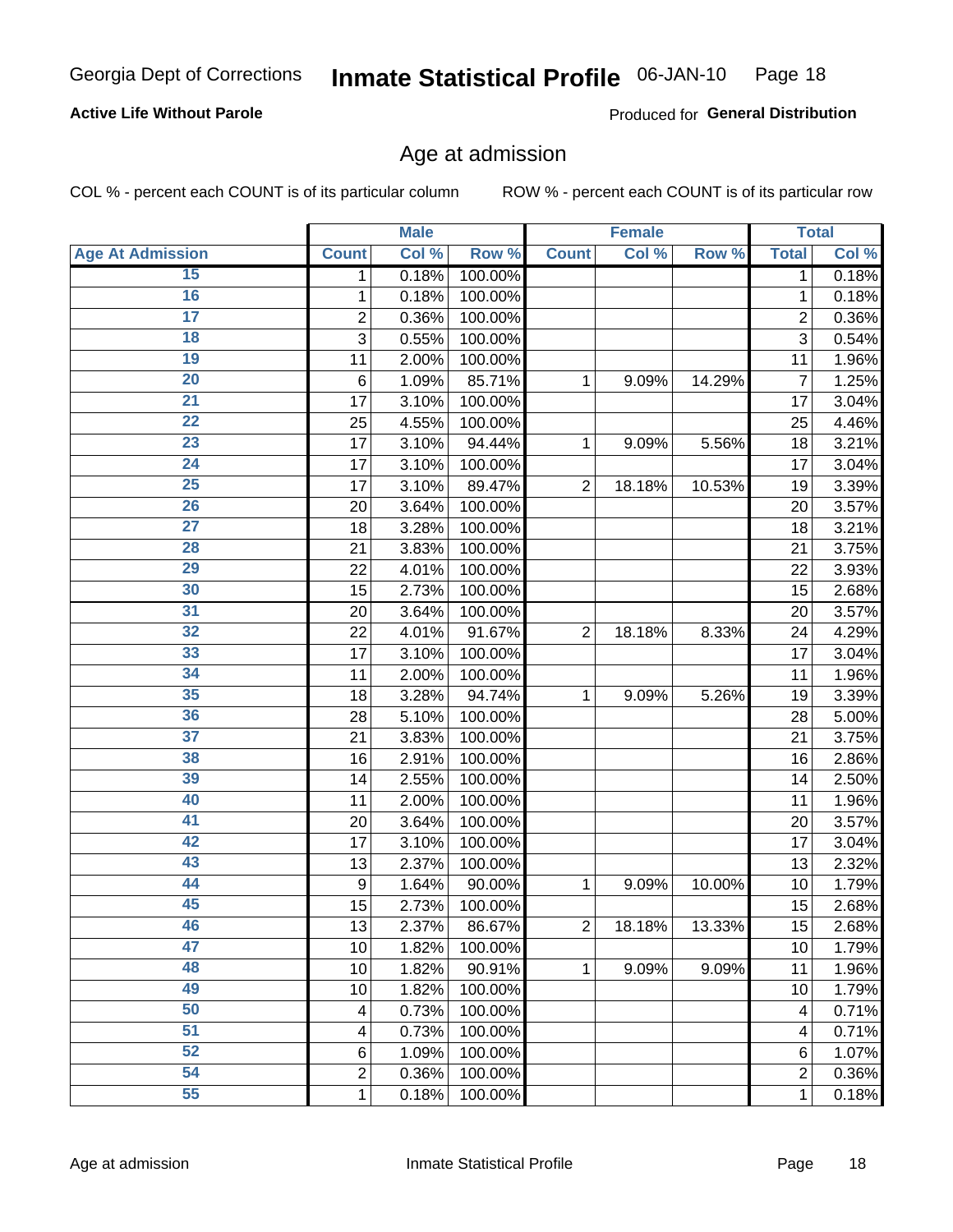#### Inmate Statistical Profile 06-JAN-10 Page 19

#### **Active Life Without Parole**

Produced for General Distribution

### Age at admission

COL % - percent each COUNT is of its particular column

|                         |              | <b>Male</b> |         |              | <b>Female</b> |       |              | <b>Total</b> |
|-------------------------|--------------|-------------|---------|--------------|---------------|-------|--------------|--------------|
| <b>Age At Admission</b> | <b>Count</b> | Col %       | Row %   | <b>Count</b> | Col %         | Row % | <b>Total</b> | Col %        |
| 56                      | 4            | 0.73%       | 100.00% |              |               |       | 4            | 0.71%        |
| 57                      | 6            | 1.09%       | 100.00% |              |               |       | 6            | 1.07%        |
| 58                      | 2            | 0.36%       | 100.00% |              |               |       | 2            | 0.36%        |
| 60                      |              | 0.18%       | 100.00% |              |               |       |              | 0.18%        |
| 62                      |              | 0.18%       | 100.00% |              |               |       |              | 0.18%        |
| 63                      |              | 0.18%       | 100.00% |              |               |       |              | 0.18%        |
| 64                      | 3            | 0.55%       | 100.00% |              |               |       | 3            | 0.54%        |
| 65                      |              | 0.18%       | 100.00% |              |               |       |              | 0.18%        |
| 66                      |              | 0.18%       | 100.00% |              |               |       |              | 0.18%        |
| 67                      |              | 0.18%       | 100.00% |              |               |       |              | 0.18%        |
| 69                      |              | 0.18%       | 100.00% |              |               |       |              | 0.18%        |
| 71                      |              | 0.18%       | 100.00% |              |               |       |              | 0.18%        |
| 76                      |              | 0.18%       | 100.00% |              |               |       |              | 0.18%        |
| <b>Total Reported</b>   | 549          | 100%        | 98.04%  | 11           | 100%          | 1.96% | 560          | 100%         |

| <b>Reported</b>        |     |     |
|------------------------|-----|-----|
| <b>c</b> otal<br>Grand | 549 | 560 |

| <b>Mean</b><br>(average) | 34.76 | 34.18 | 34.75 |
|--------------------------|-------|-------|-------|
| <b>Median (middle)</b>   |       | 32    | 34    |
| Mode<br>(most frequent)  | 36    | 25    | 36    |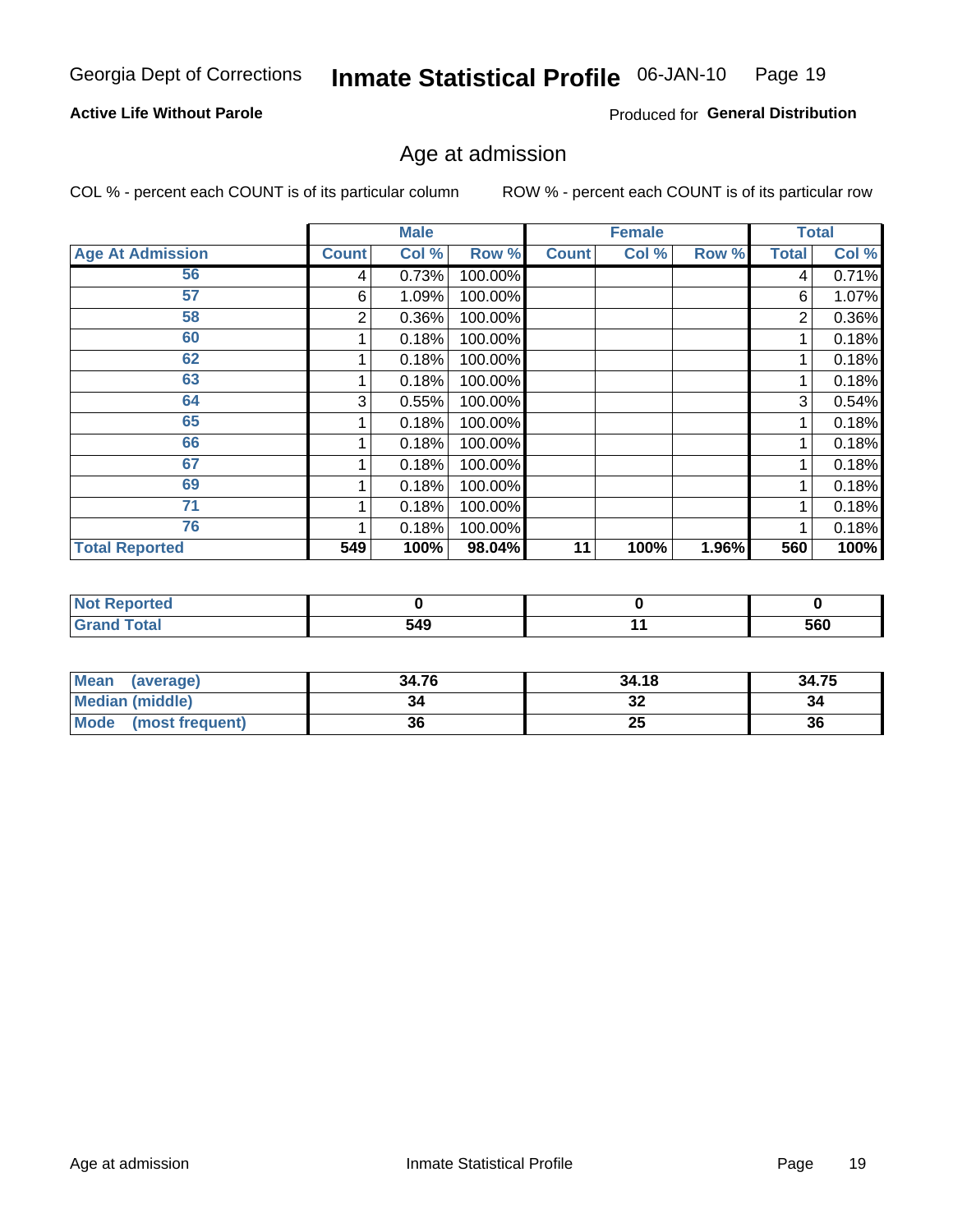#### Inmate Statistical Profile 06-JAN-10 Page 20

#### **Active Life Without Parole**

Produced for General Distribution

### Height, measured at entry to prison

COL % - percent each COUNT is of its particular column

|                       |                 | <b>Male</b> |         |              | <b>Female</b> |        |              | <b>Total</b> |
|-----------------------|-----------------|-------------|---------|--------------|---------------|--------|--------------|--------------|
| <b>Height</b>         | <b>Count</b>    | Col%        | Row %   | <b>Count</b> | Col %         | Row %I | <b>Total</b> | Col %        |
| 5'10''                | 83              | 53.21%      | 98.81%  |              | 100.00%       | 1.19%  |              | 84 53.50%    |
| 5'11''                | 73 <sub>1</sub> | 46.79%      | 100.00% |              |               |        |              | 73 46.50%    |
| <b>Total Reported</b> | 156             | 100%        | 99.36%  |              | 100%          | 0.64%  | 157          | 100%         |

| <b>Not</b><br>rreo<br>eno | 393 | 403 |
|---------------------------|-----|-----|
| Total<br><b>Grano</b>     | 540 | 560 |

| <b>Mean</b><br>(average)       | 5'10"  | 5'10" | 5'10"  |
|--------------------------------|--------|-------|--------|
| <b>Median (middle)</b>         | 5'10'' | 5'10" | 5'10'' |
| <b>Mode</b><br>(most frequent) | 5'10"  | 5'10" | 5'10"  |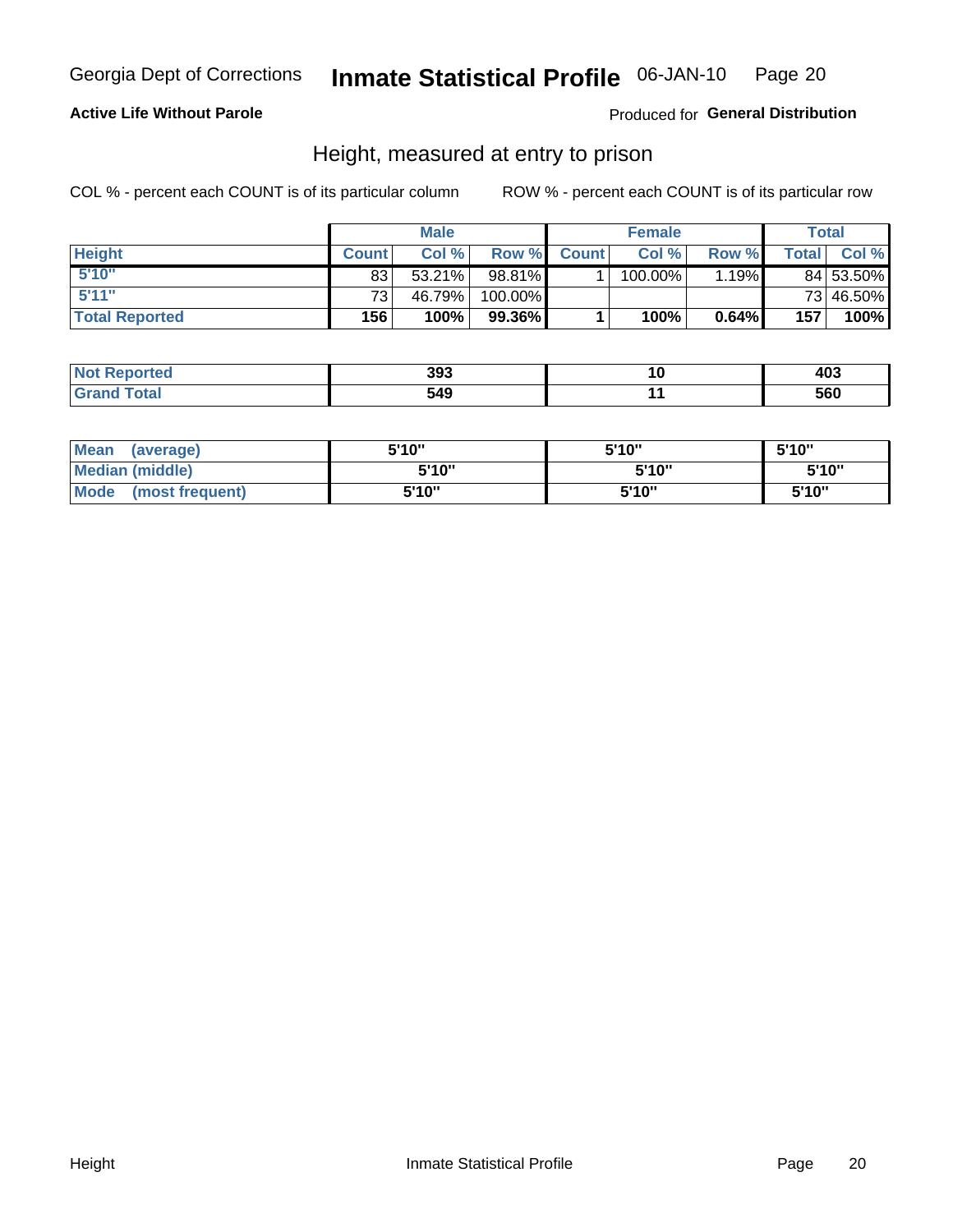#### Inmate Statistical Profile 06-JAN-10 Page 21

#### **Active Life Without Parole**

#### Produced for General Distribution

### Weight, measured at entry to prison

COL % - percent each COUNT is of its particular column

|                       |                | <b>Male</b> |         |                 | <b>Female</b> |         | <b>Total</b>   |        |
|-----------------------|----------------|-------------|---------|-----------------|---------------|---------|----------------|--------|
| <b>Weight</b>         | <b>Count</b>   | Col %       | Row %   | <b>Count</b>    | Col %         | Row %   | <b>Total</b>   | Col %  |
| 110 - 119 pounds      |                |             |         | 2               | 18.18%        | 100.00% | $\overline{2}$ | 0.36%  |
| 120 - 129 pounds      | 1              | 0.18%       | 50.00%  | 1               | 9.09%         | 50.00%  | $\overline{2}$ | 0.36%  |
| 130 - 139 pounds      | 12             | 2.19%       | 92.31%  | 1               | 9.09%         | 7.69%   | 13             | 2.32%  |
| 140 - 149 pounds      | 34             | 6.19%       | 97.14%  | 1               | 9.09%         | 2.86%   | 35             | 6.25%  |
| 150 - 159 pounds      | 46             | 8.38%       | 100.00% |                 |               |         | 46             | 8.21%  |
| 160 - 169 pounds      | 77             | 14.03%      | 98.72%  | 1               | 9.09%         | 1.28%   | 78             | 13.93% |
| 170 - 179 pounds      | 82             | 14.94%      | 98.80%  | 1               | 9.09%         | 1.20%   | 83             | 14.82% |
| 180 - 189 pounds      | 65             | 11.84%      | 97.01%  | $\overline{2}$  | 18.18%        | 2.99%   | 67             | 11.96% |
| 190 - 199 pounds      | 45             | 8.20%       | 100.00% |                 |               |         | 45             | 8.04%  |
| 200 - 209 pounds      | 49             | 8.93%       | 98.00%  | 1               | 9.09%         | 2.00%   | 50             | 8.93%  |
| 210 - 219 pounds      | 33             | 6.01%       | 100.00% |                 |               |         | 33             | 5.89%  |
| 220 - 229 pounds      | 37             | 6.74%       | 100.00% |                 |               |         | 37             | 6.61%  |
| 230 - 239 pounds      | 20             | 3.64%       | 100.00% |                 |               |         | 20             | 3.57%  |
| 240 - 249 pounds      | 18             | 3.28%       | 100.00% |                 |               |         | 18             | 3.21%  |
| 250 - 259 pounds      | 8              | 1.46%       | 100.00% |                 |               |         | 8              | 1.43%  |
| 260 - 269 pounds      | 6              | 1.09%       | 85.71%  | 1               | 9.09%         | 14.29%  | $\overline{7}$ | 1.25%  |
| 270 - 279 pounds      | 4              | 0.73%       | 100.00% |                 |               |         | 4              | 0.71%  |
| 280 - 289 pounds      | 5              | 0.91%       | 100.00% |                 |               |         | 5              | 0.89%  |
| 290 - 299 pounds      | $\overline{2}$ | 0.36%       | 100.00% |                 |               |         | $\overline{2}$ | 0.36%  |
| 320 - 329 pounds      | 3              | 0.55%       | 100.00% |                 |               |         | 3              | 0.54%  |
| 330 - 339 pounds      | 1              | 0.18%       | 100.00% |                 |               |         | 1              | 0.18%  |
| 400 pounds and over   | 1              | 0.18%       | 100.00% |                 |               |         | 1              | 0.18%  |
| <b>Total Reported</b> | 549            | 100%        | 98.04%  | $\overline{11}$ | 100%          | 1.96%   | 560            | 100%   |

| orted        |     |     |
|--------------|-----|-----|
| <b>cotal</b> | 549 | 560 |

| Mean<br>(average)              | 189 | 162 | 189 |
|--------------------------------|-----|-----|-----|
| <b>Median (middle)</b>         | 180 | 167 | 180 |
| <b>Mode</b><br>(most frequent) | 170 | 110 | 170 |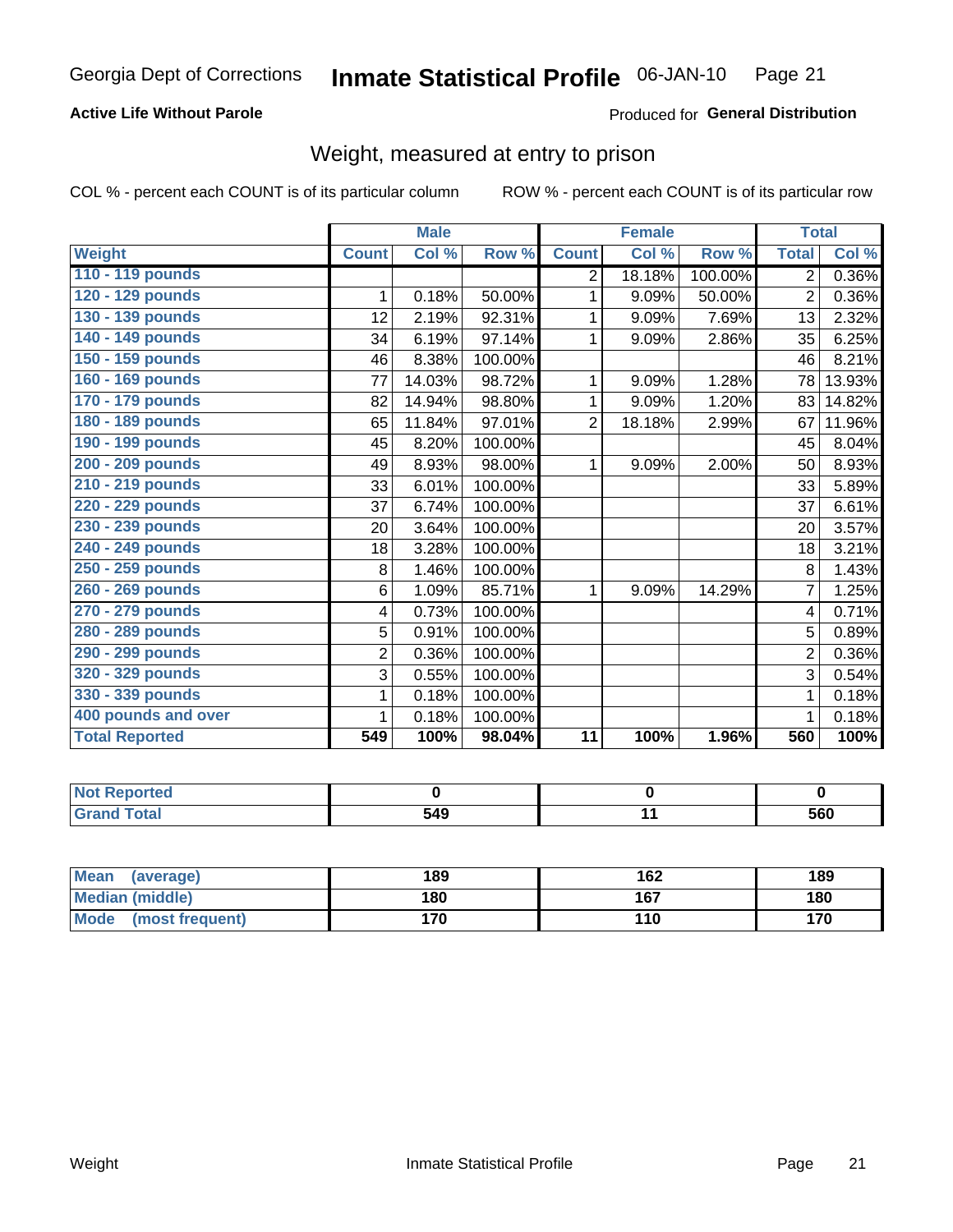#### Inmate Statistical Profile 06-JAN-10 Page 22

#### **Active Life Without Parole**

Produced for General Distribution

### Military service

COL % - percent each COUNT is of its particular column

|                             |              | <b>Male</b> |             |    | <b>Female</b> |       |              | <b>Total</b> |
|-----------------------------|--------------|-------------|-------------|----|---------------|-------|--------------|--------------|
| <b>Military service</b>     | <b>Count</b> | Col %       | Row % Count |    | Col %         | Row % | <b>Total</b> | Col %        |
| <b>Air Force</b>            | 6            | $1.60\%$    | 100.00%     |    |               |       | 6            | 1.56%        |
| $\mathbf{2}$<br><b>Army</b> | 36           | $9.60\%$    | 100.00%     |    |               |       | 36           | 9.35%        |
| <b>Navy</b><br>3            | 3            | .80%        | 100.00%     |    |               |       | 3            | .78%         |
| <b>Marines</b><br>4         | 4            | $1.07\%$    | 100.00%     |    |               |       | 4            | 1.04%        |
| <b>Coast Guard</b><br>5     |              | .27%        | 100.00%     |    |               |       |              | .26%         |
| <b>None</b><br>96           | 325          | 86.67%      | 97.01%      | 10 | 100.00%       | 2.99% | 335          | 87.01%       |
| <b>Total Reported</b>       | 375          | 100%        | 97.40%      | 10 | 100%          | 2.60% | 385          | 100%         |

| วrteo<br>'N ( | --- | $\rightarrow$ |
|---------------|-----|---------------|
| <b>otal</b>   | 549 | 560           |

|  | Mode<br>and the second state of the second<br>lenti<br>. | Army | <b>Null</b> | <b>Army</b> |
|--|----------------------------------------------------------|------|-------------|-------------|
|--|----------------------------------------------------------|------|-------------|-------------|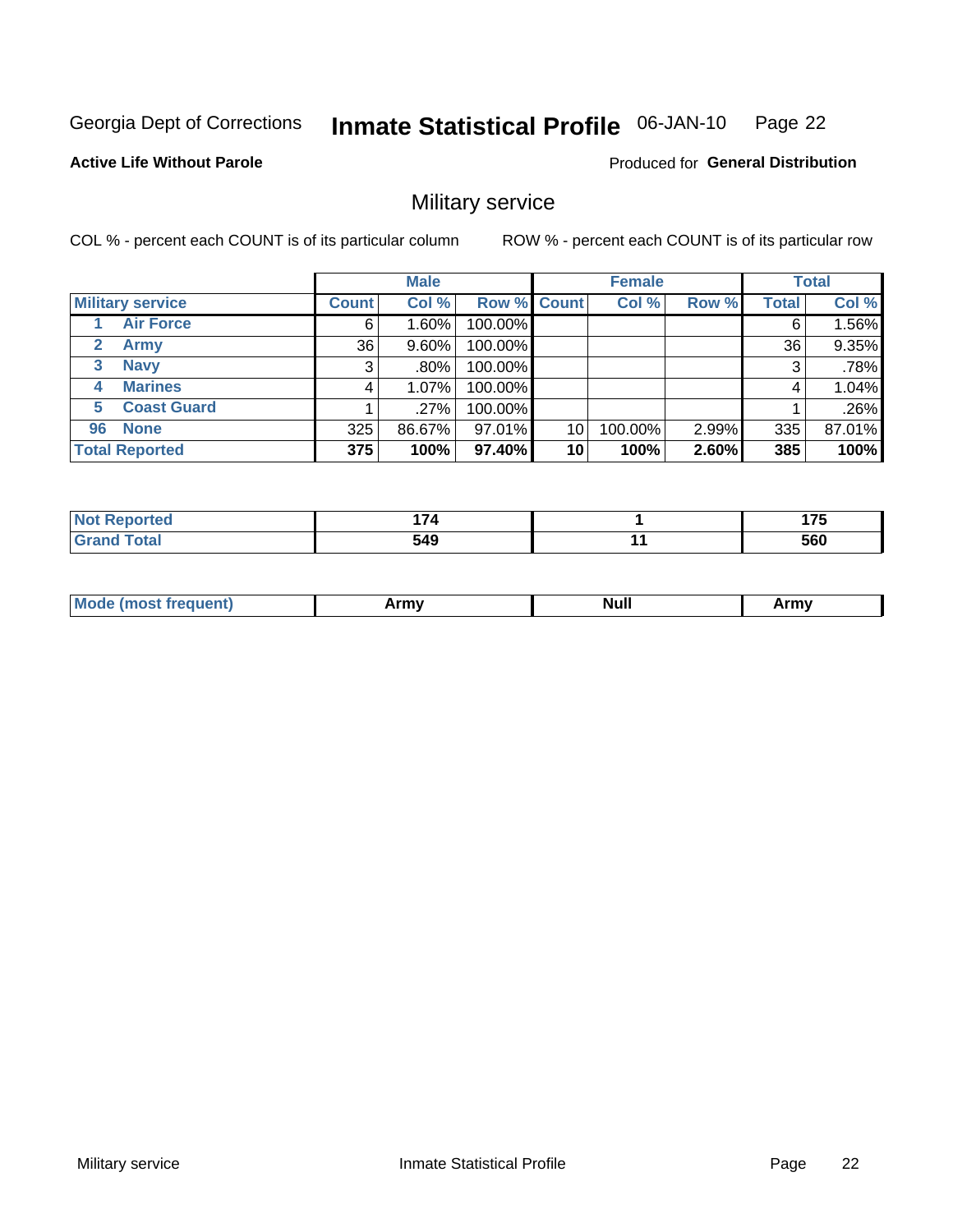#### Inmate Statistical Profile 06-JAN-10 Page 23

**Active Life Without Parole** 

Produced for General Distribution

### Type of admission to prison

COL % - percent each COUNT is of its particular column

|    |                             |              | <b>Male</b> |                    |    | <b>Female</b> |          |              | <b>Total</b> |
|----|-----------------------------|--------------|-------------|--------------------|----|---------------|----------|--------------|--------------|
|    | <b>Type of Admission</b>    | <b>Count</b> | Col %       | <b>Row % Count</b> |    | Col %         | Row %    | <b>Total</b> | Col %        |
|    | <b>Committed From Court</b> | 176          | $32.06\%$   | 96.70%             | 6  | 54.55%        | $3.30\%$ | 182          | 32.50%       |
| 3  | <b>Parole Rev/New Sent</b>  | 38           | 6.92%       | 100.00%            |    |               |          | 38           | 6.79%        |
| 4  | <b>Par Rev/No New Sent</b>  | 8            | 1.46%       | 100.00%            |    |               |          | 8            | 1.43%        |
| 6  | <b>Prob Viol/Partial</b>    | 6            | 1.09%       | 100.00%            |    |               |          | 6            | 1.07%        |
| 9  | <b>Prob Rev/Remainder</b>   | 11           | $2.00\%$    | 100.00%            |    |               |          | 11           | 1.96%        |
| 10 | <b>New Sent/Par Rev Pnd</b> |              | .18%        | 100.00%            |    |               |          |              | .18%         |
| 11 | <b>Life W/O Parole</b>      | 308          | 56.10%      | 98.40%             | 5  | 45.45%        | 1.60%    | 313          | 55.89%       |
| 30 | <b>Par Rev/Rsn Unknown</b>  |              | .18%        | 100.00%            |    |               |          |              | .18%         |
|    | <b>Total Reported</b>       | 549          | 100%        | 98.04%             | 11 | 100%          | 1.96%    | 560          | 100%         |

| rted         |              |     |
|--------------|--------------|-----|
| <b>Total</b> | - 10<br>34 S | 560 |

| <b>Mode (most frequent)</b> | f W/O Par | <b>Court Cmmt</b> | f W/O Par |
|-----------------------------|-----------|-------------------|-----------|
|                             |           |                   |           |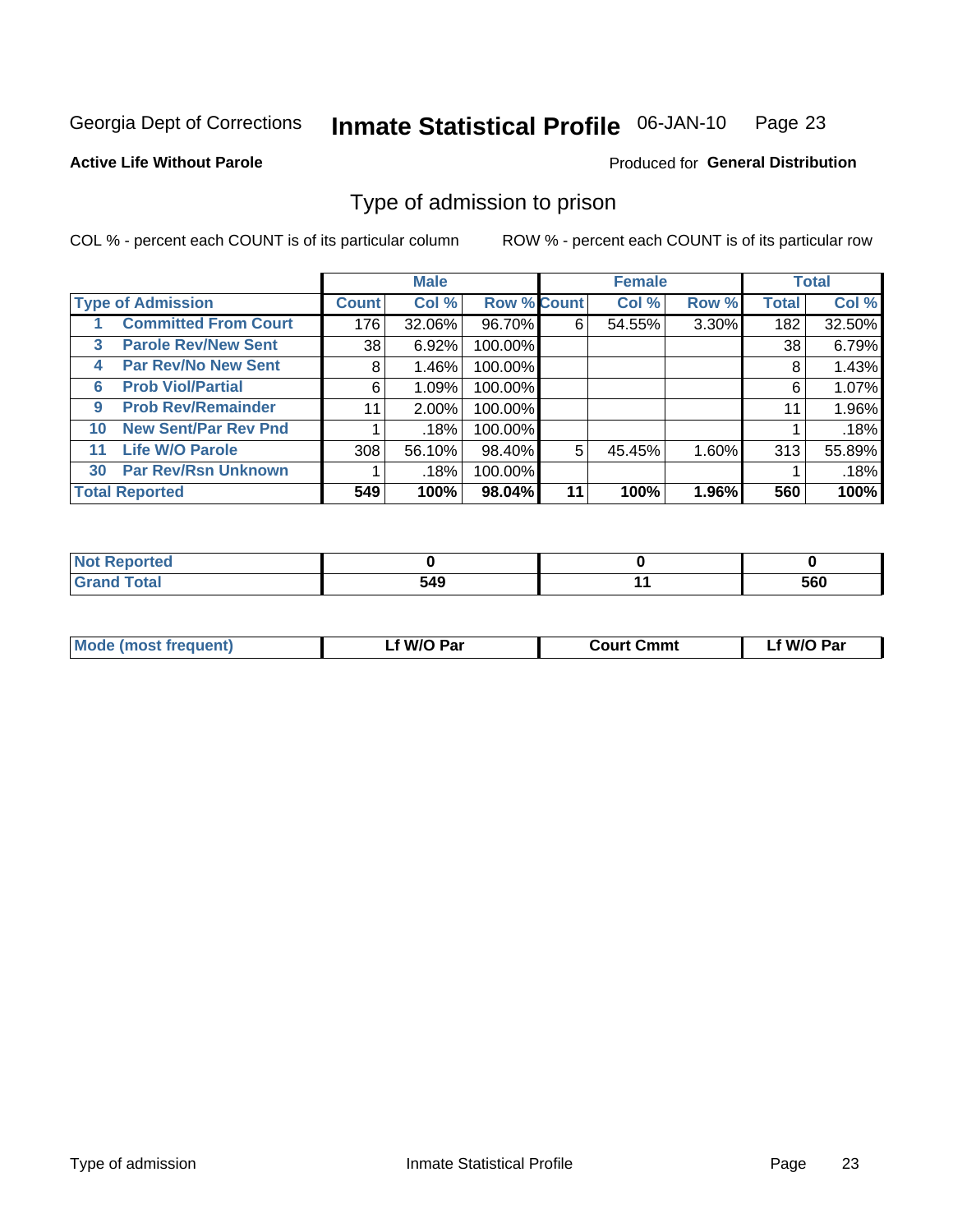#### Inmate Statistical Profile 06-JAN-10 Page 24

**Active Life Without Parole** 

Produced for General Distribution

### Current / last security status

COL % - percent each COUNT is of its particular column

|                        |              | <b>Male</b> |                    |    | <b>Female</b> |       |       | <b>Total</b> |
|------------------------|--------------|-------------|--------------------|----|---------------|-------|-------|--------------|
| <b>Security Status</b> | <b>Count</b> | Col%        | <b>Row % Count</b> |    | Col %         | Row % | Total | Col %        |
| 3 Minimum              |              | .18%        | 100.00%            |    | .00%          |       |       | $.18\%$      |
| 4 Medium               |              | .92%        | $100.00\%$         |    | $.00\%$       |       |       | $.90\%$      |
| 5 Close                | 537          | 98.71%      | 98.17%             | 10 | 100.00%       | 1.83% | 547   | 98.74%       |
| 6 Maximum              |              | .18%        | 100.00%            |    | .00%          |       |       | .18%         |
| <b>Total Reported</b>  | 544          | 100%        | 98.19%             | 10 | 100%          | 1.81% | 554   | 100%         |

| <b>Still being diagnosed</b> |     |     |
|------------------------------|-----|-----|
| <b>Not Reported</b>          |     |     |
| <b>Grand Total</b>           | 549 | 560 |

| <b>Mode</b><br>Close<br>: (most frequent)<br>oseت<br>Close<br>- - - -<br>- - - -<br>- - - - |
|---------------------------------------------------------------------------------------------|
|---------------------------------------------------------------------------------------------|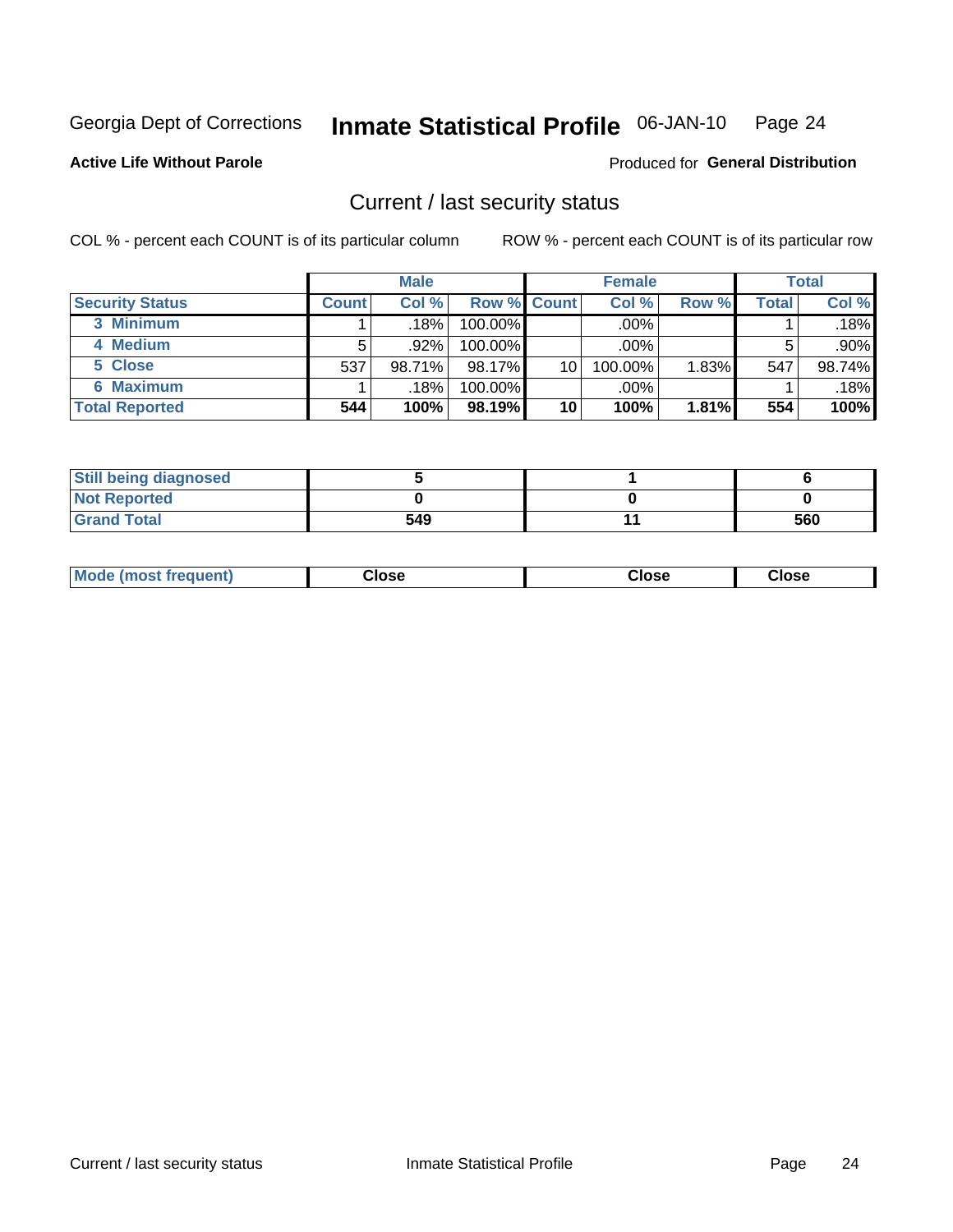#### Inmate Statistical Profile 06-JAN-10 Page 25

**Active Life Without Parole** 

Produced for General Distribution

### Current / last type of institution

COL % - percent each COUNT is of its particular column

|                            |              | <b>Male</b> |                    |    | <b>Female</b> |          |       | Total   |
|----------------------------|--------------|-------------|--------------------|----|---------------|----------|-------|---------|
| <b>Type of Institution</b> | <b>Count</b> | Col %       | <b>Row % Count</b> |    | Col %         | Row %    | Total | Col %   |
| <b>State Prison</b>        | 549          | $100.00\%$  | 98.04%             | 11 | $100.00\%$    | 1.96%    | 560   | 100.00% |
| <b>Total Reported</b>      | 549          | 100%        | 98.04%             | 11 | 100%          | $1.96\%$ | 560   | 100%    |

| τeα<br>. |       |     |
|----------|-------|-----|
| .        | $-40$ | 560 |

| <b>Mode (most frequent)</b> | <b>State Prison</b> | <b>State Prison</b> | <b>State Prison</b> |
|-----------------------------|---------------------|---------------------|---------------------|
|                             |                     |                     |                     |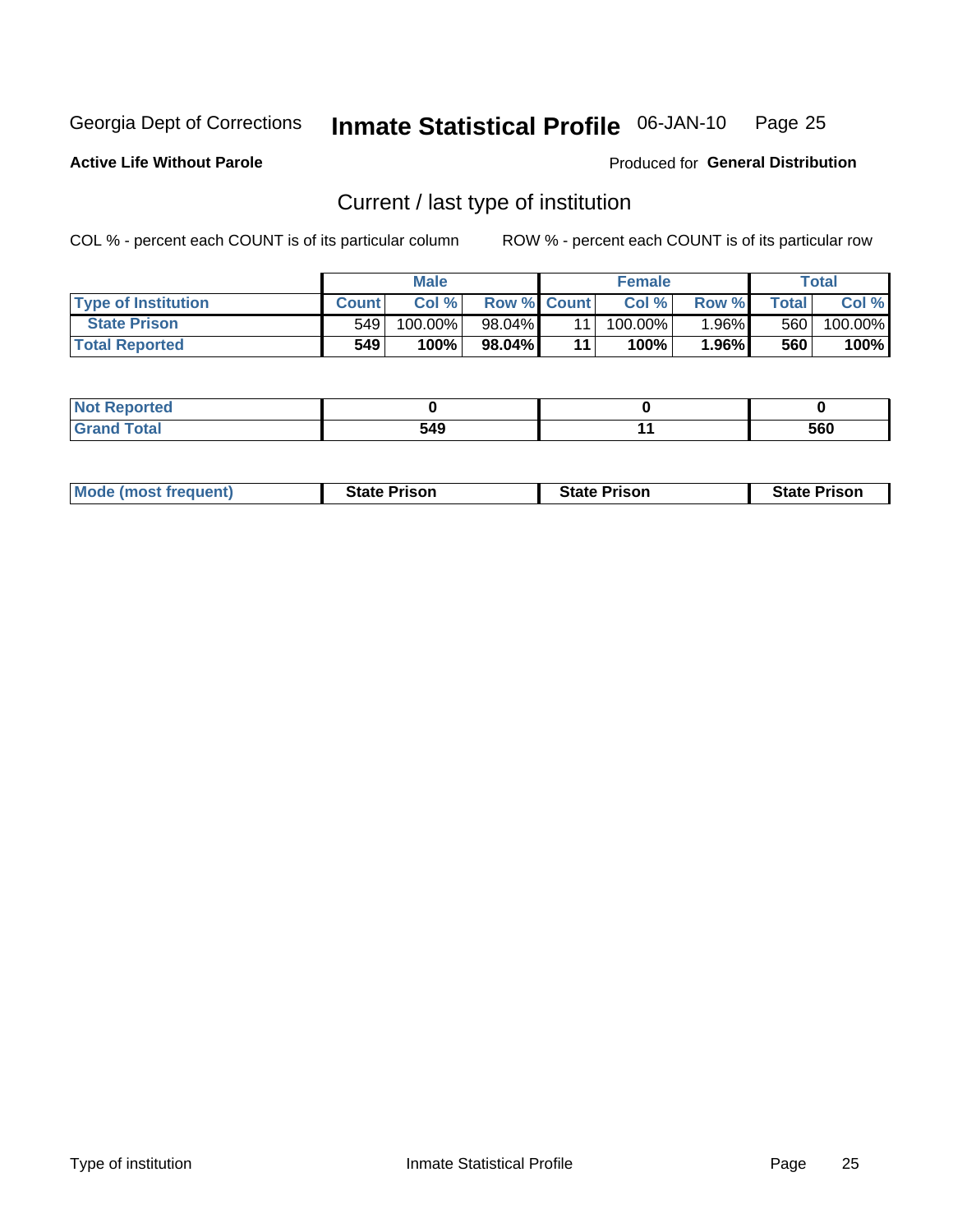#### Inmate Statistical Profile 06-JAN-10 Page 26

**Active Life Without Parole** 

Produced for General Distribution

### Institution type - transitional centers

COL % - percent each COUNT is of its particular column

|                                                | <b>Male</b> |                    | <b>Female</b> |             | <b>Total</b> |
|------------------------------------------------|-------------|--------------------|---------------|-------------|--------------|
| <b>Institution Type - Trans. Centers Count</b> | Col %       | <b>Row % Count</b> | Col %         | Row % Total | Col %        |
| <b>Total Reported</b>                          |             |                    |               |             |              |

| <b>Reported</b><br><b>NOT</b>  |  |  |
|--------------------------------|--|--|
| $n+n$<br>C <sub>r</sub><br>--- |  |  |

| Mode (most frequent) | <b>Null</b> | <b>Null</b> | <b>Null</b> |
|----------------------|-------------|-------------|-------------|
|                      |             |             |             |
|                      |             |             |             |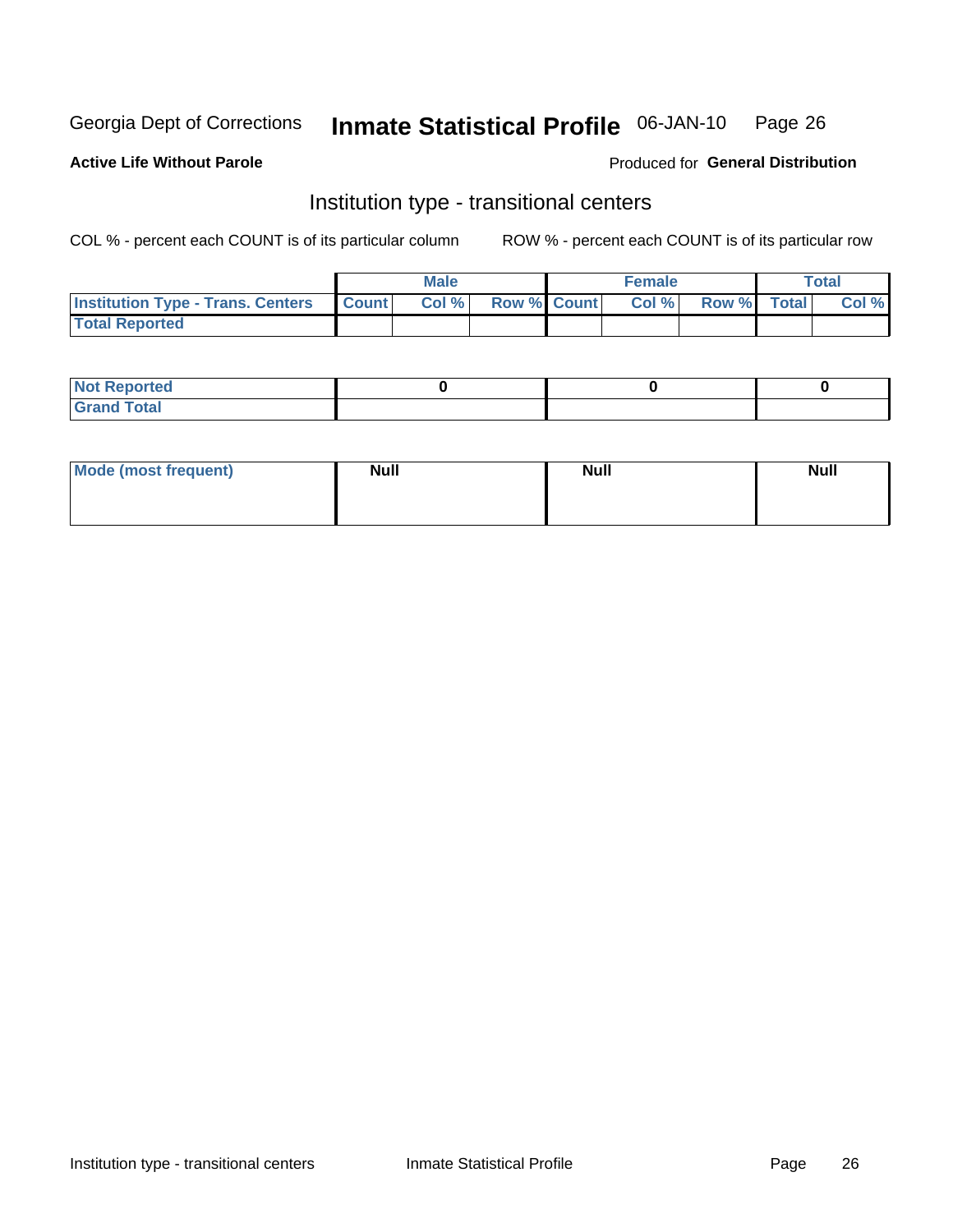#### **Inmate Statistical Profile** 06-JAN-10 Page 27

#### **Active Life Without Parole**

#### Produced for General Distribution

### Institution type - mental hospitals

COL % - percent each COUNT is of its particular column

|                                                  | Male  |                    | <b>Female</b> |                   | <b>Total</b> |
|--------------------------------------------------|-------|--------------------|---------------|-------------------|--------------|
| <b>Institution Type - Mental Hospitals Count</b> | Col % | <b>Row % Count</b> |               | Col % Row % Total | Col %        |
| <b>Total Reported</b>                            |       |                    |               |                   |              |

| <b>Not Reported</b>   |  |  |
|-----------------------|--|--|
| <b>Total</b><br>_____ |  |  |

| Mode.<br>frequent) | <b>Nul</b><br>_____ | <b>Null</b> | <b>Null</b> |
|--------------------|---------------------|-------------|-------------|
|                    |                     |             |             |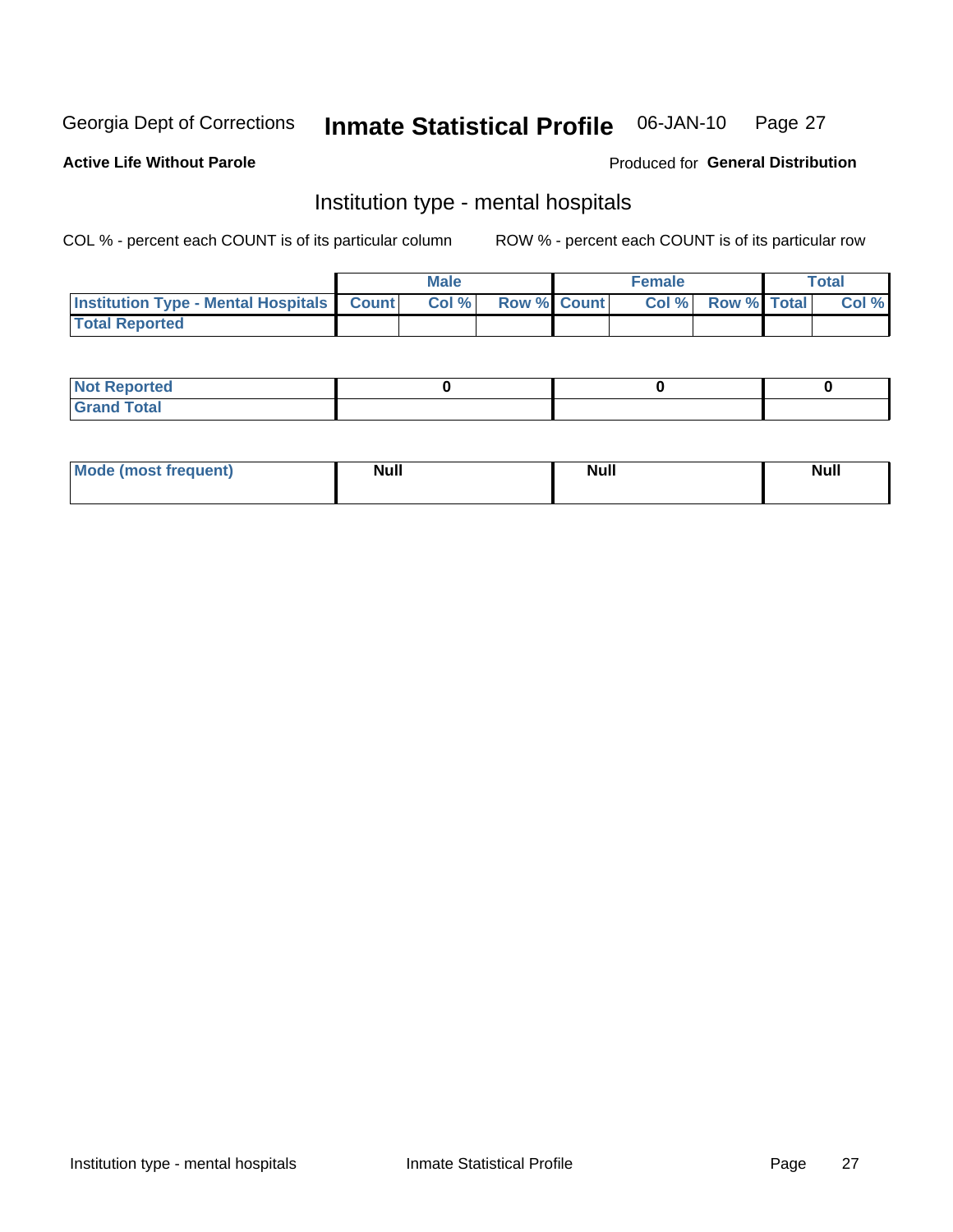#### Inmate Statistical Profile 06-JAN-10 Page 28

**Active Life Without Parole** 

Produced for General Distribution

### Institution type - county prisons

COL % - percent each COUNT is of its particular column

|                                                    | <b>Male</b> |       |                          | <b>Female</b> |  |             | <b>Total</b> |       |
|----------------------------------------------------|-------------|-------|--------------------------|---------------|--|-------------|--------------|-------|
| <b>Institution Type - County Prisons   Count  </b> |             | Col % | <b>Row % Count Col %</b> |               |  | Row % Total |              | Col % |
| <b>Total Reported</b>                              |             |       |                          |               |  |             |              |       |

| <b>Not Reported</b>   |  |  |
|-----------------------|--|--|
| <b>Total</b><br>Granc |  |  |

| <b>Mode</b>      | <b>Null</b> | <b>Null</b> | <b>Null</b> |
|------------------|-------------|-------------|-------------|
| (most freauent). |             |             |             |
|                  |             |             |             |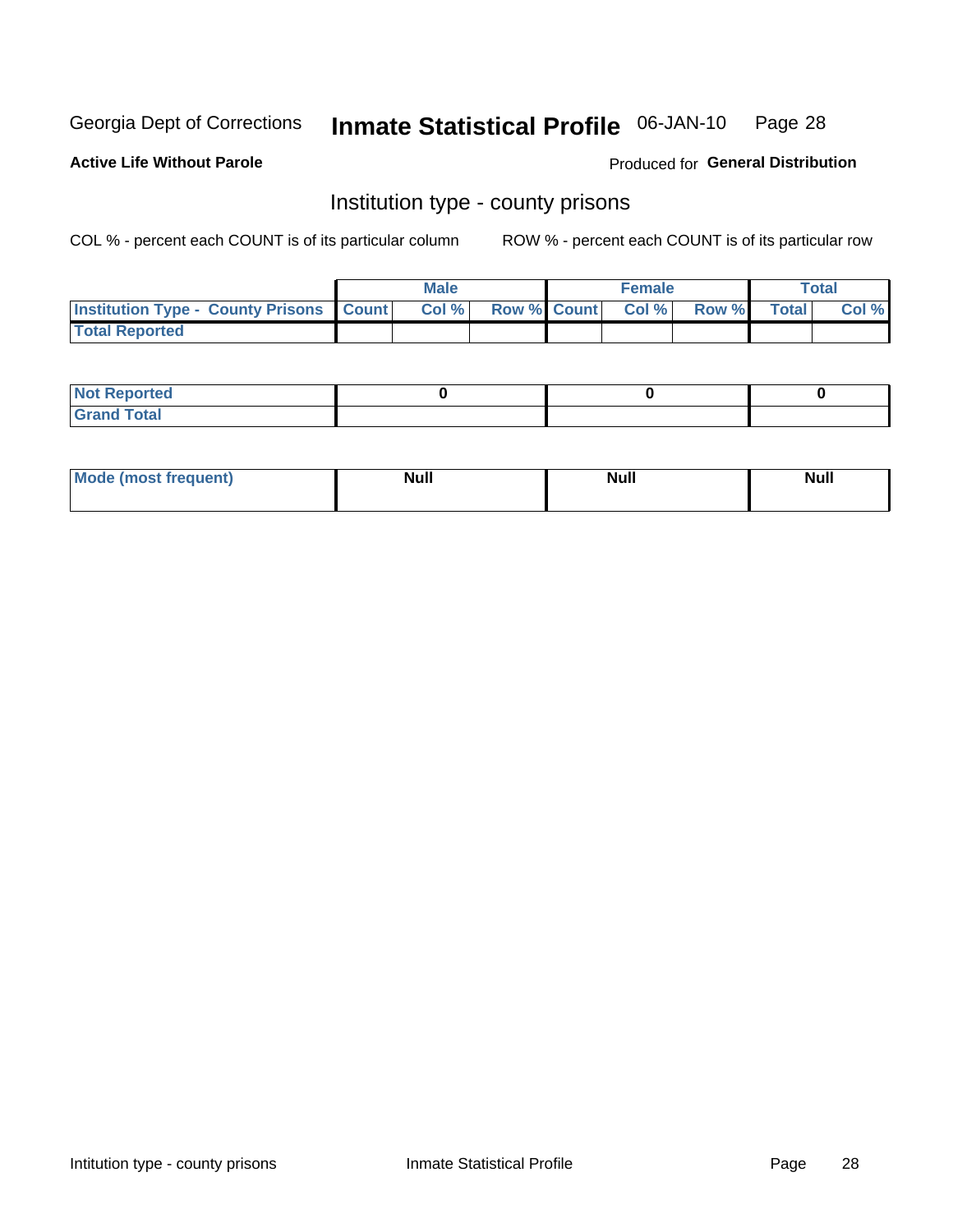#### Inmate Statistical Profile 06-JAN-10 Page 29

**Active Life Without Parole** 

Produced for General Distribution

### Institution type - state prisons

COL % - percent each COUNT is of its particular column

|                                         |              | <b>Male</b> |         |                | <b>Female</b> |         | <b>Total</b> |        |
|-----------------------------------------|--------------|-------------|---------|----------------|---------------|---------|--------------|--------|
| <b>Institution Type - State Prisons</b> | <b>Count</b> | Col %       | Row %   | <b>Count</b>   | Col %         | Row %   | <b>Total</b> | Col %  |
| 532 Augusta State Med.                  | 28           | 5.10%       | 100.00% |                |               |         | 28           | 5.00%  |
| <b>Prison</b>                           |              |             |         |                |               |         |              |        |
| <b>Baldwin State Prison</b><br>553      | 20           | 3.64%       | 100.00% |                |               |         | 20           | 3.57%  |
| <b>Ga Diag &amp; Class Pris</b><br>521  | 15           | 2.73%       | 100.00% |                |               |         | 15           | 2.68%  |
| <b>Ga Diag &amp; Class Pris-</b><br>522 | 9            | 1.64%       | 100.00% |                |               |         | 9            | 1.61%  |
| <b>Perm</b>                             |              |             |         |                |               |         |              |        |
| <b>Ga State Prison</b><br>517           | 10           | 1.82%       | 100.00% |                |               |         | 10           | 1.79%  |
| <b>Hancock State Prison</b><br>541      | 56           | 10.20%      | 100.00% |                |               |         | 56           | 10.00% |
| <b>Hays State Prison</b><br>540         | 65           | 11.84%      | 100.00% |                |               |         | 65           | 11.61% |
| <b>Macon State Prison</b><br>549        | 78           | 14.21%      | 100.00% |                |               |         | 78           | 13.93% |
| <b>Men'S State Prison</b><br>519        | 3            | .55%        | 100.00% |                |               |         | 3            | .54%   |
| <b>Metro State Prison (W)</b><br>554    |              |             |         | 9              | 81.82%        | 100.00% | 9            | 1.61%  |
| <b>Phillips State Prison</b><br>505     | 16           | 2.91%       | 100.00% |                |               |         | 16           | 2.86%  |
| <b>Pulaski State Prison (W)</b><br>557  |              |             |         | $\overline{2}$ | 18.18%        | 100.00% | 2            | .36%   |
| <b>Smith State Prison</b><br>550        | 63           | 11.48%      | 100.00% |                |               |         | 63           | 11.25% |
| <b>Telfair State Prison</b><br>542      | 78           | 14.21%      | 100.00% |                |               |         | 78           | 13.93% |
| <b>Valdosta State Prison</b><br>537     | 53           | 9.65%       | 100.00% |                |               |         | 53           | 9.46%  |
| <b>Walker State Prison</b><br>506       |              | .18%        | 100.00% |                |               |         |              | .18%   |
| <b>Ware State Prison</b><br>501         | 53           | 9.65%       | 100.00% |                |               |         | 53           | 9.46%  |
| <b>Washington Sp</b><br>552             |              | .18%        | 100.00% |                |               |         |              | .18%   |
| <b>Total Reported</b>                   | 549          | 100%        | 98.04%  | 11             | 100%          | 1.96%   | 560          | 100%   |

| NO1<br>onre            |     |     |
|------------------------|-----|-----|
| <b>Total</b><br>______ | 549 | 560 |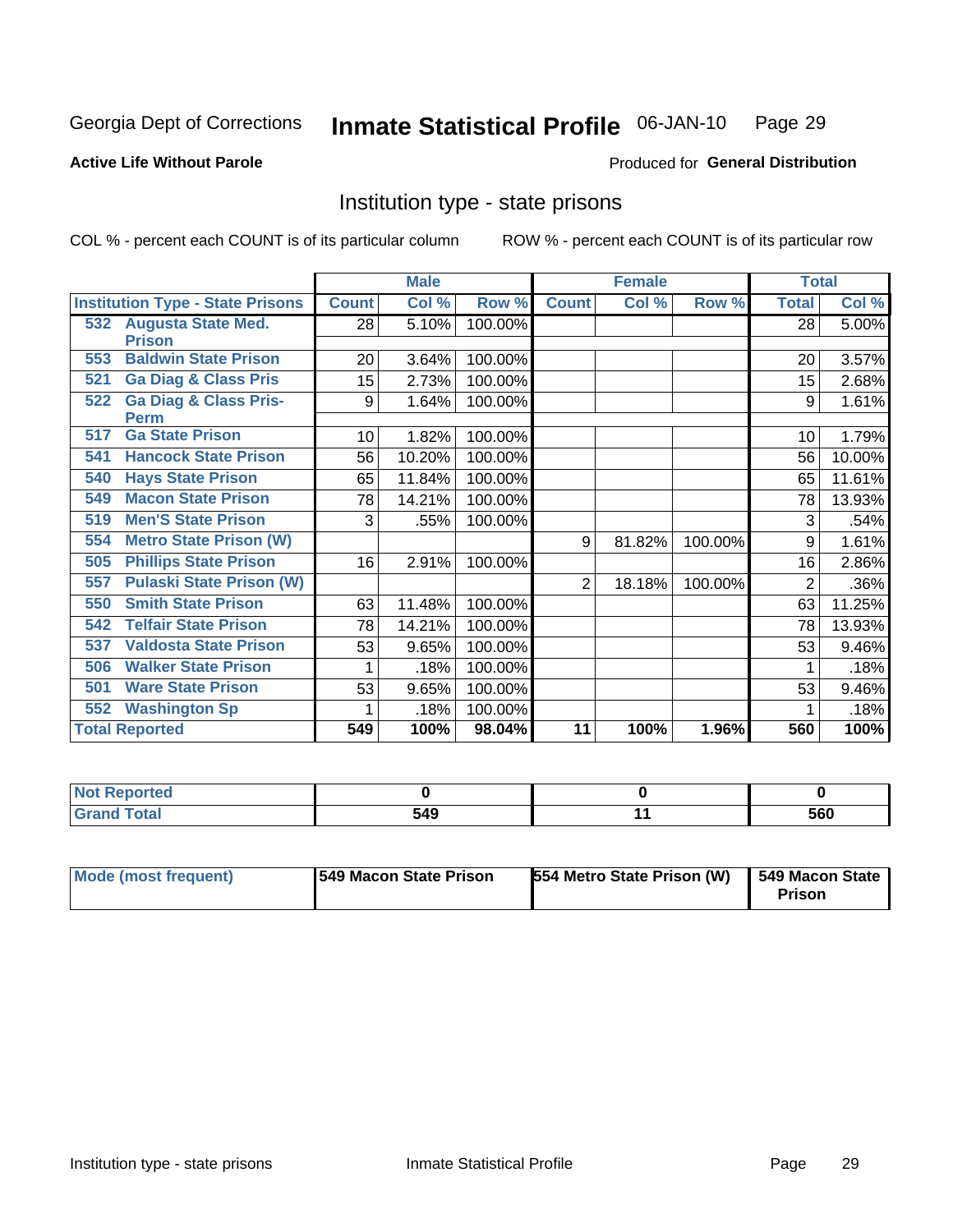#### Inmate Statistical Profile 06-JAN-10 Page 30

**Active Life Without Parole** 

Produced for General Distribution

### Institution type - private prisons

COL % - percent each COUNT is of its particular column

|                                                 | <b>Male</b> |                    | <b>Female</b> |             | Total |
|-------------------------------------------------|-------------|--------------------|---------------|-------------|-------|
| <b>Institution Type - Private Prisons Count</b> | Col%        | <b>Row % Count</b> | Col %         | Row % Total | Col % |
| <b>Total Reported</b>                           |             |                    |               |             |       |

| <b>Reported</b><br><b>NOT</b><br>$\sim$            |  |  |
|----------------------------------------------------|--|--|
| $f$ $f \circ f \circ f$<br>$C = 1$<br><b>TULAI</b> |  |  |

| <b>Mode (most frequent)</b> | <b>Null</b> | Null | <b>Null</b> |
|-----------------------------|-------------|------|-------------|
|                             |             |      |             |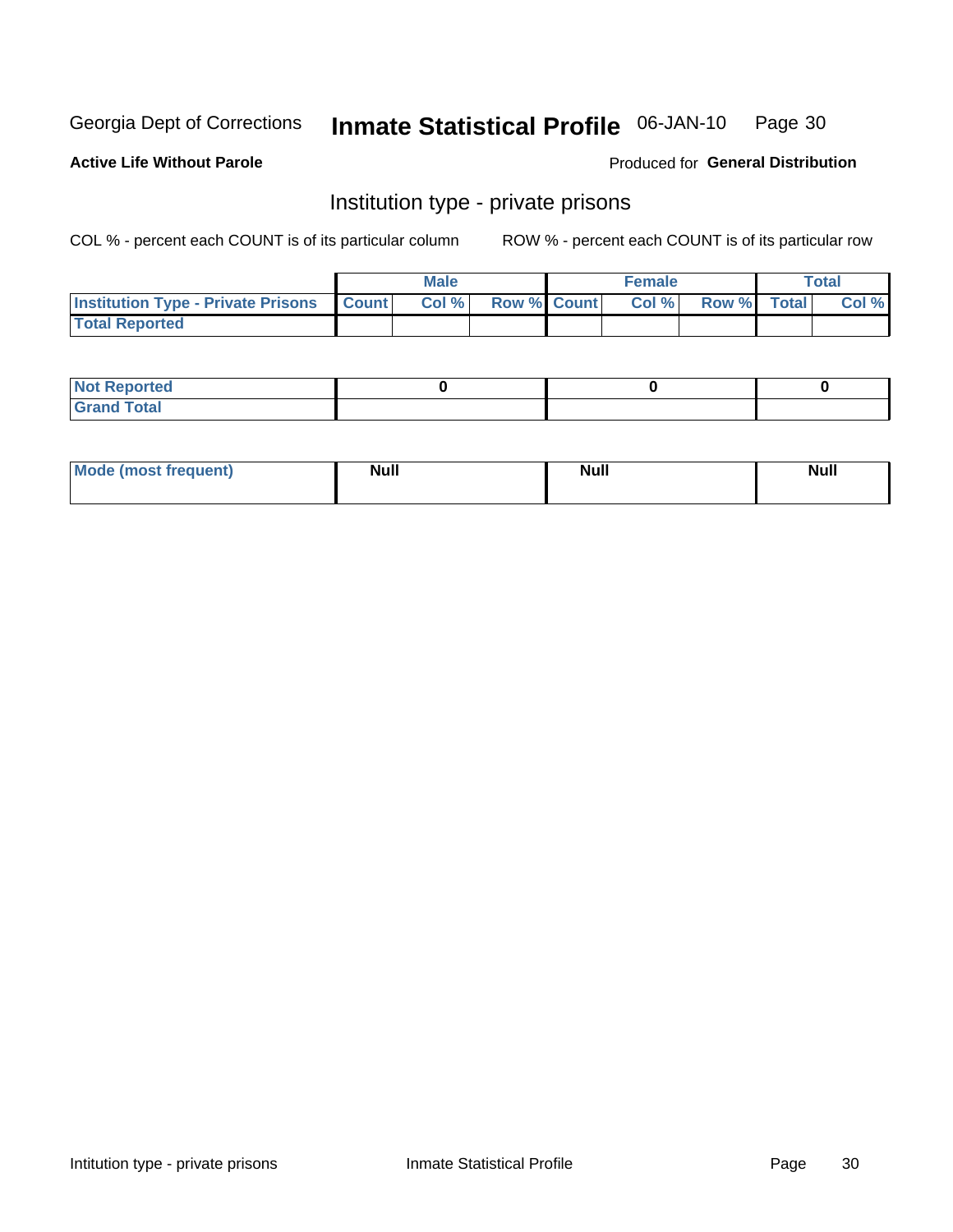#### Inmate Statistical Profile 06-JAN-10 Page 31

**Active Life Without Parole** 

Produced for General Distribution

### Institution type - prison annexes

COL % - percent each COUNT is of its particular column

|                                                   | <b>Male</b> |              |       | <b>Female</b> |                    | <b>Total</b> |
|---------------------------------------------------|-------------|--------------|-------|---------------|--------------------|--------------|
| <b>Institution Type - Prison Annexe   Count  </b> | Col %       | <b>Row %</b> | Count | Col %         | <b>Row %</b> Total | Col %        |
| <b>Total Reported</b>                             |             |              |       |               |                    |              |

| <b>Reported</b><br>I NOT                      |  |  |
|-----------------------------------------------|--|--|
| <b>Total</b><br>Carar<br>$\sim$ . When $\sim$ |  |  |

| $^{\prime}$ Mo <sub>t</sub><br>frequent)<br>⊥(mos* | <b>Null</b> | Noll<br><b>vull</b> | <b>Null</b> |
|----------------------------------------------------|-------------|---------------------|-------------|
|                                                    |             |                     |             |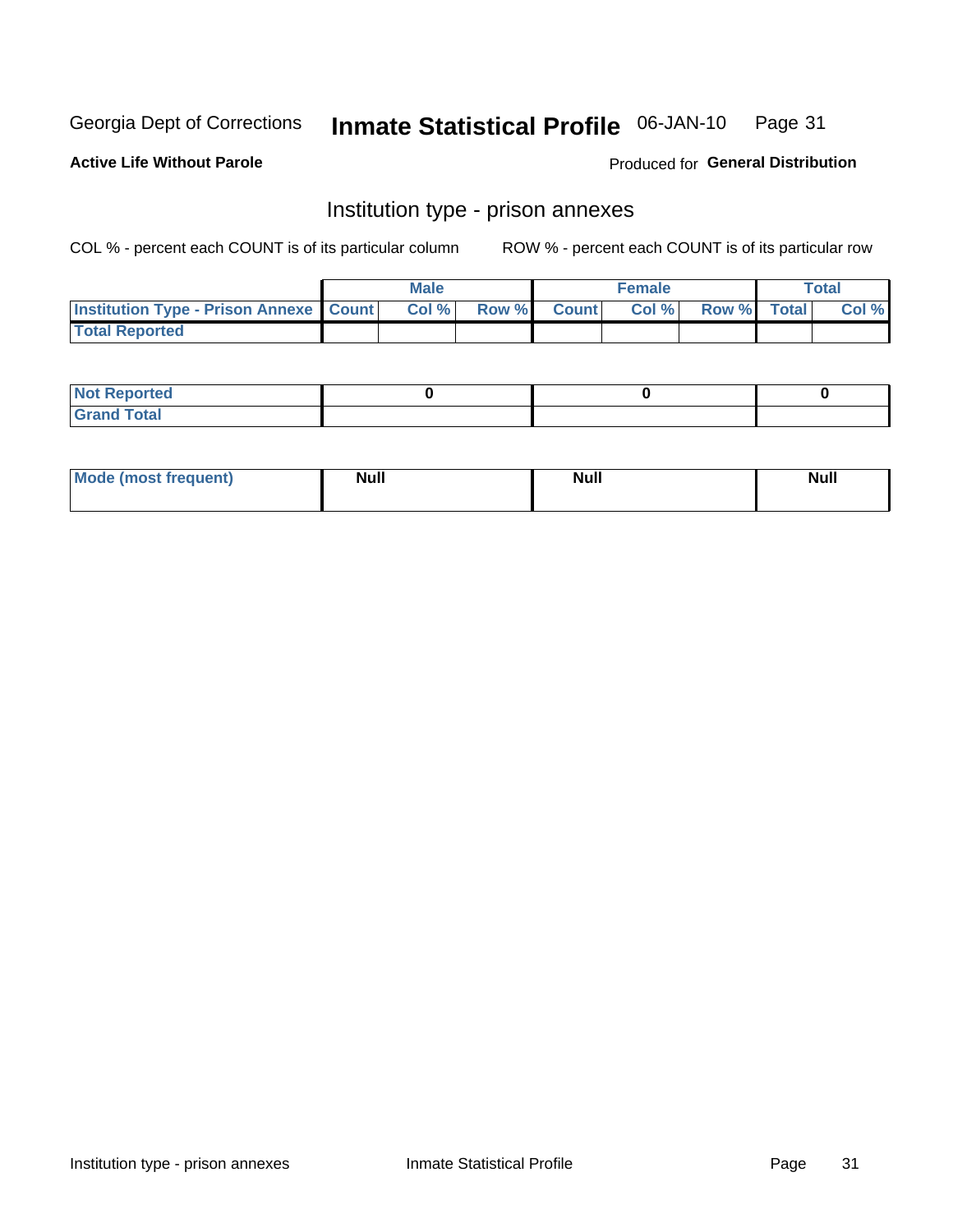#### Inmate Statistical Profile 06-JAN-10 Page 32

**Active Life Without Parole** 

Produced for General Distribution

### Institution type - pre-release centers

COL % - percent each COUNT is of its particular column

|                                                   | <b>Male</b> |              |       | <b>Female</b> |                    | <b>Total</b> |
|---------------------------------------------------|-------------|--------------|-------|---------------|--------------------|--------------|
| <b>Institution Type - Prison Annexe   Count  </b> | Col %       | <b>Row %</b> | Count | Col %         | <b>Row %</b> Total | Col %        |
| <b>Total Reported</b>                             |             |              |       |               |                    |              |

| <b>Reported</b><br>I NOT |  |  |
|--------------------------|--|--|
| <b>Total</b><br>$C$ ren  |  |  |

| $^{\prime}$ Mo <sub>t</sub><br>frequent)<br>⊥(mos* | <b>Null</b> | Noll<br><b>vull</b> | <b>Null</b> |
|----------------------------------------------------|-------------|---------------------|-------------|
|                                                    |             |                     |             |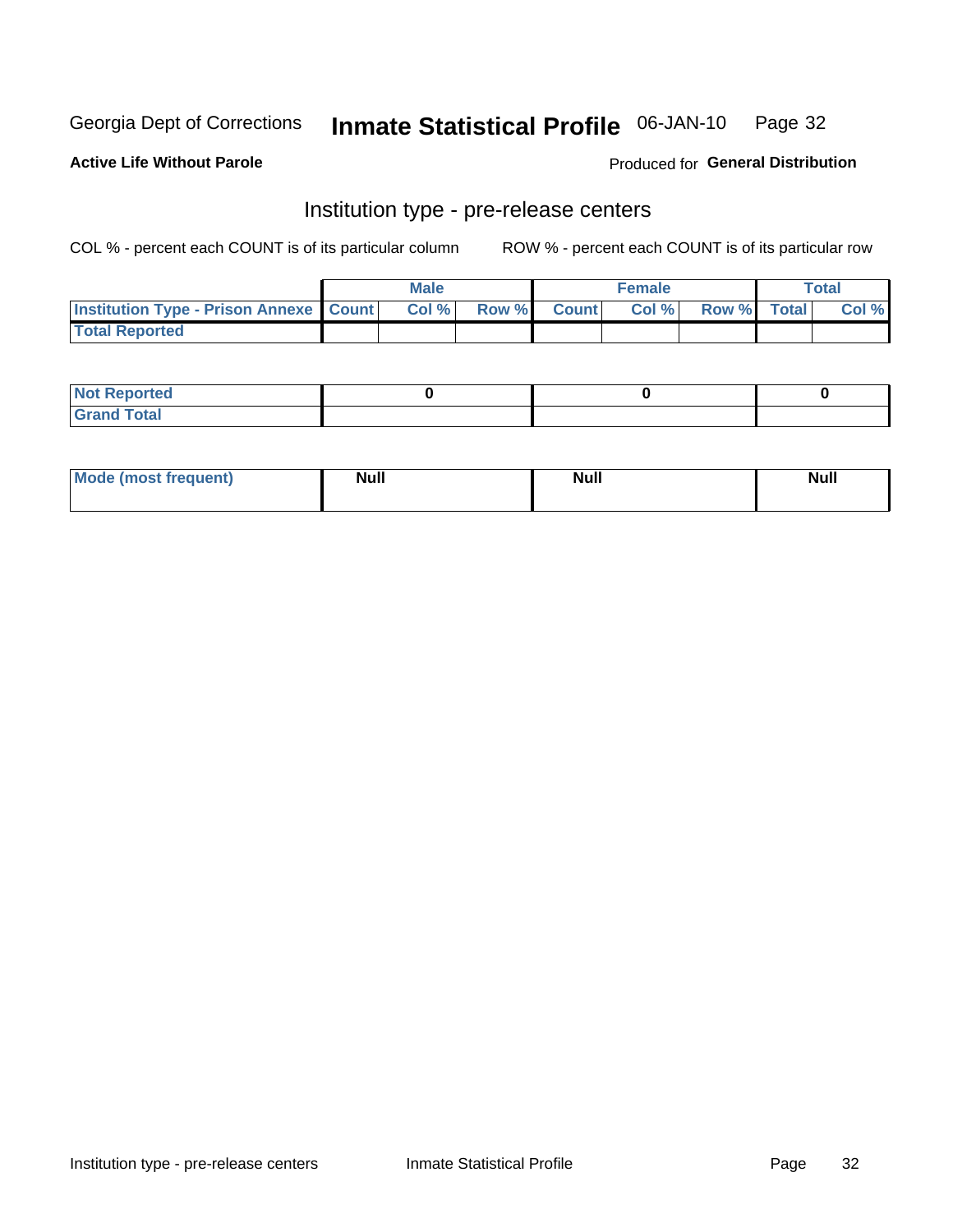#### Inmate Statistical Profile 06-JAN-10 Page 33

#### **Active Life Without Parole**

#### Produced for General Distribution

### Institution type - inmate boot camp

COL % - percent each COUNT is of its particular column

|                                      |              | <b>Male</b> |               |              | <b>Female</b> |             | <b>Total</b> |
|--------------------------------------|--------------|-------------|---------------|--------------|---------------|-------------|--------------|
| <b>Institution Type - Boot Camps</b> | <b>Count</b> | Col %       | <b>Row %I</b> | <b>Count</b> | Col %         | Row % Total | Col %        |
| <b>Total Rported</b>                 |              |             |               |              |               |             |              |

| <b>Not Reported</b>            |  |  |
|--------------------------------|--|--|
| <b>Total</b><br>C <sub>r</sub> |  |  |

| <b>I Mode (most frequent)</b> | <b>Null</b> | <b>Null</b> | <b>Null</b> |
|-------------------------------|-------------|-------------|-------------|
|                               |             |             |             |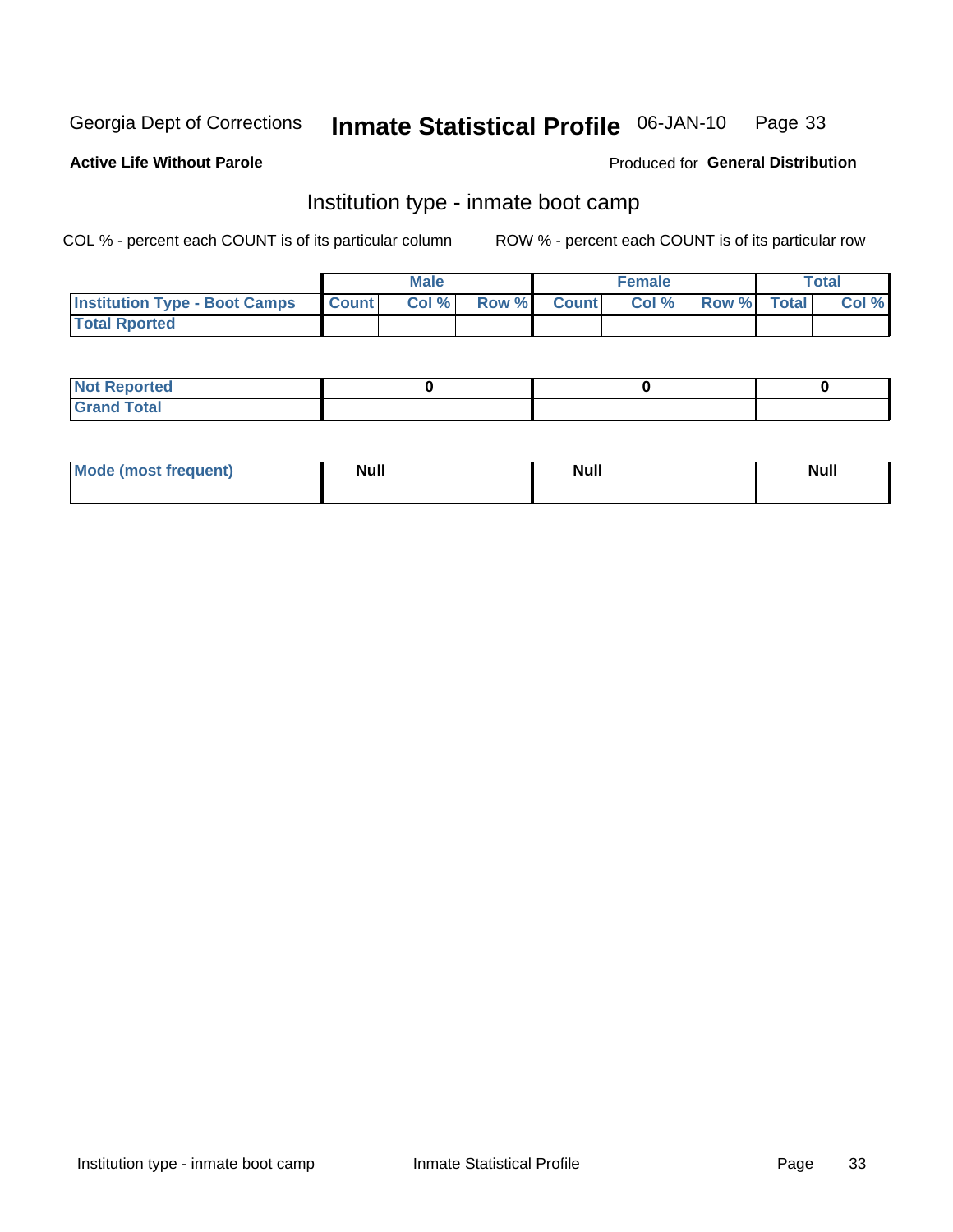#### Inmate Statistical Profile 06-JAN-10 Page 34

**Active Life Without Parole** 

Produced for General Distribution

### Number of disciplinary reports

COL % - percent each COUNT is of its particular column

|                                       |              | <b>Male</b> |                    |    | <b>Female</b> |       |              | <b>Total</b> |
|---------------------------------------|--------------|-------------|--------------------|----|---------------|-------|--------------|--------------|
| <b>Number of Disciplinary Reports</b> | <b>Count</b> | Col %       | <b>Row % Count</b> |    | Col %         | Row % | <b>Total</b> | Col %        |
|                                       | 135          | 24.59%      | 95.74%             | 6  | 54.55%        | 4.26% | 141          | 25.18%       |
|                                       | 53           | 9.65%       | 100.00%            |    |               |       | 53           | 9.46%        |
|                                       | 45           | 8.20%       | 95.74%             | 2  | 18.18%        | 4.26% | 47           | 8.39%        |
| 3                                     | 39           | 7.10%       | 97.50%             |    | 9.09%         | 2.50% | 40           | 7.14%        |
|                                       | 33           | 6.01%       | 100.00%            |    |               |       | 33           | 5.89%        |
| 5                                     | 29           | 5.28%       | 100.00%            |    |               |       | 29           | 5.18%        |
| <b>More Than 5</b>                    | 215          | 39.16%      | 99.08%             | 2  | 18.18%        | 0.92% | 217          | 38.75%       |
| <b>Total Reported</b>                 | 549          | 100%        | 98.04%             | 11 | 100%          | 1.96% | 560          | 100%         |

| N<br>тес |     |     |
|----------|-----|-----|
| Total    | 549 | 560 |

| Mean (average)       | 8.24 | 5.45 | 8.19 |
|----------------------|------|------|------|
| Median (middle)      |      |      |      |
| Mode (most frequent) |      |      |      |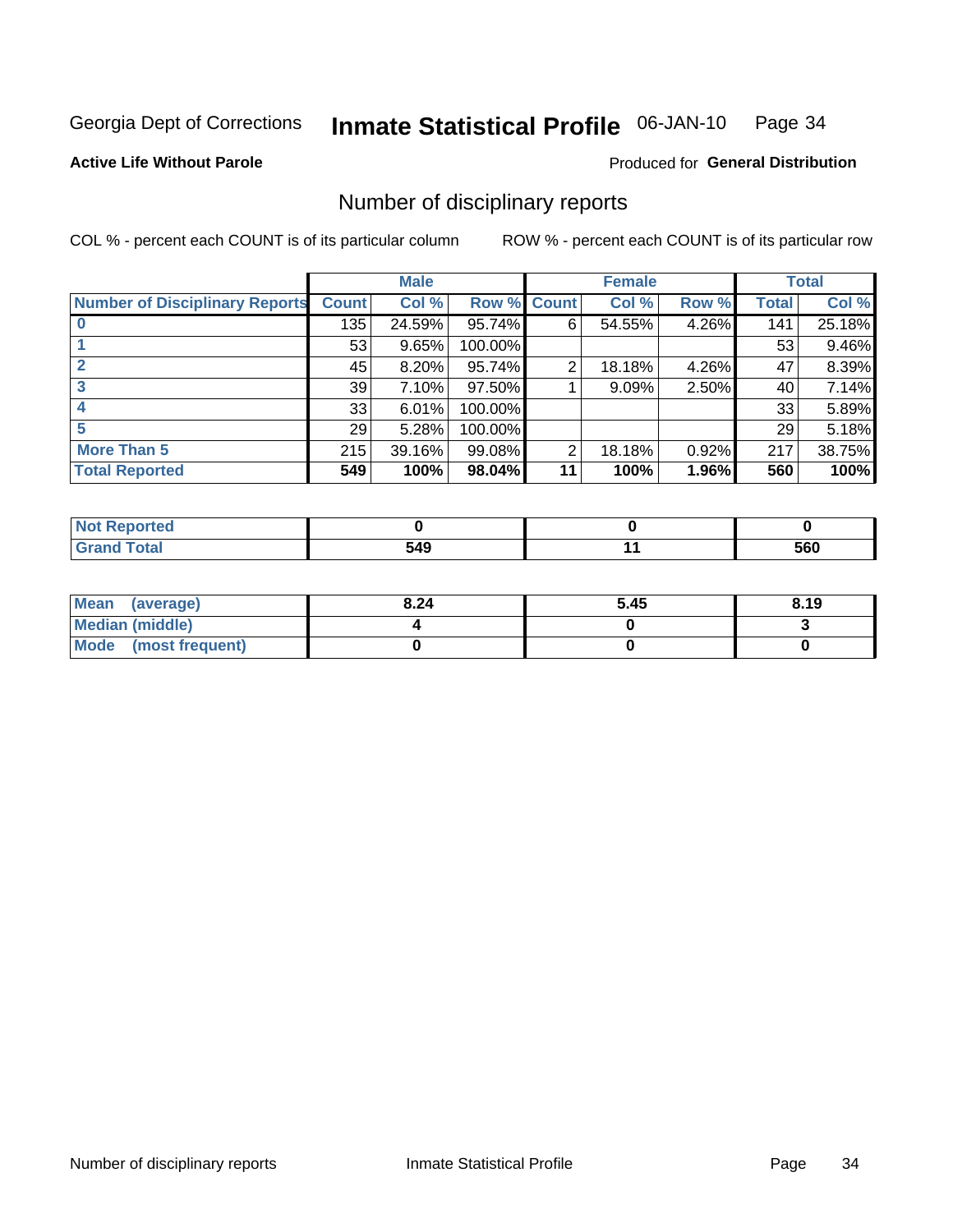#### Inmate Statistical Profile 06-JAN-10 Page 35

**Active Life Without Parole** 

Produced for General Distribution

### Number of transfers

COL % - percent each COUNT is of its particular column

|                            |              | <b>Male</b> |                    |    | <b>Female</b> |        |              | <b>Total</b> |
|----------------------------|--------------|-------------|--------------------|----|---------------|--------|--------------|--------------|
| <b>Number of Transfers</b> | <b>Count</b> | Col %       | <b>Row % Count</b> |    | Col %         | Row %  | <b>Total</b> | Col %        |
|                            | 5            | 0.91%       | 55.56%             | 4  | 36.36%        | 44.44% | 9            | 1.61%        |
|                            | 88           | 16.03%      | 97.78%             | 2  | 18.18%        | 2.22%  | 90           | 16.07%       |
| $\mathbf{2}$               | 115          | 20.95%      | 98.29%             | 2  | 18.18%        | 1.71%  | 117          | 20.89%       |
| 3                          | 123          | 22.40%      | 97.62%             | 3  | 27.27%        | 2.38%  | 126          | 22.50%       |
|                            | 56           | 10.20%      | 100.00%            |    |               |        | 56           | 10.00%       |
| 5                          | 41           | 7.47%       | 100.00%            |    |               |        | 41           | 7.32%        |
| <b>More Than 5</b>         | 121          | 22.04%      | 100.00%            |    |               |        | 121          | 21.61%       |
| <b>Total Reported</b>      | 549          | 100%        | 98.04%             | 11 | 100%          | 1.96%  | 560          | 100%         |

| N<br>тес |     |     |
|----------|-----|-----|
| Total    | 549 | 560 |

| Mean (average)       | 3.85 | I.36 |  |
|----------------------|------|------|--|
| Median (middle)      |      |      |  |
| Mode (most frequent) |      |      |  |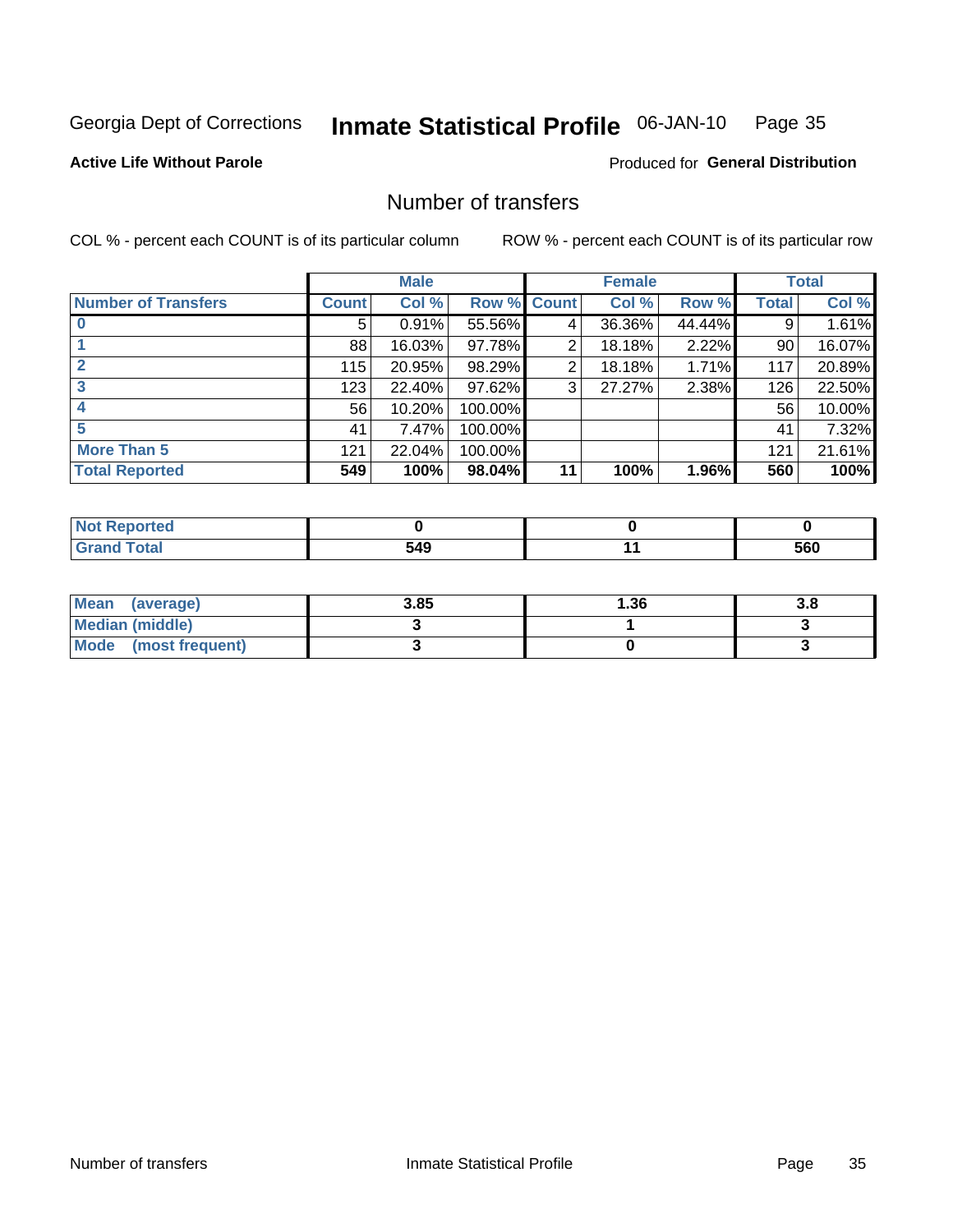#### Inmate Statistical Profile 06-JAN-10 Page 36

**Active Life Without Parole** 

Produced for General Distribution

### Number of escapes

COL % - percent each COUNT is of its particular column

|                          |         | <b>Male</b> |                    |    | <b>Female</b> |          |       | <b>Total</b> |
|--------------------------|---------|-------------|--------------------|----|---------------|----------|-------|--------------|
| <b>Number of Escapes</b> | Count l | Col %       | <b>Row % Count</b> |    | Col %         | Row %    | Total | Col %        |
|                          | 547     | $99.64\%$   | $98.03\%$          | 11 | $100.00\%$    | 1.97%    | 558   | 99.64%       |
|                          |         | 0.18%       | 100.00%            |    |               |          |       | 0.18%        |
|                          |         | 0.18%       | 100.00%            |    |               |          |       | 0.18%        |
| <b>Total Reported</b>    | 549     | 100%        | $98.04\%$          | 11 | 100%          | $1.96\%$ | 560   | 100%         |

| orted<br><b>NOT REPO</b> |     |     |
|--------------------------|-----|-----|
| <b>Fotal</b><br>Grand    | 549 | 560 |

| Mean (average)       |  | .01 |
|----------------------|--|-----|
| Median (middle)      |  |     |
| Mode (most frequent) |  |     |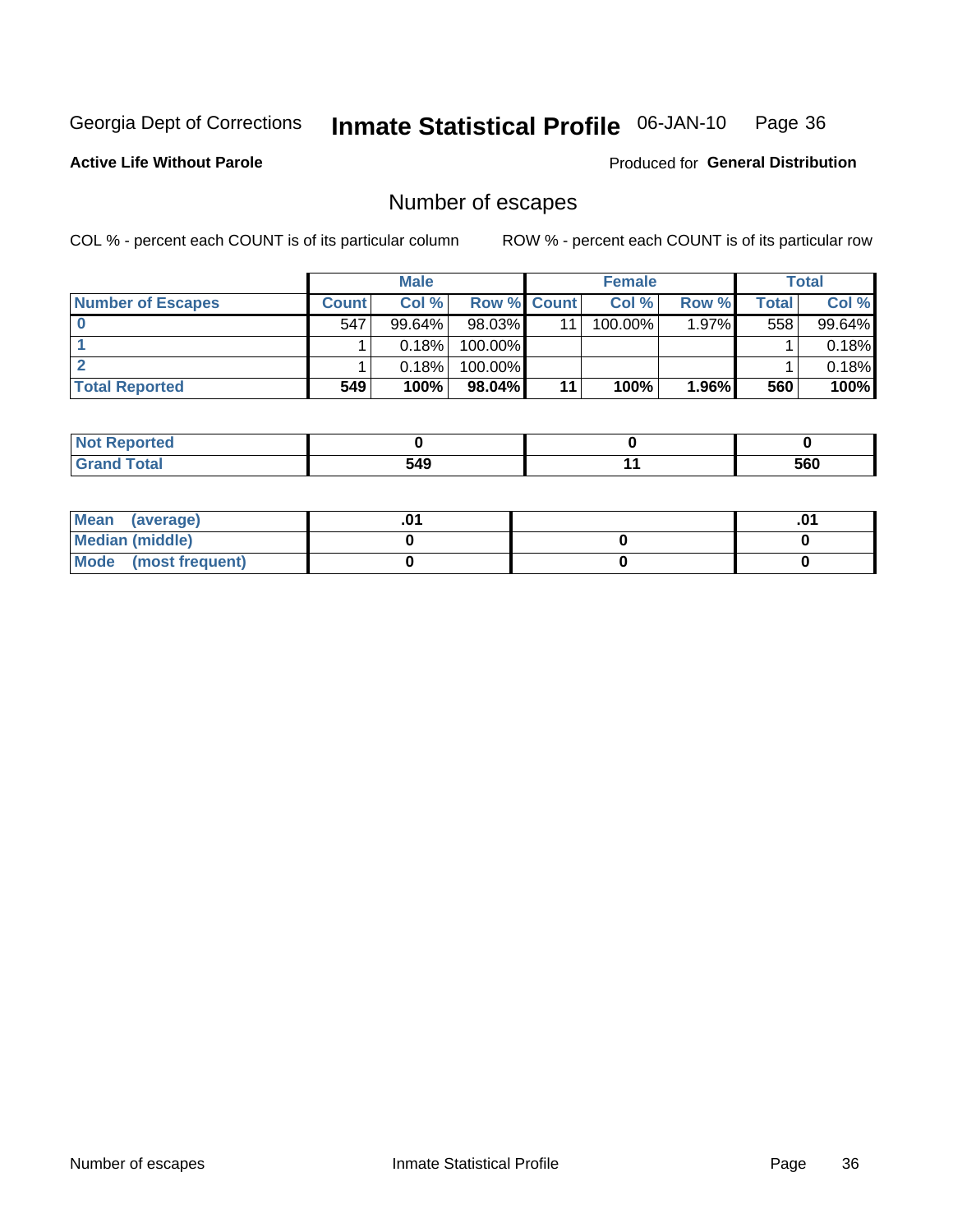## **Active Life Without Parole**

## Produced for General Distribution

## Time served in current (or last) institution

COL % - percent each COUNT is of its particular column

|                            |              | <b>Male</b> |         |                | <b>Female</b> |       |              | <b>Total</b> |
|----------------------------|--------------|-------------|---------|----------------|---------------|-------|--------------|--------------|
| <b>Time In Institution</b> | <b>Count</b> | Col %       | Row %   | <b>Count</b>   | Col %         | Row % | <b>Total</b> | Col %        |
| 0 to 3 months              | 44           | 8.01%       | 95.65%  | $\overline{2}$ | 18.18%        | 4.35% | 46           | 8.21%        |
| 3.01 to 6 months           | 53           | 9.65%       | 100.00% |                |               |       | 53           | 9.46%        |
| 6.01 to 9 months           | 47           | 8.56%       | 100.00% |                |               |       | 47           | 8.39%        |
| 9.01 to 12 months          | 48           | 8.74%       | 100.00% |                |               |       | 48           | 8.57%        |
| 12.01 to 18 months         | 55           | 10.02%      | 90.16%  | 6              | 54.55%        | 9.84% | 61           | 10.89%       |
| 18.01 to 24 months         | 62           | 11.29%      | 98.41%  |                | 9.09%         | 1.59% | 63           | 11.25%       |
| 2.01 to 3 years            | 55           | 10.02%      | 100.00% |                |               |       | 55           | 9.82%        |
| 3.01 to 4 years            | 49           | 8.93%       | 100.00% |                |               |       | 49           | 8.75%        |
| 4.01 to 5 years            | 31           | 5.65%       | 96.88%  | 1              | 9.09%         | 3.13% | 32           | 5.71%        |
| 5.01 to 6 years            | 26           | 4.74%       | 96.30%  | 1              | 9.09%         | 3.70% | 27           | 4.82%        |
| 6.01 to 7 years            | 20           | 3.64%       | 100.00% |                |               |       | 20           | 3.57%        |
| $7.01$ to 8 years          | 22           | 4.01%       | 100.00% |                |               |       | 22           | 3.93%        |
| 8.01 to 9 years            | 15           | 2.73%       | 100.00% |                |               |       | 15           | 2.68%        |
| 9.01 to 10 years           | 10           | 1.82%       | 100.00% |                |               |       | 10           | 1.79%        |
| Over 10 years              | 12           | 2.19%       | 100.00% |                |               |       | 12           | 2.14%        |
| <b>Total Reported</b>      | 549          | 100%        | 98.04%  | 11             | 100%          | 1.96% | 560          | 100%         |

| Reported<br><b>NOT</b> |     |     |
|------------------------|-----|-----|
| <i>i</i> otal          | 549 | 560 |

| <b>Mean</b><br>(average) | 33 months | 23 months | 33 months |
|--------------------------|-----------|-----------|-----------|
| Median (middle)          | 21 months | 18 months | 21 months |
| Mode (most frequent)     | 21 months | 1 months  | 1 months  |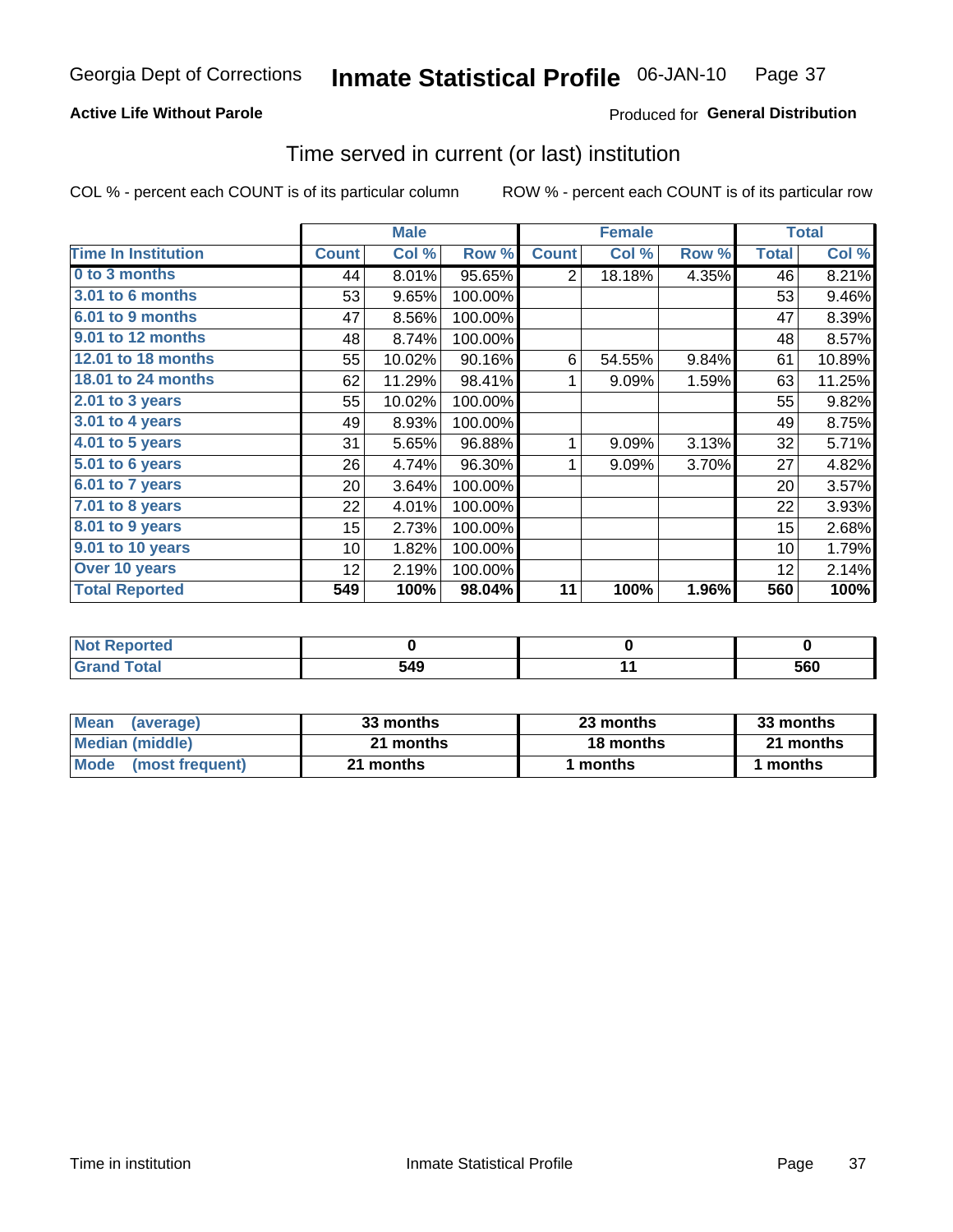#### Inmate Statistical Profile 06-JAN-10 Page 38

## **Active Life Without Parole**

### Produced for General Distribution

## Highest grade level attained

COL % - percent each COUNT is of its particular column

|                              |                | <b>Male</b> |         |                 | <b>Female</b> |       |                  | <b>Total</b> |
|------------------------------|----------------|-------------|---------|-----------------|---------------|-------|------------------|--------------|
| <b>Grade Level</b>           | <b>Count</b>   | Col %       | Row %   | <b>Count</b>    | Col %         | Row % | <b>Total</b>     | Col %        |
| No school at all             | 1              | 0.19%       | 100.00% |                 |               |       | 1                | 0.18%        |
| <b>Grade 1</b>               | 1              | 0.19%       | 100.00% |                 |               |       | $\mathbf{1}$     | 0.18%        |
| Grade 2                      | 1              | 0.19%       | 100.00% |                 |               |       | 1                | 0.18%        |
| <b>Grade 4</b>               | 4              | 0.74%       | 100.00% |                 |               |       | 4                | 0.73%        |
| Grade 5                      | 5              | 0.93%       | 100.00% |                 |               |       | 5                | 0.91%        |
| Grade 6                      | 7              | 1.30%       | 100.00% |                 |               |       | $\overline{7}$   | 1.28%        |
| <b>Grade 7</b>               | 21             | 3.91%       | 100.00% |                 |               |       | 21               | 3.84%        |
| <b>Grade 8</b>               | 49             | 9.12%       | 100.00% |                 |               |       | 49               | 8.96%        |
| <b>Grade 9</b>               | 72             | 13.41%      | 98.63%  | $\mathbf{1}$    | 10.00%        | 1.37% | 73               | 13.35%       |
| Grade 10                     | 105            | 19.55%      | 99.06%  | 1               | 10.00%        | 0.94% | 106              | 19.38%       |
| Grade 11                     | 71             | 13.22%      | 95.95%  | 3               | 30.00%        | 4.05% | 74               | 13.53%       |
| <b>Grade 12 or GED</b>       | 105            | 19.55%      | 97.22%  | 3               | 30.00%        | 2.78% | 108              | 19.74%       |
| <b>Some tech school</b>      | 6              | 1.12%       | 100.00% |                 |               |       | 6                | 1.10%        |
| <b>Completed tech school</b> | 10             | 1.86%       | 100.00% |                 |               |       | 10               | 1.83%        |
| College, 1 year              | 20             | 3.72%       | 100.00% |                 |               |       | 20               | 3.66%        |
| College, 2 year              | 30             | 5.59%       | 93.75%  | $\overline{2}$  | 20.00%        | 6.25% | 32               | 5.85%        |
| College, 3 year              | 12             | 2.23%       | 100.00% |                 |               |       | 12               | 2.19%        |
| <b>Bachelor's degree</b>     | 10             | 1.86%       | 100.00% |                 |               |       | 10               | 1.83%        |
| <b>Master's degree</b>       | 4              | 0.74%       | 100.00% |                 |               |       | 4                | 0.73%        |
| Ph.D. degree                 | 1              | 0.19%       | 100.00% |                 |               |       | 1                | 0.18%        |
| Law degree                   | $\overline{2}$ | 0.37%       | 100.00% |                 |               |       | $\overline{2}$   | 0.37%        |
| <b>Total Reported</b>        | 537            | 100%        | 98.17%  | $\overline{10}$ | 100%          | 1.83% | $\overline{547}$ | 100%         |

| neo<br>N | $\sim$                 | .,  |
|----------|------------------------|-----|
|          | 54 <sup>c</sup><br>, , | 560 |

| <b>Mean</b><br>(average)       | 10.68           | 11.6     | 10.69           |
|--------------------------------|-----------------|----------|-----------------|
| Median (middle)                | Grade 11        | Other    | Grade 11        |
| <b>Mode</b><br>(most frequent) | Grade 12 or GED | Grade 11 | Grade 12 or GED |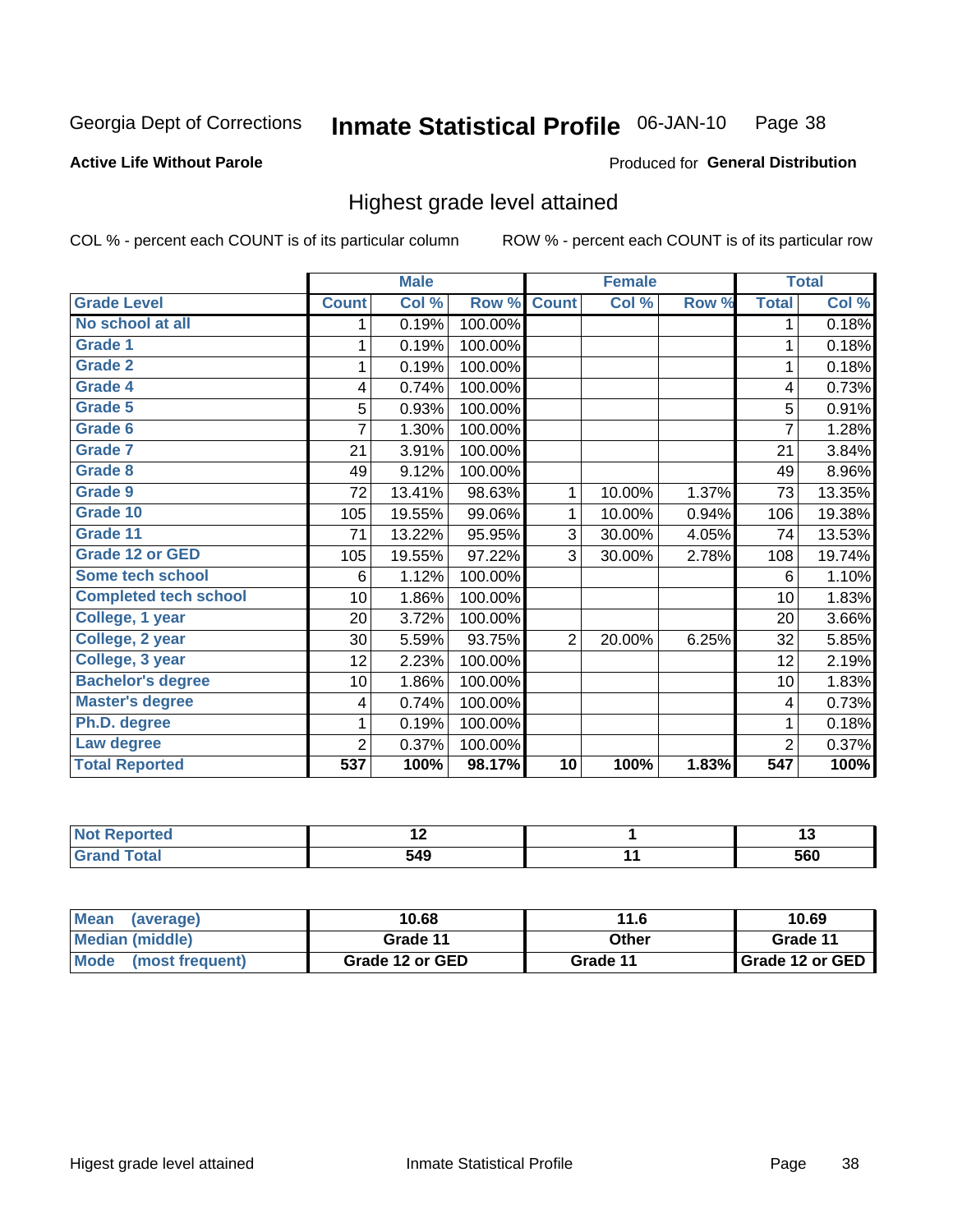#### Inmate Statistical Profile 06-JAN-10 Page 39

### **Active Life Without Parole**

Produced for General Distribution

## Culture fair IQ scores

COL % - percent each COUNT is of its particular column

|                       |              | <b>Male</b> |                    |                 | <b>Female</b> |         |              | <b>Total</b> |
|-----------------------|--------------|-------------|--------------------|-----------------|---------------|---------|--------------|--------------|
| <b>IQ Scores</b>      | <b>Count</b> | Col %       | <b>Row % Count</b> |                 | Col %         | Row %   | <b>Total</b> | Col %        |
| $60 - 69$             | 22           | 4.51%       | 100.00%            |                 |               |         | 22           | 4.42%        |
| $70 - 79$             | 39           | 7.99%       | 100.00%            |                 |               |         | 39           | 7.83%        |
| $80 - 89$             | 82           | 16.80%      | 97.62%             | $\overline{2}$  | 20.00%        | 2.38%   | 84           | 16.87%       |
| $90 - 99$             | 87           | 17.83%      | 96.67%             | 3               | 30.00%        | 3.33%   | 90           | 18.07%       |
| $100 - 109$           | 135          | 27.66%      | 99.26%             | 1               | 10.00%        | 0.74%   | 136          | 27.31%       |
| $110 - 119$           | 102          | 20.90%      | 98.08%             | $\overline{2}$  | 20.00%        | 1.92%   | 104          | 20.88%       |
| $120 - 129$           | 21           | 4.30%       | 95.45%             |                 | 10.00%        | 4.55%   | 22           | 4.42%        |
| $130 - 139$           |              |             |                    | 1               | 10.00%        | 100.00% |              | 0.20%        |
| <b>Total Reported</b> | 488          | 100%        | 97.99%             | 10 <sup>1</sup> | 100%          | 2.01%   | 498          | 100%         |

| <b>Not Reported</b>  | 58  | 59  |
|----------------------|-----|-----|
| Not Valid (under 60) |     |     |
| <b>Grand Total</b>   | 549 | 560 |

| Mean<br>(average)      | 98  | 106 | 98  |
|------------------------|-----|-----|-----|
| <b>Median (middle)</b> | 101 | 99  | 101 |
| Mode (most frequent)   | 105 | 96  | 105 |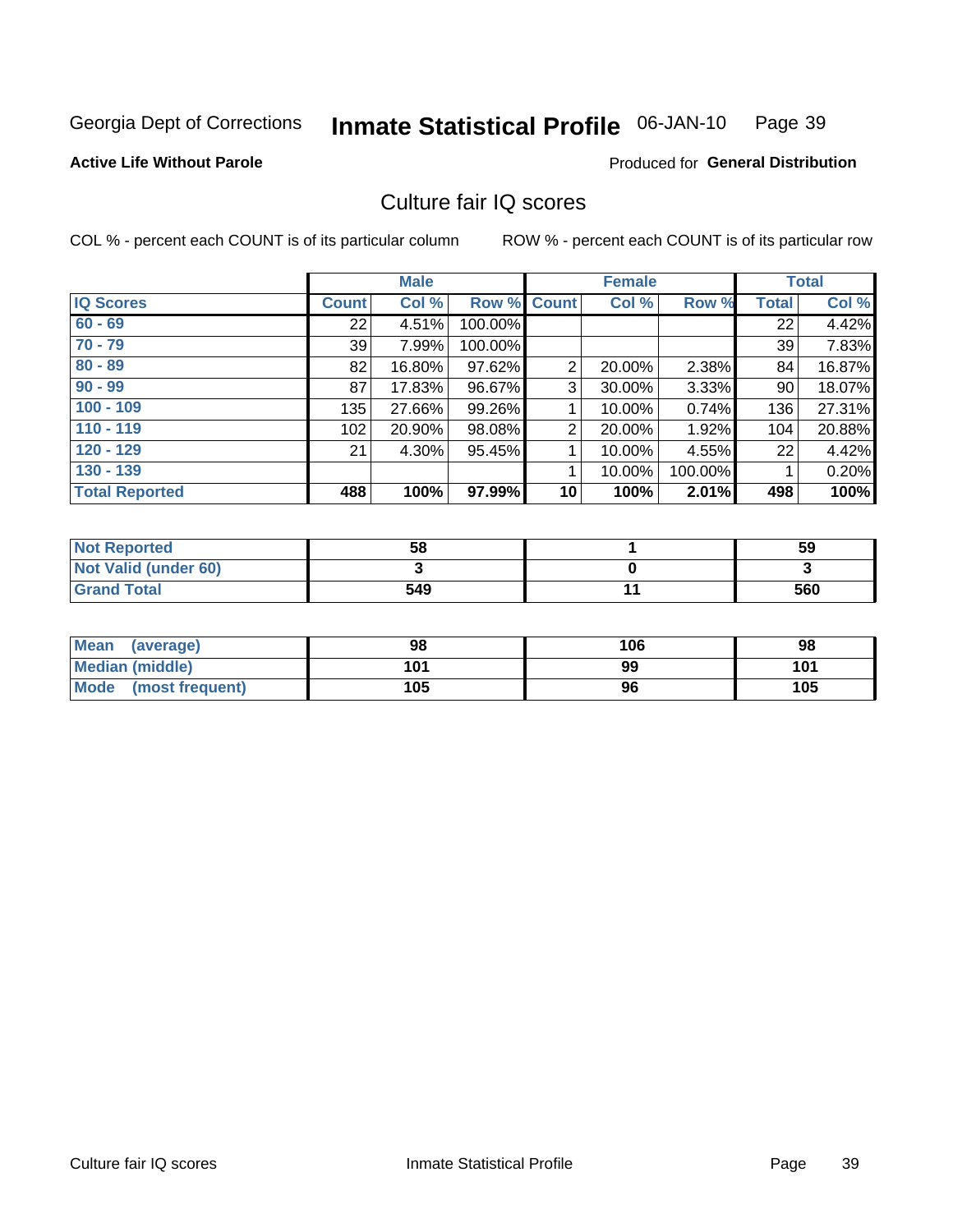#### Inmate Statistical Profile 06-JAN-10 Page 40

Produced for General Distribution

### **Active Life Without Parole**

# Wide Range Achievement Test (WRAT) reading score

COL % - percent each COUNT is of its particular column

|                           |              | <b>Male</b> |         |                | <b>Female</b> |       |              | <b>Total</b> |
|---------------------------|--------------|-------------|---------|----------------|---------------|-------|--------------|--------------|
| <b>WRAT Reading Score</b> | <b>Count</b> | Col %       | Row %   | <b>Count</b>   | Col %         | Row % | <b>Total</b> | Col %        |
| 0.1 to 0.9                | 13           | 2.62%       | 100.00% |                |               |       | 13           | 2.57%        |
| 1.0 to 1.9                | 13           | 2.62%       | 100.00% |                |               |       | 13           | 2.57%        |
| 2.0 to 2.9                | 28           | 5.65%       | 96.55%  | 1              | 10.00%        | 3.45% | 29           | 5.73%        |
| 3.0 to 3.9                | 28           | 5.65%       | 100.00% |                |               |       | 28           | 5.53%        |
| 4.0 to 4.9                | 40           | 8.06%       | 100.00% |                |               |       | 40           | 7.91%        |
| 5.0 to 5.9                | 46           | 9.27%       | 97.87%  | 1              | 10.00%        | 2.13% | 47           | 9.29%        |
| 6.0 to 6.9                | 45           | 9.07%       | 100.00% |                |               |       | 45           | 8.89%        |
| 7.0 to 7.9                | 19           | 3.83%       | 100.00% |                |               |       | 19           | 3.75%        |
| 8.0 to 8.9                | 34           | 6.85%       | 100.00% |                |               |       | 34           | 6.72%        |
| 9.0 to 9.9                | 42           | 8.47%       | 95.45%  | $\overline{2}$ | 20.00%        | 4.55% | 44           | 8.70%        |
| 10.0 to 10.9              | 11           | 2.22%       | 91.67%  | 1              | 10.00%        | 8.33% | 12           | 2.37%        |
| 11.0 to 11.9              | 29           | 5.85%       | 100.00% |                |               |       | 29           | 5.73%        |
| 12.0 to 12.9              | 96           | 19.35%      | 98.97%  | 1              | 10.00%        | 1.03% | 97           | 19.17%       |
| 13                        | 52           | 10.48%      | 92.86%  | 4              | 40.00%        | 7.14% | 56           | 11.07%       |
| <b>Total Reported</b>     | 496          | 100%        | 98.02%  | 10             | 100%          | 1.98% | 506          | 100%         |
|                           |              |             |         |                |               |       |              |              |

| <b>Not Reported</b> | Ju. | 54  |
|---------------------|-----|-----|
| <b>Grand Total</b>  | 549 | 560 |

| <b>Mean</b><br>(average) | 8.24       | 10.24 | 8.28 |
|--------------------------|------------|-------|------|
| Median (middle)          | n a<br>0.Z | 11.85 | 8.5  |
| Mode<br>(most frequent)  | 12.8       |       | ויי  |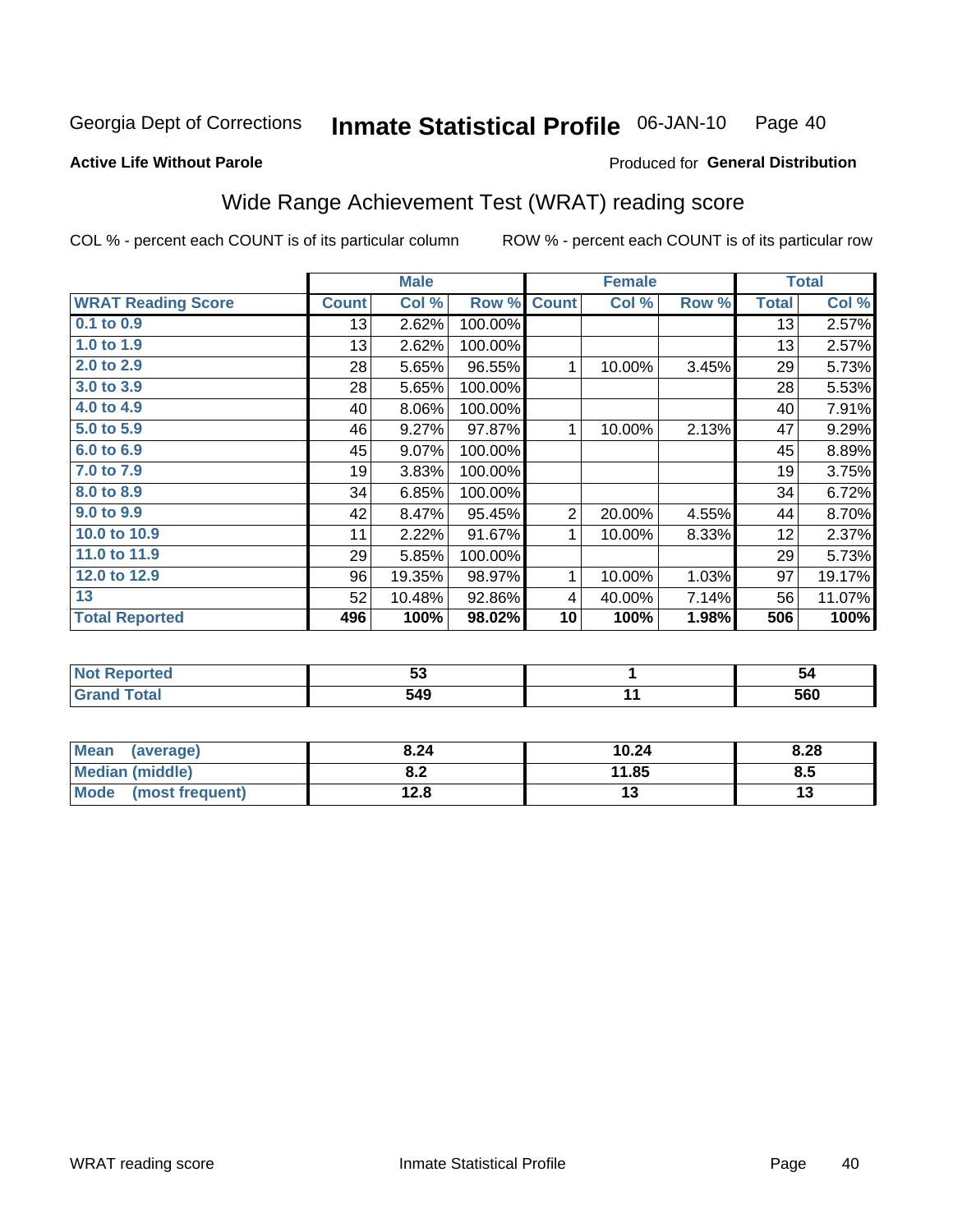#### Inmate Statistical Profile 06-JAN-10 Page 41

### **Active Life Without Parole**

## Produced for General Distribution

## Wide Range Achievement Test (WRAT) math score

COL % - percent each COUNT is of its particular column

|                              |                | <b>Male</b> |         |                | <b>Female</b> |        |                | <b>Total</b> |
|------------------------------|----------------|-------------|---------|----------------|---------------|--------|----------------|--------------|
| <b>WRAT Mathematic Score</b> | <b>Count</b>   | Col %       | Row %   | <b>Count</b>   | Col %         | Row %  | <b>Total</b>   | Col %        |
| 0.1 to 0.9                   | $\overline{2}$ | 0.40%       | 100.00% |                |               |        | $\overline{2}$ | 0.40%        |
| 1.0 to 1.9                   | 4              | 0.81%       | 100.00% |                |               |        | 4              | 0.79%        |
| 2.0 to 2.9                   | 18             | 3.63%       | 100.00% |                |               |        | 18             | 3.56%        |
| 3.0 to 3.9                   | 35             | 7.06%       | 100.00% |                |               |        | 35             | 6.92%        |
| 4.0 to 4.9                   | 50             | 10.08%      | 98.04%  | 1              | 10.00%        | 1.96%  | 51             | 10.08%       |
| 5.0 to 5.9                   | 65             | 13.10%      | 100.00% |                |               |        | 65             | 12.85%       |
| 6.0 to 6.9                   | 104            | 20.97%      | 98.11%  | $\overline{2}$ | 20.00%        | 1.89%  | 106            | 20.95%       |
| 7.0 to 7.9                   | 65             | 13.10%      | 98.48%  | 1              | 10.00%        | 1.52%  | 66             | 13.04%       |
| 8.0 to 8.9                   | 35             | 7.06%       | 97.22%  | 1              | 10.00%        | 2.78%  | 36             | 7.11%        |
| 9.0 to 9.9                   | 46             | 9.27%       | 95.83%  | $\overline{2}$ | 20.00%        | 4.17%  | 48             | 9.49%        |
| 10.0 to 10.9                 | 26             | 5.24%       | 96.30%  | 1              | 10.00%        | 3.70%  | 27             | 5.34%        |
| 11.0 to 11.9                 | 14             | 2.82%       | 100.00% |                |               |        | 14             | 2.77%        |
| 12.0 to 12.9                 | 24             | 4.84%       | 96.00%  | 1              | 10.00%        | 4.00%  | 25             | 4.94%        |
| 13                           | 8              | 1.61%       | 88.89%  | 1              | 10.00%        | 11.11% | 9              | 1.78%        |
| <b>Total Reported</b>        | 496            | 100%        | 98.02%  | 10             | 100%          | 1.98%  | 506            | 100.0%       |
|                              |                |             |         |                |               |        |                |              |
| $\overline{a}$               |                |             |         |                |               |        |                |              |

| <b>Not</b><br>Reported | JJ. | 54  |
|------------------------|-----|-----|
| iotal                  | 549 | 560 |

| Mean<br>(average)              | 7.07 | 8.85 | 7.10 |
|--------------------------------|------|------|------|
| Median (middle)                | 6.9  | υ.,  | 6.9  |
| <b>Mode</b><br>(most frequent) | 6.9  | 7.O  | 6.9  |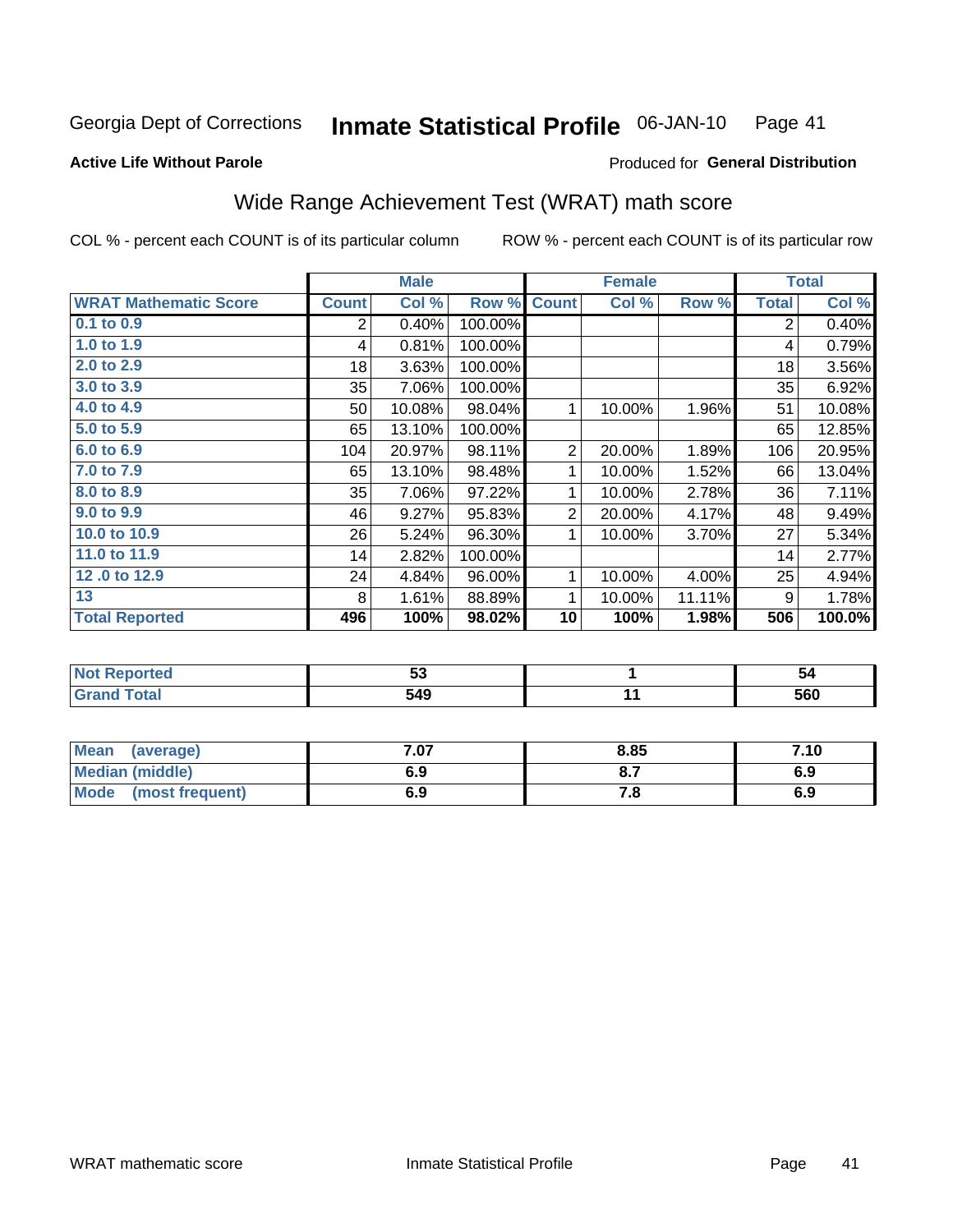#### Inmate Statistical Profile 06-JAN-10 Page 42

### **Active Life Without Parole**

## **Produced for General Distribution**

## Wide Range Achievement Test (WRAT) spelling score

COL % - percent each COUNT is of its particular column

|                                                                              |              | <b>Male</b> |         | <b>Female</b>  |        | <b>Total</b> |              |        |
|------------------------------------------------------------------------------|--------------|-------------|---------|----------------|--------|--------------|--------------|--------|
| <b>WRAT Spelling Score</b>                                                   | <b>Count</b> | Col %       | Row %   | <b>Count</b>   | Col %  | Row %        | <b>Total</b> | Col %  |
| $0.1$ to $0.9$                                                               | 7            | 1.41%       | 100.00% |                |        |              | 7            | 1.39%  |
| 1.0 to 1.9                                                                   | 19           | 3.84%       | 100.00% |                |        |              | 19           | 3.76%  |
| 2.0 to 2.9                                                                   | 38           | 7.68%       | 100.00% |                |        |              | 38           | 7.52%  |
| 3.0 to 3.9                                                                   | 29           | 5.86%       | 100.00% |                |        |              | 29           | 5.74%  |
| 4.0 to 4.9                                                                   | 45           | 9.09%       | 97.83%  | $\mathbf{1}$   | 10.00% | 2.17%        | 46           | 9.11%  |
| 5.0 to 5.9                                                                   | 49           | 9.90%       | 100.00% |                |        |              | 49           | 9.70%  |
| 6.0 to 6.9                                                                   | 56           | 11.31%      | 98.25%  | 1              | 10.00% | 1.75%        | 57           | 11.29% |
| 7.0 to 7.9                                                                   | 40           | 8.08%       | 100.00% |                |        |              | 40           | 7.92%  |
| 8.0 to 8.9                                                                   | 39           | 7.88%       | 100.00% |                |        |              | 39           | 7.72%  |
| 9.0 to 9.9                                                                   | 37           | 7.47%       | 97.37%  | 1              | 10.00% | 2.63%        | 38           | 7.52%  |
| 10.0 to 10.9                                                                 | 32           | 6.46%       | 96.97%  | 1              | 10.00% | 3.03%        | 33           | 6.53%  |
| 11.0 to 11.9                                                                 | 31           | 6.26%       | 93.94%  | $\overline{a}$ | 20.00% | 6.06%        | 33           | 6.53%  |
| 12.0 to 12.9                                                                 | 48           | 9.70%       | 94.12%  | 3              | 30.00% | 5.88%        | 51           | 10.10% |
| 13                                                                           | 25           | 5.05%       | 96.15%  | 1              | 10.00% | 3.85%        | 26           | 5.15%  |
| <b>Total Reported</b>                                                        | 495          | 100%        | 98.02%  | 10             | 100%   | 1.98%        | 505          | 100%   |
|                                                                              |              |             |         |                |        |              |              |        |
| $\overline{a}$ and $\overline{a}$ and $\overline{a}$<br><b>Service</b> State |              | - -         |         |                |        |              |              | --     |

| $\bullet$ , and $\bullet$ . | 34  | $ -$<br>w |
|-----------------------------|-----|-----------|
| $rac{1}{2}$<br>$- \cdot$    | 549 | 50 N      |

| <b>Mean</b><br>(average)       | 7.40 | 10.34        | 7.45 |
|--------------------------------|------|--------------|------|
| Median (middle)                | ن. ا | 11.15        | ن. ا |
| <b>Mode</b><br>(most frequent) | 8.5  | 122<br>1 Z.J | Ծ.J  |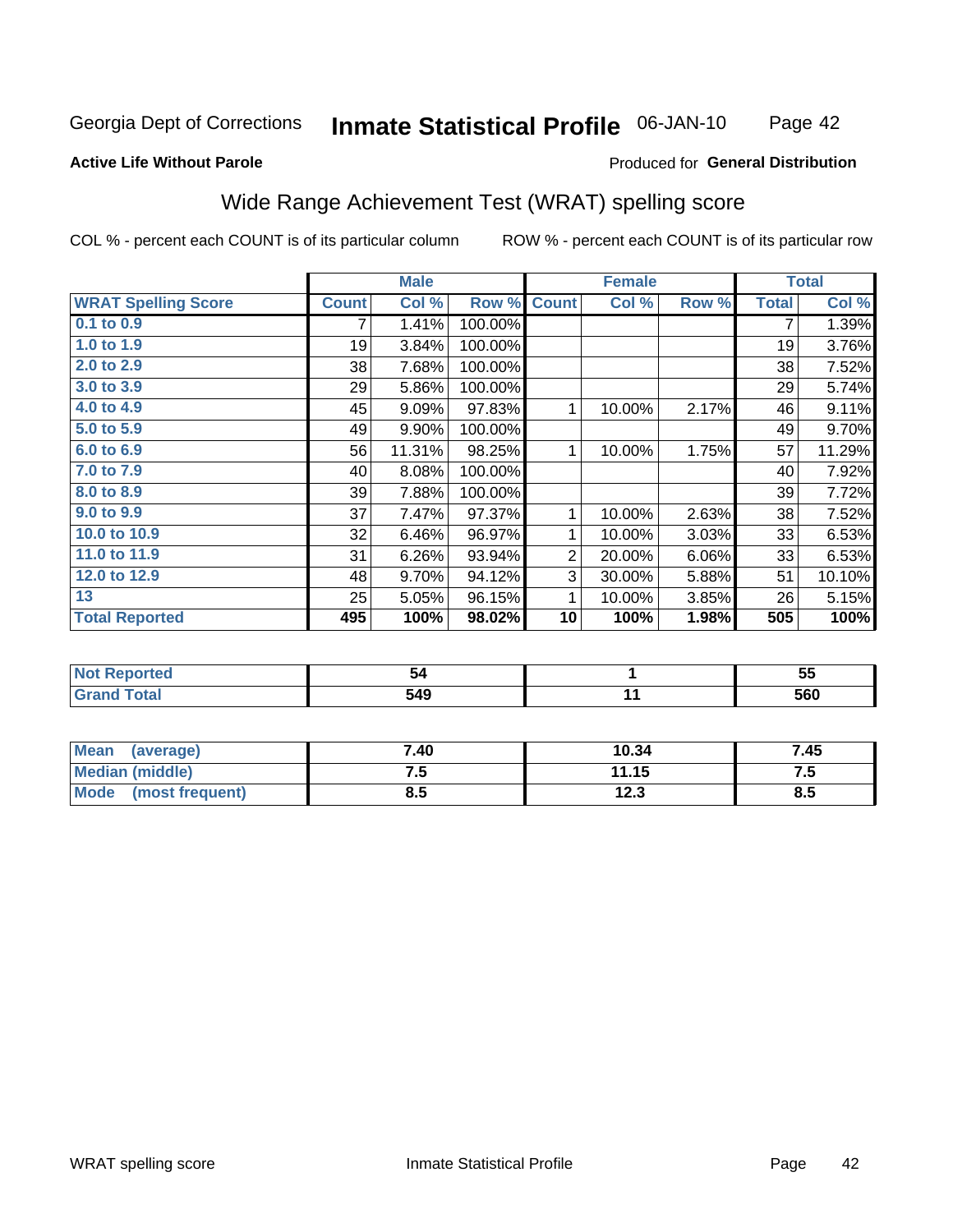## **Active Life Without Parole**

## Produced for General Distribution

## Scope of substance abuse - summary

COL % - percent each COUNT is of its particular column

|                        |              | <b>Male</b> |           |              | <b>Female</b> |          |                  | <b>Total</b> |
|------------------------|--------------|-------------|-----------|--------------|---------------|----------|------------------|--------------|
| <b>Substance Abuse</b> | <b>Count</b> | Col %       | Row %     | <b>Count</b> | Col %         | Row %    | <b>Total</b>     | Col %        |
| <b>None</b>            | 196          | 35.70%      | 97.03%    | 6            | 54.55%        | 2.97%    | 202 <sub>1</sub> | 36.07%       |
| <b>Drugs only</b>      | 203          | 36.98%      | $98.54\%$ |              | 27.27%        | $1.46\%$ | 206              | 36.79%       |
| <b>Alcohol only</b>    | 34           | 6.19%       | 100.00%   |              |               |          | 34               | $6.07\%$     |
| Drugs and alcohol      | 116          | 21.13%      | 98.31%    |              | 18.18%        | 1.69%    | 118              | 21.07%       |
| <b>Total Reported</b>  | 549          | 100%        | $98.04\%$ | 11           | 100%          | $1.96\%$ | 560              | 100%         |

| <b>Reported</b><br><b>NOT</b> |     |     |
|-------------------------------|-----|-----|
| <b>Total</b>                  | 549 | 560 |

| <b>Moa</b><br>only<br>…∿∩r<br>uas only<br>∂n <i>י</i> |
|-------------------------------------------------------|
|-------------------------------------------------------|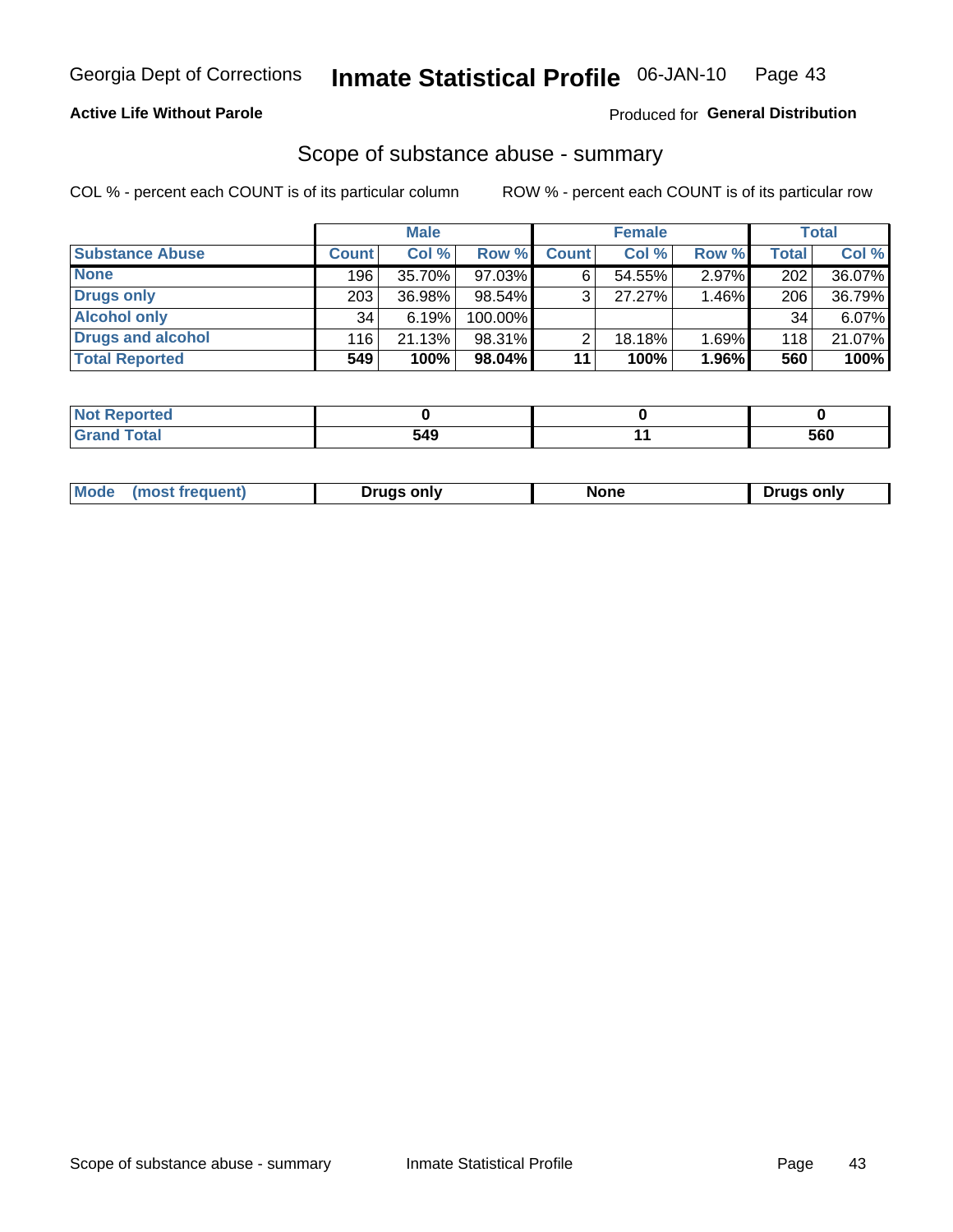## **Active Life Without Parole**

## Produced for General Distribution

## Scope of substance abuse - detail

COL % - percent each COUNT is of its particular column

|                                      |                | <b>Male</b> |         |              | <b>Female</b> |       |                | <b>Total</b> |
|--------------------------------------|----------------|-------------|---------|--------------|---------------|-------|----------------|--------------|
| <b>Substance Abuse</b>               | <b>Count</b>   | Col %       | Row %   | <b>Count</b> | Col %         | Row % | <b>Total</b>   | Col %        |
| No drug or alcohol problems          | 196            | 35.70%      | 97.03%  | 6            | 54.55%        | 2.97% | 202            | 36.07%       |
| Drug addiction but no alcohol        | 3              | 0.55%       | 100.00% |              |               |       | 3              | 0.54%        |
| <b>Drug addiction and alcohol</b>    | 3              | 0.55%       | 100.00% |              |               |       | 3              | 0.54%        |
| abuse                                |                |             |         |              |               |       |                |              |
| <b>Drug addiction and alcoholism</b> | $\overline{2}$ | 0.36%       | 100.00% |              |               |       | $\overline{2}$ | 0.36%        |
| No drug problem but alcohol          | 28             | 5.10%       | 100.00% |              |               |       | 28             | 5.00%        |
| abuse                                |                |             |         |              |               |       |                |              |
| No drug problem but alcoholism       | 6              | 1.09%       | 100.00% |              |               |       | 6              | 1.07%        |
| Drug experiment but no alcohol       | 120            | 21.86%      | 99.17%  |              | 9.09%         | 0.83% | 121            | 21.61%       |
| <b>Drug experiment &amp; alcohol</b> | 13             | 2.37%       | 100.00% |              |               |       | 13             | 2.32%        |
| abuse                                |                |             |         |              |               |       |                |              |
| Drug experiment & alcoholism         | 9              | 1.64%       | 100.00% |              |               |       | 9              | 1.61%        |
| Drug abuse but no alcohol            | 80             | 14.57%      | 97.56%  | 2            | 18.18%        | 2.44% | 82             | 14.64%       |
| Drug abuse and alcohol abuse         | 74             | 13.48%      | 98.67%  |              | 9.09%         | 1.33% | 75             | 13.39%       |
| <b>Drug abuse and alcoholism</b>     | 15             | 2.73%       | 93.75%  |              | 9.09%         | 6.25% | 16             | 2.86%        |
| <b>Total Reported</b>                | 549            | 100%        | 98.04%  | 11           | 100%          | 1.96% | 560            | 100.0%       |

| <b>Not Reported</b> |     |     |
|---------------------|-----|-----|
| <b>Total</b>        | 549 | 560 |

| Mode (most frequent) | No drug or alcohol problems No drug or alcohol problems No drug or alcohol |          |
|----------------------|----------------------------------------------------------------------------|----------|
|                      |                                                                            | problems |
|                      |                                                                            |          |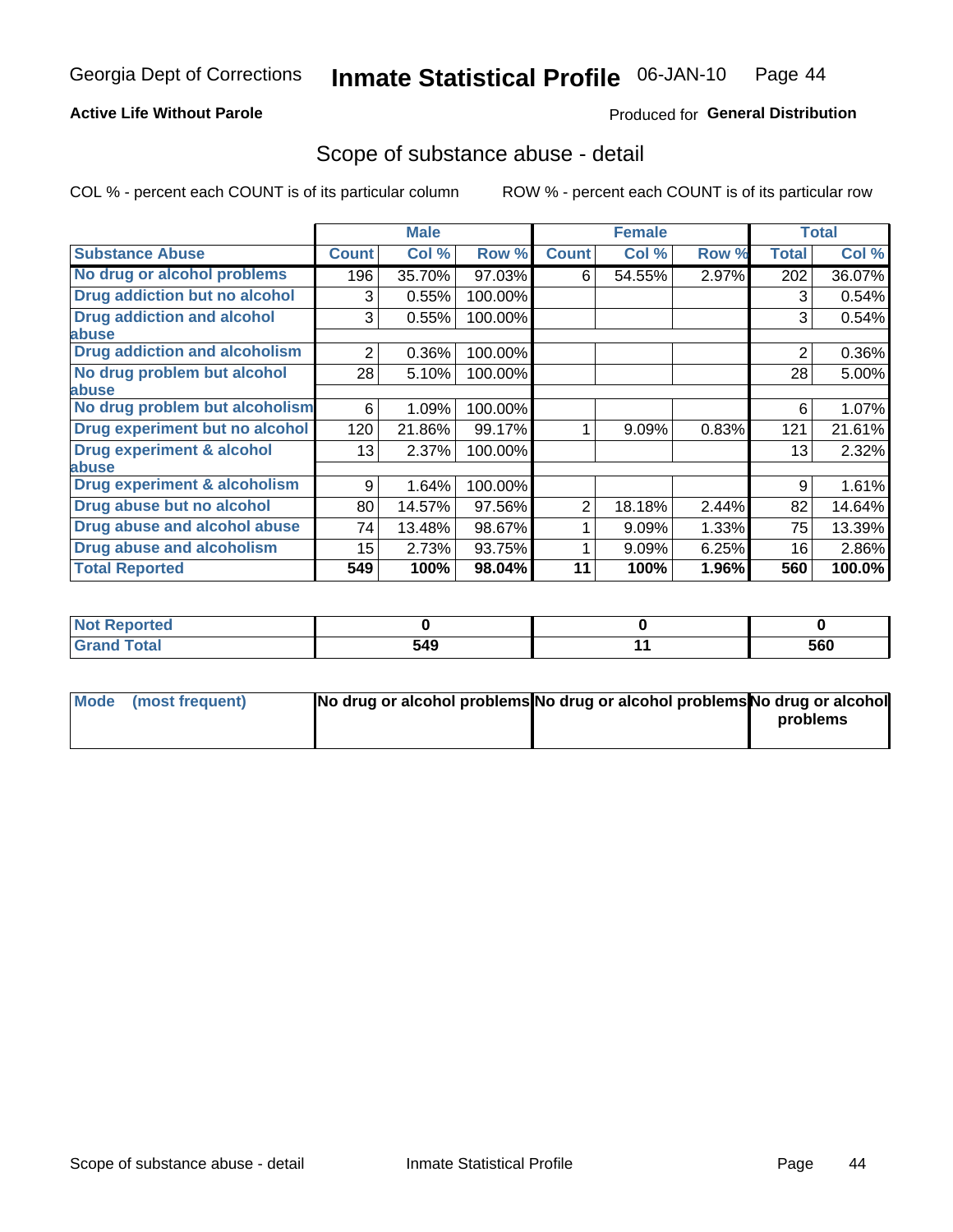#### Inmate Statistical Profile 06-JAN-10 Page 45

### **Active Life Without Parole**

## **Produced for General Distribution**

## Current / last mental health treatment level

COL % - percent each COUNT is of its particular column

|                                    |              | <b>Male</b> |         |              | <b>Female</b> |       |              | <b>Total</b> |
|------------------------------------|--------------|-------------|---------|--------------|---------------|-------|--------------|--------------|
| <b>Mental Health Treatment Lev</b> | <b>Count</b> | Col %       | Row %   | <b>Count</b> | Col %         | Row % | <b>Total</b> | Col %        |
| 1 No problem at current time       | 67           | 32.21%      | 98.53%  |              | 16.67%        | 1.47% | 68           | 31.78%       |
| 2 Receiving outpatient             | 105          | 50.48%      | 95.45%  | 5            | 83.33%        | 4.55% | 110          | 51.40%       |
| <b>Treatment</b>                   |              |             |         |              |               |       |              |              |
| 3 Inpatient, moderate              | 25           | 12.02%      | 100.00% |              |               |       | 25           | 11.68%       |
| <b>Treatment</b>                   |              |             |         |              |               |       |              |              |
| 4 Inpatient, intensive             | 5            | 2.40%       | 100.00% |              |               |       | 5            | 2.34%        |
| <b>Treatment</b>                   |              |             |         |              |               |       |              |              |
| <b>5 Undergoing crisis</b>         |              | 0.48%       | 100.00% |              |               |       |              | 0.47%        |
| <b>stabilization</b>               |              |             |         |              |               |       |              |              |
| <b>6 Hospital for criminally</b>   | 5            | 2.40%       | 100.00% |              |               |       | 5            | 2.34%        |
| <b>Tinsane</b>                     |              |             |         |              |               |       |              |              |
| <b>Total Evaluated</b>             | 208          | 100%        | 97.20%  | 6            | 100%          | 2.80% | 214          | 100.0%       |

| Never had MH evaluation | 341 | 346 |
|-------------------------|-----|-----|
| Total                   | 549 | 560 |

| <b>Median (middle)</b>         | <b>Receiving outpatient</b><br>treatment | <b>Receiving outpatient</b><br>treatment | <b>Receiving</b><br>outpatient<br>treatment |
|--------------------------------|------------------------------------------|------------------------------------------|---------------------------------------------|
| <b>Mode</b><br>(most frequent) | <b>Receiving outpatient</b><br>treatment | <b>Receiving outpatient</b><br>treatment | Receiving<br>outpatient<br>treatment        |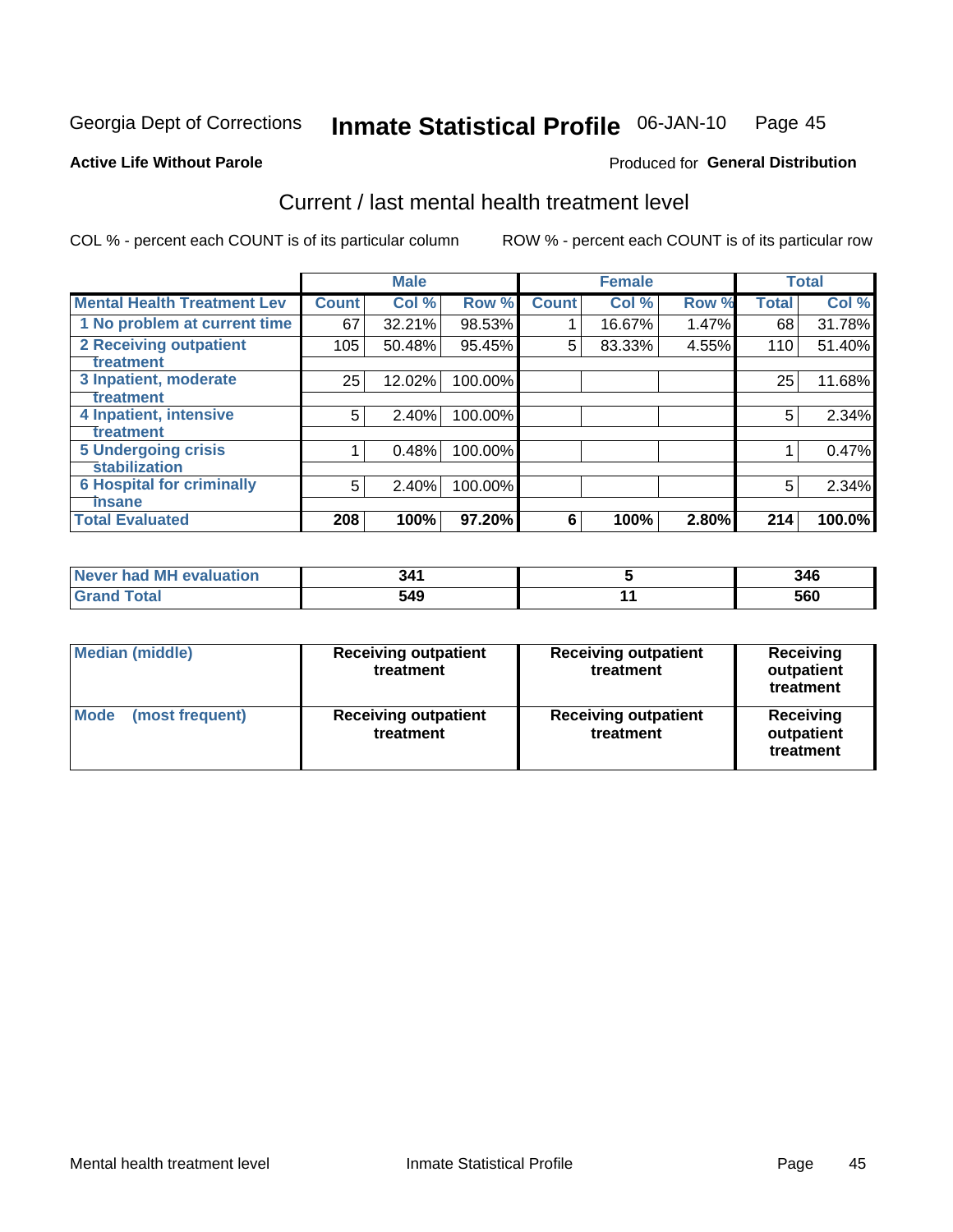#### Inmate Statistical Profile 06-JAN-10 Page 46

## **Active Life Without Parole**

## Produced for General Distribution

## PULHESDWIT medical scale - 'P' overall condition ('P'hysical)

COL % - percent each COUNT is of its particular column

|                                  |         | <b>Male</b> |         |                    | <b>Female</b> |       |              | <b>Total</b> |
|----------------------------------|---------|-------------|---------|--------------------|---------------|-------|--------------|--------------|
| 'P' Overall Condition            | Count l | Col %       |         | <b>Row % Count</b> | Col %         | Row % | <b>Total</b> | Col %        |
| 1 No medical illness             | 366     | 69.32%      | 98.65%  | 5.                 | 50.00%        | 1.35% | 371          | 68.96%       |
| 2 Well-controlled chronic        | 129     | 24.43%      | 96.27%  | 5                  | 50.00%        | 3.73% | 134          | 24.91%       |
| <b>illness</b>                   |         |             |         |                    |               |       |              |              |
| 3 Poorly-controlled chronic      | 31      | $5.87\%$    | 100.00% |                    |               |       | 31           | 5.76%        |
| <b>illness</b>                   |         |             |         |                    |               |       |              |              |
| 4 Significant problems requiring | 2       | 0.38%       | 100.00% |                    |               |       | 2            | 0.37%        |
| special housing                  |         |             |         |                    |               |       |              |              |
| <b>Total Reported</b>            | 528     | 100%        | 98.14%  | 10 <sup>1</sup>    | 100%          | 1.86% | 538          | 100%         |

| leo   | л.         | . .<br><u>__</u> |
|-------|------------|------------------|
| _____ | 740<br>343 | 560              |

| <b>Mode</b> | (most frequent) | 1 No medical illness | 2 Well-controlled chronic<br>illness | 1 No medical<br>illness |
|-------------|-----------------|----------------------|--------------------------------------|-------------------------|
|-------------|-----------------|----------------------|--------------------------------------|-------------------------|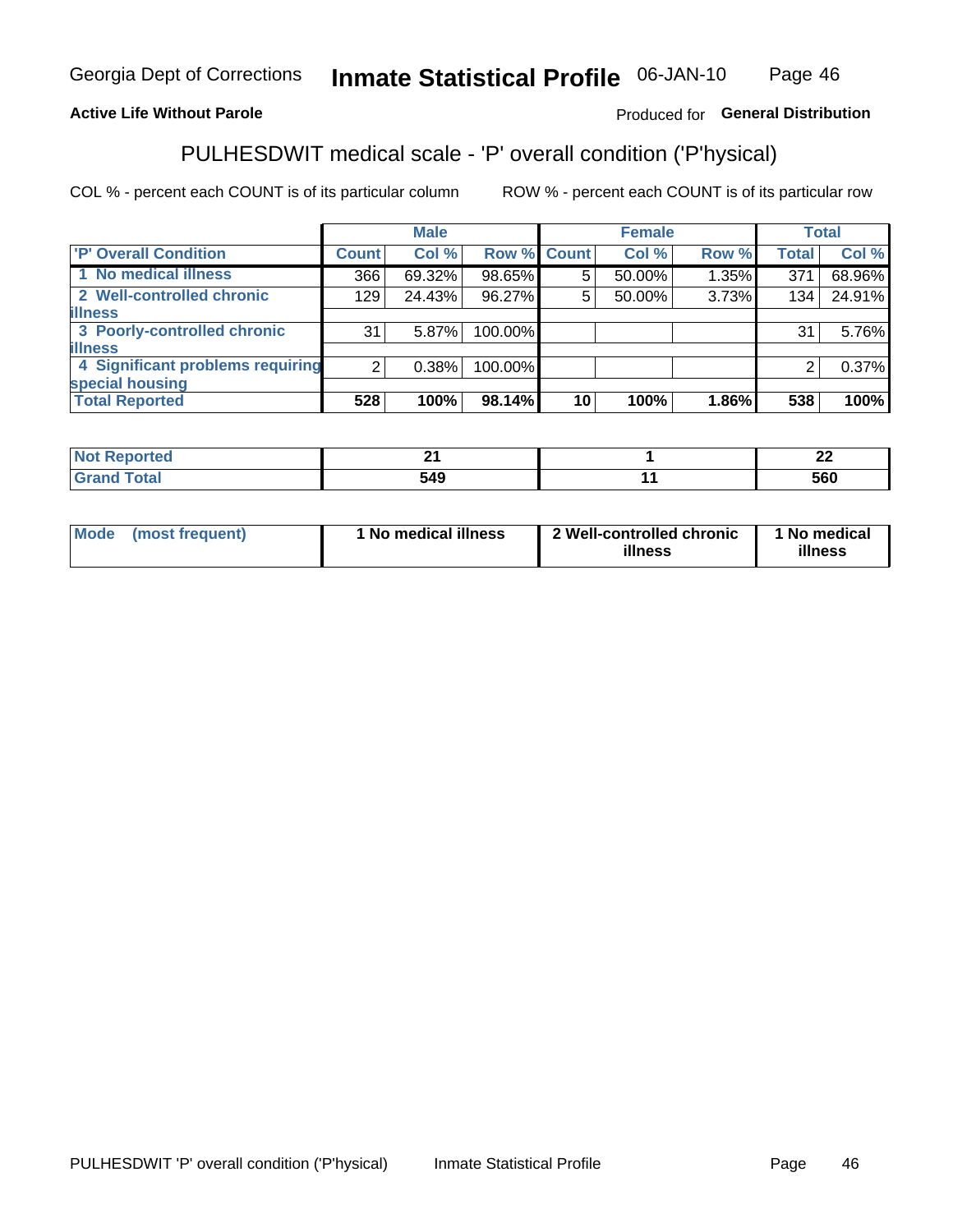### **Active Life Without Parole**

## Produced for General Distribution

## PULHESDWIT medical scale - 'U' upper body

COL % - percent each COUNT is of its particular column

|                              |               | <b>Male</b> |           |              | <b>Female</b> |       |              | <b>Total</b> |
|------------------------------|---------------|-------------|-----------|--------------|---------------|-------|--------------|--------------|
| <b>U' Upper Body</b>         | <b>Count!</b> | Col %       | Row %     | <b>Count</b> | Col %         | Row % | <b>Total</b> | Col %        |
| 1 Upper bones, joints,       | 502           | 95.44%      | 98.24%    | 9            | 90.00%        | 1.76% | 511          | 95.34%       |
| muscles all OK               |               |             |           |              |               |       |              |              |
| 2 One or both arms minimally | 19            | 3.61%       | 95.00%    |              | 10.00%        | 5.00% | 20           | 3.73%        |
| limited                      |               |             |           |              |               |       |              |              |
| 3 One or both arms           | 3             | 0.57%       | 100.00%   |              |               |       | 3            | 0.56%        |
| <b>moderately limited</b>    |               |             |           |              |               |       |              |              |
| 4 One arm disabled,          | 2             | 0.38%       | 100.00%   |              |               |       | 2            | 0.37%        |
| paralyzed, or amputated      |               |             |           |              |               |       |              |              |
| <b>Total Reported</b>        | 526           | 100%        | $98.13\%$ | 10           | 100%          | 1.87% | 536          | 100%         |

| <b>Not Reported</b><br>. <b>.</b> |     |     |
|-----------------------------------|-----|-----|
| <b>Total</b>                      | 549 | 560 |

| Mode | (most frequent) | 1 Upper bones, joints,<br>muscles all OK | 1 Upper bones, joints,<br>muscles all OK | 1 Upper bones,<br>ljoints, muscles all<br>ΟK |
|------|-----------------|------------------------------------------|------------------------------------------|----------------------------------------------|
|------|-----------------|------------------------------------------|------------------------------------------|----------------------------------------------|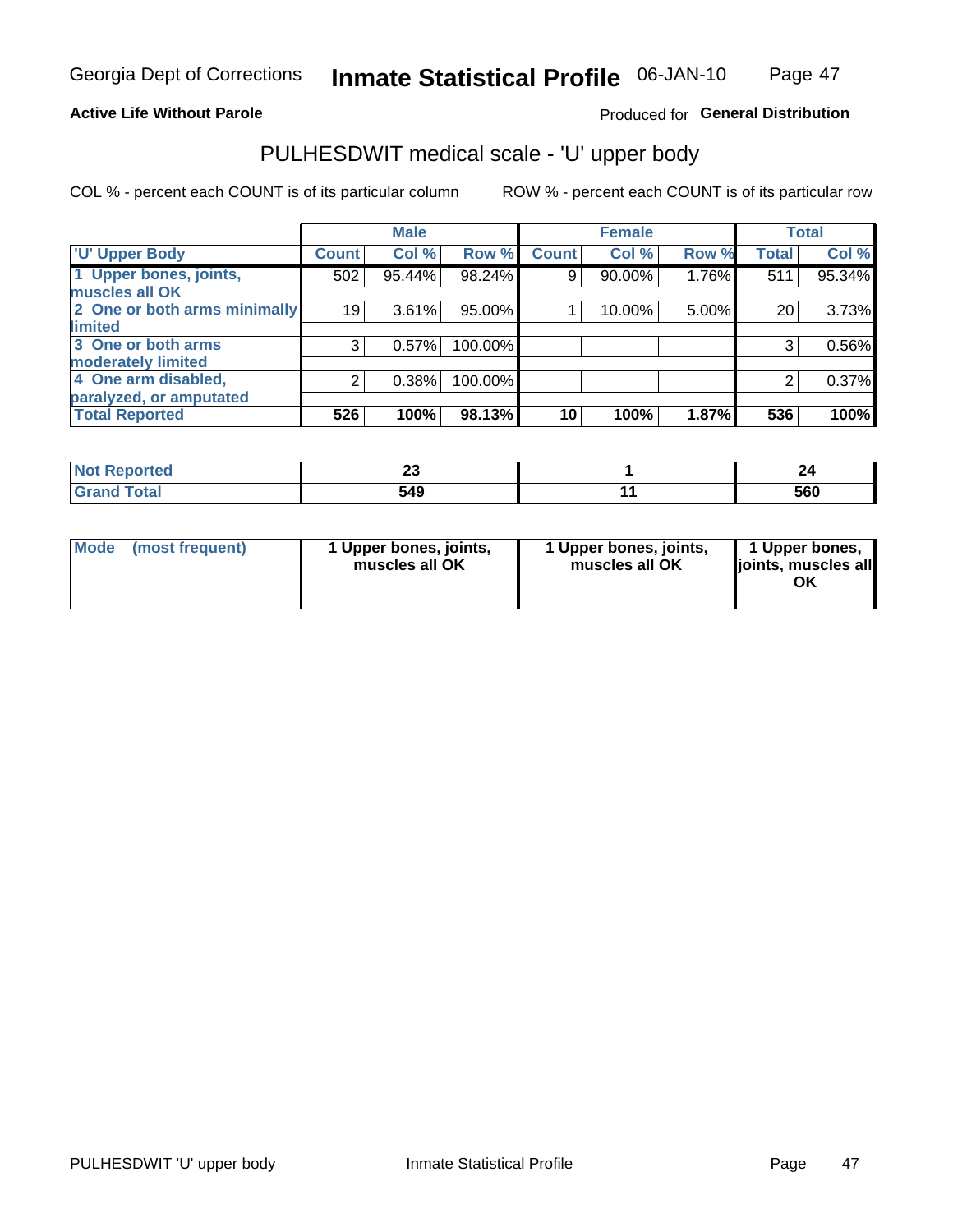## **Active Life Without Parole**

## Produced for General Distribution

## PULHESDWIT medical scale - 'L' lower body

COL % - percent each COUNT is of its particular column

|                                |              | <b>Male</b> |         |              | <b>Female</b> |       |              | <b>Total</b> |
|--------------------------------|--------------|-------------|---------|--------------|---------------|-------|--------------|--------------|
| 'L' Lower Body                 | <b>Count</b> | Col %       | Row %   | <b>Count</b> | Col %         | Row % | <b>Total</b> | Col %        |
| 1 Lower bones, joints,         | 445          | 84.60%      | 98.23%  | 8            | 80.00%        | 1.77% | 453          | 84.51%       |
| muscles all OK                 |              |             |         |              |               |       |              |              |
| 2 One or both legs minimally   | 68           | 12.93%      | 97.14%  | 2            | 20.00%        | 2.86% | 70           | 13.06%       |
| limited                        |              |             |         |              |               |       |              |              |
| 3 One or both legs             | 11           | 2.09%       | 100.00% |              |               |       | 11           | 2.05%        |
| moderately limited             |              |             |         |              |               |       |              |              |
| 4 One leg disabled, paralyzed, | 2            | 0.38%       | 100.00% |              |               |       | 2            | 0.37%        |
| or amputated                   |              |             |         |              |               |       |              |              |
| <b>Total Reported</b>          | 526          | 100%        | 98.13%  | 10           | 100%          | 1.87% | 536          | 100%         |

| NOT<br>prteu | ~~  |     |
|--------------|-----|-----|
|              | 549 | 560 |

| Mode | (most frequent) | 1 Lower bones, joints,<br>muscles all OK | 1 Lower bones, joints,<br>muscles all OK | 1 Lower bones,<br>ljoints, muscles all<br>ΟK |
|------|-----------------|------------------------------------------|------------------------------------------|----------------------------------------------|
|------|-----------------|------------------------------------------|------------------------------------------|----------------------------------------------|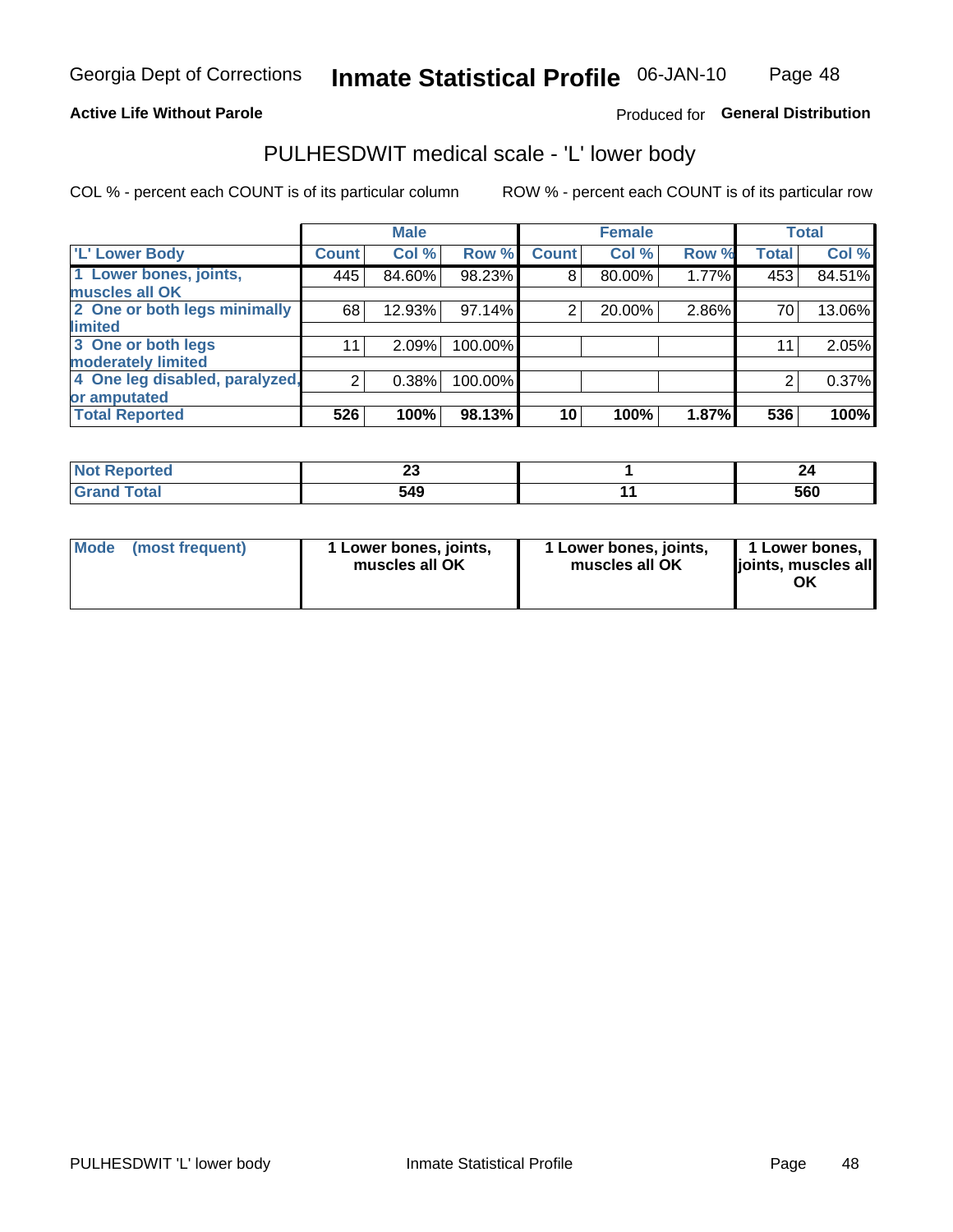### **Active Life Without Parole**

Produced for General Distribution

## PULHESDWIT medical scale - 'H' hearing

COL % - percent each COUNT is of its particular column

|                                |              | <b>Male</b> |                    |                 | <b>Female</b> |       | Total        |        |
|--------------------------------|--------------|-------------|--------------------|-----------------|---------------|-------|--------------|--------|
| <b>H' Hearing</b>              | <b>Count</b> | Col%        | <b>Row % Count</b> |                 | Col%          | Row % | <b>Total</b> | Col %  |
| 1 Normal hearing both ears     | 516          | 98.29%      | 98.10%             | 10 I            | $100.00\%$    | 1.90% | 526          | 98.32% |
| 2 Some loss in one ear with    | 9            | 1.71%       | 100.00%            |                 |               |       |              | 1.68%  |
| other OK, or mild loss in both |              |             |                    |                 |               |       |              |        |
| <b>Total Reported</b>          | 525          | 100%        | 98.13%             | 10 <sup>1</sup> | 100%          | 1.87% | 535          | 100%   |

| m<br>. |                     | ሳር<br>ΔJ |
|--------|---------------------|----------|
|        | 549<br>JTJ.<br>$ -$ | 560      |

| Mode (most frequent) | 1 Normal hearing both ears 1 Normal hearing both ears 1 Normal hearing | both ears |
|----------------------|------------------------------------------------------------------------|-----------|
|                      |                                                                        |           |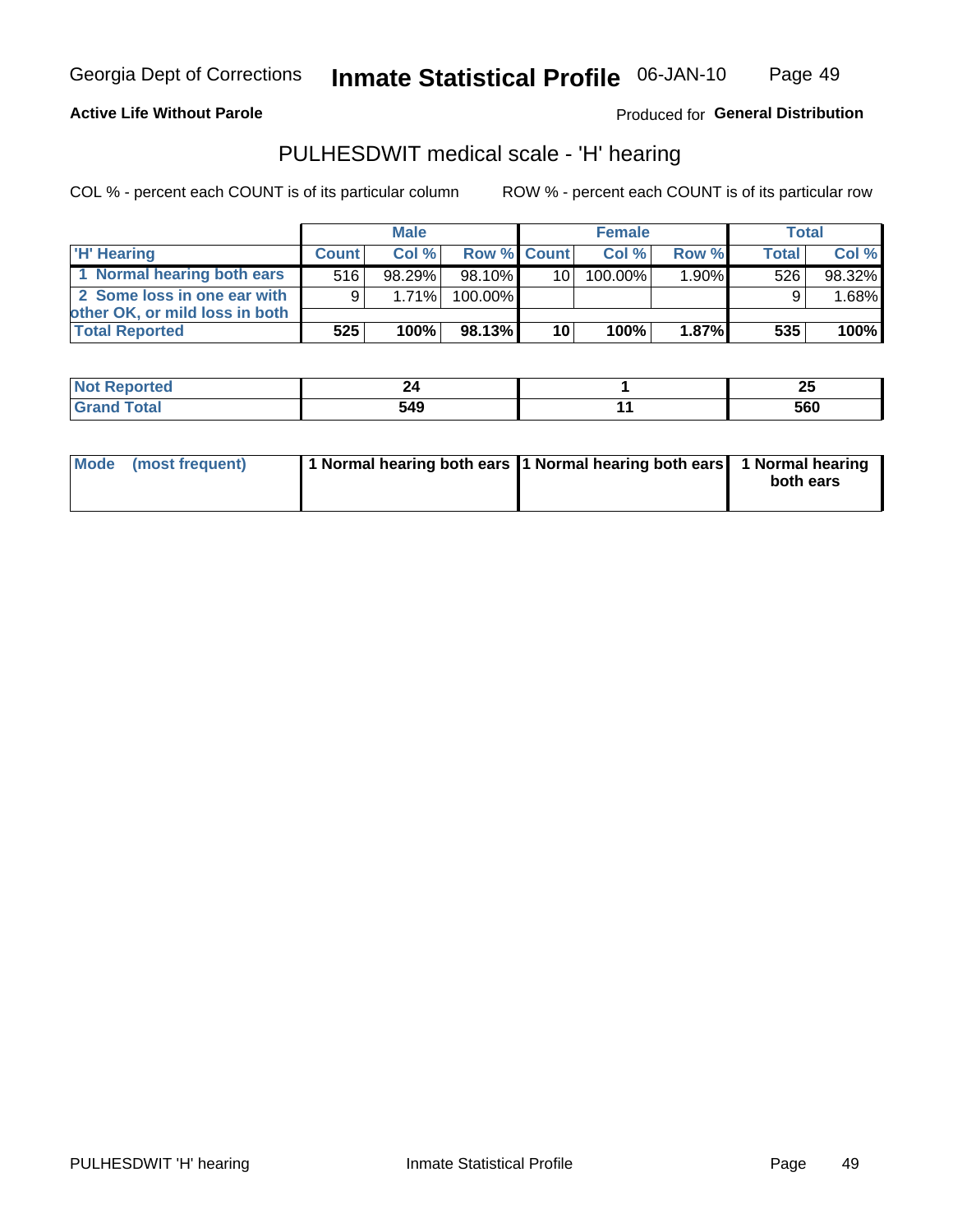Page 50

### **Active Life Without Parole**

## Produced for General Distribution

## PULHESDWIT medical scale - 'E' vision

COL % - percent each COUNT is of its particular column

|                                |              | <b>Male</b> |             |    | <b>Female</b> |       |              | <b>Total</b> |
|--------------------------------|--------------|-------------|-------------|----|---------------|-------|--------------|--------------|
| <b>E' Vision</b>               | <b>Count</b> | Col %       | Row % Count |    | Col %         | Row % | <b>Total</b> | Col %        |
| 1 Correctable to 20/40 in both | 404          | 80.96%      | 98.30%      |    | 70.00%        | 1.70% | 411          | 80.75%       |
| eyes                           |              |             |             |    |               |       |              |              |
| 2 Correctable to 20/70 in one  | 86           | 17.23%      | 96.63%      | 3  | 30.00%        | 3.37% | 89           | 17.49%       |
| eye, may be blind in other     |              |             |             |    |               |       |              |              |
| 3 Correctable to 20/200 in one | 8            | $1.60\%$    | 100.00%     |    |               |       | 8            | 1.57%        |
| eye, may be blind in other     |              |             |             |    |               |       |              |              |
| 4 One eye not correctable to   |              | 0.20%       | 100.00%     |    |               |       |              | 0.20%        |
| 20/200, other may be blind     |              |             |             |    |               |       |              |              |
| <b>Total Reported</b>          | 499          | 100%        | 98.04%      | 10 | 100%          | 1.96% | 509          | 100.0%       |

| тео.                  | ວບ  | $\cdot$ |
|-----------------------|-----|---------|
| <b>Total</b><br>_____ | 549 | 560     |

| Mode (most frequent) | 1 Correctable to 20/40 in both<br>eves | 1 Correctable to 20/40 in   1 Correctable to<br>both eyes | 20/40 in both eyes |
|----------------------|----------------------------------------|-----------------------------------------------------------|--------------------|
|                      |                                        |                                                           |                    |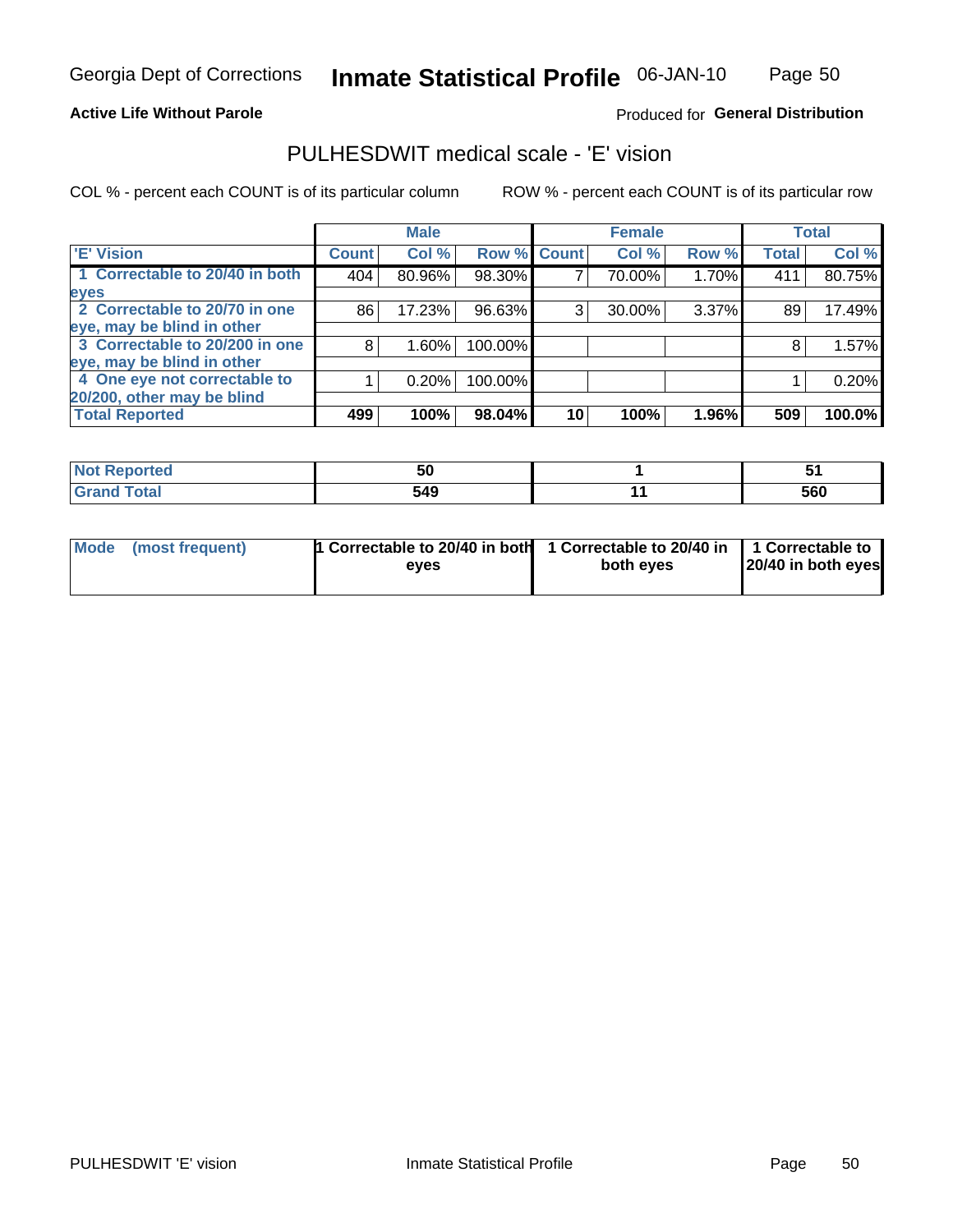## **Active Life Without Parole**

## Produced for General Distribution

## PULHESDWIT medical scale - 'S' pSychiatric

COL % - percent each COUNT is of its particular column

|                                        |              | <b>Male</b> |         |             | <b>Female</b> |       |              | <b>Total</b> |
|----------------------------------------|--------------|-------------|---------|-------------|---------------|-------|--------------|--------------|
| 'S' pSychiatric                        | <b>Count</b> | Col %       |         | Row % Count | Col %         | Row % | <b>Total</b> | Col %        |
| 1 No impairment or disorders           | 424          | 84.63%      | 99.07%  |             | 57.14%        | 0.93% | 428          | 84.25%       |
| 2 Stable, or in remission, or          | 52           | 10.38%      | 94.55%  | 3           | 42.86%        | 5.45% | 55           | 10.83%       |
| mild impairment or retardation         |              |             |         |             |               |       |              |              |
| 3 Requires moderate inpatient          | 21           | 4.19%       | 100.00% |             |               |       | 21           | 4.13%        |
| treatment                              |              |             |         |             |               |       |              |              |
| 4 Requires intensive inpatient         | 3            | $0.60\%$    | 100.00% |             |               |       | 3            | 0.59%        |
| <b>treatment</b>                       |              |             |         |             |               |       |              |              |
| <b>5 Requires Crisis Stabilization</b> |              | 0.20%       | 100.00% |             |               |       |              | 0.20%        |
| Unit (CSU) inpatient care              |              |             |         |             |               |       |              |              |
| <b>Total Reported</b>                  | 501          | 100%        | 98.62%  |             | 100%          | 1.38% | 508          | 100%         |

| <b>Not Reported</b> | יי<br>т. | IJΔ |
|---------------------|----------|-----|
| <b>Total</b>        | 549      | 560 |

| Mode | (most frequent) | 1 No impairment or disorders | 1 No impairment or<br>disorders | 11 No impairment or<br>disorders |
|------|-----------------|------------------------------|---------------------------------|----------------------------------|
|------|-----------------|------------------------------|---------------------------------|----------------------------------|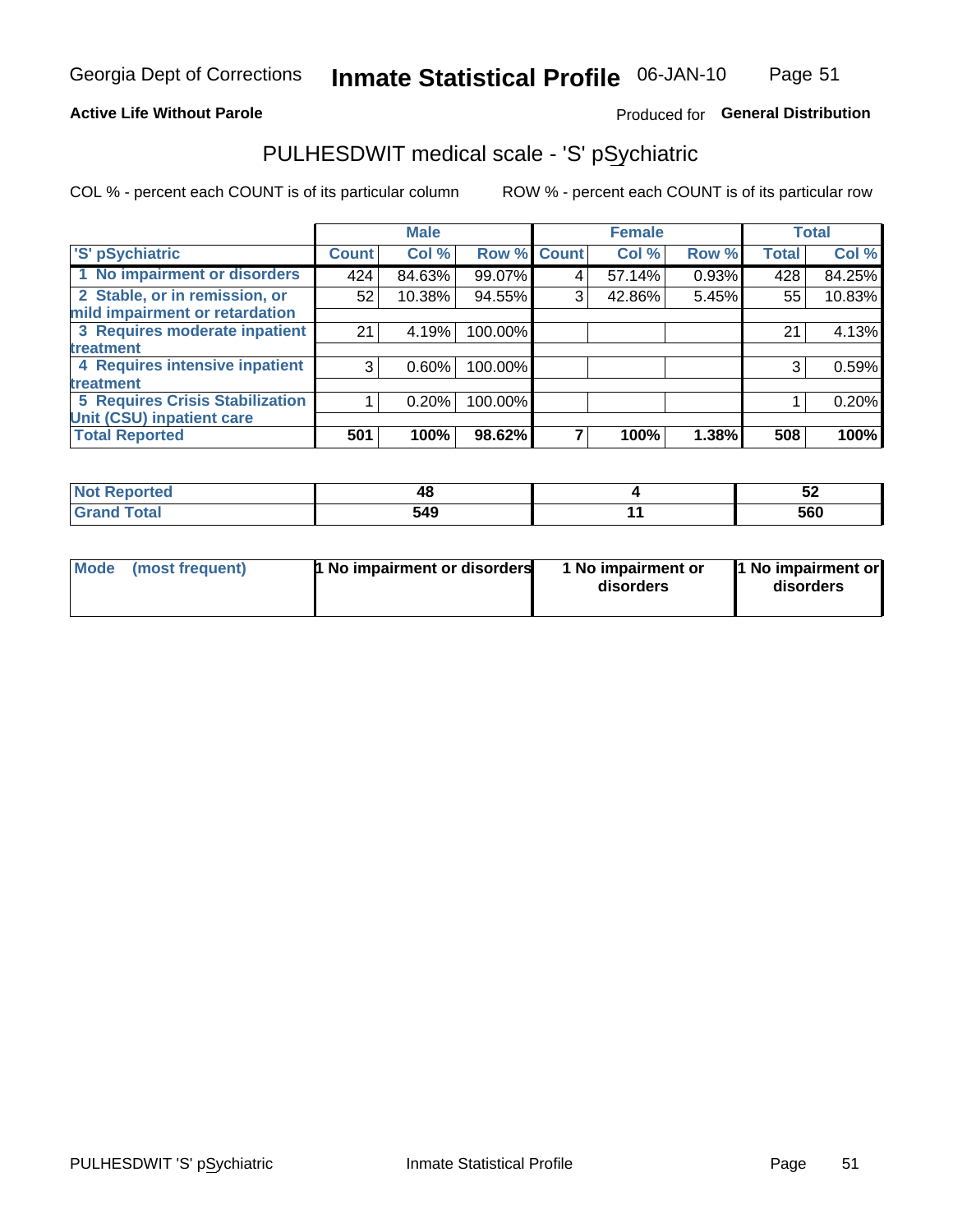### **Active Life Without Parole**

## Produced for General Distribution

## PULHESDWIT medical scale - 'D' dental

COL % - percent each COUNT is of its particular column

|                                 |              | <b>Male</b> |             |   | <b>Female</b> |       |              | <b>Total</b> |
|---------------------------------|--------------|-------------|-------------|---|---------------|-------|--------------|--------------|
| 'D' Dental                      | <b>Count</b> | Col %       | Row % Count |   | Col %         | Row % | <b>Total</b> | Col %        |
| 1 Minimal routine dental health | 344          | 69.49%      | 98.85%      |   | 57.14%        | 1.15% | 348          | 69.32%       |
| <b>needs</b>                    |              |             |             |   |               |       |              |              |
| 2 Moderate cavities and/or gum  | 120          | 24.24%      | 97.56%      | 3 | 42.86%        | 2.44% | 123          | 24.50%       |
| disease                         |              |             |             |   |               |       |              |              |
| 3 Extensive gum disease         | 30           | $6.06\%$    | 100.00%     |   |               |       | 30           | 5.98%        |
| and/or widespread decay         |              |             |             |   |               |       |              |              |
| 4 Urgent need for dental        |              | 0.20%       | 100.00%     |   |               |       |              | 0.20%        |
| <b>services</b>                 |              |             |             |   |               |       |              |              |
| <b>Total Reported</b>           | 495          | 100%        | 98.61%      |   | 100%          | 1.39% | 502          | 100%         |

| rtea              |              | ာင  |
|-------------------|--------------|-----|
| $f \sim f \sim f$ | 54C<br>, , , | 560 |

| <b>Mode</b> | (most frequent) | <b>Minimal routine dental</b><br>health needs | 1 Minimal routine dental<br>health needs | <b>11 Minimal routine I</b><br>dental health<br>needs |
|-------------|-----------------|-----------------------------------------------|------------------------------------------|-------------------------------------------------------|
|-------------|-----------------|-----------------------------------------------|------------------------------------------|-------------------------------------------------------|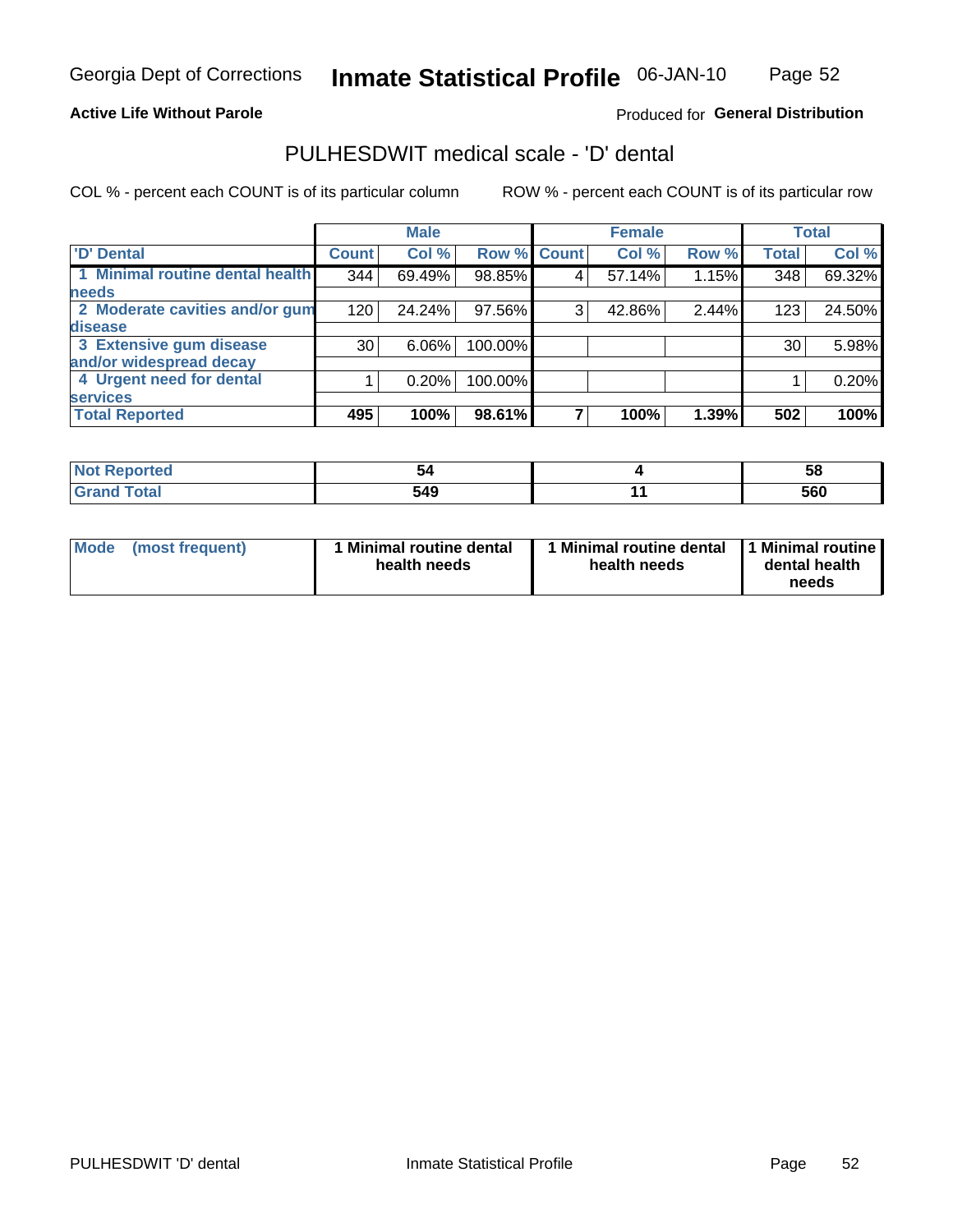## **Active Life Without Parole**

## Produced for General Distribution

## PULHESDWIT medical scale - 'W' work ability

COL % - percent each COUNT is of its particular column

|                                 |              | <b>Male</b> |         |             | <b>Female</b> |       |              | <b>Total</b> |
|---------------------------------|--------------|-------------|---------|-------------|---------------|-------|--------------|--------------|
| <b>W' work ability</b>          | <b>Count</b> | Col %       |         | Row % Count | Col %         | Row % | <b>Total</b> | Col %        |
| 1 Unrestricted work or activity | 404          | 76.95%      | 98.06%  | 8           | 80.00%        | 1.94% | 412          | 77.01%       |
| 2 Minor restrictions on type of | 100          | 19.05%      | 98.04%  | 2           | 20.00%        | 1.96% | 102          | 19.07%       |
| <b>work</b>                     |              |             |         |             |               |       |              |              |
| 3 Moderate restrictions on type | 14           | 2.67%       | 100.00% |             |               |       | 14           | 2.62%        |
| lof work                        |              |             |         |             |               |       |              |              |
| 4 Major restrictions on type of | 6            | 1.14%       | 100.00% |             |               |       | 6            | 1.12%        |
| <b>work</b>                     |              |             |         |             |               |       |              |              |
| 5 Cannot work under any         |              | 0.19%       | 100.00% |             |               |       |              | 0.19%        |
| <b>circumstances</b>            |              |             |         |             |               |       |              |              |
| <b>Total Reported</b>           | 525          | 100%        | 98.13%  | 10          | 100%          | 1.87% | 535          | 100.0%       |

| <b>Not Reported</b> |     | ኅር<br>-- |
|---------------------|-----|----------|
| <b>Grand Total</b>  | 549 | 560      |

| <b>Mode</b>     | 1 Unrestricted work or | 1 Unrestricted work or | 1 Unrestricted   |
|-----------------|------------------------|------------------------|------------------|
| (most frequent) | activity               | activity               | work or activity |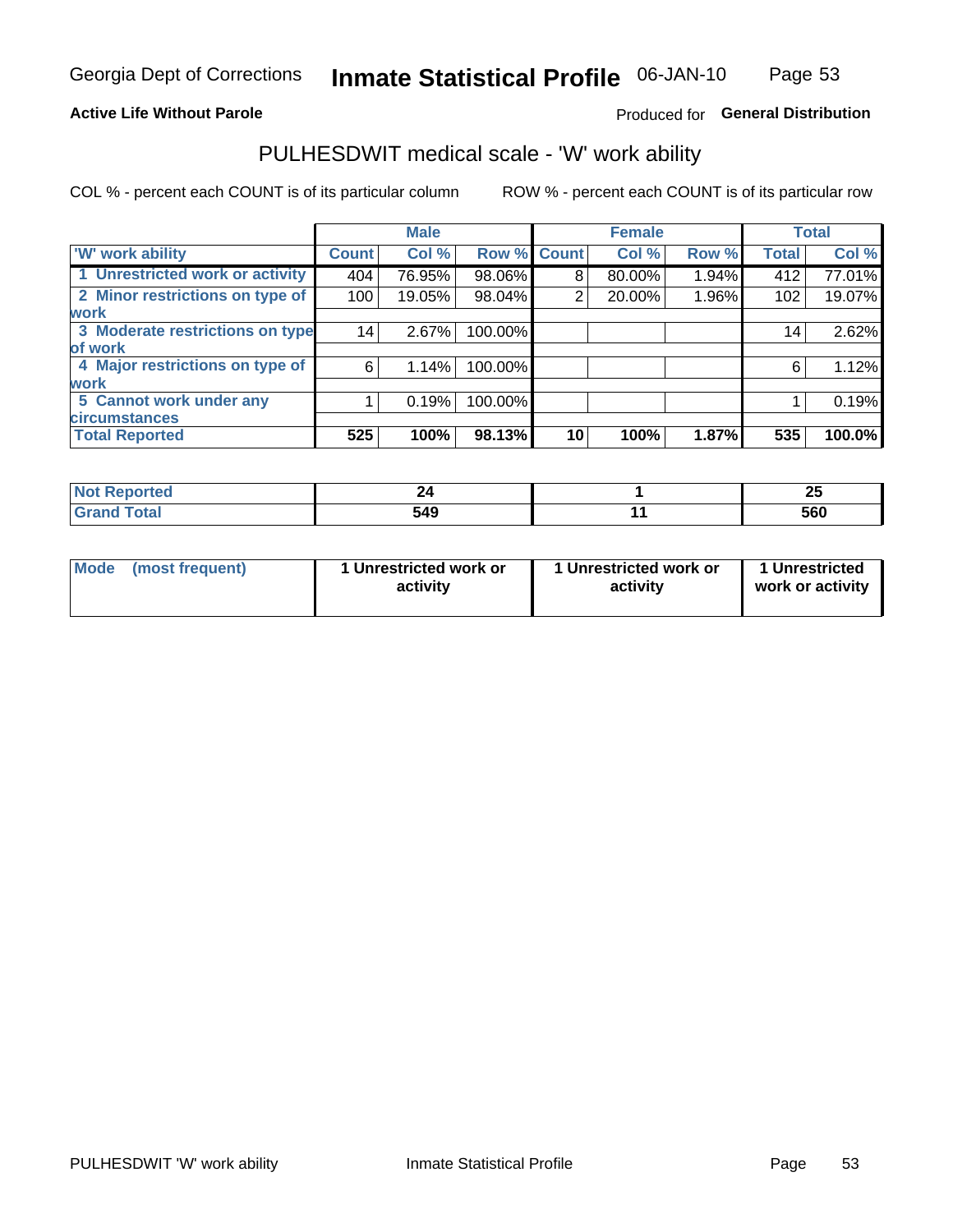### **Active Life Without Parole**

## Produced for General Distribution

## PULHESDWIT medical scale - 'I' impairment

COL % - percent each COUNT is of its particular column ROW % - percent each COUNT is of its particular row

|                                     |              | <b>Male</b> |             |                 | <b>Female</b> |       |              | <b>Total</b> |
|-------------------------------------|--------------|-------------|-------------|-----------------|---------------|-------|--------------|--------------|
| T' Impairment                       | <b>Count</b> | Col %       | Row % Count |                 | Col %         | Row % | <b>Total</b> | Col %        |
| 1 No impairments or<br>disabilities | 517          | 98.29%      | 98.10%      | 10 <sup>1</sup> | 100.00%       | 1.90% | 527          | 98.32%       |
| 2 Wheelchair-bound but              | 8            | 1.52%       | 100.00%     |                 |               |       |              | 1.49%        |
| otherwise OK                        |              |             |             |                 |               |       |              |              |
| 4 Needs moderate Assisted           |              | 0.19%       | 100.00%     |                 |               |       |              | 0.19%        |
| Living (level II)                   |              |             |             |                 |               |       |              |              |
| <b>Total Reported</b>               | 526          | 100%        | 98.13%      | 10              | 100%          | 1.87% | 536          | 100%         |

| <b>I</b> NOT Reported | $\overline{\phantom{a}}$ | --  |
|-----------------------|--------------------------|-----|
| $\cdots$              | <u>r</u>                 |     |
| <b>Total</b>          | 549                      | 560 |

| <b>Mode</b>     | 1 No impairments or | 1 No impairments or | 1 No impairments |
|-----------------|---------------------|---------------------|------------------|
| (most frequent) | disabilities        | disabilities        | or disabilities  |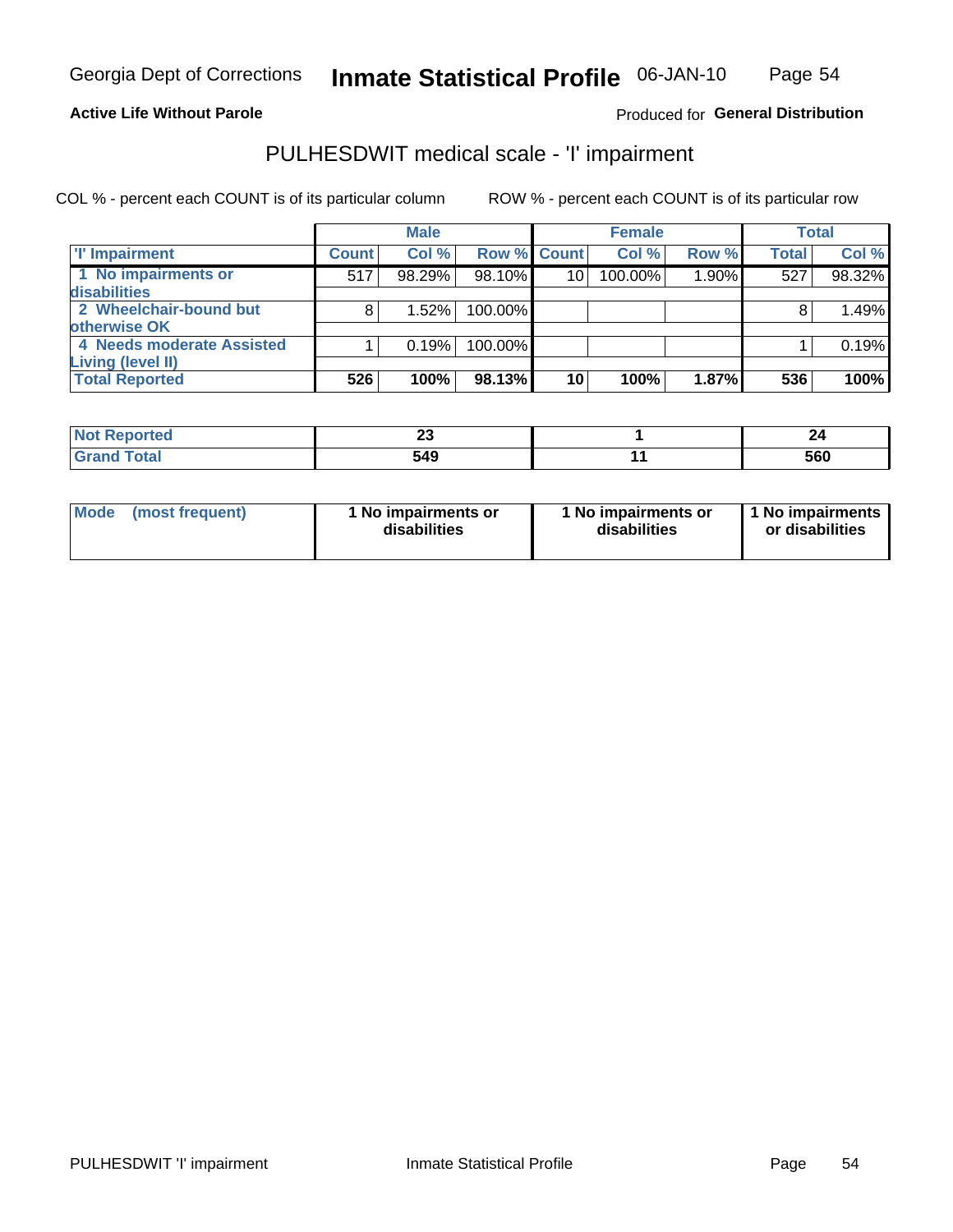### **Active Life Without Parole**

### Produced fo General Distribution

## PULHESDWIT medical scale - 'T' transportability

COL % - percent each COUNT is of its particular column

|                              |              | <b>Male</b> |             |    | <b>Female</b> |       |              | <b>Total</b> |
|------------------------------|--------------|-------------|-------------|----|---------------|-------|--------------|--------------|
| <b>T' Transportability</b>   | <b>Count</b> | Col %       | Row % Count |    | Col %         | Row % | <b>Total</b> | Col %        |
| 1 Can be transported in any  | 526          | 99.25%      | 98.13%      | 10 | 100.00%       | 1.87% | 536          | 99.26%       |
| ordinary approved vehicle    |              |             |             |    |               |       |              |              |
| 2 Wheelchair-bound, not      |              | 0.57%       | 100.00%     |    |               |       |              | 0.56%        |
| needing special vehicle      |              |             |             |    |               |       |              |              |
| 3 Wheelchair-bound, requires |              | 0.19%       | 100.00%     |    |               |       |              | 0.19%        |
| special vehicle              |              |             |             |    |               |       |              |              |
| <b>Total Reported</b>        | 530          | 100%        | 98.15%      | 10 | 100%          | 1.85% | 540          | 100.0%       |

| Reported    | ı.  | 20  |
|-------------|-----|-----|
| <b>otal</b> | 549 | 560 |

| Mode (most frequent) | 1 Can be transported in any 1 Can be transported in any | ordinary approved vehicle   ordinary approved vehicle   transported in any | 1 Can be<br>ordinary approved<br>vehicle |
|----------------------|---------------------------------------------------------|----------------------------------------------------------------------------|------------------------------------------|
|                      |                                                         |                                                                            |                                          |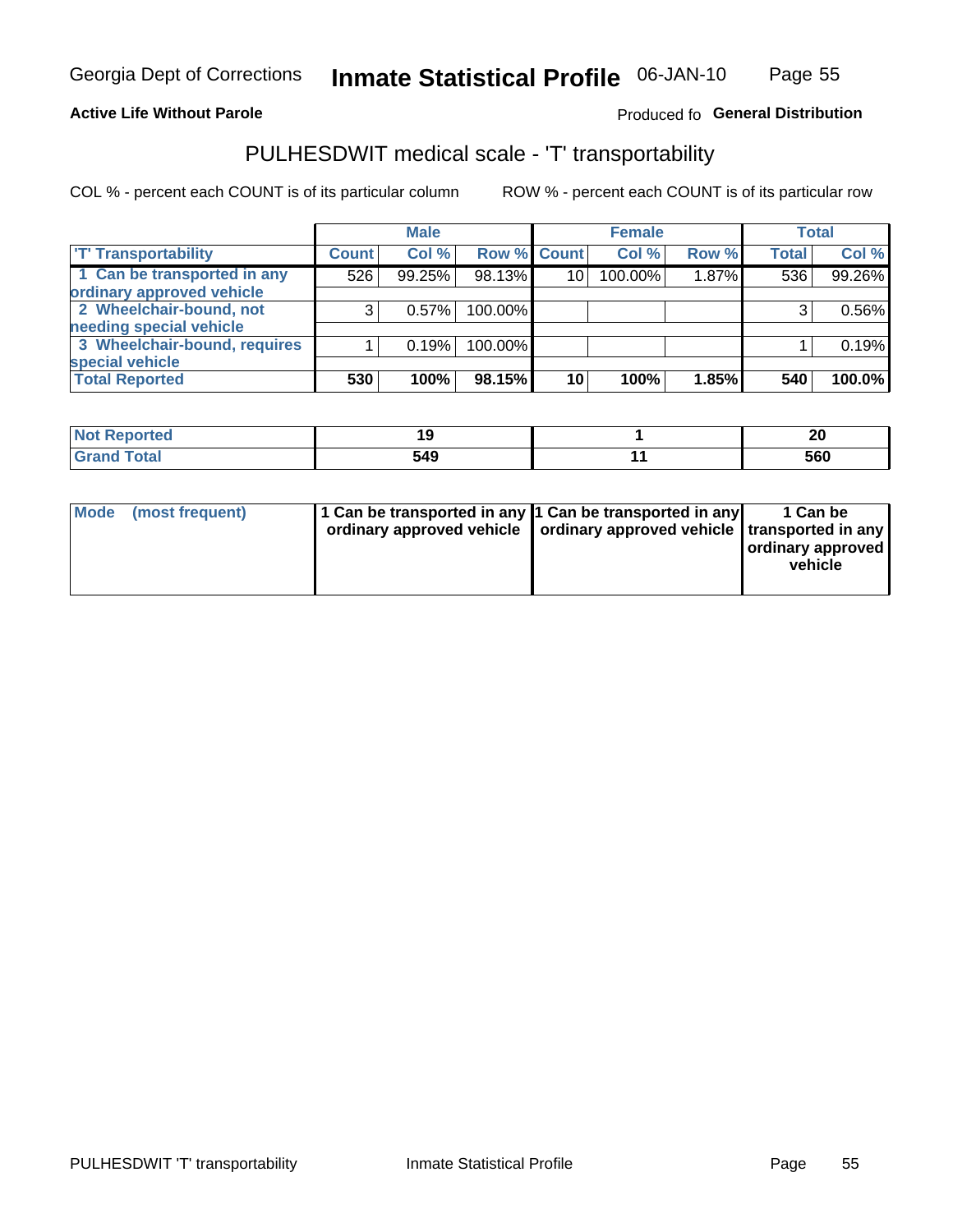## **Active Life Without Parole**

## Produced for General Distribution

## Criminality in family, self-reported

COL % - percent each COUNT is of its particular column

|                              |              | <b>Male</b> |           |              | <b>Female</b> |          |       | Total  |
|------------------------------|--------------|-------------|-----------|--------------|---------------|----------|-------|--------|
| <b>Criminality In Family</b> | <b>Count</b> | Col%        | Row %     | <b>Count</b> | Col %         | Row %    | Total | Col %  |
| Yes, criminality in family   | 157          | 29.40%      | 96.91%    | 5            | 55.56%        | $3.09\%$ | 162   | 29.83% |
| No criminality in family     | 377          | 70.60%      | 98.95%    | 4            | 44.44%        | $1.05\%$ | 381   | 70.17% |
| <b>Total Reported</b>        | 534          | 100%        | $98.34\%$ | 9            | 100%          | $1.66\%$ | 543   | 100%   |

| <b>Reported</b><br><b>NOT</b> |     |     |
|-------------------------------|-----|-----|
| <b>c</b> otal                 | 549 | 560 |

|  | Mode (most frequent) | No criminality in family | Yes, criminality in family | No criminality in<br>family |
|--|----------------------|--------------------------|----------------------------|-----------------------------|
|--|----------------------|--------------------------|----------------------------|-----------------------------|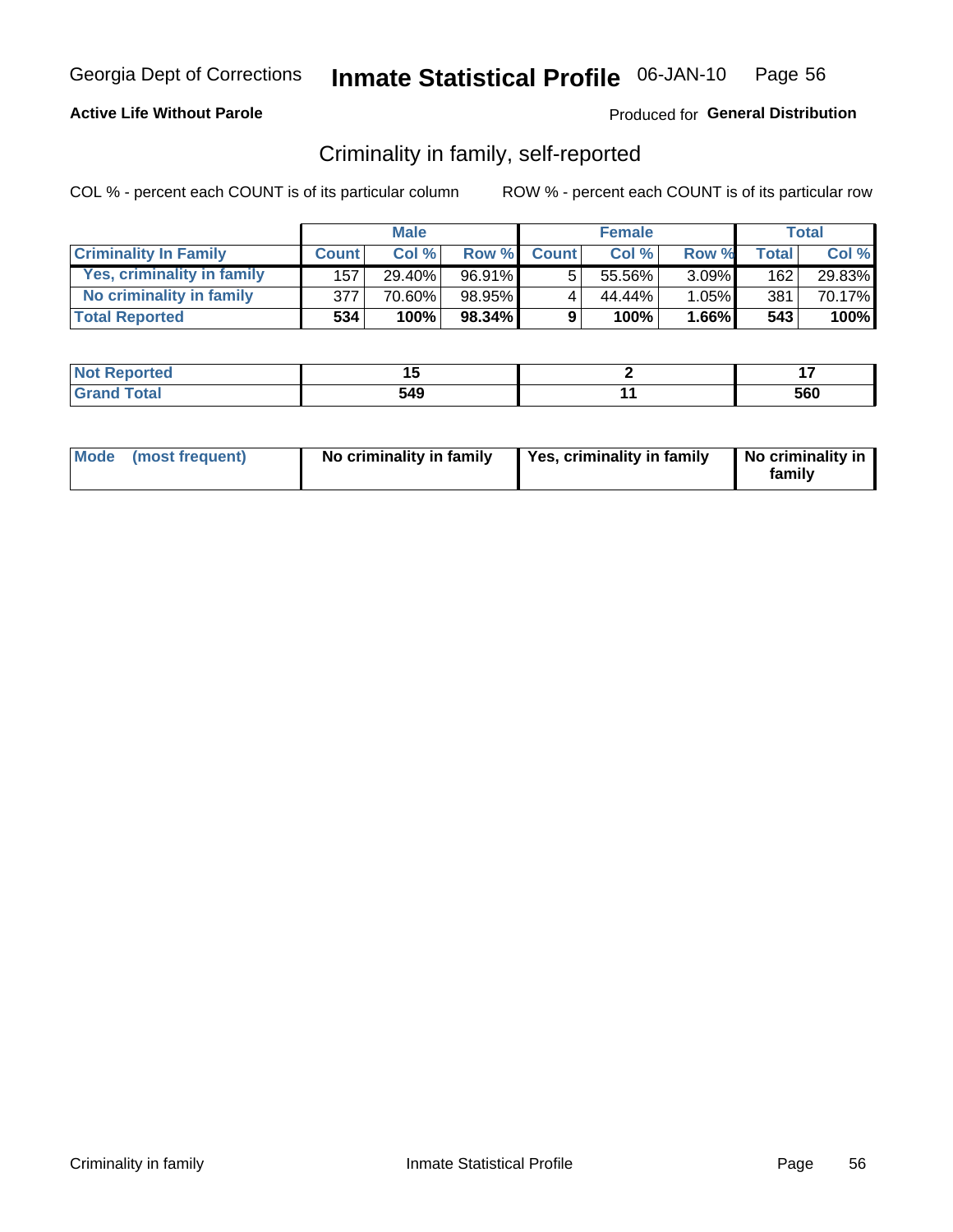## **Active Life Without Parole**

## Produced for General Distribution

## Alcoholism in family, self-reported

COL % - percent each COUNT is of its particular column

|                             |              | <b>Male</b> |           |              | <b>Female</b> |          |              | Total   |
|-----------------------------|--------------|-------------|-----------|--------------|---------------|----------|--------------|---------|
| <b>Alcoholism In Family</b> | <b>Count</b> | Col%        | Row %     | <b>Count</b> | Col%          | Row %    | <b>Total</b> | Col %   |
| Yes, alcoholism in family   | 108          | 20.22%      | 98.18%    | ົ            | 22.22%        | $1.82\%$ | 110          | 20.26%  |
| No alcoholism in family     | 426'         | 79.78%      | 98.38%    |              | 77.78%        | 1.62%    | 433          | 79.74%  |
| <b>Total Reported</b>       | 534          | 100%        | $98.34\%$ | 9            | 100%          | $1.66\%$ | 543          | $100\%$ |

| <b>Not Reported</b>          |     | . . |
|------------------------------|-----|-----|
| <b>Total</b><br><b>Grano</b> | 549 | 560 |

|  | Mode (most frequent) | No alcoholism in family | No alcoholism in family | No alcoholism in<br>family |
|--|----------------------|-------------------------|-------------------------|----------------------------|
|--|----------------------|-------------------------|-------------------------|----------------------------|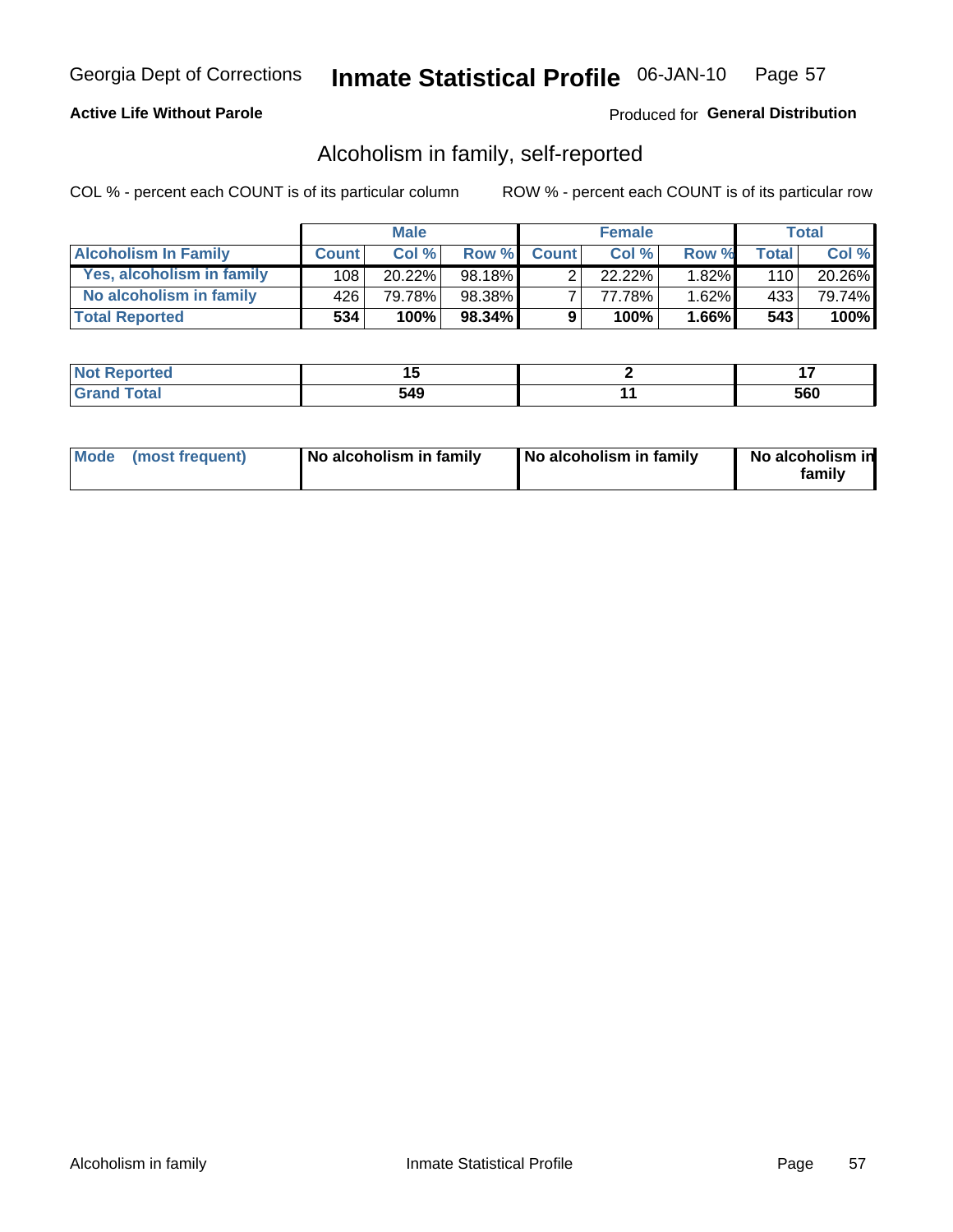## **Active Life Without Parole**

Produced for General Distribution

## Drug abuse in family, self-reported

COL % - percent each COUNT is of its particular column

|                           |              | <b>Male</b> |           |                | <b>Female</b> |          |              | Total   |
|---------------------------|--------------|-------------|-----------|----------------|---------------|----------|--------------|---------|
| Drug Abuse In Family      | <b>Count</b> | Col %       | Row %     | <b>Count</b>   | Col%          | Row %    | <b>Total</b> | Col %   |
| Yes, drug abuse in family | 62           | 11.61%      | 96.88%    | ◠              | 22.22%        | $3.13\%$ | 64           | 11.79%  |
| No drug abuse in family   | 472          | 88.39%      | $98.54\%$ | $\overline{ }$ | 77.78%        | 1.46%    | 479          | 88.21%  |
| <b>Total Reported</b>     | 534          | 100%        | $98.34\%$ | 9              | 100%          | $1.66\%$ | 543          | $100\%$ |

| <b>Reported</b><br><b>NOT</b> |     | $\cdot$ $\cdot$ |
|-------------------------------|-----|-----------------|
| <b>c</b> otal                 | 549 | 560             |

|  | Mode (most frequent) | No drug abuse in family | No drug abuse in family | No drug abuse in<br>familv |
|--|----------------------|-------------------------|-------------------------|----------------------------|
|--|----------------------|-------------------------|-------------------------|----------------------------|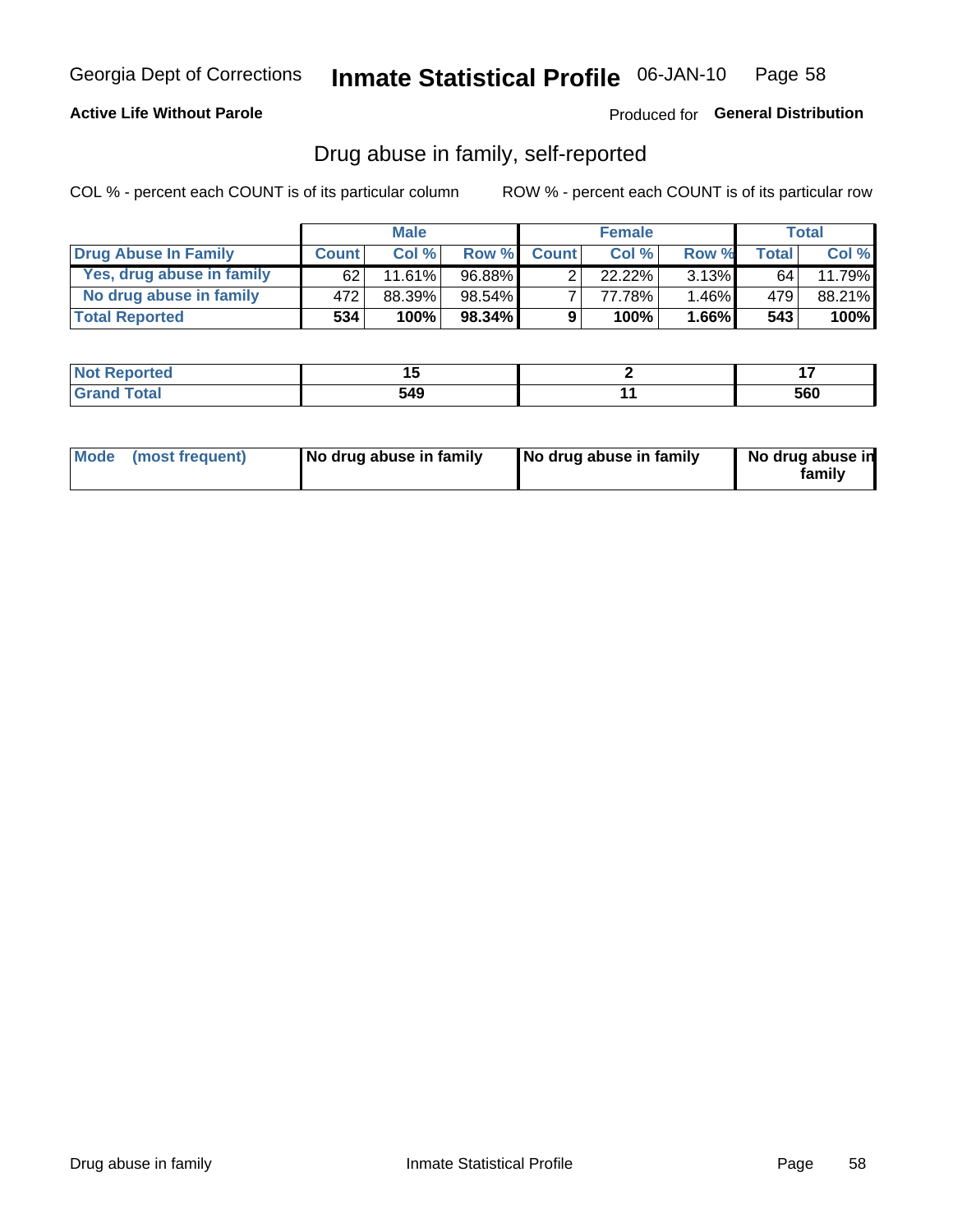## **Active Life Without Parole**

## Produced for General Distribution

## Subjected to frequent beatings, self-reported

COL % - percent each COUNT is of its particular column

|                                   |              | <b>Male</b> |        |              | <b>Female</b> |       |       | Total  |
|-----------------------------------|--------------|-------------|--------|--------------|---------------|-------|-------|--------|
| <b>Frequent beatings</b>          | <b>Count</b> | Col %       | Row %  | <b>Count</b> | Col %         | Row % | Total | Col %  |
| <b>Yes, subjected to frequent</b> | 35           | 6.55%       | 97.22% |              | 11.11%        | 2.78% | 36    | 6.63%  |
| <b>beatings</b>                   |              |             |        |              |               |       |       |        |
| Not subjected to frequent         | 499          | 93.45%      | 98.42% | 8            | 88.89%        | 1.58% | 507   | 93.37% |
| <b>beatings</b>                   |              |             |        |              |               |       |       |        |
| <b>Total Reported</b>             | 534          | 100%        | 98.34% | 9            | 100%          | 1.66% | 543   | 100%   |

| <b>Not Reported</b> |     |     |
|---------------------|-----|-----|
| <b>Grand Total</b>  | 549 | 560 |

| Mode (most frequent) | Not subjected to frequent<br>beatings | Not subjected to frequent<br>beatings | Not subjected to<br><b>frequent beatings</b> |
|----------------------|---------------------------------------|---------------------------------------|----------------------------------------------|
|                      |                                       |                                       |                                              |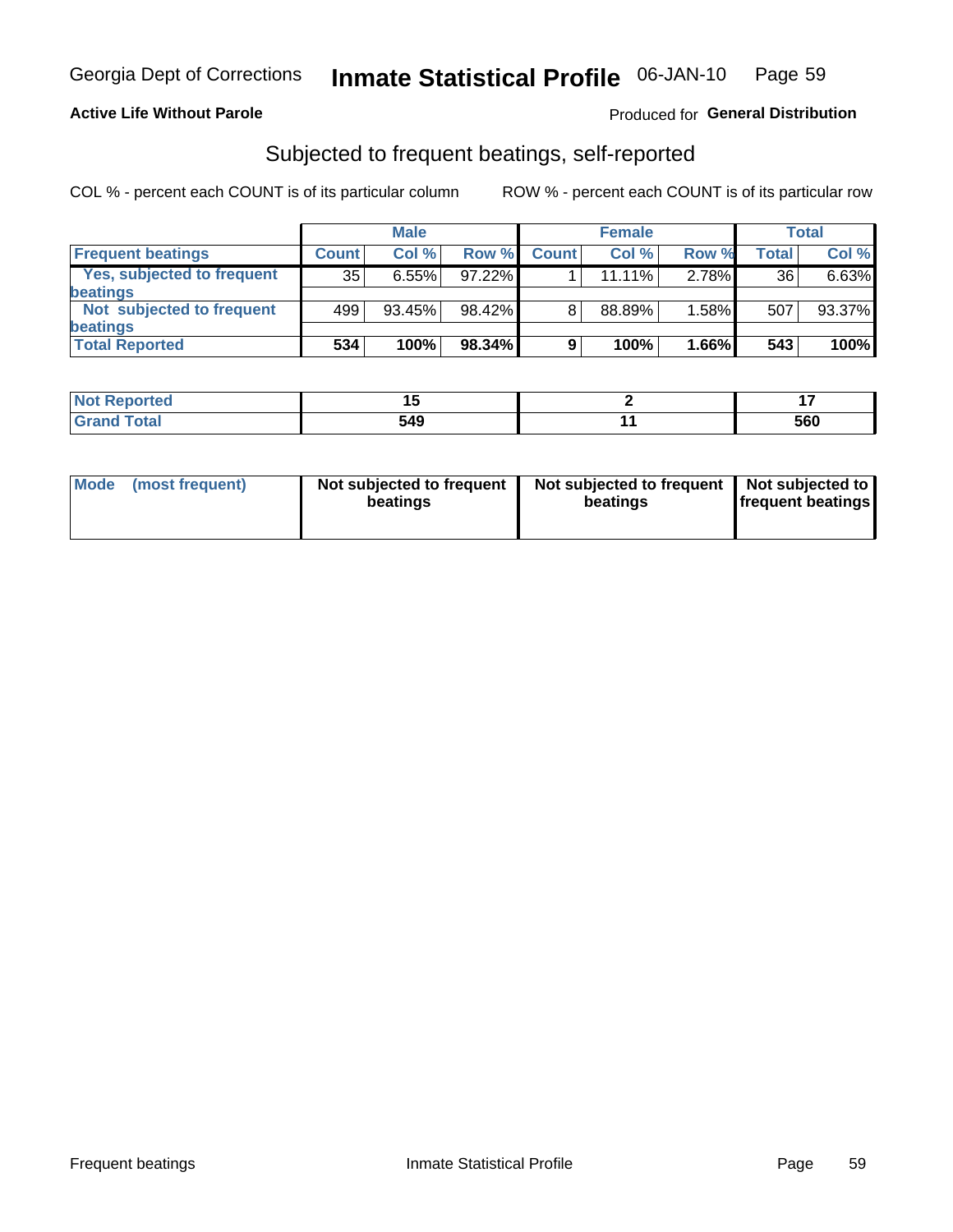## **Active Life Without Parole**

## Produced for General Distribution

## Father absent during inmate's childhood

COL % - percent each COUNT is of its particular column

|                           |              | <b>Male</b> |           |                | <b>Female</b> |          |       | Total   |
|---------------------------|--------------|-------------|-----------|----------------|---------------|----------|-------|---------|
| <b>Father Absent</b>      | <b>Count</b> | Col%        | Row %     | <b>Count</b>   | Col %         | Row %    | Total | Col %   |
| Yes, father was absent    | 267          | 50.00%      | 98.89%    | 3 <sub>1</sub> | $33.33\%$     | $1.11\%$ | 270   | 49.72%  |
| No, father was not absent | 267          | 50.00%      | 97.80%    | 6              | 66.67%        | 2.20%    | 273   | 50.28%  |
| <b>Total Reported</b>     | 534'         | 100%        | $98.34\%$ | 9              | 100%          | $1.66\%$ | 543   | $100\%$ |

| <b>Reported</b><br><b>NOT</b> |     |     |
|-------------------------------|-----|-----|
| <b>c</b> otal                 | 549 | 560 |

| Mode (most frequent) |  | No, father was not absent No, father was not absent No, father was not | absent |
|----------------------|--|------------------------------------------------------------------------|--------|
|----------------------|--|------------------------------------------------------------------------|--------|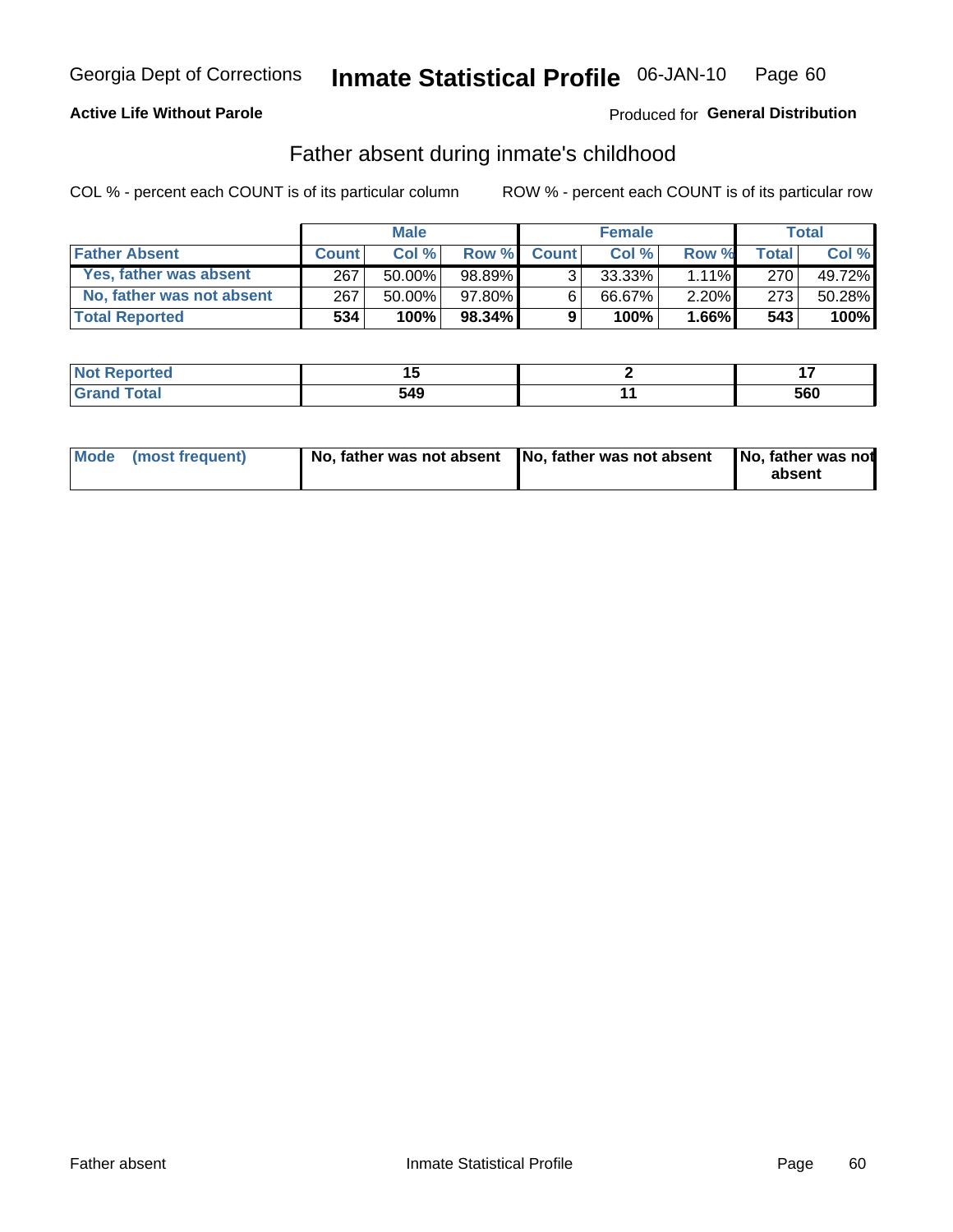## **Active Life Without Parole**

## Produced for General Distribution

## Mother absent during inmate's childhood

COL % - percent each COUNT is of its particular column

|                           | <b>Male</b>  |           |           | <b>Female</b> |        |          | Total |        |
|---------------------------|--------------|-----------|-----------|---------------|--------|----------|-------|--------|
| <b>Mother Absent</b>      | <b>Count</b> | Col%      | Row %     | <b>Count</b>  | Col %  | Row %    | Total | Col %  |
| Yes, mother was absent    | 781          | $14.61\%$ | $97.50\%$ | ົ             | 22.22% | $2.50\%$ | 80    | 14.73% |
| No, mother was not absent | 456 l        | 85.39%    | 98.49%    |               | 77.78% | $1.51\%$ | 463   | 85.27% |
| <b>Total Reported</b>     | 534          | $100\%$   | $98.34\%$ | 9             | 100%   | $1.66\%$ | 543   | 100%   |

| <b>Not Reported</b> |     | $\sim$ |
|---------------------|-----|--------|
| <b>Total</b>        | 549 | 560    |

| Mode (most frequent) | No, mother was not absent   No, mother was not absent   No, mother was | not absent |
|----------------------|------------------------------------------------------------------------|------------|
|                      |                                                                        |            |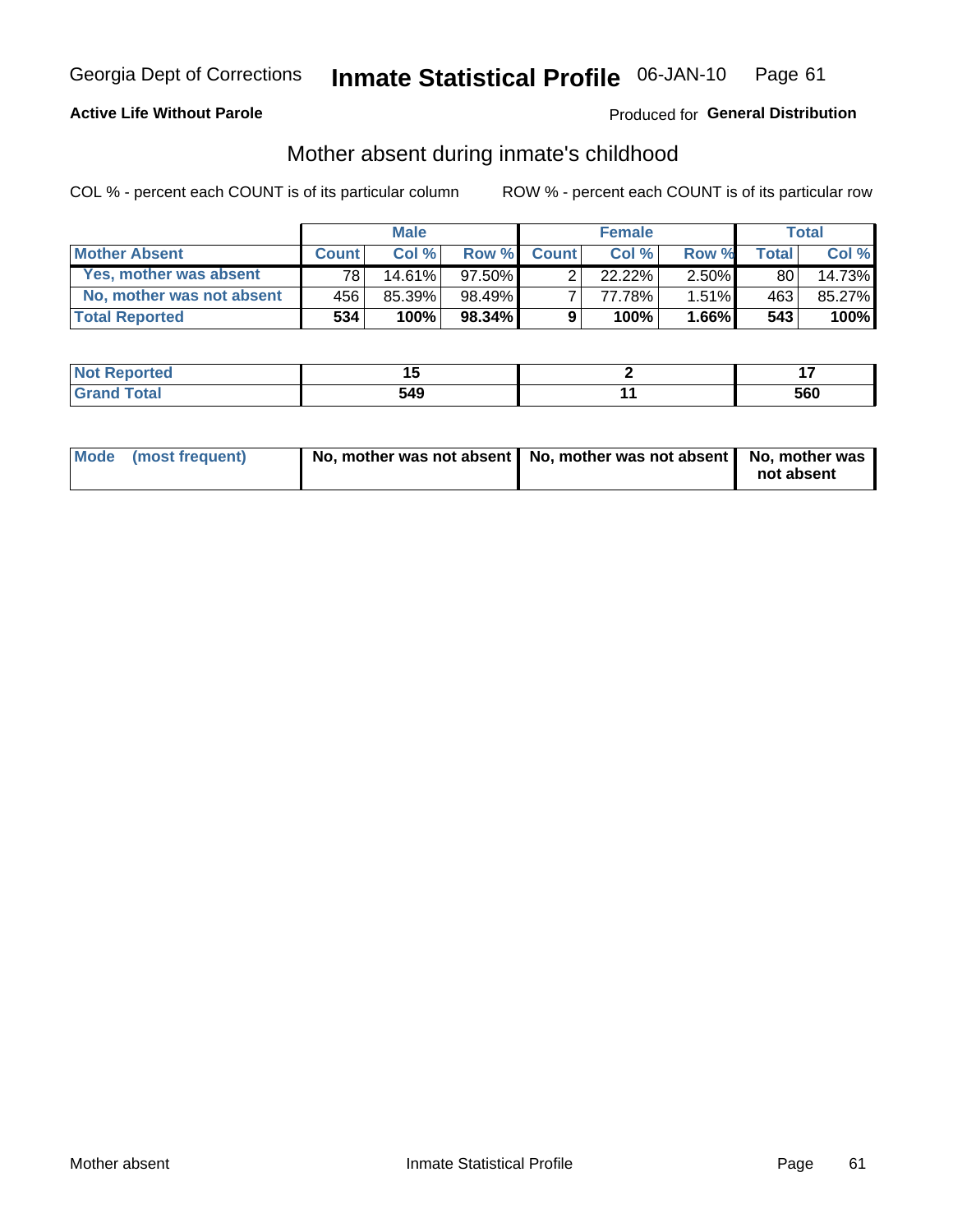## **Active Life Without Parole**

## Produced for General Distribution

## Inmate diagnosed as manipulative

COL % - percent each COUNT is of its particular column

|                          | <b>Male</b>  |        |           | <b>Female</b> |             |       | Total        |        |
|--------------------------|--------------|--------|-----------|---------------|-------------|-------|--------------|--------|
| <b>Manipulative</b>      | <b>Count</b> | Col %  | Row %     | <b>Count</b>  | Col %       | Row % | <b>Total</b> | Col %  |
| <b>Yes, manipulative</b> | 126          | 23.68% | 98.44%    | ົ             | $22.22\%$ . | 1.56% | 128          | 23.66% |
| No, not manipulative     | 406          | 76.32% | 98.31%    | ⇁             | 77.78%      | 1.69% | 413          | 76.34% |
| <b>Total Reported</b>    | 532          | 100%   | $98.34\%$ | 9             | 100%        | 1.66% | 541          | 100%   |

| <b>Reported</b><br><b>NOT</b> |     | 40<br>1 O |
|-------------------------------|-----|-----------|
| <b>otal</b>                   | 549 | 560       |

|  | Mode (most frequent) | No, not manipulative | No, not manipulative | No. not<br><b>I</b> manipulative |
|--|----------------------|----------------------|----------------------|----------------------------------|
|--|----------------------|----------------------|----------------------|----------------------------------|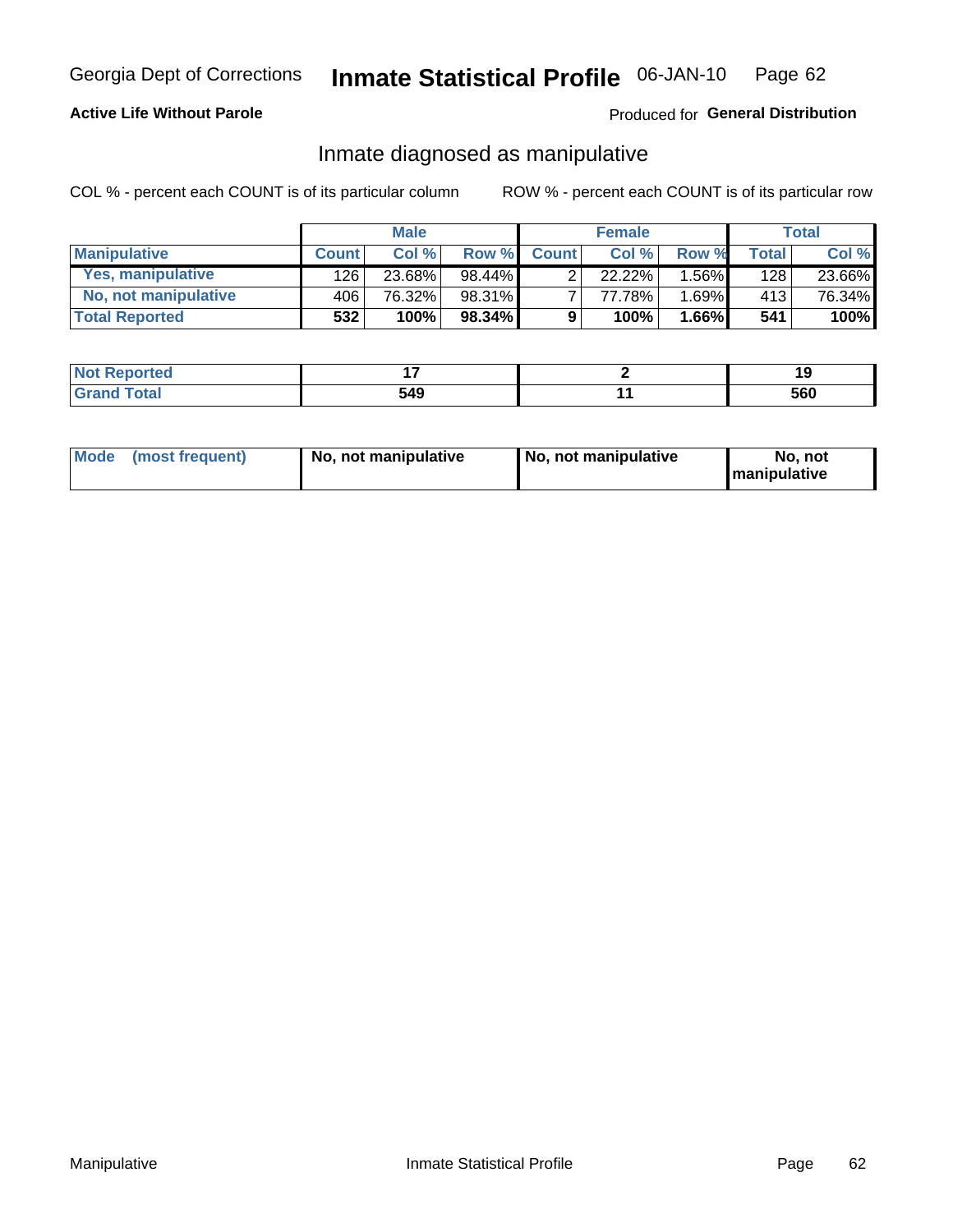#### Inmate Statistical Profile 06-JAN-10 Page 63

## **Active Life Without Parole**

Produced for General Distribution

## Inmate diagnosed as assaultive

COL % - percent each COUNT is of its particular column

|                           | <b>Male</b>  |           |           | <b>Female</b> |         |          | Total        |        |
|---------------------------|--------------|-----------|-----------|---------------|---------|----------|--------------|--------|
| <b>Assaultive</b>         | <b>Count</b> | Col %     | Row %     | <b>Count</b>  | Col %   | Row %    | <b>Total</b> | Col %  |
| Yes, assaultive           | 427          | $80.26\%$ | $97.94\%$ | 9             | 100.00% | $2.06\%$ | 436          | 80.59% |
| <b>No, not assaultive</b> | 105          | $19.74\%$ | 100.00%   |               |         |          | 105          | 19.41% |
| <b>Total Reported</b>     | 532'         | 100%      | $98.34\%$ | 9             | 100%    | $1.66\%$ | 541          | 100%   |

| <b>Not Reported</b> |     |     |
|---------------------|-----|-----|
| <b>Total</b>        | 549 | 560 |

| Mode (most frequent)<br>Yes, assaultive | Yes, assaultive | <b>Yes, assaultive</b> |
|-----------------------------------------|-----------------|------------------------|
|-----------------------------------------|-----------------|------------------------|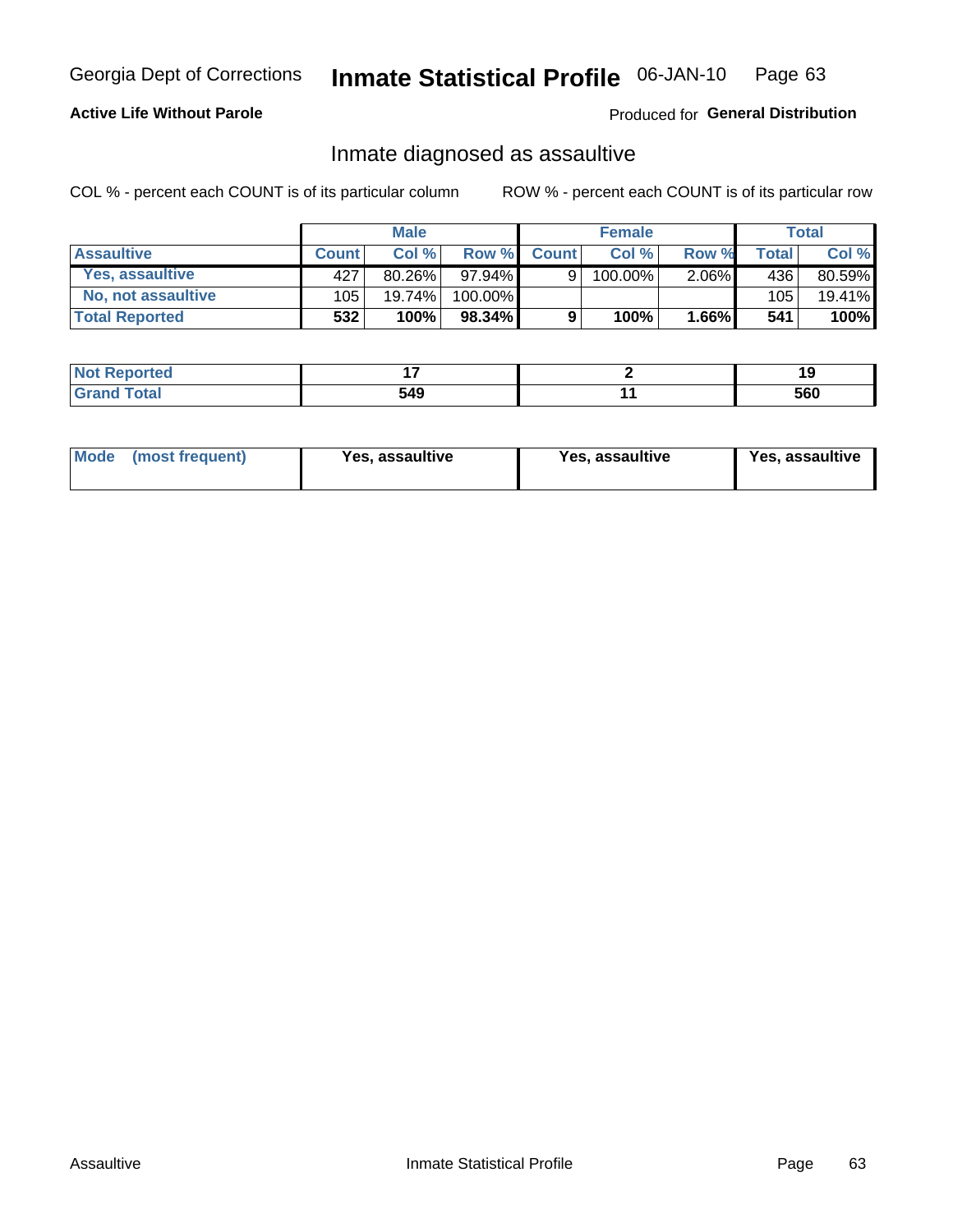#### Inmate Statistical Profile 06-JAN-10 Page 64

### **Active Life Without Parole**

## **Produced for General Distribution**

## Number of prior Georgia incarcerations

COL % - percent each COUNT is of its particular column

|                                       |              | <b>Male</b> |                    |                 | <b>Female</b> |       |       | <b>Total</b> |
|---------------------------------------|--------------|-------------|--------------------|-----------------|---------------|-------|-------|--------------|
| <b>Num of Prior GA Incarcerations</b> | <b>Count</b> | Col %       | <b>Row % Count</b> |                 | Col %         | Row % | Total | Col %        |
|                                       | 255          | 46.45%      | 96.23%             | 10 <sub>1</sub> | 90.91%        | 3.77% | 265   | 47.32%       |
|                                       | 109          | 19.85%      | 100.00%            |                 |               |       | 109   | 19.46%       |
|                                       | 70           | 12.75%      | 100.00%            |                 |               |       | 70    | 12.50%       |
|                                       | 55           | 10.02%      | 98.21%             |                 | 9.09%         | 1.79% | 56    | 10.00%       |
|                                       | 28           | 5.10%       | 100.00%            |                 |               |       | 28    | 5.00%        |
|                                       | 17           | 3.10%       | 100.00%            |                 |               |       | 17    | 3.04%        |
| <b>More Than 5</b>                    | 15           | 2.73%       | 100.00%            |                 |               |       | 15    | 2.68%        |
| <b>Total Reported</b>                 | 549          | 100%        | 98.04%             | 11              | 100%          | 1.96% | 560   | 100%         |

| eported<br><b>NI</b>             |           |     |
|----------------------------------|-----------|-----|
| <b>Fotal</b><br>$\mathbf{v}$ and | <b>10</b> | 560 |

| Mean (average)       | 1.30 | . | 1.28 |
|----------------------|------|---|------|
| Median (middle)      |      |   |      |
| Mode (most frequent) |      |   |      |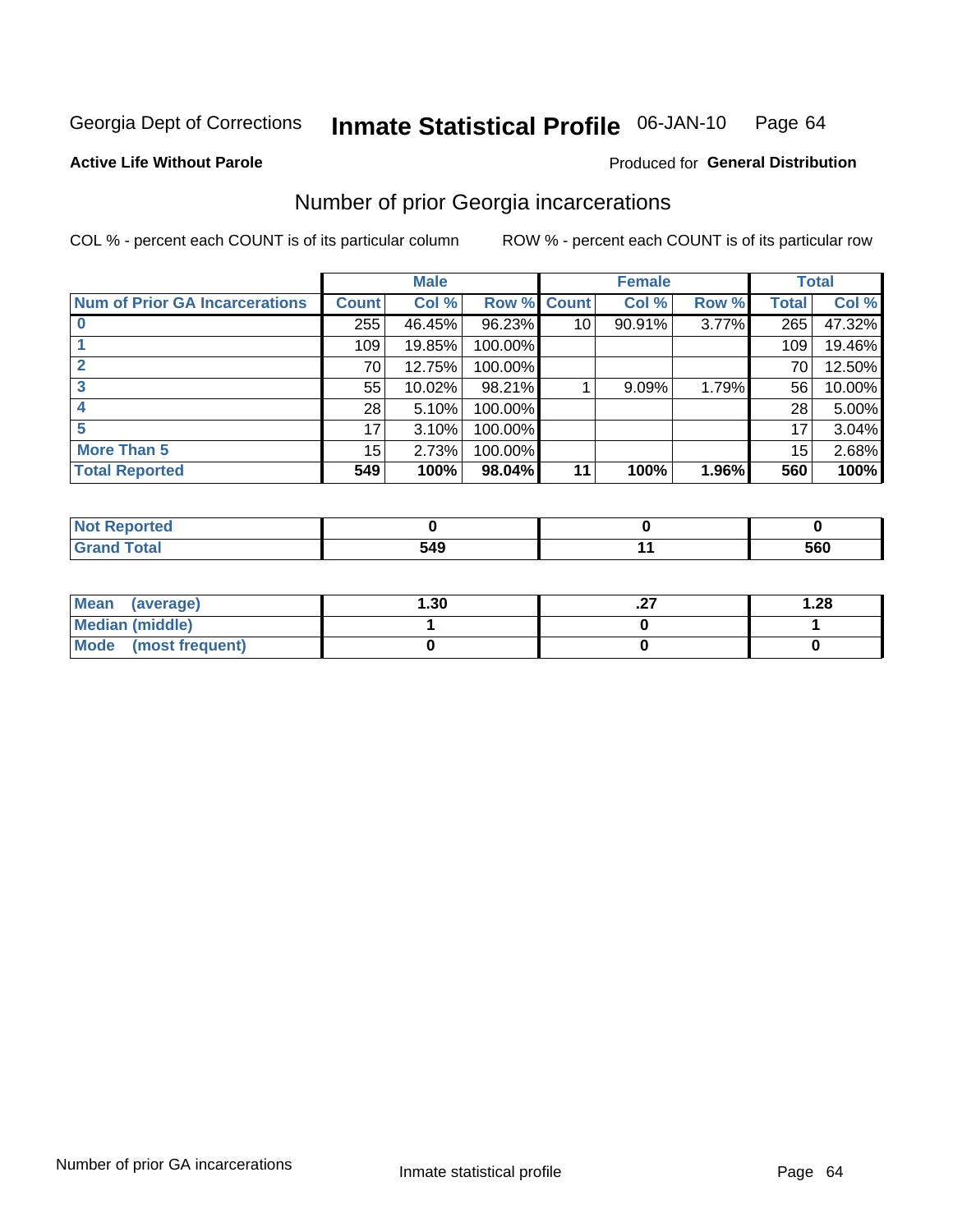#### Inmate Statistical Profile 06-JAN-10 Page 65

**Active Life Without Parole** 

Produced for General Distribution

## Prison sentence in years

COL % - percent each COUNT is of its particular column

ROW % - percent each COUNT is of its particular row

|                                 | <b>Male</b> |            |                    | <b>Female</b> |            |          | $\tau$ otal |            |
|---------------------------------|-------------|------------|--------------------|---------------|------------|----------|-------------|------------|
| <b>Prison Sentence In Years</b> | Count       | Col %      | <b>Row % Count</b> |               | Col %      | Row %    | Total       | Col %      |
| <b>Life Without Parole</b>      | 549         | $100.00\%$ | 98.04%             |               | $100.00\%$ | $1.96\%$ | 560         | $100.00\%$ |
| <b>Total Reported</b>           | 549         | 100%       | 98.04%             | 44            | 100%       | 1.96%    | 560         | 100%       |

| <b>Not Reported</b> |     |     |
|---------------------|-----|-----|
| <b>Total</b>        | 549 | 560 |

### **Determinate (numeric) sentences only**

| <b>Mean</b><br><i>(average)</i> |  |
|---------------------------------|--|
|---------------------------------|--|

All sentences (including determinate), with life, life without parole, and death sentences figured at 45 years

| l Mea<br>апе<br>. | -⊷ |  |
|-------------------|----|--|
|                   |    |  |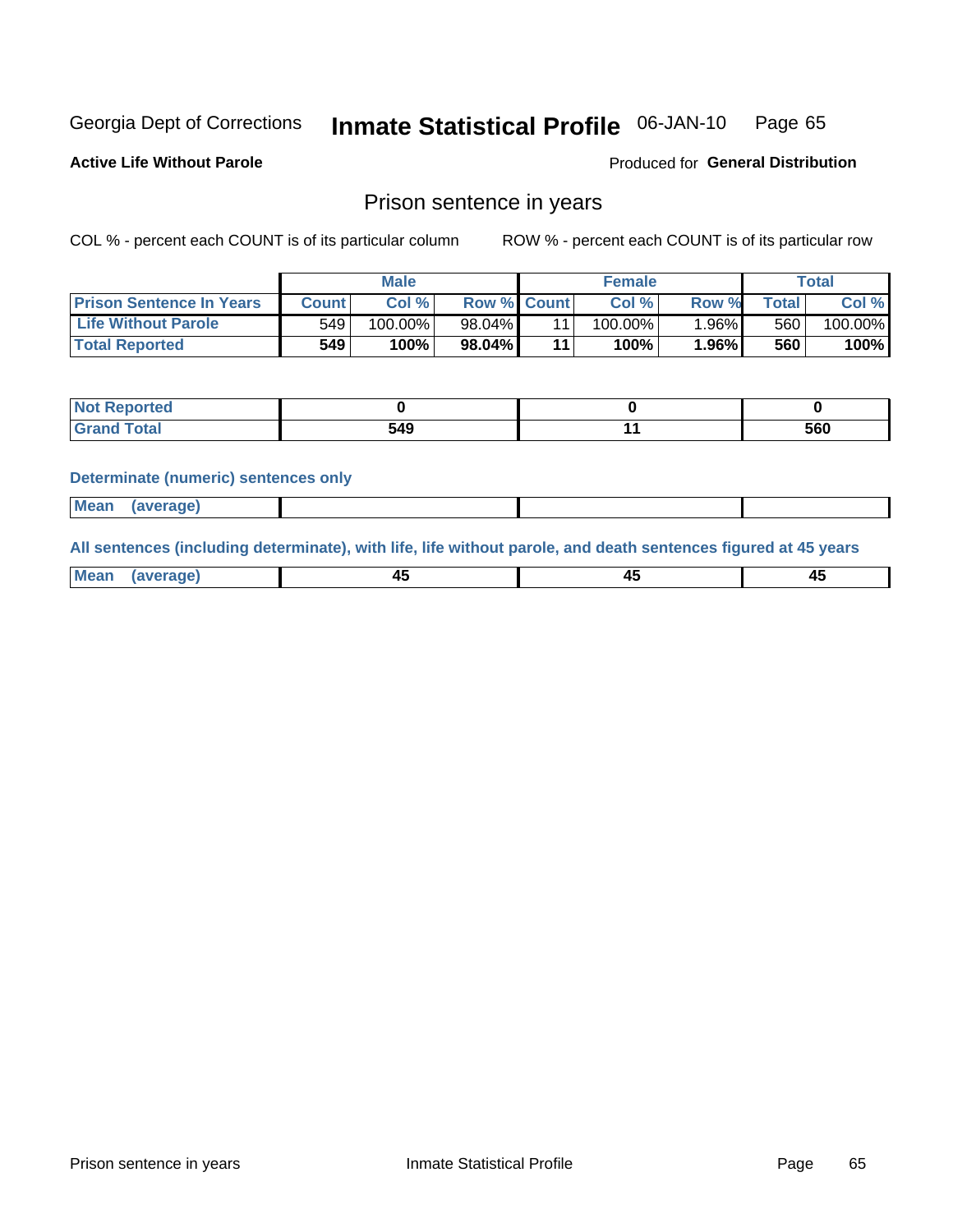#### Inmate Statistical Profile 06-JAN-10 Georgia Dept of Corrections Page 66

### **Active Life Without Parole**

### Produced for General Distribution

## Primary offense, broken out into felonies vs misdemeanors

COL % - percent each COUNT is of its particular column

|                                  | <b>Male</b>  |            |                    | <b>Female</b> |            |         | Total        |         |
|----------------------------------|--------------|------------|--------------------|---------------|------------|---------|--------------|---------|
| <b>Felonies and Misdemeanors</b> | <b>Count</b> | Col%       | <b>Row % Count</b> |               | Col%       | Row %   | <b>Total</b> | Col %   |
| <b>Felonies</b>                  | 549          | $100.00\%$ | $98.04\%$          |               | $100.00\%$ | $.96\%$ | 560          | 100.00% |
| <b>Total Reported</b>            | 549          | 100%       | 98.04%             | 44            | 100%       | $.96\%$ | 560          | 100%    |

| <b>Not Reported</b>         |             |     |     |
|-----------------------------|-------------|-----|-----|
| <b>Total</b><br>Gran<br>uuu | .40<br>. דע | 549 | 560 |

| Mode (most frequent)<br>elonies | Felonies | Felonies |
|---------------------------------|----------|----------|
|---------------------------------|----------|----------|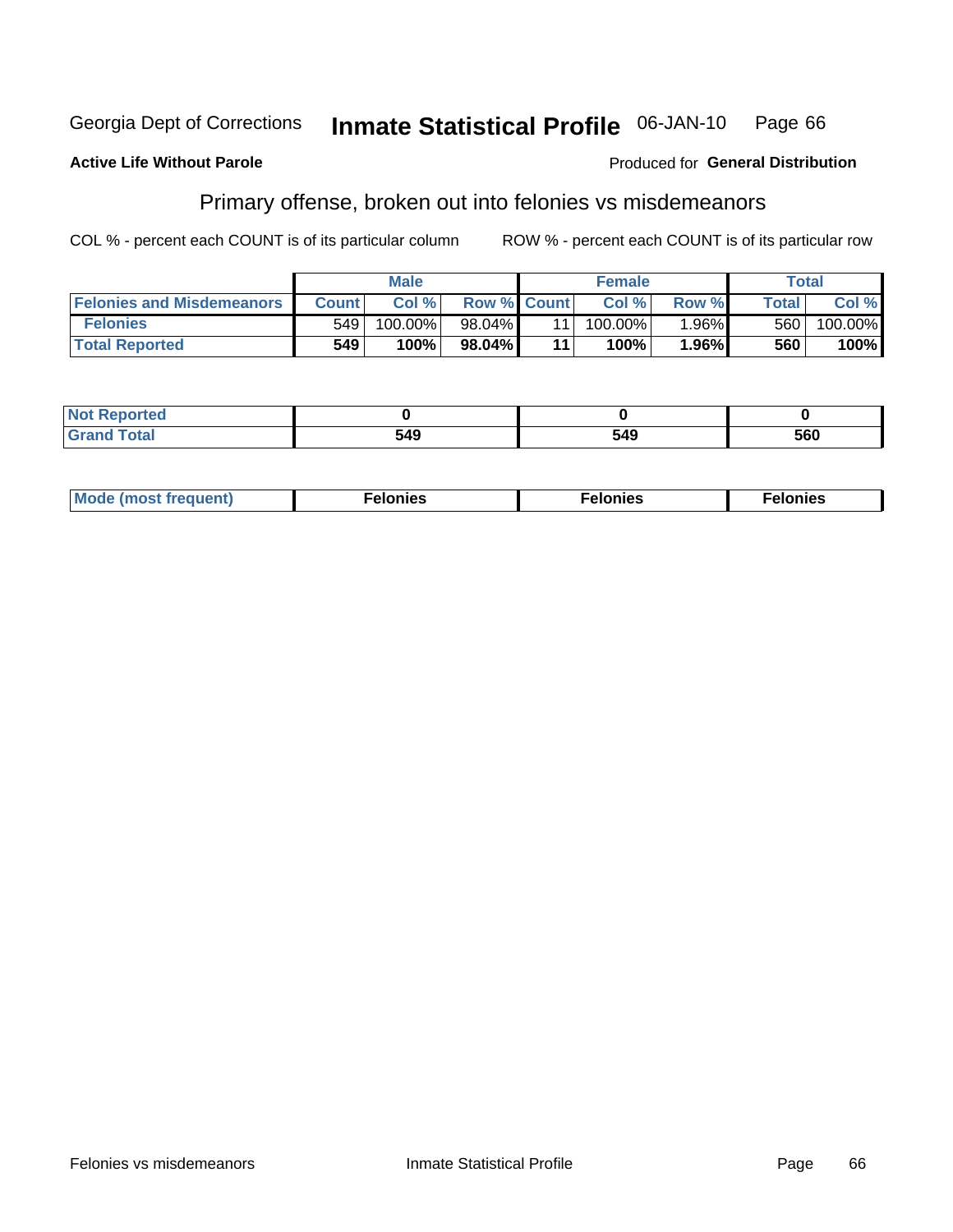#### Inmate Statistical Profile 06-JAN-10 Page 67

## **Active Life Without Parole**

### Produced for General Distribution

## Primary offense, broken out into six broad crime categories

COL % - percent each COUNT is of its particular column

|                         | <b>Male</b>     |        |             | <b>Female</b> |         |       | <b>Total</b>    |        |
|-------------------------|-----------------|--------|-------------|---------------|---------|-------|-----------------|--------|
| <b>Crime Categories</b> | <b>Count</b>    | Col %  | Row % Count |               | Col %   | Row % | <b>Total</b>    | Col %  |
| <b>Violent</b>          | 455             | 82.88% | 97.64%      | 11            | 100.00% | 2.36% | 466             | 83.21% |
| <b>Sex Crime</b>        | 79              | 14.39% | 100.00%     |               | .00%    |       | 79              | 14.11% |
| 3<br><b>Property</b>    | 2               | .36%   | 100.00%     |               | .00%    |       |                 | .36%   |
| <b>Drug</b><br>4        | 12 <sub>2</sub> | 2.19%  | 100.00%     |               | .00%    |       | 12 <sub>2</sub> | 2.14%  |
| <b>Other</b><br>6       |                 | .18%   | 100.00%     |               | .00%    |       |                 | .18%   |
| <b>Total Reported</b>   | 549             | 100%   | 98.04%      | 11            | 100%    | 1.96% | 560             | 100%   |

| <b>Not Reported</b> |     |     |
|---------------------|-----|-----|
| <b>Total</b>        | 549 | 560 |

| М | ,,, | - -- -<br>וחו | m |
|---|-----|---------------|---|
|   |     |               |   |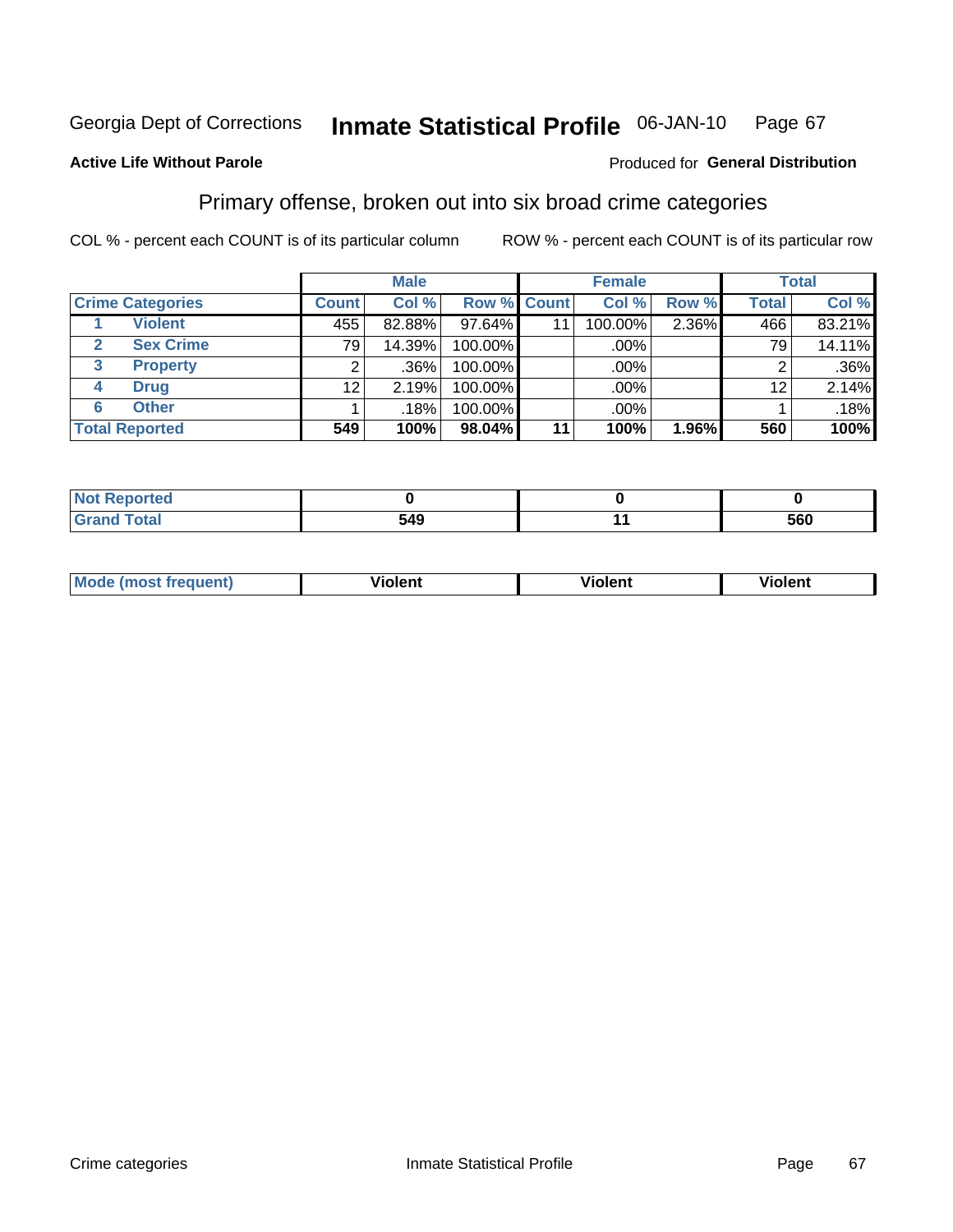### Inmate Statistical Profile 06-JAN-10 Page 68

**Produced for General Distribution** 

### **Active Life Without Parole**

## Primary offense, detailed offense code

COL % - percent each COUNT is of its particular column

|      |                                          |                | <b>Male</b> |         |              | <b>Female</b> |       |                | <b>Total</b> |
|------|------------------------------------------|----------------|-------------|---------|--------------|---------------|-------|----------------|--------------|
|      | <b>Primary Offense</b>                   | <b>Count</b>   | Col %       | Row %   | <b>Count</b> | Col %         | Row % | <b>Total</b>   | Col %        |
| 1101 | <b>Murder</b>                            | 312            | 56.83%      | 96.89%  | 10           | 90.91%        | 3.11% | 322            | 57.50%       |
| 1311 | <b>Kidnapping</b>                        | 61             | 11.11%      | 100.00% |              |               |       | 61             | 10.89%       |
| 1601 | <b>Burglary</b>                          | $\overline{2}$ | .36%        | 100.00% |              |               |       | $\overline{2}$ | .36%         |
| 1902 | <b>Armed Robbery</b>                     | 81             | 14.75%      | 98.78%  | 1            | 9.09%         | 1.22% | 82             | 14.64%       |
| 1911 | <b>Hijacking Motor Vehicle</b>           |                | .18%        | 100.00% |              |               |       |                | .18%         |
| 2001 | Rape                                     | 55             | 10.02%      | 100.00% |              |               |       | 55             | 9.82%        |
| 2003 | <b>Aggrav Sodomy</b>                     | 4              | .73%        | 100.00% |              |               |       | 4              | .71%         |
| 2009 | <b>Aggrav Sexual Battery</b>             | 5              | .91%        | 100.00% |              |               |       | 5              | .89%         |
| 2019 | <b>Child Molestation</b>                 | 3              | .55%        | 100.00% |              |               |       | 3              | .54%         |
| 2021 | <b>Aggrav Child Molestation</b>          | 12             | 2.19%       | 100.00% |              |               |       | 12             | 2.14%        |
| 2912 | <b>Poss Of Certain</b><br><b>Weapons</b> |                | .18%        | 100.00% |              |               |       |                | .18%         |
| 4012 | <b>Viol Ga Cntrl Sbst Act</b>            |                | .18%        | 100.00% |              |               |       |                | .18%         |
| 4018 | <b>S/D Cont Sub School</b>               | 1              | .18%        | 100.00% |              |               |       |                | .18%         |
| 4021 | <b>S/D Cocaine</b>                       | 3              | .55%        | 100.00% |              |               |       | 3              | .54%         |
| 4022 | <b>Poss Of Cocaine</b>                   | 4              | .73%        | 100.00% |              |               |       | 4              | .71%         |
| 4103 | <b>Traf Cocaine 401+ Gm</b>              | 2              | .36%        | 100.00% |              |               |       | 2              | .36%         |
| 4134 | <b>Att/Consprcy Commt</b>                | 1              | .18%        | 100.00% |              |               |       |                | .18%         |
|      | C/S/Of                                   |                |             |         |              |               |       |                |              |
|      | <b>Total Rported</b>                     | 549            | 100%        | 98.04%  | 11           | 100%          | 1.96% | 560            | 100%         |

| <b>NOT Reported</b> |     |     |
|---------------------|-----|-----|
| <b>otal</b>         | 549 | 560 |

| Mode (most frequent) | 1101 Murder | 1101 Murder | 1101 Murder |
|----------------------|-------------|-------------|-------------|
|----------------------|-------------|-------------|-------------|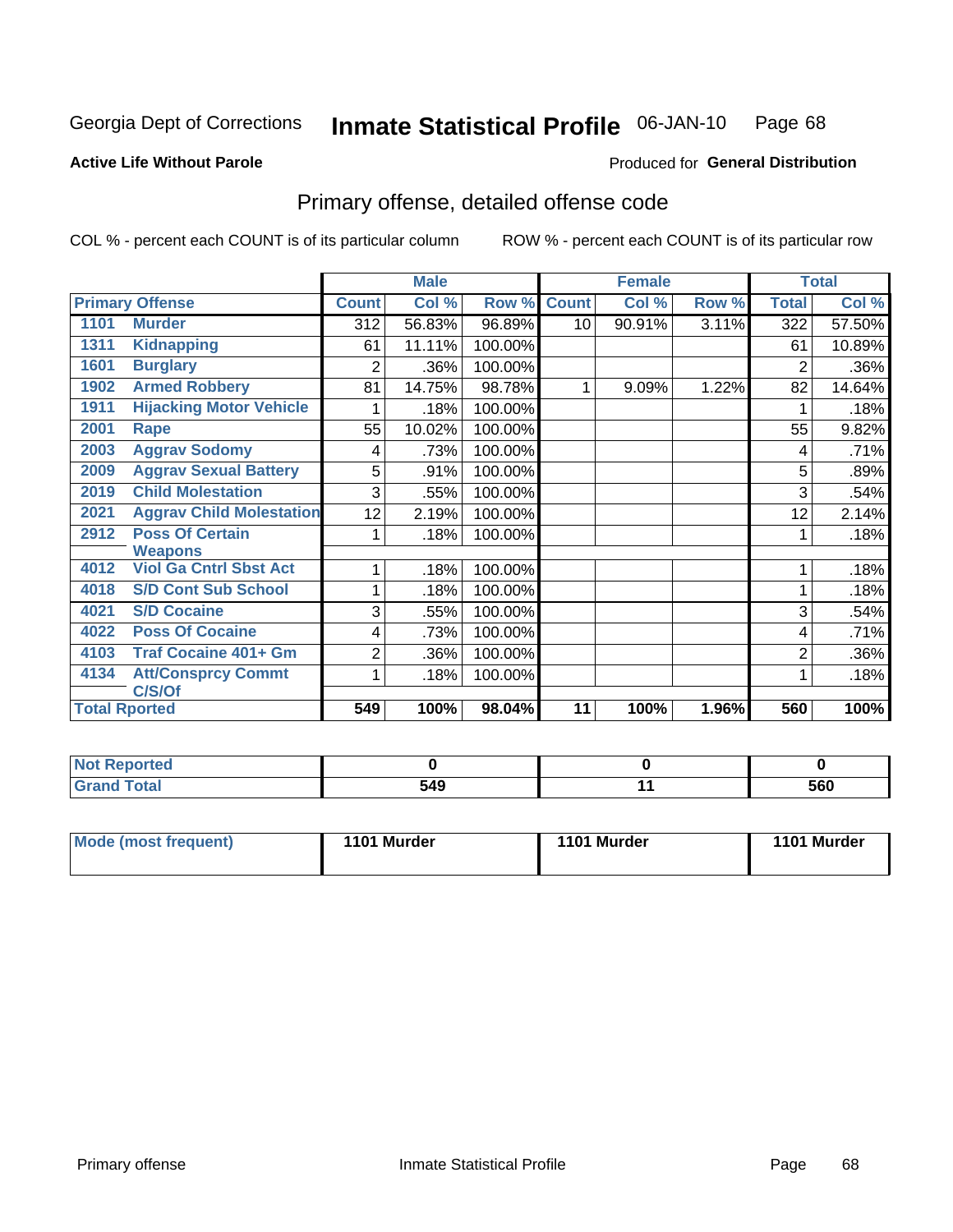#### Inmate Statistical Profile 06-JAN-10 Page 69

### **Active Life Without Parole**

## Produced for General Distribution

## County of conviction of primary offense

COL % - percent each COUNT is of its particular column

|                         |                             |                           | <b>Male</b> |         |              | <b>Female</b> |        |                  | <b>Total</b> |
|-------------------------|-----------------------------|---------------------------|-------------|---------|--------------|---------------|--------|------------------|--------------|
|                         | <b>County of Conviction</b> | <b>Count</b>              | Col %       | Row %   | <b>Count</b> | Col %         | Row %  | <b>Total</b>     | Col %        |
| 1                       | <b>Appling</b>              | 2                         | .36%        | 100.00% |              |               |        | 2                | .36%         |
| $\overline{2}$          | <b>Atkinson</b>             | 1                         | .18%        | 100.00% |              |               |        | $\mathbf{1}$     | .18%         |
| $\overline{\mathbf{3}}$ | <b>Bacon</b>                | 1                         | .18%        | 100.00% |              |               |        | $\mathbf 1$      | .18%         |
| 5                       | <b>Baldwin</b>              | 6                         | 1.09%       | 100.00% |              |               |        | 6                | 1.07%        |
| $6\phantom{a}$          | <b>Banks</b>                | 1                         | .18%        | 100.00% |              |               |        | 1                | .18%         |
| 7                       | <b>Barrow</b>               | $\ensuremath{\mathsf{3}}$ | .55%        | 100.00% |              |               |        | 3                | .54%         |
| 8                       | <b>Bartow</b>               | 3                         | .55%        | 100.00% |              |               |        | 3                | .54%         |
| 9                       | <b>Ben Hill</b>             | 4                         | .73%        | 100.00% |              |               |        | 4                | .71%         |
| 10                      | <b>Berrien</b>              | 1                         | .18%        | 100.00% |              |               |        | 1                | .18%         |
| $\overline{11}$         | <b>Bibb</b>                 | 16                        | 2.91%       | 100.00% |              |               |        | 16               | 2.86%        |
| 12                      | <b>Bleckley</b>             | 1                         | .18%        | 100.00% |              |               |        | $\mathbf 1$      | .18%         |
| 13                      | <b>Brantley</b>             | 1                         | .18%        | 100.00% |              |               |        | $\mathbf{1}$     | .18%         |
| $\overline{14}$         | <b>Brooks</b>               | 1                         | .18%        | 100.00% |              |               |        | $\mathbf 1$      | .18%         |
| 16                      | <b>Bulloch</b>              | $\sqrt{3}$                | .55%        | 75.00%  | 1            | 9.09%         | 25.00% | 4                | .71%         |
| $\overline{17}$         | <b>Burke</b>                | 5                         | .91%        | 100.00% |              |               |        | 5                | .89%         |
| 18                      | <b>Butts</b>                | $\overline{3}$            | .55%        | 100.00% |              |               |        | $\sqrt{3}$       | .54%         |
| 20                      | <b>Camden</b>               | 2                         | .36%        | 100.00% |              |               |        | $\overline{2}$   | .36%         |
| $\overline{22}$         | <b>Carroll</b>              | $\overline{2}$            | .36%        | 100.00% |              |               |        | $\overline{c}$   | .36%         |
| $\overline{23}$         | <b>Catoosa</b>              | 2                         | .36%        | 100.00% |              |               |        | $\overline{c}$   | .36%         |
| 24                      | <b>Charlton</b>             | 1                         | .18%        | 100.00% |              |               |        | 1                | .18%         |
| 25                      | <b>Chatham</b>              | 24                        | 4.37%       | 100.00% |              |               |        | 24               | 4.29%        |
| $\overline{27}$         | <b>Chattooga</b>            | 1                         | .18%        | 100.00% |              |               |        | 1                | .18%         |
| 28                      | <b>Cherokee</b>             | $\overline{c}$            | .36%        | 100.00% |              |               |        | $\overline{2}$   | .36%         |
| 29                      | <b>Clarke</b>               | 13                        | 2.37%       | 100.00% |              |               |        | 13               | 2.32%        |
| 31                      | <b>Clayton</b>              | 17                        | 3.10%       | 100.00% |              |               |        | 17               | 3.04%        |
| 33                      | <b>Cobb</b>                 | 18                        | 3.28%       | 94.74%  | 1            | 9.09%         | 5.26%  | 19               | 3.39%        |
| 34                      | <b>Coffee</b>               | 4                         | .73%        | 100.00% |              |               |        | 4                | .71%         |
| 35                      | <b>Colquitt</b>             | 4                         | .73%        | 100.00% |              |               |        | 4                | .71%         |
| 36                      | <b>Columbia</b>             | 5                         | .91%        | 100.00% |              |               |        | 5                | .89%         |
| 37                      | <b>Cook</b>                 | $\sqrt{3}$                | .55%        | 100.00% |              |               |        | 3                | .54%         |
| 38                      | <b>Coweta</b>               | 3                         | .55%        | 100.00% |              |               |        | 3                | .54%         |
| 40                      | <b>Crisp</b>                | 1                         | .18%        | 100.00% |              |               |        | 1                | .18%         |
| 41                      | <b>Dade</b>                 | 1                         | .18%        | 100.00% |              |               |        | 1                | .18%         |
| 43                      | <b>Decatur</b>              | $\overline{2}$            | .36%        | 100.00% |              |               |        | $\overline{2}$   | .36%         |
| 44                      | <b>Dekalb</b>               | 43                        | 7.83%       | 97.73%  | 1            | 9.09%         | 2.27%  | 44               | 7.86%        |
| 45                      | <b>Dodge</b>                | 1                         | .18%        | 100.00% |              |               |        | 1                | .18%         |
| 46                      | <b>Dooly</b>                | $\boldsymbol{2}$          | .36%        | 100.00% |              |               |        | $\boldsymbol{2}$ | .36%         |
| 47                      | <b>Dougherty</b>            | 19                        | 3.46%       | 100.00% |              |               |        | 19               | 3.39%        |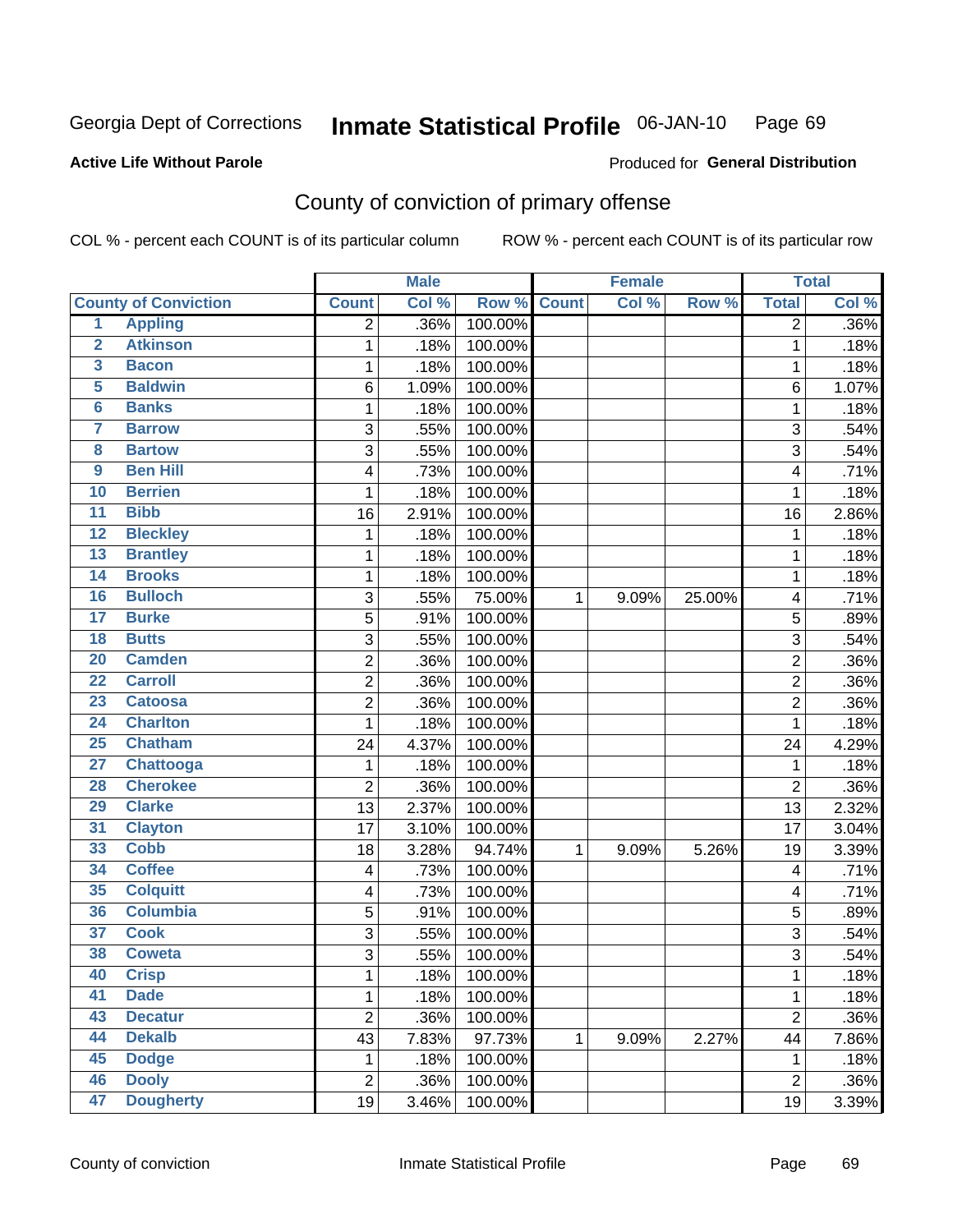#### Inmate Statistical Profile 06-JAN-10 Page 70

## **Active Life Without Parole**

## Produced for General Distribution

## County of conviction of primary offense

COL % - percent each COUNT is of its particular column

|                 |                             |                           | <b>Male</b> |         |              | <b>Female</b> |        |                  | <b>Total</b> |
|-----------------|-----------------------------|---------------------------|-------------|---------|--------------|---------------|--------|------------------|--------------|
|                 | <b>County of Conviction</b> | <b>Count</b>              | Col %       | Row %   | <b>Count</b> | Col %         | Row %  | <b>Total</b>     | Col %        |
| 48              | <b>Douglas</b>              | 16                        | 2.91%       | 94.12%  | 1            | 9.09%         | 5.88%  | $\overline{17}$  | 3.04%        |
| 49              | <b>Early</b>                | 1                         | .18%        | 100.00% |              |               |        | 1                | .18%         |
| $\overline{51}$ | <b>Effingham</b>            | 2                         | .36%        | 100.00% |              |               |        | $\overline{2}$   | .36%         |
| 52              | <b>Elbert</b>               | $\overline{2}$            | .36%        | 100.00% |              |               |        | $\overline{2}$   | .36%         |
| 53              | <b>Emanuel</b>              | $\overline{c}$            | .36%        | 100.00% |              |               |        | $\overline{2}$   | .36%         |
| 56              | <b>Fayette</b>              | 4                         | .73%        | 100.00% |              |               |        | 4                | .71%         |
| 57              | <b>Floyd</b>                | 6                         | 1.09%       | 100.00% |              |               |        | 6                | 1.07%        |
| 58              | <b>Forsyth</b>              | 1                         | .18%        | 100.00% |              |               |        | 1                | .18%         |
| 59              | <b>Franklin</b>             | $\overline{2}$            | .36%        | 100.00% |              |               |        | $\overline{2}$   | .36%         |
| 60              | <b>Fulton</b>               | 55                        | 10.02%      | 100.00% |              |               |        | 55               | 9.82%        |
| 61              | <b>Gilmer</b>               | 1                         | .18%        | 100.00% |              |               |        | 1                | .18%         |
| 63              | <b>Glynn</b>                | 16                        | 2.91%       | 100.00% |              |               |        | 16               | 2.86%        |
| 66              | <b>Greene</b>               | 1                         | .18%        | 100.00% |              |               |        | 1                | .18%         |
| 67              | <b>Gwinnett</b>             | 8                         | 1.46%       | 88.89%  | 1            | 9.09%         | 11.11% | $\boldsymbol{9}$ | 1.61%        |
| 68              | <b>Habersham</b>            | 3                         | .55%        | 100.00% |              |               |        | 3                | .54%         |
| 69              | <b>Hall</b>                 | 11                        | 2.00%       | 100.00% |              |               |        | 11               | 1.96%        |
| $\overline{71}$ | <b>Haralson</b>             | $\overline{2}$            | .36%        | 100.00% |              |               |        | $\overline{2}$   | .36%         |
| $\overline{72}$ | <b>Harris</b>               | 1                         | .18%        | 100.00% |              |               |        | 1                | .18%         |
| 73              | <b>Hart</b>                 | $\overline{\mathcal{A}}$  | .73%        | 100.00% |              |               |        | 4                | .71%         |
| 75              | <b>Henry</b>                | 10                        | 1.82%       | 100.00% |              |               |        | 10               | 1.79%        |
| 76              | <b>Houston</b>              | 7                         | 1.28%       | 100.00% |              |               |        | $\overline{7}$   | 1.25%        |
| $\overline{77}$ | <b>Irwin</b>                | 1                         | .18%        | 100.00% |              |               |        | 1                | .18%         |
| 78              | <b>Jackson</b>              | 9                         | 1.64%       | 100.00% |              |               |        | 9                | 1.61%        |
| 79              | <b>Jasper</b>               | 1                         | .18%        | 100.00% |              |               |        | 1                | .18%         |
| 80              | <b>Jeff Davis</b>           | 1                         | .18%        | 100.00% |              |               |        | 1                | .18%         |
| $\overline{81}$ | <b>Jefferson</b>            | 1                         | .18%        | 100.00% |              |               |        | 1                | .18%         |
| 82              | <b>Jenkins</b>              | 1                         | .18%        | 100.00% |              |               |        | 1                | .18%         |
| 84              | <b>Jones</b>                | 1                         | .18%        | 100.00% |              |               |        | 1                | .18%         |
| 87              | <b>Laurens</b>              | 3                         | .55%        | 100.00% |              |               |        | 3                | .54%         |
| 88              | Lee                         | $\overline{c}$            | .36%        | 100.00% |              |               |        | $\overline{2}$   | .36%         |
| 89              | <b>Liberty</b>              | 5                         | .91%        | 100.00% |              |               |        | 5                | .89%         |
| $\overline{91}$ | Long                        | $\ensuremath{\mathsf{3}}$ | .55%        | 100.00% |              |               |        | 3                | .54%         |
| 92              | <b>Lowndes</b>              | $\overline{5}$            | .91%        | 100.00% |              |               |        | 5                | .89%         |
| 95              | <b>Madison</b>              | 1                         | .18%        | 100.00% |              |               |        | 1                | .18%         |
| 96              | <b>Marion</b>               | 1                         | .18%        | 100.00% |              |               |        | 1                | .18%         |
| 97              | <b>Mcduffie</b>             | 1                         | .18%        | 100.00% |              |               |        | 1                | .18%         |
| 98              | <b>Mcintosh</b>             | 1                         | .18%        | 100.00% |              |               |        | 1                | .18%         |
| 100             | <b>Miller</b>               | 1                         | .18%        | 100.00% |              |               |        | 1                | .18%         |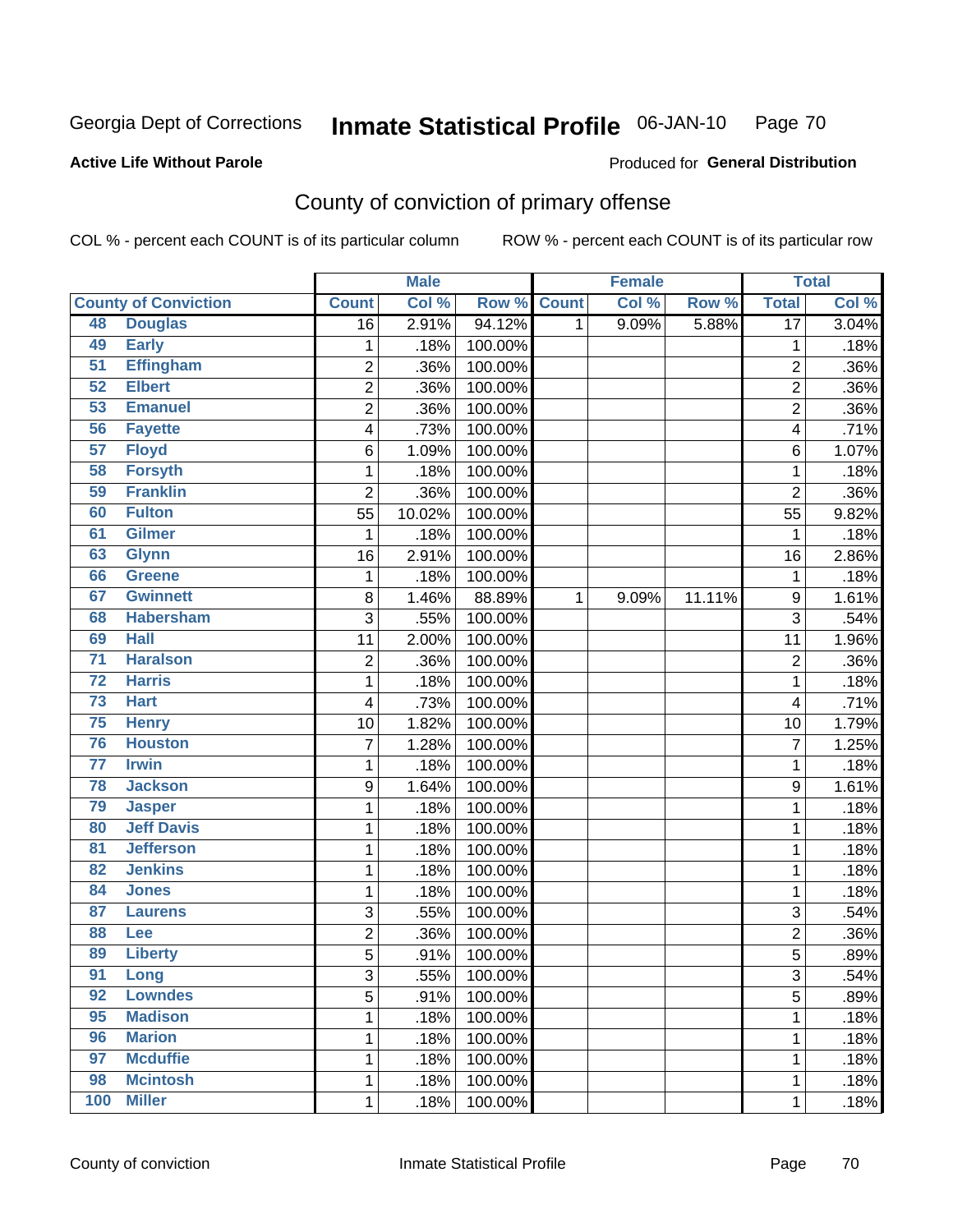#### Inmate Statistical Profile 06-JAN-10 Page 71

### **Active Life Without Parole**

### Produced for General Distribution

## County of conviction of primary offense

COL % - percent each COUNT is of its particular column

|                                     |                  | <b>Male</b> |         |                 | <b>Female</b> |        |                | <b>Total</b> |
|-------------------------------------|------------------|-------------|---------|-----------------|---------------|--------|----------------|--------------|
| <b>County of Conviction</b>         | <b>Count</b>     | Col %       | Row %   | <b>Count</b>    | Col %         | Row %  | <b>Total</b>   | Col %        |
| 102 Monroe                          | $\overline{3}$   | .55%        | 100.00% |                 |               |        | $\overline{3}$ | .54%         |
| 106<br><b>Muscogee</b>              | 18               | 3.28%       | 94.74%  | 1               | 9.09%         | 5.26%  | 19             | 3.39%        |
| 107<br><b>Newton</b>                | 4                | .73%        | 80.00%  | $\mathbf{1}$    | 9.09%         | 20.00% | 5              | .89%         |
| 109<br><b>Oglethorpe</b>            | $\mathbf 1$      | .18%        | 100.00% |                 |               |        | $\mathbf 1$    | .18%         |
| 110<br><b>Paulding</b>              | $\overline{c}$   | .36%        | 100.00% |                 |               |        | $\overline{2}$ | .36%         |
| 113<br><b>Pierce</b>                | $\overline{3}$   | .55%        | 100.00% |                 |               |        | $\overline{3}$ | .54%         |
| <b>Pike</b><br>114                  | 3                | .55%        | 75.00%  | $\mathbf{1}$    | 9.09%         | 25.00% | 4              | .71%         |
| 115<br><b>Polk</b>                  | $\overline{2}$   | .36%        | 100.00% |                 |               |        | $\overline{2}$ | .36%         |
| <b>Pulaski</b><br>116               | $\mathbf 1$      | .18%        | 100.00% |                 |               |        | $\mathbf{1}$   | .18%         |
| 117<br><b>Putnam</b>                | 5                | .91%        | 100.00% |                 |               |        | 5              | .89%         |
| 119<br><b>Rabun</b>                 | $\mathbf 1$      | .18%        | 100.00% |                 |               |        | $\mathbf{1}$   | .18%         |
| <b>Randolph</b><br>120              | $\mathbf{1}$     | .18%        | 100.00% |                 |               |        | $\mathbf{1}$   | .18%         |
| <b>Richmond</b><br>121              | 24               | 4.37%       | 96.00%  | $\mathbf{1}$    | 9.09%         | 4.00%  | 25             | 4.46%        |
| 122<br><b>Rockdale</b>              | 3                | .55%        | 100.00% |                 |               |        | $\mathsf 3$    | .54%         |
| <b>Spalding</b><br>126              | 5                | .91%        | 100.00% |                 |               |        | 5              | .89%         |
| <b>Stephens</b><br>127              | $\overline{2}$   | .36%        | 100.00% |                 |               |        | $\overline{2}$ | .36%         |
| <b>Sumter</b><br>129                | 1                | .18%        | 100.00% |                 |               |        | 1              | .18%         |
| $\overline{132}$<br><b>Tattnall</b> | $\mathbf{1}$     | .18%        | 100.00% |                 |               |        | 1              | .18%         |
| 135<br><b>Terrell</b>               | $\mathbf{1}$     | .18%        | 100.00% |                 |               |        | $\mathbf{1}$   | .18%         |
| 136<br><b>Thomas</b>                | 4                | .73%        | 100.00% |                 |               |        | 4              | .71%         |
| <b>Tift</b><br>137                  | 6                | 1.09%       | 100.00% |                 |               |        | 6              | 1.07%        |
| 138<br><b>Toombs</b>                | $\overline{7}$   | 1.28%       | 100.00% |                 |               |        | $\overline{7}$ | 1.25%        |
| 139<br><b>Towns</b>                 | $\mathbf 1$      | .18%        | 100.00% |                 |               |        | $\mathbf 1$    | .18%         |
| 141<br><b>Troup</b>                 | $\mathbf 1$      | .18%        | 100.00% |                 |               |        | $\mathbf 1$    | .18%         |
| 142<br><b>Turner</b>                | $\mathbf 1$      | .18%        | 100.00% |                 |               |        | $\mathbf 1$    | .18%         |
| <b>Union</b><br>144                 | $\overline{2}$   | .36%        | 100.00% |                 |               |        | $\overline{2}$ | .36%         |
| 145<br><b>Upson</b>                 | $\overline{2}$   | .36%        | 100.00% |                 |               |        | $\overline{2}$ | .36%         |
| <b>Walker</b><br>146                | $\overline{3}$   | .55%        | 75.00%  | 1               | 9.09%         | 25.00% | 4              | .71%         |
| 147<br><b>Walton</b>                | $\overline{4}$   | .73%        | 100.00% |                 |               |        | 4              | .71%         |
| <b>Ware</b><br>148                  | 10               | 1.82%       | 100.00% |                 |               |        | 10             | 1.79%        |
| 150<br><b>Washington</b>            | $\overline{2}$   | .36%        | 100.00% |                 |               |        | $\overline{2}$ | .36%         |
| 151<br><b>Wayne</b>                 | $\overline{2}$   | .36%        | 66.67%  | 1               | 9.09%         | 33.33% | $\overline{3}$ | .54%         |
| 155<br><b>Whitfield</b>             | 6                | 1.09%       | 100.00% |                 |               |        | 6              | 1.07%        |
| <b>Wilkes</b><br>157                | $\mathbf{1}$     | .18%        | 100.00% |                 |               |        | $\mathbf{1}$   | .18%         |
| 159<br><b>Worth</b>                 | 1                | .18%        | 100.00% |                 |               |        | $\mathbf{1}$   | .18%         |
| <b>Total Rported</b>                | $\overline{549}$ | 100%        | 98.04%  | $\overline{11}$ | 100%          | 1.96%  | 560            | 100%         |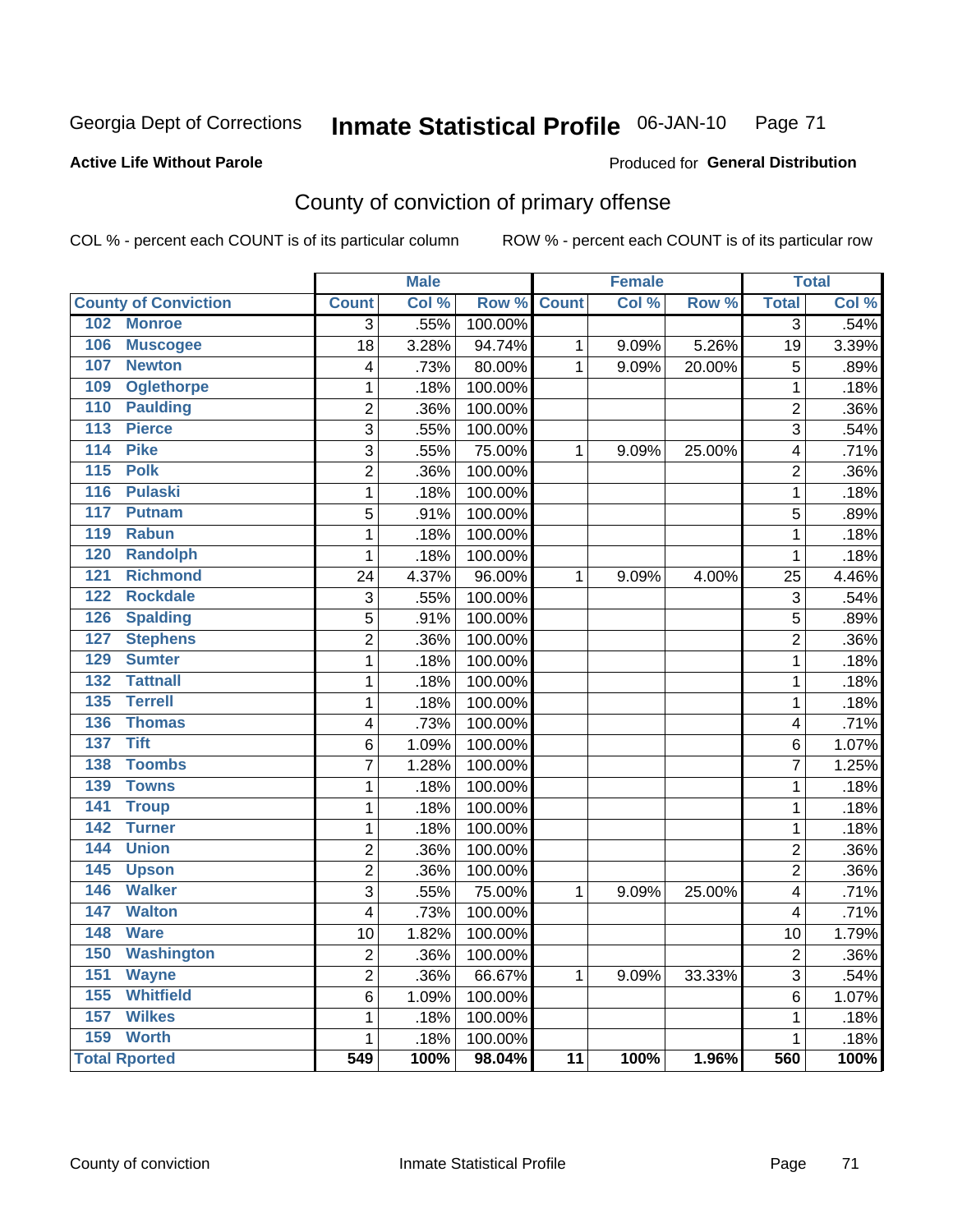#### Inmate Statistical Profile 06-JAN-10 Page 72

### **Active Life Without Parole**

### Produced for General Distribution

## County of conviction of primary offense

COL % - percent each COUNT is of its particular column

|                     | <b>Male</b> | <b>Female</b> | Total |
|---------------------|-------------|---------------|-------|
| <b>Not Reported</b> |             |               |       |
| <b>Grand Total</b>  | 549         |               | 560   |

|  | M.<br>. | .<br>ull | alker<br>w | . |
|--|---------|----------|------------|---|
|--|---------|----------|------------|---|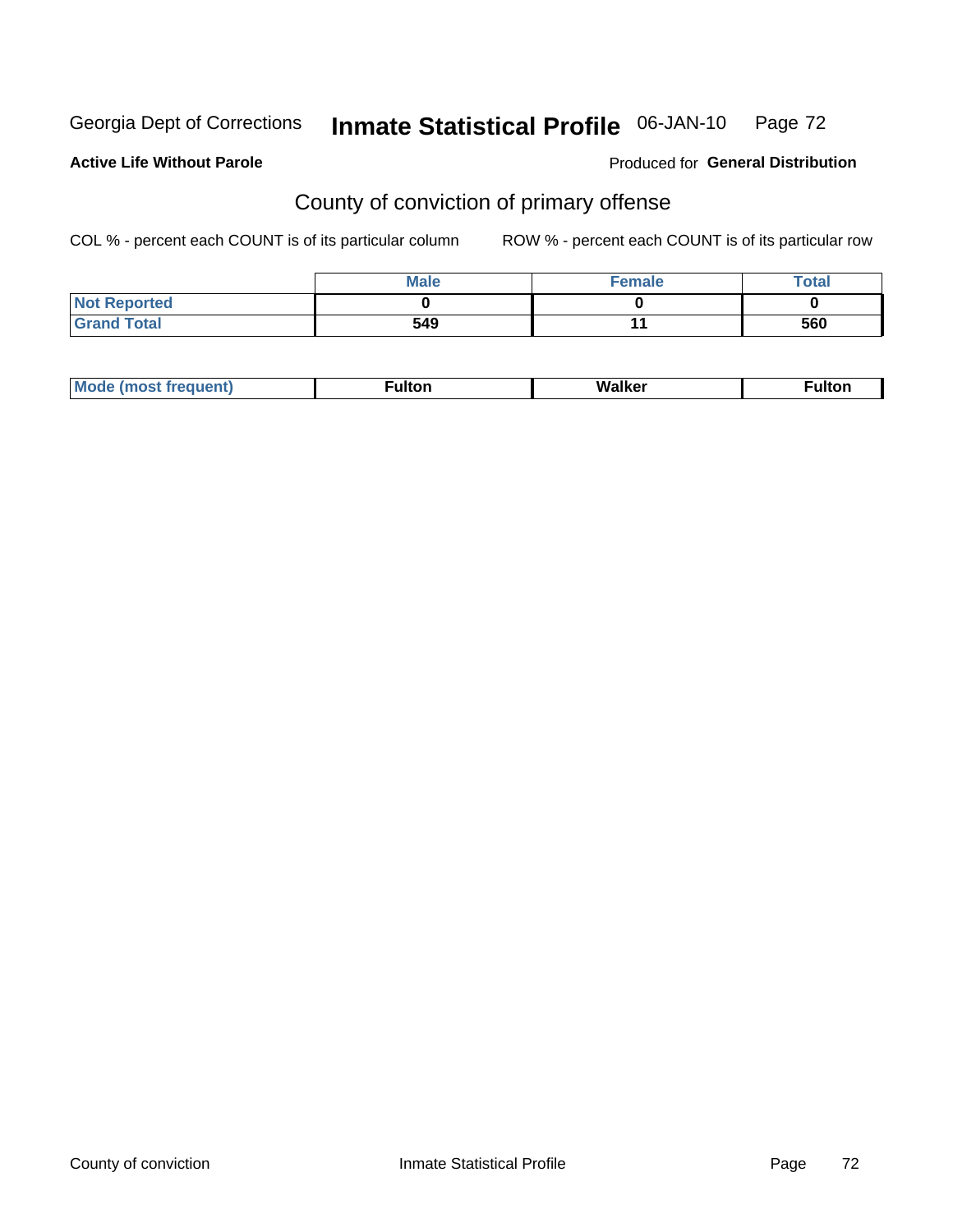Georgia Dept of Corrections

### Inmate Statistical Profile 06-JAN-10 Page 73

### **Active Life Without Parole**

## **Produced for General Distribution**

# Circuit of conviction of primary offense

COL % - percent each COUNT is of its particular column

|                         |                                 |                | <b>Male</b> |         |              | <b>Female</b> |        |                  | <b>Total</b> |
|-------------------------|---------------------------------|----------------|-------------|---------|--------------|---------------|--------|------------------|--------------|
|                         | <b>Circuit of Conviction</b>    | <b>Count</b>   | Col %       | Row %   | <b>Count</b> | Col%          | Row %  | <b>Total</b>     | Col %        |
| 1                       | <b>Alapaha Circuit</b>          | 5              | .91%        | 100.00% |              |               |        | 5                | .89%         |
| $\overline{2}$          | <b>Alcovy Circuit</b>           | 8              | 1.46%       | 88.89%  | 1            | 9.09%         | 11.11% | $\boldsymbol{9}$ | 1.61%        |
| $\overline{\mathbf{3}}$ | <b>Atlanta Circuit</b>          | 55             | 10.02%      | 100.00% |              |               |        | 55               | 9.82%        |
| 4                       | <b>Atlantic Circuit</b>         | 10             | 1.82%       | 100.00% |              |               |        | 10               | 1.79%        |
| 5                       | <b>Augusta Circuit</b>          | 34             | 6.19%       | 97.14%  | $\mathbf{1}$ | 9.09%         | 2.86%  | 35               | 6.25%        |
| $\overline{6}$          | <b>Blue Ridge Circuit</b>       | $\overline{2}$ | .36%        | 100.00% |              |               |        | $\overline{2}$   | .36%         |
| $\overline{\mathbf{7}}$ | <b>Brunswick Circuit</b>        | 23             | 4.19%       | 95.83%  | 1            | 9.09%         | 4.17%  | 24               | 4.29%        |
| $\overline{\mathbf{8}}$ | <b>Chattahoochee Circuit</b>    | 20             | 3.64%       | 95.24%  | 1            | 9.09%         | 4.76%  | 21               | 3.75%        |
| $\overline{9}$          | <b>Cherokee Circuit</b>         | 3              | .55%        | 100.00% |              |               |        | 3                | .54%         |
| 10                      | <b>Clayton Circuit</b>          | 17             | 3.10%       | 100.00% |              |               |        | 17               | 3.04%        |
| $\overline{11}$         | <b>Cobb Circuit</b>             | 18             | 3.28%       | 94.74%  | 1            | 9.09%         | 5.26%  | 19               | 3.39%        |
| $\overline{12}$         | <b>Conasauga Circuit</b>        | 6              | 1.09%       | 100.00% |              |               |        | $\,6$            | 1.07%        |
| 13                      | <b>Cordele Circuit</b>          | 7              | 1.28%       | 100.00% |              |               |        | $\overline{7}$   | 1.25%        |
| 14                      | <b>Coweta Circuit</b>           | 6              | 1.09%       | 100.00% |              |               |        | $\,6$            | 1.07%        |
| 15                      | <b>Dougherty Circuit</b>        | 19             | 3.46%       | 100.00% |              |               |        | 19               | 3.39%        |
| 16                      | <b>Dublin Circuit</b>           | 3              | .55%        | 100.00% |              |               |        | 3                | .54%         |
| 17                      | <b>Eastern Circuit</b>          | 24             | 4.37%       | 100.00% |              |               |        | 24               | 4.29%        |
| 18                      | <b>Flint Circuit</b>            | 10             | 1.82%       | 100.00% |              |               |        | 10               | 1.79%        |
| 19                      | <b>Griffin Circuit</b>          | 14             | 2.55%       | 93.33%  | 1            | 9.09%         | 6.67%  | 15               | 2.68%        |
| 20                      | <b>Gwinnett Circuit</b>         | 8              | 1.46%       | 88.89%  | 1            | 9.09%         | 11.11% | $\boldsymbol{9}$ | 1.61%        |
| $\overline{21}$         | <b>Houston Circuit</b>          | $\overline{7}$ | 1.28%       | 100.00% |              |               |        | $\overline{7}$   | 1.25%        |
| $\overline{22}$         | <b>Lookout Mountain Circuit</b> | $\overline{7}$ | 1.28%       | 87.50%  | 1            | 9.09%         | 12.50% | 8                | 1.43%        |
| 23                      | <b>Macon Circuit</b>            | 16             | 2.91%       | 100.00% |              |               |        | 16               | 2.86%        |
| $\overline{24}$         | <b>Middle Circuit</b>           | 12             | 2.19%       | 100.00% |              |               |        | 12               | 2.14%        |
| $\overline{25}$         | <b>Mountain Circuit</b>         | 6              | 1.09%       | 100.00% |              |               |        | $6\phantom{1}6$  | 1.07%        |
| 26                      | <b>Northeastern Circuit</b>     | 11             | 2.00%       | 100.00% |              |               |        | 11               | 1.96%        |
| $\overline{27}$         | <b>Northern Circuit</b>         | 10             | 1.82%       | 100.00% |              |               |        | 10               | 1.79%        |
| 28                      | <b>Ocmulgee Circuit</b>         | 14             | 2.55%       | 100.00% |              |               |        | 14               | 2.50%        |
| 29                      | <b>Oconee Circuit</b>           | 3              | .55%        | 100.00% |              |               |        | 3                | .54%         |
| 30                      | <b>Ogeechee Circuit</b>         | 6              | 1.09%       | 85.71%  | 1            | 9.09%         | 14.29% | $\overline{7}$   | 1.25%        |
| $\overline{31}$         | <b>Pataula Circuit</b>          | 4              | .73%        | 100.00% |              |               |        | 4                | .71%         |
| 32                      | <b>Piedmont Circuit</b>         | 13             | 2.37%       | 100.00% |              |               |        | 13               | 2.32%        |
| 33                      | <b>Rome Circuit</b>             | 6              | 1.09%       | 100.00% |              |               |        | 6                | 1.07%        |
| 34                      | <b>South Georgia Circuit</b>    | $\overline{2}$ | .36%        | 100.00% |              |               |        | $\overline{2}$   | .36%         |
| 35                      | <b>Southern Circuit</b>         | 14             | 2.55%       | 100.00% |              |               |        | 14               | 2.50%        |
| 36                      | <b>Southwestern Circuit</b>     | 3              | .55%        | 100.00% |              |               |        | 3                | .54%         |
| 37                      | <b>Stone Mountain Circuit</b>   | 43             | 7.83%       | 97.73%  | 1            | 9.09%         | 2.27%  | 44               | 7.86%        |
| 38                      | <b>Tallapoosa Circuit</b>       | $\overline{4}$ | .73%        | 100.00% |              |               |        | 4                | .71%         |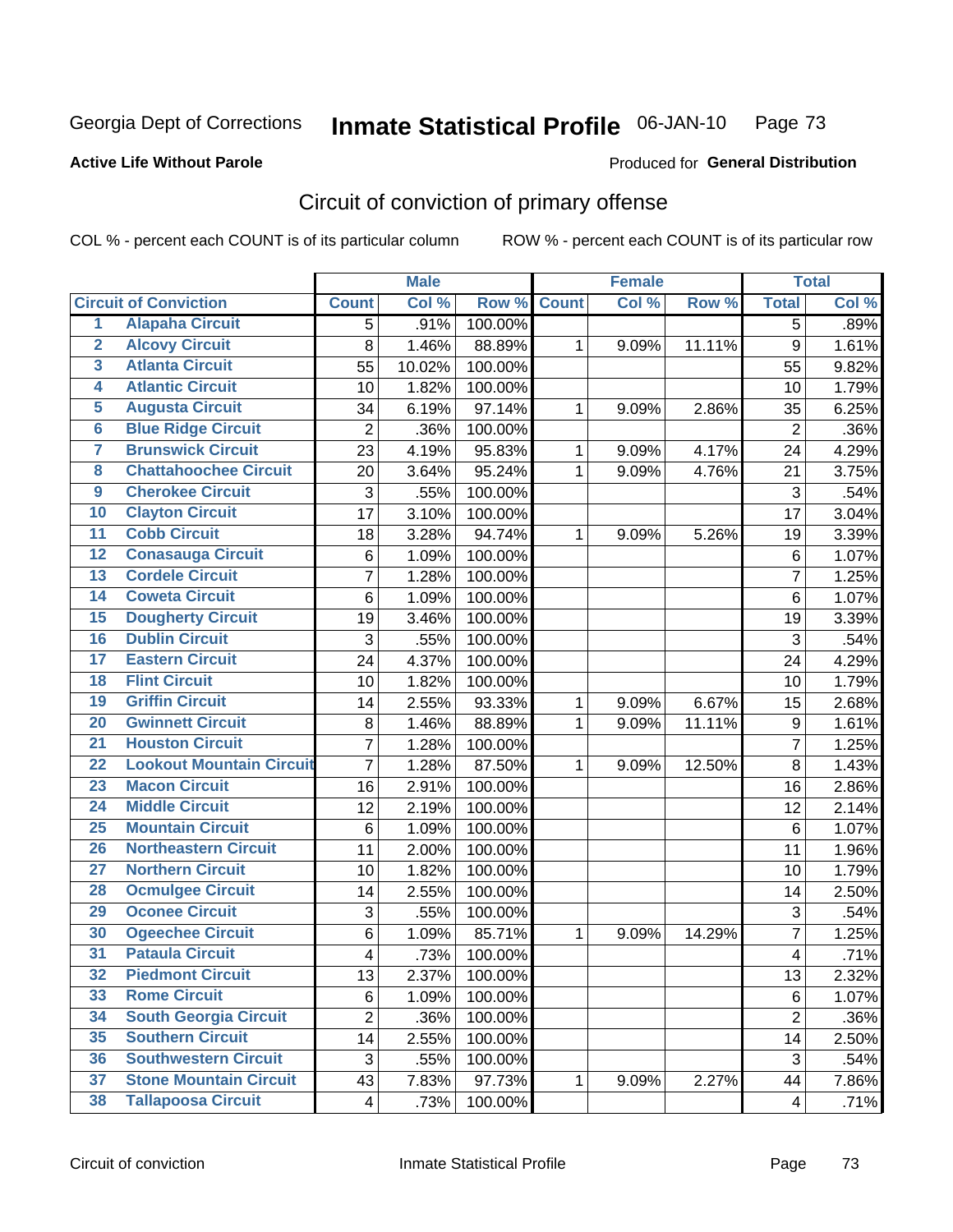Georgia Dept of Corrections

### Inmate Statistical Profile 06-JAN-10 Page 74

**Active Life Without Parole** 

Produced for General Distribution

# Circuit of conviction of primary offense

COL % - percent each COUNT is of its particular column

|                              |                             |              | <b>Male</b> |         |             | <b>Female</b> |       |                | <b>Total</b> |
|------------------------------|-----------------------------|--------------|-------------|---------|-------------|---------------|-------|----------------|--------------|
| <b>Circuit of Conviction</b> |                             | <b>Count</b> | Col %       |         | Row % Count | Col %         | Row % | <b>Total</b>   | Col %        |
| 39                           | <b>Tifton Circuit</b>       | 9            | 1.64%       | 100.00% |             |               |       | 9              | 1.61%        |
| 40                           | <b>Toombs Circuit</b>       | 2            | .36%        | 100.00% |             |               |       | 2              | .36%         |
| 41                           | <b>Waycross Circuit</b>     | 20           | 3.64%       | 100.00% |             |               |       | 20             | 3.57%        |
| 42                           | <b>Western Circuit</b>      | 13           | 2.37%       | 100.00% |             |               |       | 13             | 2.32%        |
| 43                           | <b>Rockdale Circuit</b>     | 3            | .55%        | 100.00% |             |               |       | 3              | .54%         |
| 44                           | <b>Douglas Circuit</b>      | 16           | $2.91\%$    | 94.12%  |             | 9.09%         | 5.88% | 17             | 3.04%        |
| 45                           | <b>Appalachian Circuit</b>  |              | .18%        | 100.00% |             |               |       |                | .18%         |
| 46                           | <b>Enotah Circuit</b>       | 3            | .55%        | 100.00% |             |               |       | 3              | .54%         |
| 47                           | <b>Bell-Forsyth Circuit</b> |              | .18%        | 100.00% |             |               |       |                | .18%         |
| 48                           | <b>Towaliga Circuit</b>     | 6            | 1.09%       | 100.00% |             |               |       | 6              | 1.07%        |
| 49                           | <b>Paulding Circuit</b>     | 2            | .36%        | 100.00% |             |               |       | $\overline{2}$ | .36%         |
| <b>Total Rported</b>         |                             | 549          | 100%        | 98.04%  | 11          | 100%          | 1.96% | 560            | 100%         |

| .<br>eportea          |     |     |
|-----------------------|-----|-----|
| <b>otal</b><br>$\sim$ | 549 | 560 |

| Mc<br>tlanta<br>\tlanta<br>echee: |
|-----------------------------------|
|-----------------------------------|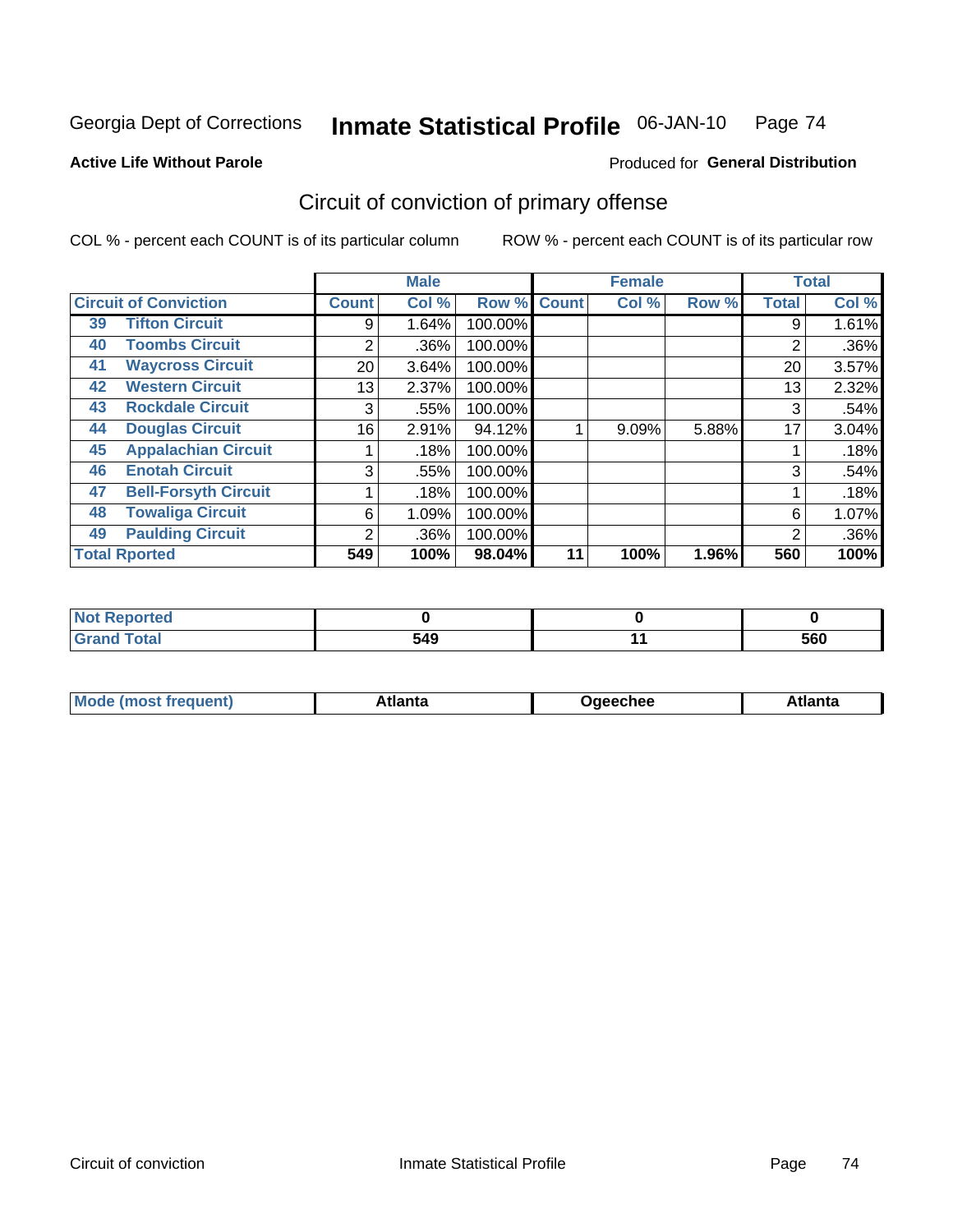## **Active Life Without Parole**

## Produced for General Distribution

## Years served (jail + prison) in this incarceration

COL % - percent each COUNT is of its particular column

|                       |                | <b>Male</b> |         |                | <b>Female</b>             |       |                         | <b>Total</b> |
|-----------------------|----------------|-------------|---------|----------------|---------------------------|-------|-------------------------|--------------|
| <b>Years Served</b>   | <b>Count</b>   | Col %       | Row %   | <b>Count</b>   | $\overline{\text{Col}}$ % | Row % | <b>Total</b>            | Col %        |
| Less than one year    | 24             | 4.40%       | 92.31%  | $\overline{2}$ | 20.00%                    | 7.69% | $\overline{26}$         | 4.68%        |
| 1 to 1.99 years       | 15             | 2.75%       | 100.00% |                |                           |       | 15                      | 2.70%        |
| 2 to 2.99 years       | 23             | 4.21%       | 100.00% |                |                           |       | 23                      | 4.14%        |
| 3 to 3.99 years       | 17             | 3.11%       | 94.44%  | 1              | 10.00%                    | 5.56% | 18                      | 3.24%        |
| 4 to 4.99 years       | 23             | 4.21%       | 95.83%  | $\mathbf{1}$   | 10.00%                    | 4.17% | 24                      | 4.32%        |
| $5$ to $5.99$ years   | 35             | 6.41%       | 100.00% |                |                           |       | 35                      | 6.29%        |
| 6 to 6.99 years       | 26             | 4.76%       | 96.30%  | $\mathbf 1$    | 10.00%                    | 3.70% | 27                      | 4.86%        |
| 7 to 7.99 years       | 42             | 7.69%       | 93.33%  | 3              | 30.00%                    | 6.67% | 45                      | 8.09%        |
| 8 to 8.99 years       | 42             | 7.69%       | 100.00% |                |                           |       | 42                      | 7.55%        |
| 9 to 9.99 years       | 42             | 7.69%       | 100.00% |                |                           |       | 42                      | 7.55%        |
| 10 to 10.99 years     | 40             | 7.33%       | 100.00% |                |                           |       | 40                      | 7.19%        |
| 11 to 11.99 years     | 43             | 7.88%       | 97.73%  | $\mathbf{1}$   | 10.00%                    | 2.27% | 44                      | 7.91%        |
| 12 to 12.99 years     | 43             | 7.88%       | 97.73%  | 1              | 10.00%                    | 2.27% | 44                      | 7.91%        |
| 13 to 13.99 years     | 44             | 8.06%       | 100.00% |                |                           |       | 44                      | 7.91%        |
| 14 to 14.99 years     | 21             | 3.85%       | 100.00% |                |                           |       | 21                      | 3.78%        |
| 15 to 15.99 years     | 26             | 4.76%       | 100.00% |                |                           |       | 26                      | 4.68%        |
| 16 to 16.99 years     | 15             | 2.75%       | 100.00% |                |                           |       | 15                      | 2.70%        |
| 17 to 17.99 years     | 4              | 0.73%       | 100.00% |                |                           |       | 4                       | 0.72%        |
| 18 to 18.99 years     | 6              | 1.10%       | 100.00% |                |                           |       | 6                       | 1.08%        |
| 20 to 20.99 years     | 5              | 0.92%       | 100.00% |                |                           |       | $\overline{5}$          | 0.90%        |
| 21 to 21.99 years     | 1              | 0.18%       | 100.00% |                |                           |       | $\mathbf{1}$            | 0.18%        |
| 22 to 22.99 years     | $\overline{c}$ | 0.37%       | 100.00% |                |                           |       | $\overline{c}$          | 0.36%        |
| 23 to 23.99 years     | $\mathbf 1$    | 0.18%       | 100.00% |                |                           |       | $\mathbf{1}$            | 0.18%        |
| 25 to 25.99 years     | $\mathbf 1$    | 0.18%       | 100.00% |                |                           |       | $\mathbf 1$             | 0.18%        |
| 29 to 29.99 years     | $\mathbf 1$    | 0.18%       | 100.00% |                |                           |       | $\mathbf{1}$            | 0.18%        |
| Thirty $+$ years      | 4              | 0.73%       | 100.00% |                |                           |       | $\overline{\mathbf{4}}$ | 0.72%        |
| <b>Total Reported</b> | 546            | 100%        | 98.20%  | 10             | 100%                      | 1.80% | 556                     | 100%         |

| <b>Not Reported</b>      |                   |                    |                 |
|--------------------------|-------------------|--------------------|-----------------|
| <b>Grand Total</b>       | 549               |                    | 560             |
|                          |                   |                    |                 |
| <b>Mean</b><br>(average) | 9.6               | 6.09               | 9.54            |
| <b>Median (middle)</b>   | 9.55              | 7.09               | 9.51            |
| Mode<br>(most frequent)  | 11 to 11.99 years | Less than one year | 7 to 7.99 years |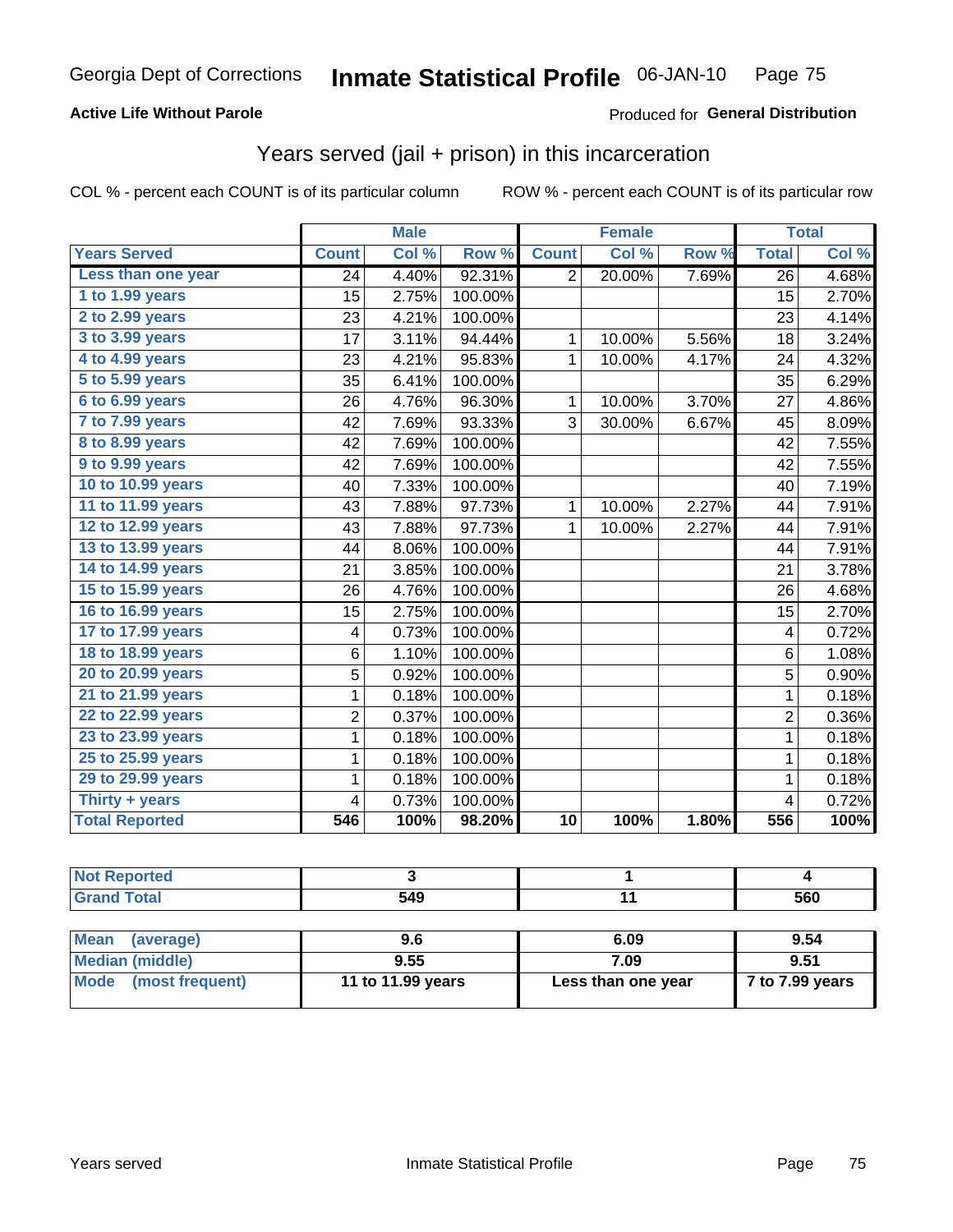Georgia Dept of Corrections

#### Inmate Statistical Profile 06-JAN-10 Page 76

### **Active Life Without Parole**

Produced for General Distribution

## Results of most recent HIV tests

COL % - percent each COUNT is of its particular column

|                         |              | <b>Male</b> |        |              | <b>Female</b> |          |       | Total  |
|-------------------------|--------------|-------------|--------|--------------|---------------|----------|-------|--------|
| <b>HIV Test Results</b> | <b>Count</b> | Col %       | Row %I | <b>Count</b> | Col %         | Row %    | Total | Col %  |
| <b>Positive</b>         |              | 10%         | 85.71% |              | 10.00%        | 14.29%   |       | 1.26%  |
| <b>Negative</b>         | 540          | 98.90%      | 98.36% |              | 90.00%        | $1.64\%$ | 549   | 98.74% |
| <b>Total Reported</b>   | 546          | 100%        | 98.20% | 10           | 100%          | 1.80%    | 556   | 100%   |

| ported<br>. NOT |     |     |
|-----------------|-----|-----|
| <b>otal</b>     | 549 | 560 |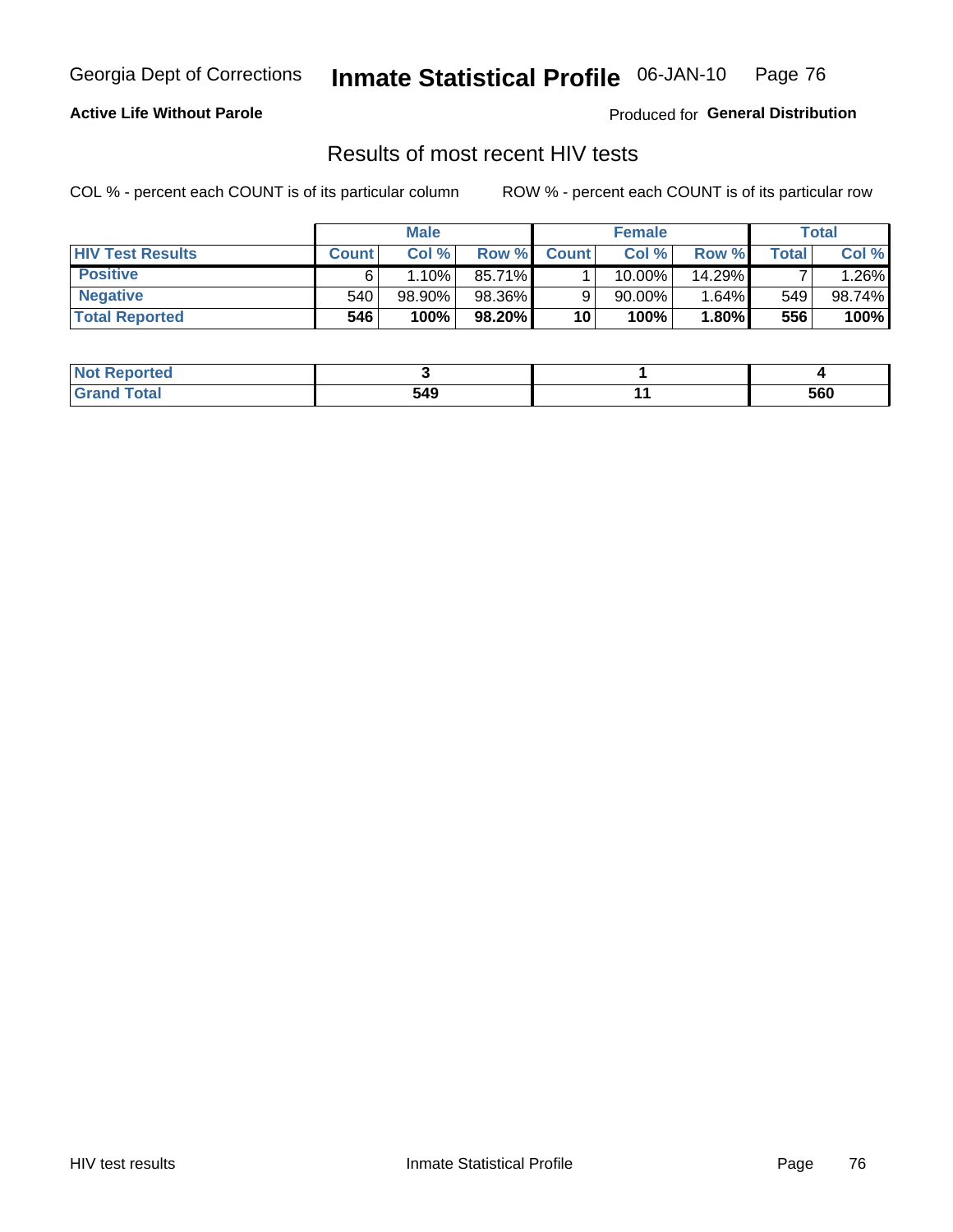## **Active Life Without Parole**

Produced for General Distribution

## Results of most recent tuberculosis test

COL % - percent each COUNT is of its particular column

|                                  |              | <b>Male</b> |           |              | <b>Female</b> |          |       | <b>Total</b> |
|----------------------------------|--------------|-------------|-----------|--------------|---------------|----------|-------|--------------|
| <b>Tuberculosis Test Results</b> | <b>Count</b> | Col%        | Row %I    | <b>Count</b> | Col%          | Row %    | Total | Col %        |
| <b>Positive on current test</b>  | 130          | 23.72%      | 100.00%   |              |               |          | 130   | 23.30%       |
| <b>Positive on previous test</b> | 12           | 2.19%       | 100.00%   |              |               |          | 12    | 2.15%        |
| <b>Negative</b>                  | 406          | 74.09%      | 97.60%    | 10           | 100.00%       | $2.40\%$ | 416   | 74.55%       |
| <b>Total Reported</b>            | 548          | 100%        | $98.21\%$ | 10           | 100%          | 1.79%    | 558   | 100%         |

| ?eported     |     |     |
|--------------|-----|-----|
| <b>Total</b> | 549 | 560 |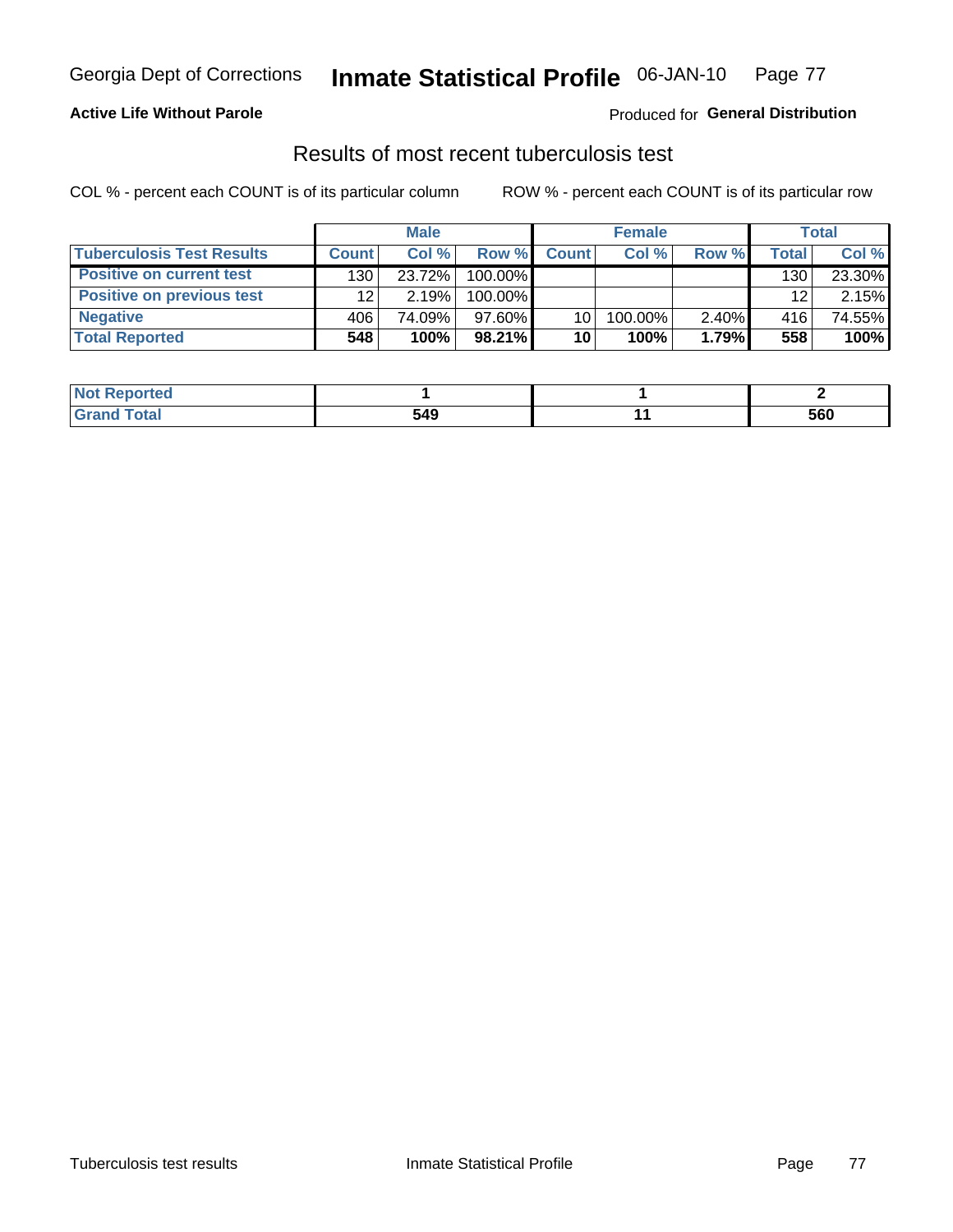### **Active Life Without Parole**

Produced for General Distribution

## Results of most recent syphilis test

COL % - percent each COUNT is of its particular column

|                                 |              | <b>Male</b> |        |              | <b>Female</b> |          |       | Total  |
|---------------------------------|--------------|-------------|--------|--------------|---------------|----------|-------|--------|
| <b>Syphilis Test Results</b>    | <b>Count</b> | Col %       | Row %  | <b>Count</b> | Col %         | Row %I   | Total | Col %  |
| <b>Positive on current test</b> | 15           | 2.77%       | 93.75% |              | 10.00%        | 6.25%    | 16    | 2.90%  |
| <b>Negative</b>                 | 526          | $97.23\%$   | 98.32% |              | 90.00%        | $1.68\%$ | 535   | 97.10% |
| <b>Total Reported</b>           | 541          | 100%        | 98.19% | 10           | 100%          | $1.81\%$ | 551   | 100%   |

| <b>Not Reported</b> |     |     |
|---------------------|-----|-----|
| <b>Total</b>        | 549 | 560 |